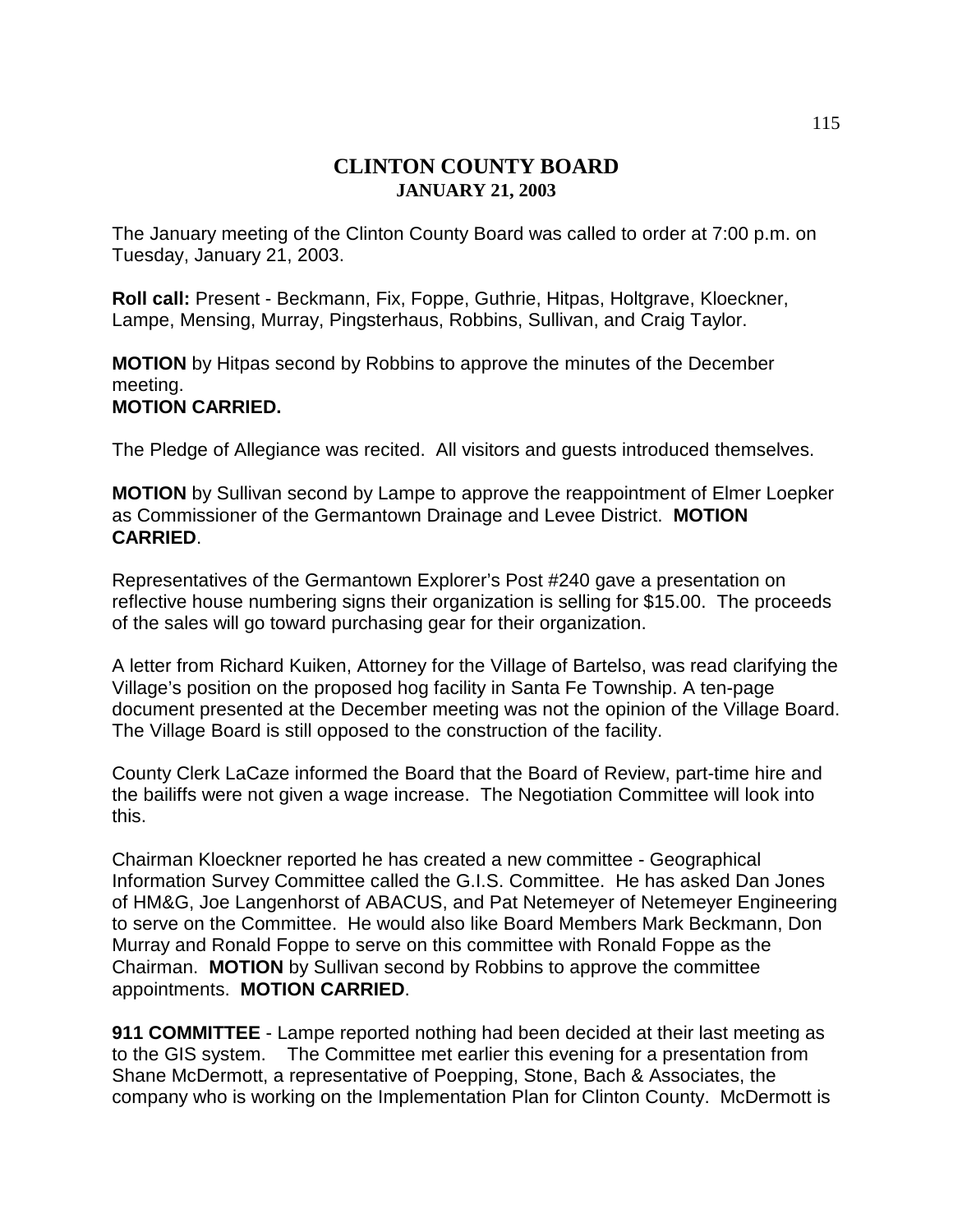preparing a written statement which he will release within three weeks.

**INSURANCE TRUST** - Foppe gave an overall report on the county's insurance programs. The County has been insured with ICIT (IL County Insurance Trust) for liability, workers' compensation and auto insurance since 1984. ICIT has an intergovernmental agreement with the eight counties who are participating in the insurance trust. The Trust was set up with money from a General Obligation Self-Insurance Bond issue. The County also participates in a health insurance program with four other counties through the Trust. The health insurance portion of the Trust is approximately 2-3 months behind in payment of health claims. Legion Insurance Company, who had been ICIT's reinsurer, is in receivership. If they declare bankruptcy, The IL Guaranty Fund will reimburse the county for claims that are outstanding. The Finance Committee has agreed to pay the Trust three month's premium in advance providing the other participating counties also agree to do so. If even one of the other counties does not agree, the alternative would be to assess each county for their claims.

County Clerk Tom LaCaze read a letter he had received from ICIT regarding private use of County owned vehicles. ICIT discourages non-business use of county vehicles. Ron Foppe had reported a deputy was taking a patrol car outside the county to his home. This was referred to the Law Enforcement Committee for a recommendation.

The following committees had no report - Lake Task Force, Unincorporated Area Improvement Committee, Safety Committee, Education Committee, Welfare Committee, Solid Waste Committee, Personnel, Facilities, Agriculture, General Services and Liquor.

**708 MENTAL HEALTH BOARD** - The Committee has meetings scheduled for May, June, and July.

**RC&D COUNCIL - MOTION** by Lampe second by Holtgrave to approve replacing Mark Pingsterhaus on the RC&D Council with Ronald Foppe. **MOTION CARRIED.** Ronald Foppe will be replaced by Mark Pingsterhaus on the Education Committee.

**TOURISM COMMITTEE** - Mensing passed out brochures printed by the Southern Illinois Tourism Bureau that will be placed in hotels and the county's visitor center. A Tourism Committee meeting is scheduled for January 27 at 6:00 p.m.

**ZONING/SUBDIVISION COMMITTEE** - **MOTION** by Mensing second by Murray to waive the first reading of Country Lakes 2<sup>nd</sup> Addition Outlot B, a .81 acre tract in Lookingglass Township. **MOTION CARRIED**.

**MOTION** by Holtgrave second by Beckmann to approve a plat of Country Lakes 2<sup>nd</sup> Addition Outlot B located in Lookingglass Township. **MOTION CARRIED**.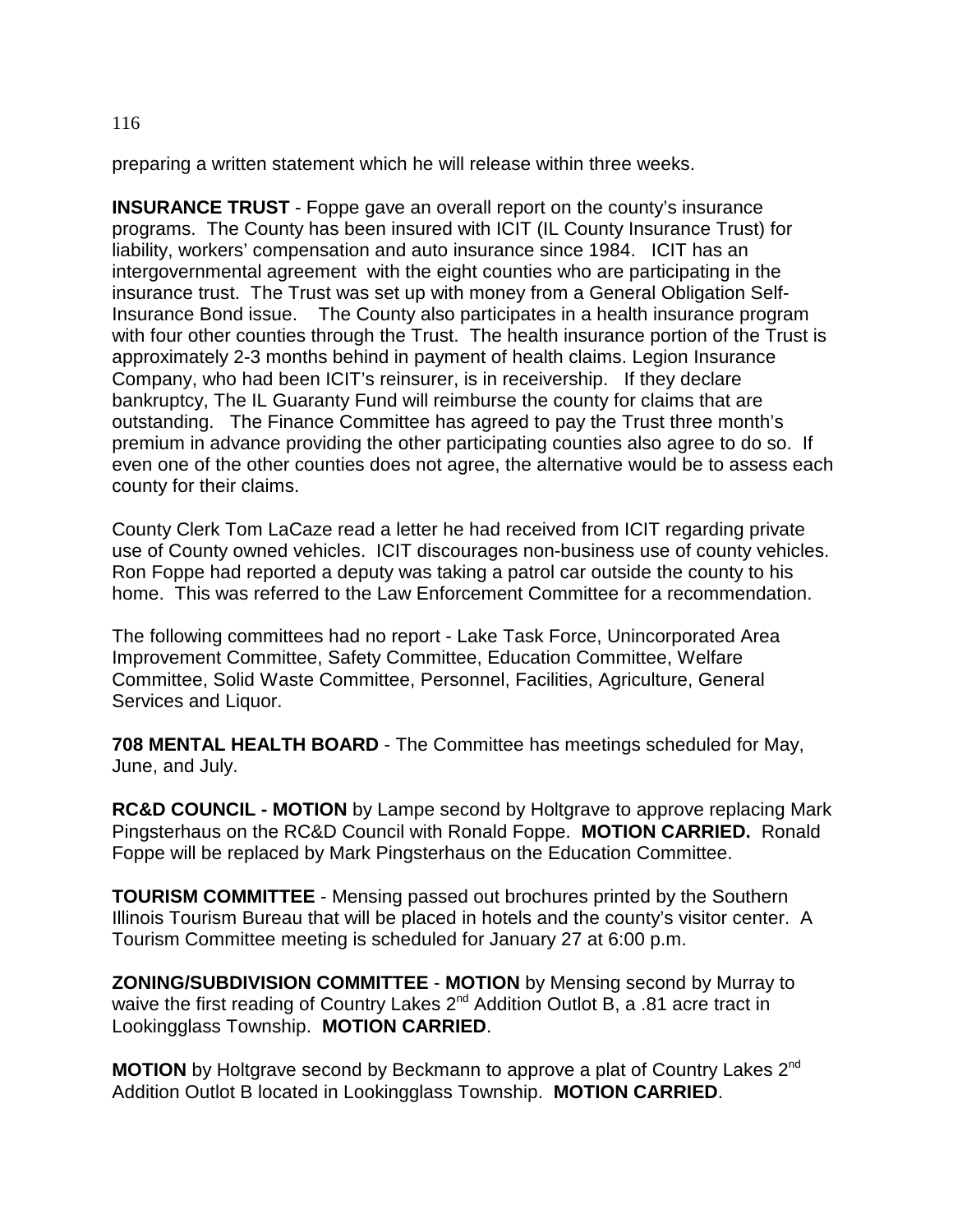**LAW ENFORCEMENT COMMITTEE -. MOTION** by Holtgrave second by Fix to approve hiring a new road deputy for the Sheriff's Office. **MOTION CARRIED**. Sheriff Kreke reported this is a new position he is creating, not filling an empty slot that was caused by a promotion.

**ECONOMIC DEVELOPMENT COMMITTEE** - Chairman Kloeckner asked the committee to again look into the possibility of getting more lanes on FAS 409 (new Rte 50). He would like the committee to set up a meeting between the city and village mayors and a representative of the IL Department of Transportation.

**ROAD AND BRIDGE COMMITTEE** - **MOTION** by Mensing and second by Sullivan to approve a permit for the Village of Germantown to extend its water line from the Germantown Road crossing on the north side of Birch Street 100 feet south on the west side of Germantown Road, then from Wesclin Road south along the east side of Germantown Road for a distance of 600 feet. **MOTION CARRIED**.

**MOTION** by Craig Taylor second by Pingsterhaus to approve a resolution to award the bids for County Motor Fuel Tax to Keyesport Sand & Gravel and Beelman Truck Co. **MOTION CARRIED.**

**MOTION** by Mensing second by Holtgrave to approve a resolution awarding the Township Motor Fuel Tax bids to Beelman Truck Co., Brink Bros Trucking, Bulk Feed, Dwain Forby Trucking, Kohlbrecher Trucking, Trenton Co-op, Quad County Ready Mix, and Wolfmeier Truck Service. **MOTION CARRIED**.

**MOTION** by Murray second by Craig Taylor to approve a New Subdivision Road Construction Agreement to be added to the Land Subdivision Ordinance of Clinton County. **MOTION CARRIED**. There is a new section on erosion and sediment control in the agreement.

Engineer Mitchell requests the Board go into an executive session to discuss purchase of right-of-way.

**FINANCE/HEALTH SERVICES COMMITTEE** - **MOTION** by Craig Taylor second by Hitpas to approve the monthly budget and financial report of the County Treasurer's Office. MOTION CARRIED.

The Treasurer reported he has received an oil check in the amount of \$23,409.35.

**MOTION** by Foppe second by Fix to approve the County Treasurer doing banking business with the local banks and the Treasurer of the State of Illinois. **MOTION CARRIED.**

Treasurer Ferd Mueller gave a report on the Revolving Loan Fund. For the benefit of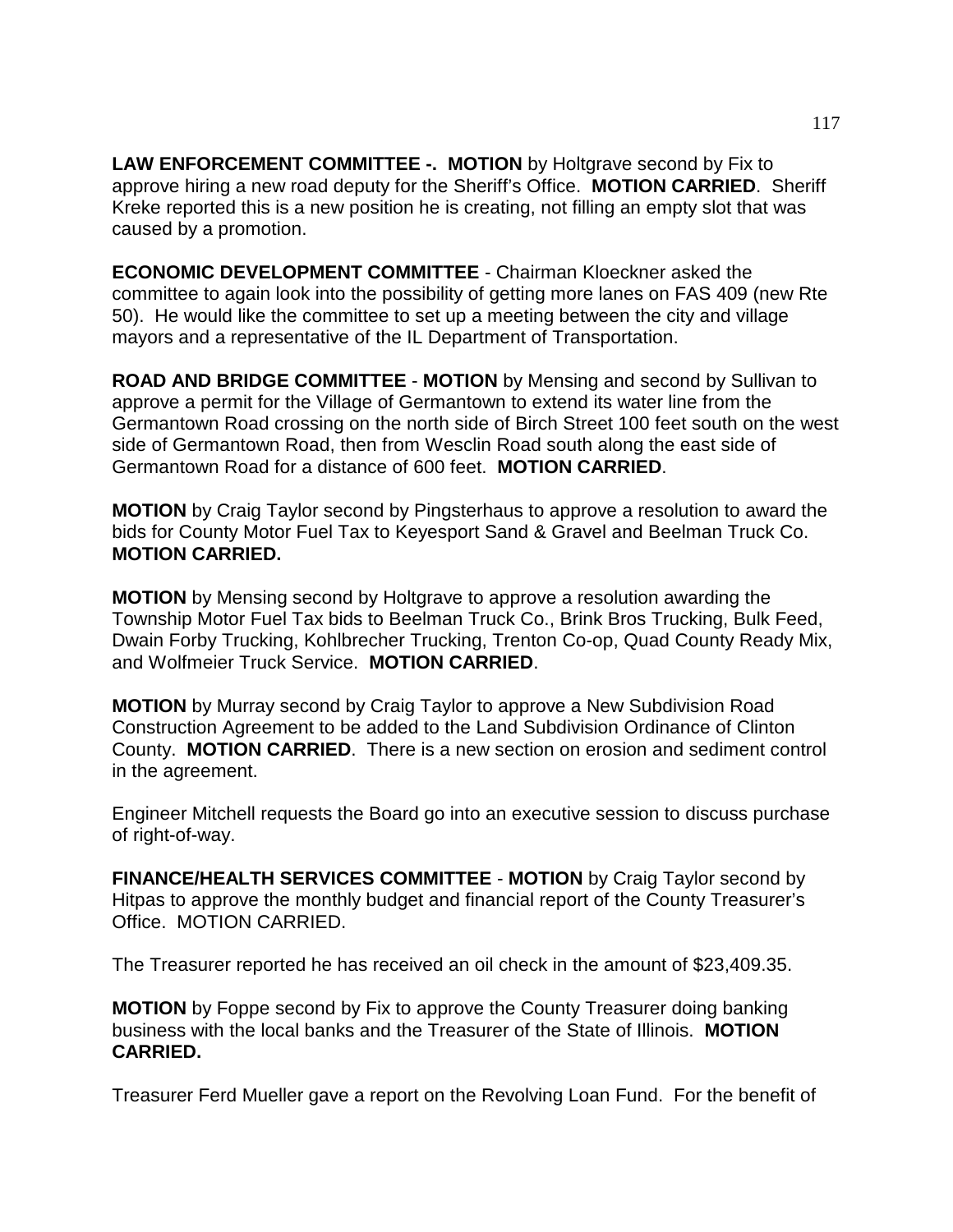the new county board members he gave the brief outline of the loan process. Treasurer Mueller also reported he has the Senior Citizen Real-Estate Deferral Programs forms for 2003. The final payment of \$14,379.61 was made on computer equipment to US Bank.

Treasurer Mueller gave an update on new mobile home legislation. There are a couple of options for the county to look into in regard to mobile home taxes. Mueller asked the States Attorney to review the new legislation.

**MOTION** by Craig Taylor second by Lampe to approve a subordination agreement with Germantown Trust & Savings Bank for Germantown Egg Company. The county will sign off on the old loan so the new one can be executed. **MOTION CARRIED**.

**ENVIRONMENTAL CONCERNS COMMITTEE** - A meeting is scheduled to tomorrow evening at 7:00 p.m. with Mark Britton of the IL Environmental Protection Agency. Residents of the area surrounding the Monterey Coal Mine will also be present.

**MOTION** by Craig Taylor second by Mensing to approve payment of the General Claims. **MOTION CARRIED**.

**MOTION** by Hitpas second by Mensing to approve payment of the General Services Claims. **MOTION CARRIED**.

**MOTION** by Lampe second by Robbins to approve payment of the Regular Finance Claims. **MOTION CARRIED**.

**MOTION** by Holtgrave second by Sullivan to approve payment of the Jail Finance Claims. **MOTION CARRIED**.

**MOTION** by Craig Taylor second by Fix to approve payment of the 708 Mental Health Board Claims. **MOTION CARRIED**.

**MOTION** by Hitpas second by Beckmann to approve payment of the Health Department Claims. **MOTION CARRIED**.

**MOTION** by Holtgrave second by Pingsterhaus to approve payment of the WIC Department Claims. **MOTION CARRIED**.

**MOTION** by Sullivan second by Fix to approve payment of the Highway Department Claims. **MOTION CARRIED**.

**MOTION** by Lampe second by Craig Taylor to approve the semi-annual report of the Sheriff's Department. **MOTION CARRIED**.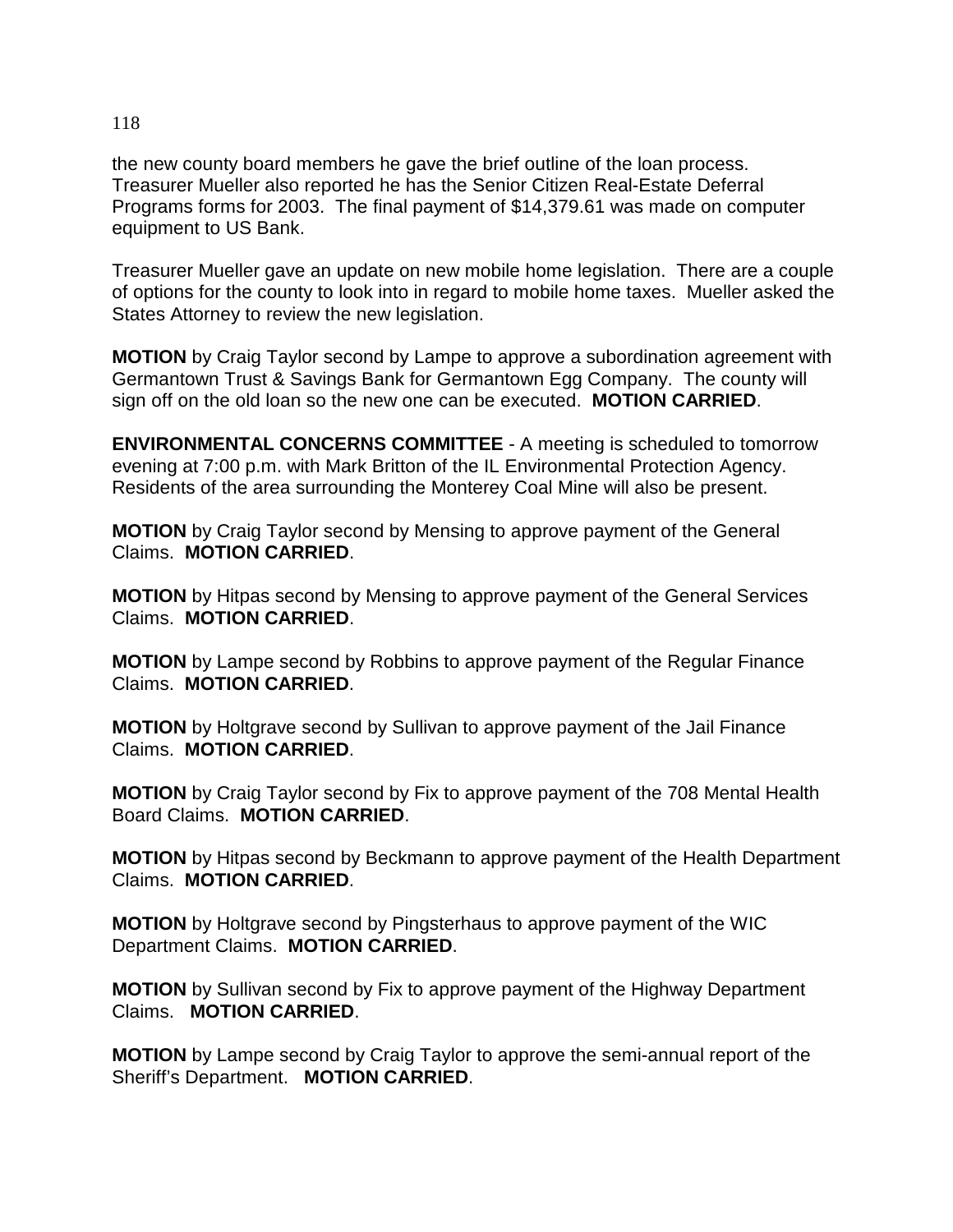Board Member Holtgrave suggested the county purchase a new board and pointer to be used during presentations at county board meetings.

**MOTION** by Foppe second by Fix to go into executive session concerning right-of-way purchase. Yes - Beckman, Fix, Foppe, Guthrie, Hitpas, Holtgrave, Lampe, Mensing, Murray, Pingsterhaus, Robbins, Sullivan and Craig Taylor. **MOTION CARRIED.**

The Board came back into regular session. No action was taken on the executive session.

MOTION by Robbins second by Lampe to adjourn the meeting. **MOTION CARRIED.**

Ray Kloeckner Board Chairman

\_\_\_\_\_\_\_\_\_\_\_\_\_\_\_\_\_\_\_\_\_\_\_\_\_\_\_\_\_\_\_\_\_\_ Thomas LaCaze, County Clerk & Recorder

## **#01-03-01**

**WHEREAS,** bids were received at a letting January 14, 2003, at 10:00 a.m. for the purchase of material required in the maintenance of Section 03-00000-00-GM

**NOW THEREFORE BE IT RESOLVED** that the following awards are made by the County Board subject to the approval of the IL Department of Transportation

- TO: Beelman Truck Co., P. O. Box 305, St. Libory, IL 62282 2500 ton seal coat aggregate Limestone only @ \$9.16 per ton. 2000 ton seal coat aggregate Slag only @ \$11.90 a ton. 6000 ton crushed stone Limestone only @ 7.78 per ton.
- TO: Keyesport Sand & Gravel, 17495 Keyesport Road, Keyesport, IL 62253 100 ton seal coat aggregate Crushed Gravel @ \$6.00 a ton.

# STATE OF ILLINOIS

COUNTY OF CLINTON

I, Thomas LaCaze, County Clerk of Clinton County, do hereby certify that this is a true and correct copy of a resolution approved and adopted at the regular meeting of the Clinton County Board held on January 21, 2003. SEAL S/ Thomas LaCaze

County Clerk & Recorder

### **#01-03-02**

**WHEREAS**, bids were received at a letting held January 14, 2003 at 10:00 a.m. for the purchase of materials required in the maintenance of Breese, Brookside, Carlyle, Clement, East Fork, Germantown, Irishtown, Lake, Lookingglass, Meridian, Santa Fe, St. Rose, Sugar Creek, Wade, and Wheatfield.

**NOW, THEREFORE BE IT RESOLVED** that the County Board, at their regular meeting held on January 21, 2003, make the following awards subject to the approval of the IL Department of Transportation:

**TO:** BEELMAN TRUCK CO., PO BOX 305 ST. LIBORY, IL 62282 Brookside 1000 ton seal coat aggregate Limestone only @ \$12.15 per ton. Brookside 500 ton crushed stone Limestone only @ \$8.44 per ton. Carlyle 700 ton seal coat aggregate Slag only @ \$11.90 per ton. East Fork 800 ton seal coat aggregate Slag only @ \$12.15 per ton. East Fork 250 ton crushed stone Slag only @ \$8.25 per ton.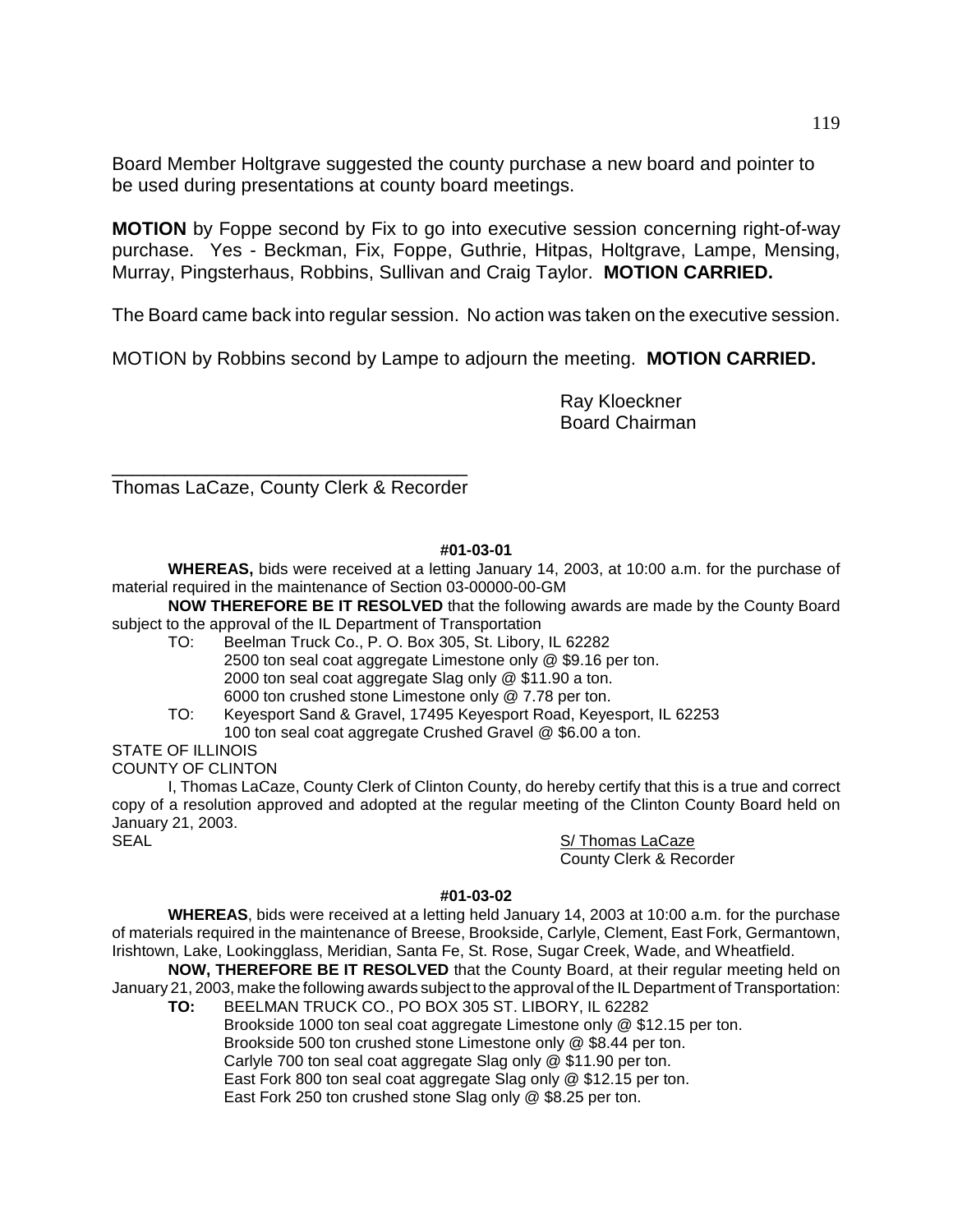Germantown 1200 ton seal coat aggregate Limestone only @ \$9.07 per ton. Germantown 400 ton seal coat aggregate Slag only @ \$11.95 per ton. Germantown 350 ton crushed stone Limestone only @ \$7.52 per ton. Lake 1800 seal coat aggregate Slag only @ \$12.15 per ton. Lake 300 ton crushed stone Limestone only @ \$7.72 per ton. Lookingglass 2000 ton seal coat aggregate Slag only @ \$11.95 per ton. Meridian 3000 ton seal coat aggregate Slag only @ \$12.15 per ton. Meridian 500 ton crushed stone Slag only @ \$8.25 per ton. Santa Fe 550 ton crushed stone Limestone only @ \$7.98 per ton. St. Rose 1800 ton seal coat aggrregate Slag only @ \$11.90 per ton. SugarCreek 1500 ton seal coat aggregate Slag only @ \$11.50 per ton. Wade 520 ton seal coat aggregate Limestone only @ \$9.38 per ton. Wade 2000 ton seal coat aggregate crushed gravel @ \$7.80 per ton. Wheatfield 1400 ton seal coat aggregate Limestone only @ \$9.43 per ton. Wheatfield 800 ton crushed stone Limestone only @ \$7.72 per ton.

- TO: BRINK BROTHERS TRUCKING 29433 US 50, SANDOVAL, IL 62882 Clement 1000 ton seal coat aggregate Limestone only @ \$9.82 per ton. Clement 100 ton crushed stone Limestone only @ \$8.27 per ton. East Fork 400 ton crushed stone Limestone only @ \$8.27 per ton. East Fork 1600 ton seal coat aggregate Limestone only @ \$8.27 per ton. Meridian 200 ton crushed stone Limestone only @ \$8.27 per ton.
- TO: BULK FEED TRANSPORT 408 N BECKEMEYER RD, BARTELSO, IL Santa Fe 2150 ton seal coat aggregate Limestone only @ \$9.39 per ton.
- TO: DWAIN FORBY TRUCKING, 72 WHIPPOORWILL LANE MAKANDA, IL Brookside 700 ton seal coat aggregate Limestone only @ \$9.76 per ton. Clement 100 ton crushed stone Limestone only @ \$9.93 per ton. Lake 200 ton crushed stone Limestone only @ \$8.79 per ton. Lake 1000 ton crushed stone Limestone only @ \$9.18 per ton. Meridian 1500 ton seal coat aggregate Limestone only @ \$9.81 per ton. Santa Fe 400 ton crushed stone Limestone only @ \$9.19 per ton.
- TO: KEYESPORT SAND & GRAVEL, KEYESPORT, IL Irishtown 700 ton seal coat aggregate crushed gravel @ \$6.00 per ton. Wheatfield 1400 ton seal coat aggregate gravel only @ \$4.25 per ton.
- TO: KOHLBRECHER TRUCK SERVICE 8307 MAIN ST., ST ROSE, IL St Rose 400 ton crushed stone Limestone only @ \$7.49 per ton. St. Rose 1200 seal coat aggregate Limestone only @ \$9.04 per ton.
- TO: TRENTON CO-OP, 401 EAST KENTUCKY, TRENTON, IL Breese 500 ton crushed stone Limestone only @ \$7.53 per ton. Breese 2800 ton seal coat aggregate Limestone only @ \$8.98 per ton. Lookingglass 700 ton crushed stone Limestone only @ \$7.21 per ton. Sugar Creek 800 ton crushed stone Limestone only @ \$7.24 per ton. Sugar Creek 1400 ton seal coat aggregate Limestone only @ \$8.87 per ton.
- TO: QUAD COUNTY READY MIX, PO Box 24, CARLYLE, IL 62231 Carlyle 400 ton crushed stone Limestone only @ \$8.01 per ton.
- TO: WOLFMEIER TRUCK SERVICE, MILLSTADT, IL 62260
	- Irishtown 700 ton crushed stone Limestone only @ \$7.73 per ton.

### STATE OF ILLINOIS COUNTY OF CLINTON

I, Thomas LaCaze, County Clerk of Clinton County, do hereby certify that this is a true and correct copy of a resolution approved and adopted at the regular meeting of the Clinton County Board held January 21, 2003 at Carlyle, IL.

Given under my hand and seal this  $21<sup>st</sup>$  day of January, 2003. SEAL SEAL SEAL S/ Thomas LaCaze, County Clerk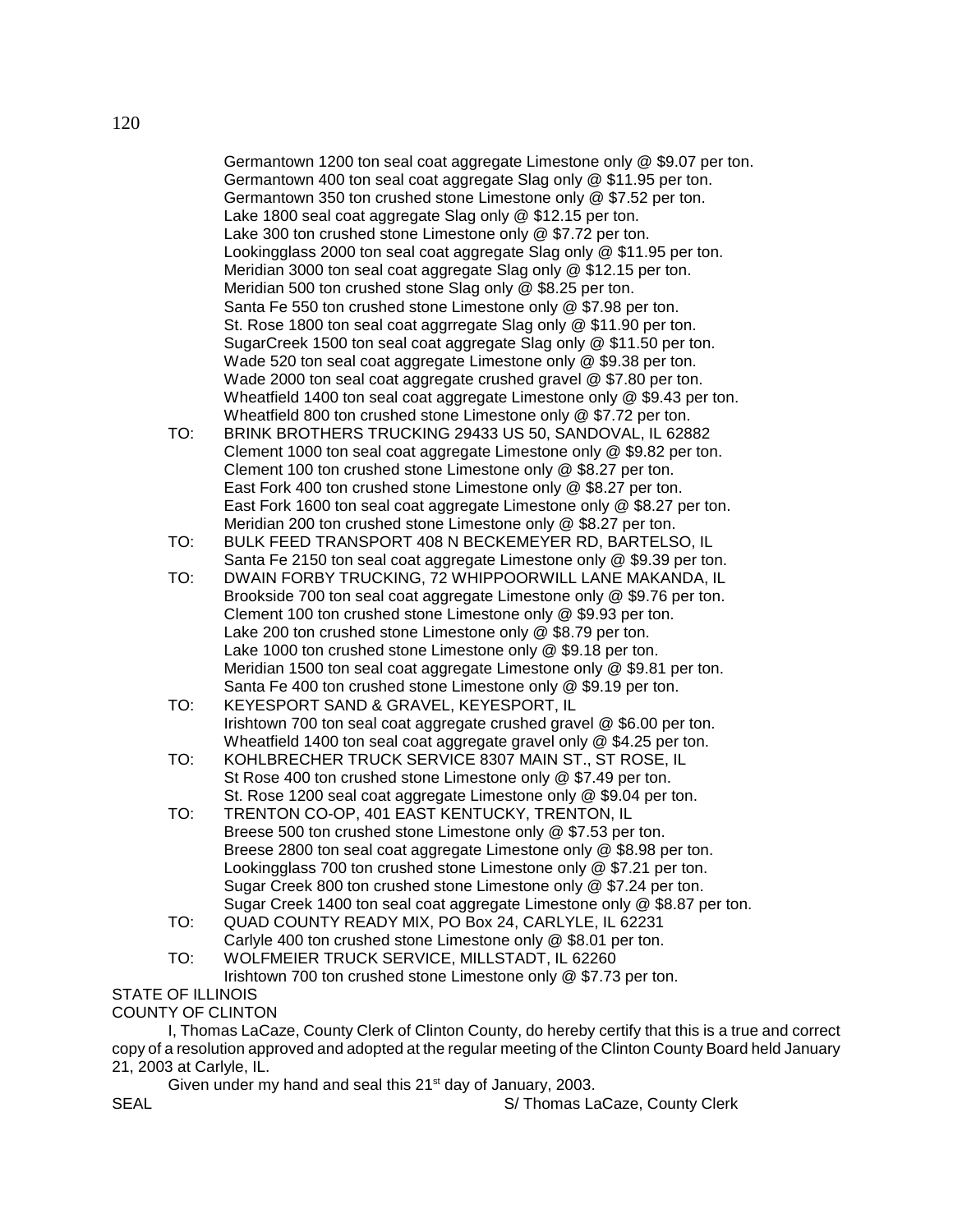**WHEREAS,** "The Land Subdivision Code of Clinton County, Illinois" was approved by the Clinton County Board on August 20, 2001; and

**WHEREAS,** said code prescribes the work which the developer or his contractor or engineer must do to be in full compliance with the developer's plans and specifications which have been approved by the Clinton County Board; and

**NOW THEREFORE, BE IT RESOLVED**, that the attached New Subdivision Road Construction Agreement shall be added to "The Land Subdivision Ordinance of Clinton County, Illinois".

**BE IT ALSO RESOLVED** that the requirements of the New Subdivision Road Construction Agreement shall become effective January 21, 2003 for any subdivision approved after this date. State of Illinois

County of Clinton

I, Thomas LaCaze, County Clerk of Clinton County, do hereby certify that this is a true and correct copy of a Resolution approved and adopted at the regular meeting of the Clinton County Board held on January 21, 2003, at Carlyle, IL.

Given under my hand and seal this  $21<sup>st</sup>$  day of January, 2003. SEAL S/ Thomas LaCaze, County Clerk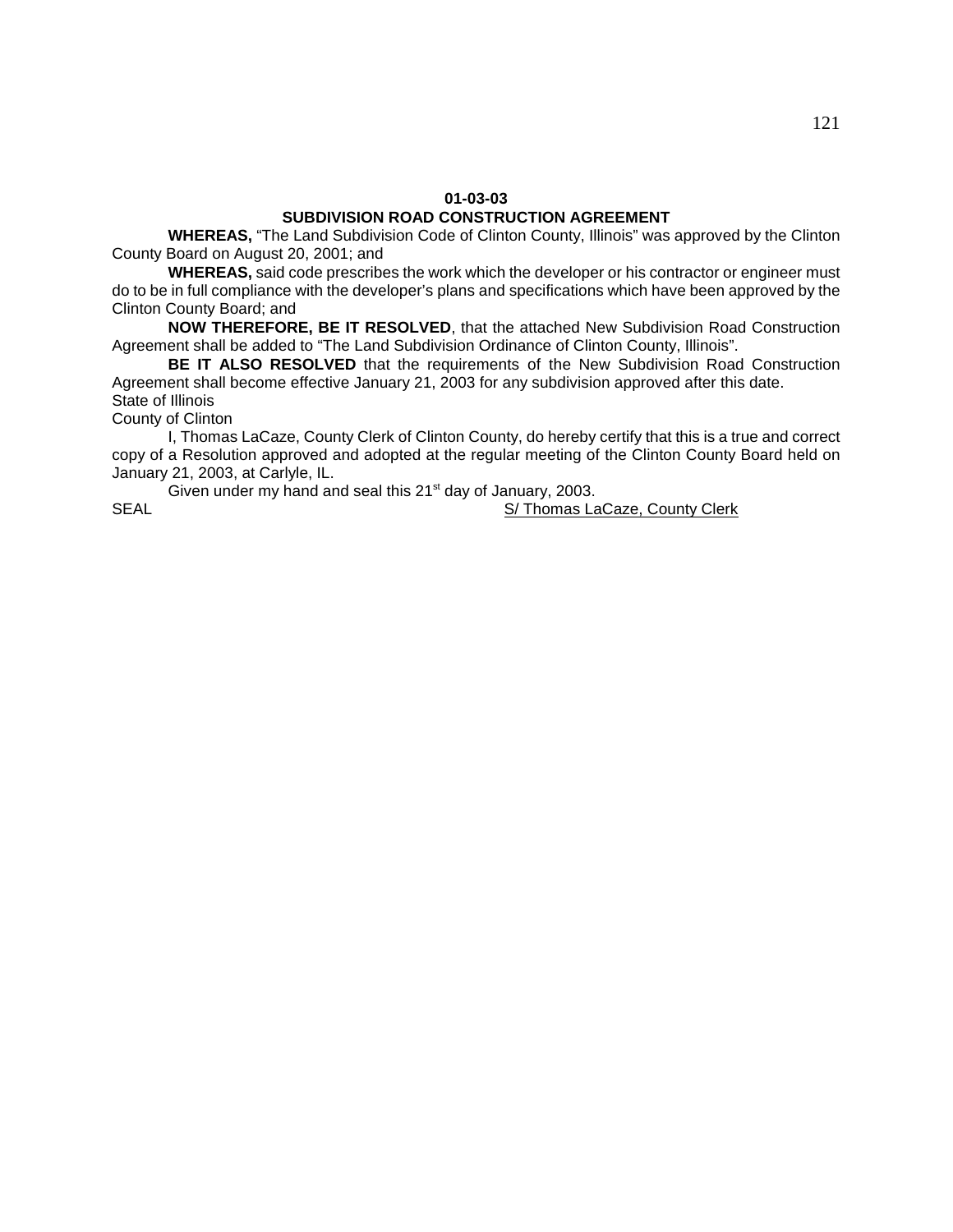# Clinton County Board February 18, 2003

The February meeting of the Clinton County Board was called to order by Sheriff Mike Kreke on Tuesday, February 18, 2003, at 7:00 p.m.

Roll call: Present - Beckman, Fix, Foppe, Guthrie, Hitpas, Holtgrave, Kloeckner, Lampe, Mensing, Murray, Pingsterhaus, Robbins, Sullivan, Craig Taylor and Jack Taylor.

The Pledge of Allegiance was recited. All visitors and guests introduced themselves.

**MOTION** by Mensing second by Pingsterhaus to approve the minutes of the January meeting. **MOTION CARRIED**.

First readings of trustee appointments: Wayne Maschhoff - Hoffman Fire Protection Distirct, Dan Poettker - Albers Sanitary District.

Coroner David Moss presented his annual report. His report stated his office was involved in 169 of the 229 deaths that occurred in Clinton County in 2002. **MOTION** by Holtgrave second by Robbins to approve the Coroner's Annual Report. **MOTION CARRIED**.

County Clerk Tom LaCaze reported two invoices relating to the Monterey Coal Funded Project had been paid and needed board approval. There was a question about the bills having been approved previously. **MOTION** by Holtgrave second by Sullivan to approve payment of \$600.00 to the IL State Treasurer for a permit application for Germantown. And approve payment of \$1200.00 to Carlyle Southwest Public Water District for reimbursement of permit applications for Albers and Damiansville. **MOTION CARRIED**.

County Clerk Tom LaCaze asked the county look into purchasing Anti-virus Norton software for the county's computer systems. Board Chairman Kloeckner requested the Facilities Committee check into this.

County Board member per diem and expense vouchers need to be submitted the first week in March.

**911 COMMITTEE** - Jack Taylor reported his Committee met with the G.I.S. Committee and are working on drawing up plans to go out for bids on a basic map point to point system. The 911 Committee if going forward with this as it needs to be in place by October 2005.

**IL COUNTY INSURANCE TRUST** - Ron Foppe reported Shelby County had decided to leave the Health Insurance Trust. The Trust was dissolved effective February 1, 2003. Clinton County will now has its own insurance for a one year period. The coverage will remain the same for health, dental and prescription benefits. The only change is the prescription drug carrier is now Inteq. The plan will continue to be administered through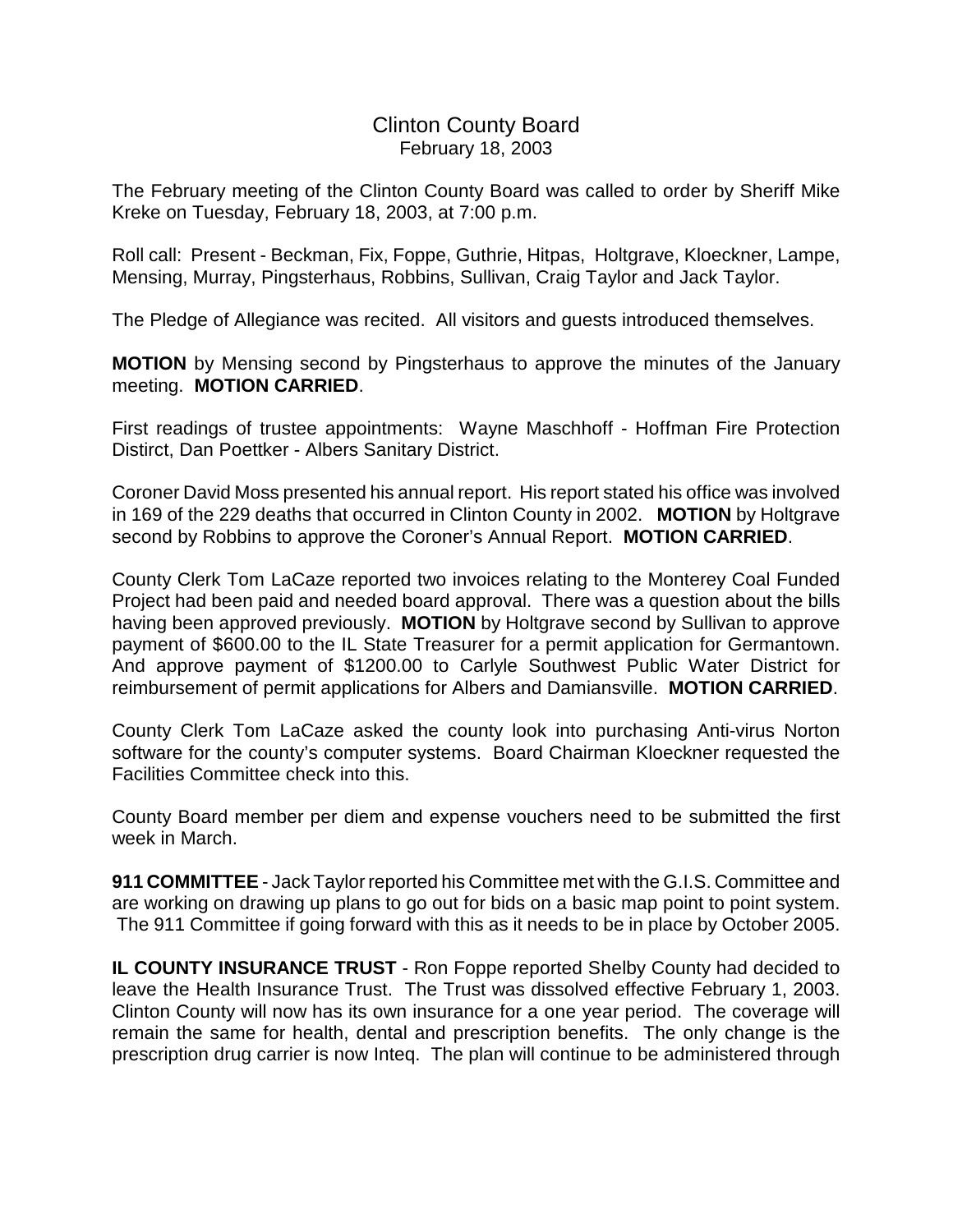Spectrum Risk Management. There will be an increase in the premiums for single and dependents. Foppe requests the board go into executive session and allow Fred Becker of Glass & Shuffett to be present. **MOTION** by Foppe second by Lampe to approve. **MOTION CARRIED.**

**LAKE TASK FORCE COMMITTEE** - no report.

**UNINCORPORATED AREA IMPROVEMENT COMMITTEE** - Robbins reported the committee met with representatives of New Memphis and Keyesport. The next meeting is scheduled for February 20.

**SAFETY COMMITTEE** - Pingsterhaus reported the next meeting is scheduled for February 27 at 5:30 p.m.

**EDUCATION COMMITTEE** - no report.

**708 MENTAL HEALTH BOARD** - no report.

**RC&D COUNCIL** - Lampe reported the next meeting is scheduled for March 18 in Mascoutah. Lampe would like to see the county pursue the creation of a revolving loan fund program for the Southern IL RC&D Council.

**WELFARE COMMITTEE** - no report.

**SOLID WASTE COMMITTEE** - Holtgrave reported the cities of Trenton and Breese are doing very well with their projects. The Village of Aviston is also interested.

**TOURISM COMMITTEE** - Mensing reported the I-64 Pamphlets have been distributed. Marcel Huels had attended their last meeting and reported plans are in the making for a boat race event at Carlyle Lake in 2004 at which there will also be crafts, etc. The next meeting is scheduled for February 28.

**GIS COMMITTEE** - Foppe reported the organization meeting was held January 25. The Committee met with the 911 Committee to agree on a base plan for Clinton County. **MOTION** by Foppe second by Robbins to approve the appointment of Jay Donnelly as a member of the GIS Committee. **MOTION CARRIED**.

**NEGOTIATION COMMITTEE** - Craig Taylor reported the Probation Officers are wanting to form a union. The Chief Judge will meet with the committee.

**ZONING/SUBDIVISION COMMITTEE** - **MOTION** by Hitpas second by Murray to approve a request of Robert Van Horne for a Map Change from Agriculture to Commercial for property located in Brookside Township. **MOTION CARRIED**.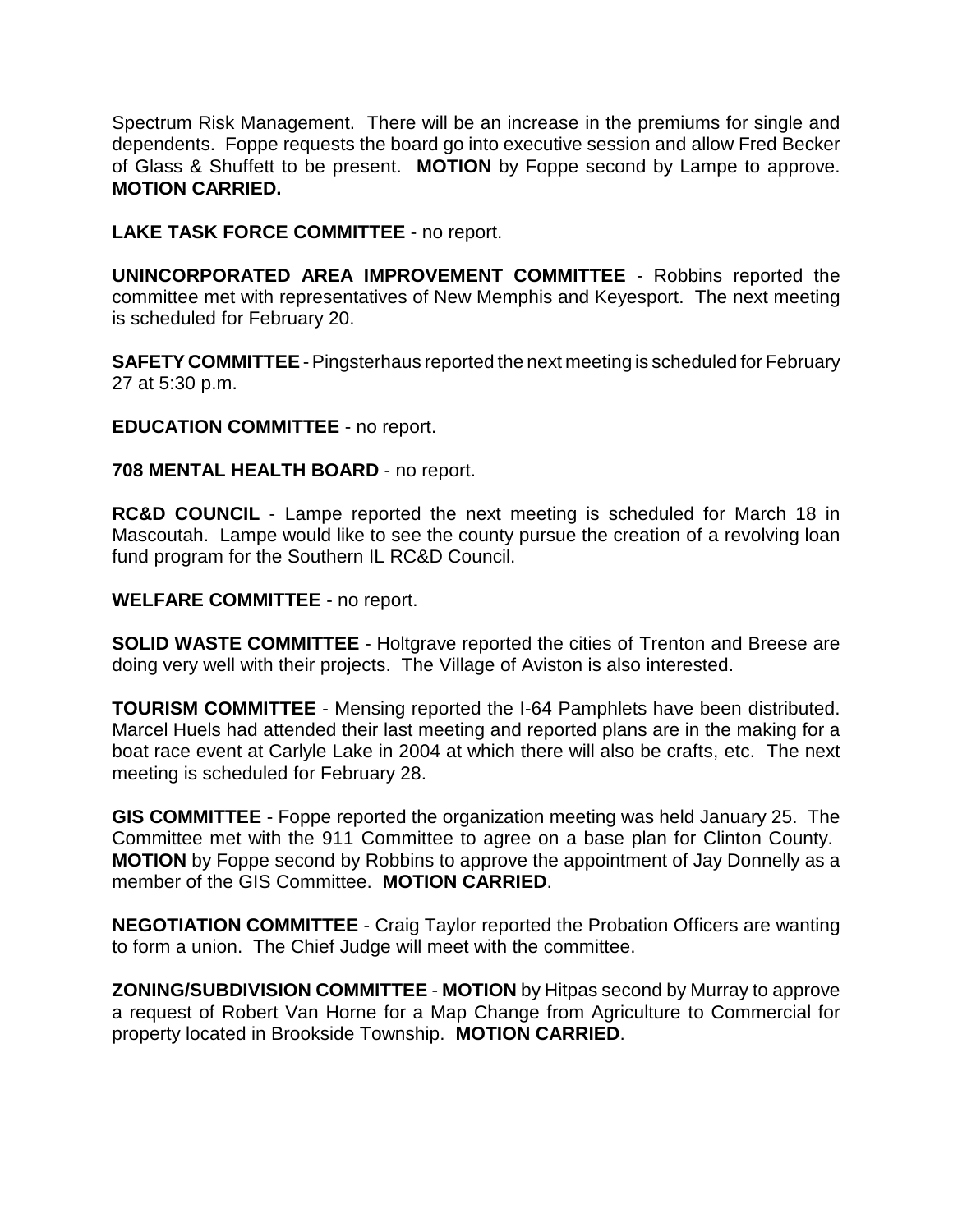**MOTION** by Craig Taylor second by Mensing to approve a plat of Four J Subdivsion. **MOTION CARRIED.**

A summary of building permits issued by Zoning Administrator Joyce Lucas indicate that 182 permits were issued in 2002.

**LAW ENFORCEMENT/ESDA COMMITTEE** - Sullivan reported all the bills are in order. Sheriff Mike Kreke presented two resolutions for board approval. **MOTION** by Hitpas second by Craig Taylor to approve a resolution to reimburse agencies providing medical services to county inmates at the Department of Public Aid rates for medical assistance. This is pursuant to the authority of the County Jail Act. **MOTION CARRIED**.

**MOTION** by Sullivan second by Mensing to approve a resolution authorizing the collection of a \$10.00 fee for each conviction or order of supervision for a criminal violation from the defendant, and deposit this into an Arrestee' Medical Costs Fund that will be created for that purpose. **MOTION CARRIED**.

Sheriff Kreke reported the part time cooks have asked for an increase in wages. The Bailiffs also are requesting an increase.

**ECONOMIC DEVELOPMENT COMMITTEE** - Craig Taylor reported a meeting is scheduled for February 25 with the City of Carlyle's Economic Development Director and the Corps of Engineers.

**PERSONNEL COMMITTEE** - Holtgrave reported Sheriff Kreke and Captain Etter allowed the committee to sit in on the screenings and finalization of applicants for Road Deputy and Corrections openings.

**ROAD AND BRIDGE COMMITTEE** - Engineer Mitchell reported Kaskaskia College is requesting permission to install flashing lights on our stop signs for College Road and Keister Drive where they intersect with the Shattuc Road. He will prepare an agreement similar to the one that the County has with Damiansville for the flashing light at the intersection of the Damiansville/Albers Roads.

**MOTION** by Craig Taylor second by Sullivan to approve a resolution authorizing the Board Chairman and County Engineer to sign required paperwork for the new structure on Russland Road including a joint agreement with the Village of Aviston. **MOTION CARRIED.**

**MOTION** by Jack Taylor second by Sullivan to approve a resolution appropriating \$45,000 from the County Bridge Funds for the new structure on Russland Road. **MOTION CARRIED.**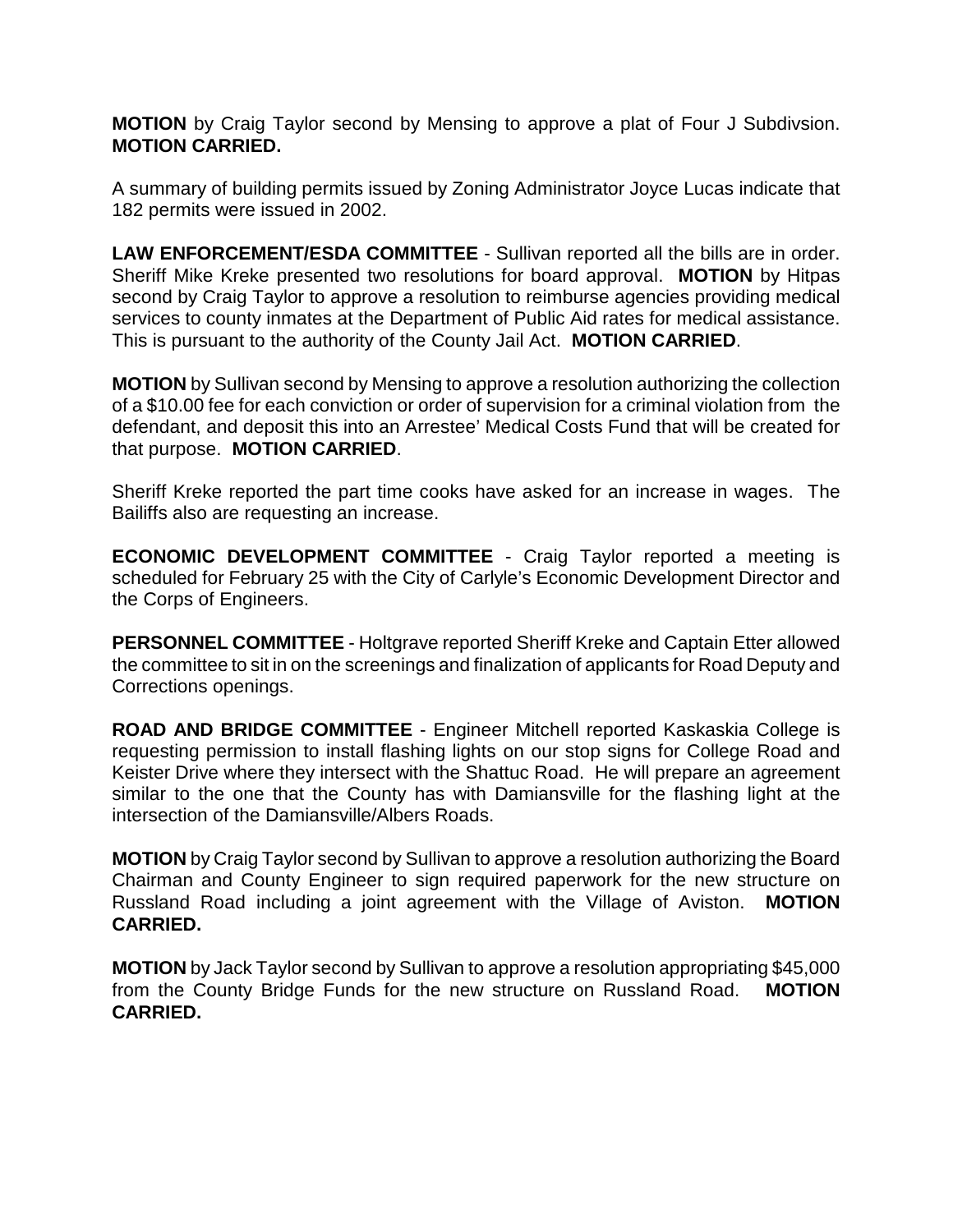Engineer Mitchell reported the letting for resurfacing County Highway #6 (Bartelso Road) for 80,000 pound truck route will be in March. The estimated cost of the project is \$1,000,000. IDOT will reimburse the county \$396,000 after construction is completed.

**MOTION** by Jack Taylor second by Mensing to approve a resolution appropriating \$900,000 from the County Motor Fuel Tax Fund for the County Highway #6 (Bartelso Road) project. **MOTION CARRIED**.

**MOTION** by Craig Taylor second by Jack Taylor to approve a resolution appropriating \$200,000 from the County Matching Fund for the County Highway #6 (Bartelso Road) project. **MOTION CARRIED**.

**MOTION** by Robbins second by Jack Taylor to approve an agreement with the IL Department of Transportation for the 80,000 lb. Truck Access Road Program for County Highway #6 from Old Rte 50 at Beckemeyer south to IL Rte 161 at Bartelso. **MOTION CARRIED.**

**MOTION** by Mensing second by Holtgrave to approve a resolution designating County Highway #6 from its intersection with Old US Rte 50 at Beckemeyer south to IL Rte 161 at Bartelso as an 80,000 pound Class III Truck Route. **MOTION CARRIED.**

The County Highway Department will request a variance from the City of Carlyle to construct a metal storage building at their location. The building will be paid for with Motor Fuel Tax Funds.

Engineer Mitchell reported the Wiedle Road project has encountered problems with a survey that indicates a high probability that the massasauga snake is in the area. Since the Highway Department will be doing the engineering on this project, Mitchell will need to prepare a conservation plan that will be submitted to the IL Department of Transportation in accordance with the IL Endangered Species Protection Act.

The County Highway #8 project west of Damiansville will be on the June letting.

**FINANCE/HEALTH SERVICES COMMITTEE** - Jack Taylor reported Health Department Administrator Michael McMillian requested a committee be assigned to help him with property condemnations. Chairman Kloeckner asked the Unincorporated Area Improvement work with him on this.

The Southern IL Law Enforcement Commission requested payment of \$3,899.00 that had been budgeted for them.

**MOTION** by Jack Taylor second by Sullivan to approve payment of invoices the Village of Germantown presented for payment of record search expenses to Carlyle Abstract Office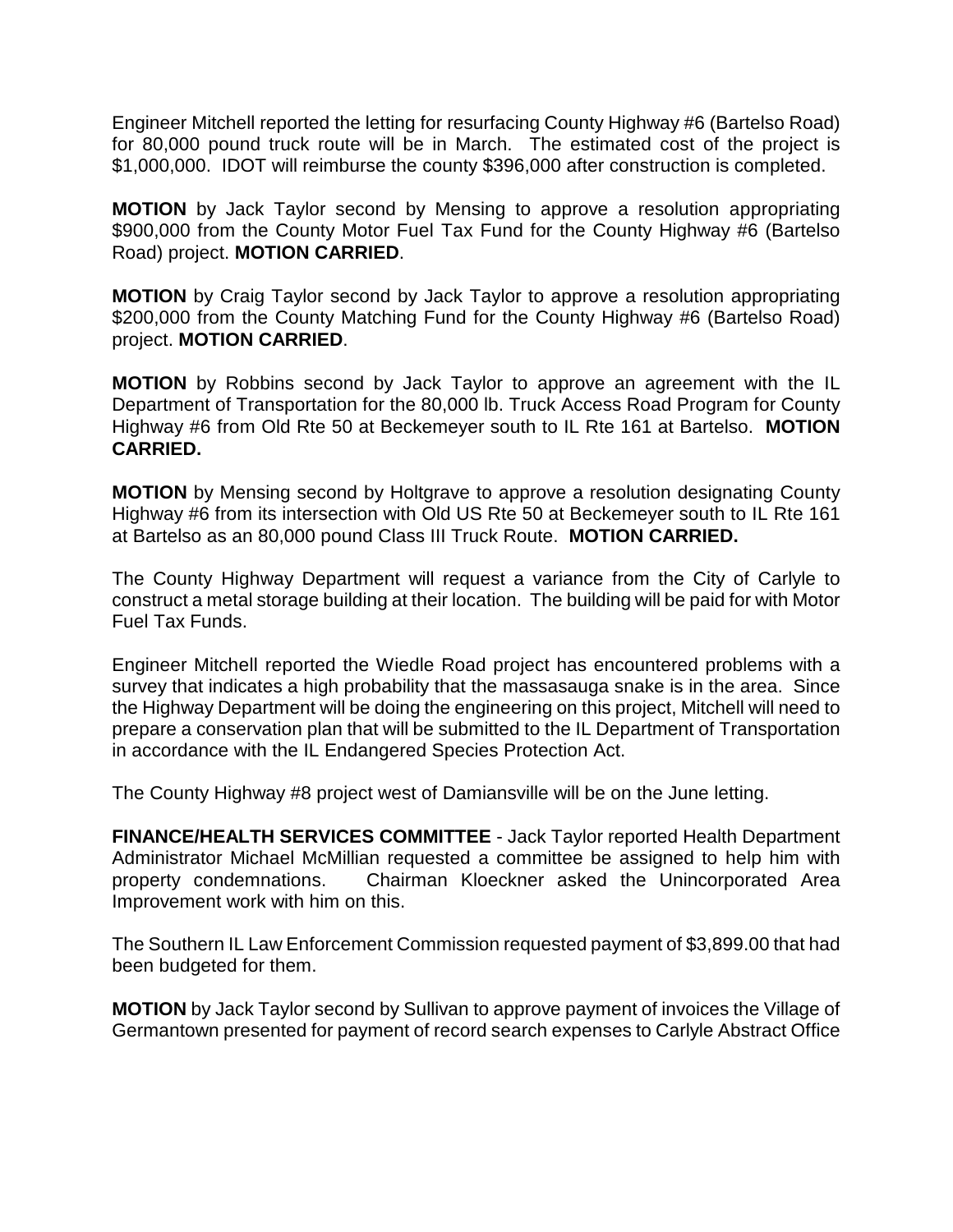for \$490.00, \$280.00, \$350.00 and \$140.00. The expenses were incurred in connection with the Pearl Sand Aquifer Project. **MOTION CARRIED**.

Fred Becker of Glass & Shuffet presented the annual financial statements for Clinton County FY2002. He gave a recap of the fund revenues and expenditures. **MOTION** by Jack Taylor second by Holtgrave to accept the annual audit report. **MOTION CARRIED**.

**MOTION** by Craig Taylor second by Mensing to approve the Monthly Budget and Financial Reports of the County Treasurer's Office. **MOTION CARRIED**.

Treasurer Ferd Mueller reported he received an oil check in the amount of \$6,033.49. He also reported the 2002 Mobile Home distribution has been completed with \$93,808.67 being dispersed to the various taxing districts. He filed 116 Mobile Home Tax Liens. Mueller has decided to continue the same Mobile Home policy the county now has.

**MOTION** by Hitpas second by Jack Taylor to approve the annual Financial Report the Treasurer has prepared for publication. **MOTION CARRIED.**

The County's Surplus Tax Sale is set for March 6 at the Carlyle VFW Hall.

Treasurer Mueller reported the county needs to approve payment of \$159,000.00 for outstanding medical insurance claims.

Treasurer Mueller reported his office was notified he should let the state legislators know his office in not in favor of changing the state formula on income taxes.

**FACILITIES COMMITTEE** - Craig Taylor reported the water damage at the court house is being taken care of. An engineering firm is determining how to correct the problem and has not reported back yet. During the past four years the heating/cooling system has been in shambles. The compressor has blown continually. Something needs to be done, but during the winter they are not going to try to correct it.

**AGRICULTURE COMMITTEE** - Holtgrave reported the committee gave the Animal Control Warden permission to purchase a camera to document his picking up animals.

**GENERAL SERVICES COMMITTEE** - Hitpas reported Probation Officer Randy Brandmeyer presented the Probation Office Annual Report. **MOTION** by Robbins second by Foppe to approve the report. **MOTION CARRIED**.

**LIQUOR COMMITTEE** - Holtgrave reported the committee is scheduled to meet with Marvin Gebke of Millside Tavern next month.

**ENVIRONMENTAL CONCERNS COMMITTEE** - Beckmann reported the IL Department of Public Health is running tests and he will schedule another meeting with Mr. Webb.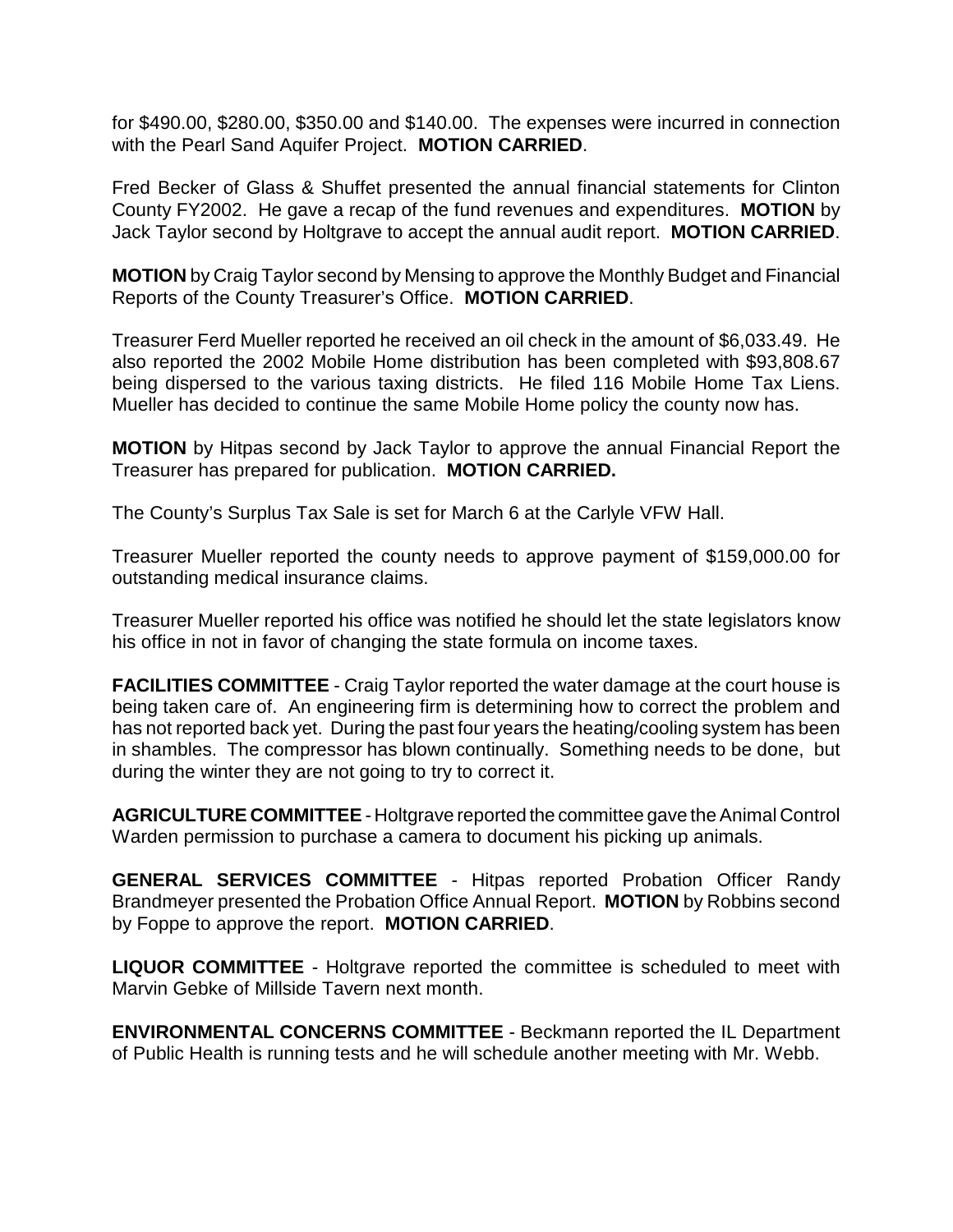**MOTION** by Mensing second by Hitpas to approve payment of the General Claims. **MOTION CARRIED.**

**MOTION** by Craig Taylor second by Hitpas to approve payment of the General Services Claims. **MOTION CARRIED**.

**MOTION** by Hitpas second by Beckmann to approve payment of the Regular Finance Claims. **MOTION CARRIED**.

**MOTION** by Sullivan second by Hitpas to approve payment of the Jail Finance Claims. **MOTION CARRIED.**

**MOTION** by Foppe second by Craig Taylor to approve payment of the 708 Mental Health Board Claims. **MOTION CARRIED**.

**MOTION** by Hitpas second by Mensing to approve payment of the Health Department/WIC Claims. **MOTION CARRIED**.

**MOTION** by Sullivan second by Jack Taylor to approve payment of the Highway Department Claims. **MOTION CARRIED**.

**MOTION** by Foppe second by Lampe to go in Executive Session. Roll call: Yes - Beckmmann, Fix, Foppe, Guthrie, Hitpas, Holtgrave, Kloeckner, Lampe, Mensing, Murray, Pingsterhaus, Robbins, Sullivan, Craig Taylor, and Jack Taylor. **MOTION CARRIED**.

The Board went in Executive Session.

MOTION by second by to come back into regular session. MOTION CARRIED.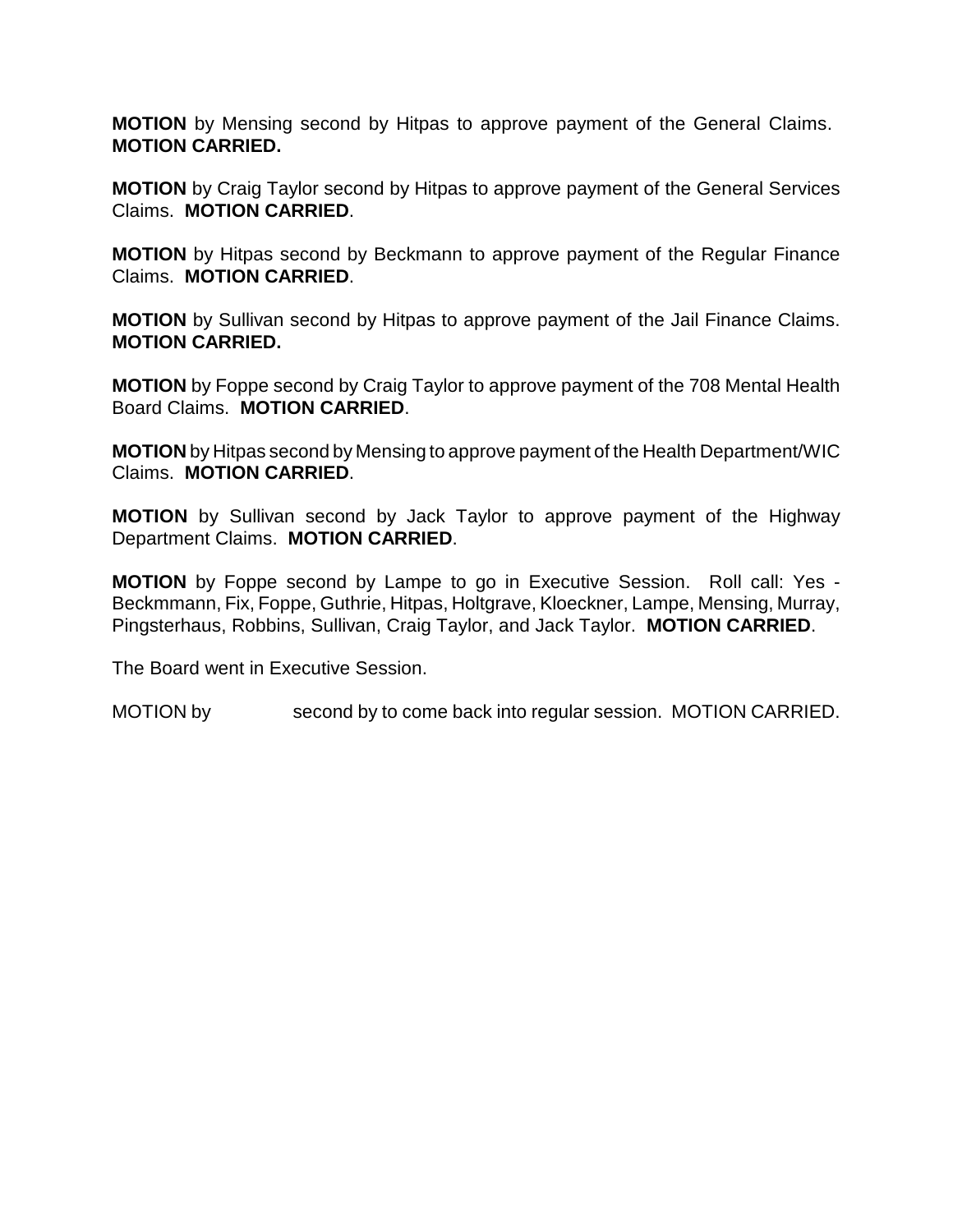# Clinton County Board **March 17, 2003**

The March meeting of the Clinton County Board was called to order by Sheriff Mike Kreke on Monday, March 17, 2003, at 7:00 p.m.

Roll call: Present - Beckman, Fix, Foppe, Guthrie, Hitpas, Holtgrave, Kloeckner, Lampe, Mensing, Murray, Pingsterhaus, Robbins, Craig Taylor and Jack Taylor.

The Pledge of Allegiance was recited. All visitors and guests introduced themselves.

**MOTION** by Lampe second by Mensing to approve the minutes of the January meeting. **MOTION CARRIED.**

First readings of appointments: Steve Horstmann - Clin-Clair Fire Protection District; Duane Kampwerth - Germantown Fire Protection District; Edmund Thole - Clinton County East Public Water District; Steve Kehrer, Robert E. Kehrer, and Robert C.Kehrer - New Memphis Public Water District David Vandeloo and Ben Varel - Carlyle Southwest Public Water District; Larry Goebel - St. Rose Public Water District, and Jane Kehrer - New Memphis Lighting District.

**MOTION** by Hitpas second by Robbins to approve the appointment of Wayne Maschoff as Trustee of the Hoffman Fire Protection District for a thee year term. **MOTION CARRIED**.

**MOTION** by Lampe second by Beckmann to approve the appointment of Daniel Poettker as Trustee of the Albers Sanitary District for a three year term. **MOTION CARRIED**.

County Clerk Tom LaCaze presented a resolution the City of Wamac had passed on the AMBER Plan (America's Missing Broadcasting Emergency Response) urging the County to support the Plan. Sheriff Mike Kreke told the Board he is connected with the City of Belleville and the State of Illinois that puts the alert out on missing persons. Also, the FBI donated a computer that does have AMBER alert on it.

County Clerk Tom LaCaze presented a resolution signed by several Mayors and Village Presidents proclaiming March 25, 2003 as Health Fair Appreciation Day in Clinton County. **MOTION** by Holtgrave second by Fix to approve. **MOTION CARRIED**.

**MOTION** by Craig Taylor second by Mensing to send a letter to Tourism Bureau of Southwestern Illinois stating Clinton County will continue to recognize their efforts to support tourism in our area. **MOTION CARRIED**.

**MOTION** by Lampe second by Holtgrave to approve a resolution recognizing St. Rose Grade School Basketball Team on placing first in the state competition of the Southern IL Junior High School Athletic Association. **MOTION CARRIED**.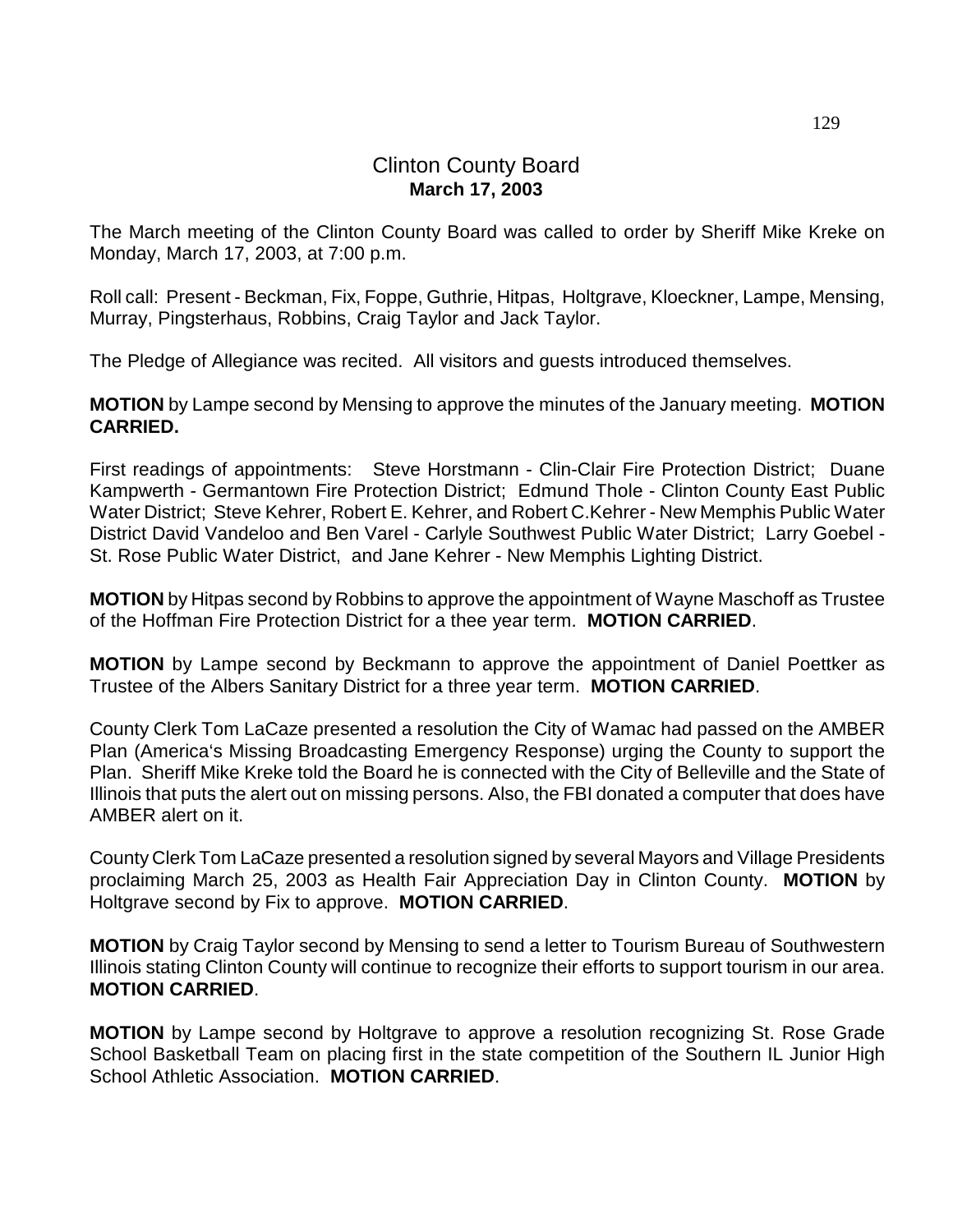**MOTION** by Craig Taylor second by Guthrie to send a letter supporting the Clinton County Rehabilitation Center's application to obtain three vehicles through the IL Department of Transportation's Consolidated Vehicle Procurement Program. **MOTION CARRIED.**

**911 COMMITTEE** - There are still problems with mailbox numbers being issued. After a building permit is issued, the Committee would like to have the Zoning Administrator make a trip to the site to make sure things are done properly. Don Murray, Zoning Committee Chairman will talk with the Zoning Administrator about this.

**MOTION** by Mensing second by Pingsterhaus to approve a resolution for participation is the State of Illinois Federal Surplus Property Program. **MOTION CARRIED**.

Insurance Trust, Lake Task Force Committee, 708 Mental Health Board, Welfare Committee, Solid Waste Committee, Tourism Committee, Negotiation Committee, Zoning Committee and Agriculture Committee, Liquor Comittee and Environmental Concerns Committee - no reports.

**SAFTEY COMMITTEE** - A meeting is scheduled for April 28, 2003 at 9:00 a.m.

**RC&D COUNCIL** - A meeting is scheduled for tomorrow evening at 7:00 p.m.

**EDUCATION COMMITTEE** - The Committee reported there great concern about new legislation that would change tenure for teachers from four years to two years. The Committee asked members to contact our legislators about this as well as opposing the loss of federal funding on the Title One program.

**GIS COMMITTEE** - The Committee had met with Shane McDermott of PSBA. who the county has a contract with for a GIS implementation plan in the amount of \$45,000.00. After previewing the preliminary report, the committee has decided to stop work on the project and recommend the county cancel the contract. The County has already paid them \$19,000.00 and owe another \$12,000.00 for work completed. **MOTION** by Murray second by Fix to have the States Attorney negotiate the final release of the contract with PSBA. **MOTION CARRIED**.

The GIS Committee met with the 911 Committee. The 911 Committee will prepare a proposal for the base line program and the GIS Committee will prepare the bid specifications. Both Committees are working well together on the GIS plan.

Three GIS Committee members will be attending a education seminar presented by the IL Association of Geographic Information Survey on April 8 & 9th in Bloomington. Later the members are invited to view the City of Rockford's GIS system.

Board Member Foppe reported the RC&D Council has a GIS consulting service and would like to attend the next meeting of the GIS Committee.

**LAW ENFORCEMENT/ESDA COMMITTEE** - The Committee met With ESDA Director on applying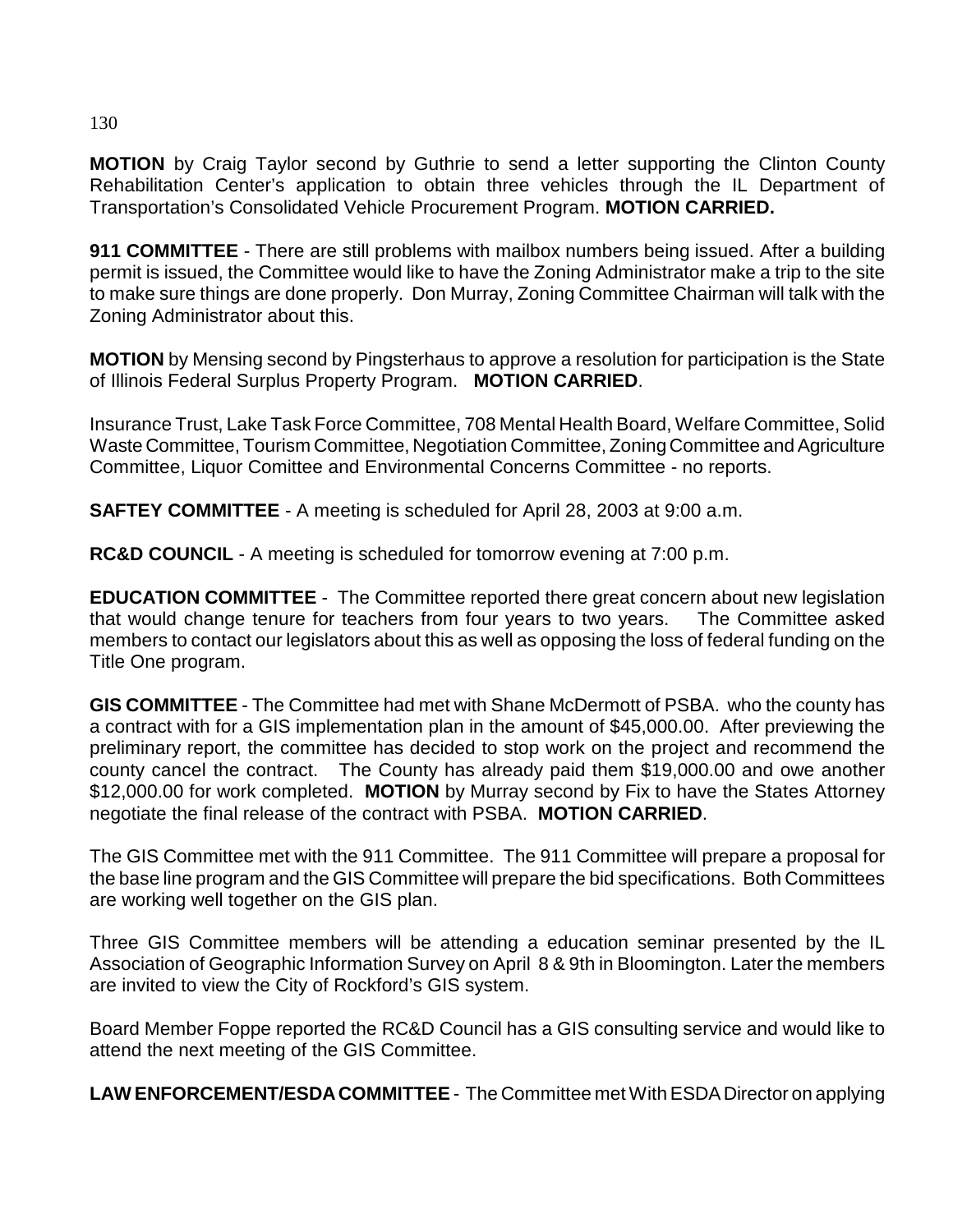for grant funds. The ESDA building needs a new locking system installed. The Facilities Committee will look into it.

Sheriff Kreke reported there is a statute that allows the County to charge restitution for any expenses incurred on out-of-state warrants and extraditions. So far the amount the county has been able to receive is over \$2,000.00.

**ECONOMIC DEVELOPMENT COMMITTEE** - The Committee met with the City of Carlyle, Corps of Engineers and Tourism Committee. The Keyesport Marina wants to meet with the county to discuss the Keyesport project, high water ramps, etc., so the Lake is not closed because of high water.

The Committee met with Hennigen & Associates for a pre-bid meeting on the water line project for Germantown, Damiansville and Albers areas. The project is expected to cost approximately \$900,000.00. The bids should be in within ten days. They are trying to move as quickly as possible to get the project underway. Water lines will be run up to the homes and they will also close any old wells.

**PERSONNEL COMMITTEE** - A meeting is scheduled for Wednesday evening.

**ROAD & BRIDGE COMMITTEE** - **MOTION** by Jack Taylor second by Beckmann to approve a permit for Kaskaskia College to install flashing lights on the east side of CH#5 Shattuc Road. **MOTION CARRIED**.

**MOTION** by Mensing second by Holtgrave to approve a petition from Irishtown Township for 10% county matching for a new bridge on Walcott Road. **MOTION CARRIED**.

**MOTION** by Jack Taylor second by Murray to approve a resolution to approve a permit from The Village of Beckemeyer to install a new sewer line across CH#6 (Bartelso Road). Beckemeyer will patch it with concrete when they are finished. **MOTION CARRIED**.

**MOTION** by Mensing second by Craig Taylor to take bids for the 1991 dump truck. **MOTION CARRIED**.

Engineer Mitchell reported progress is being made on the Wiedle Road project concerning the IL Department of Conservation's conservation plan. He also reported the City of Carlyle has approved a Zoning Variance for the Highway Department to build a new metal storage building .

**MOTION** by Mensing second by Lampe to approve a resolution awarding the bid for metal culverts for the county to Metal Culverts, Inc. **MOTION CARRIED**.

**MOTION** by Lampe second by Holtgrave to approve a resolution awarding the bids for metal culverts for the townships to Thompson Culvert Co. and Metall Culverts, Inc. **MOTION CARRIED.**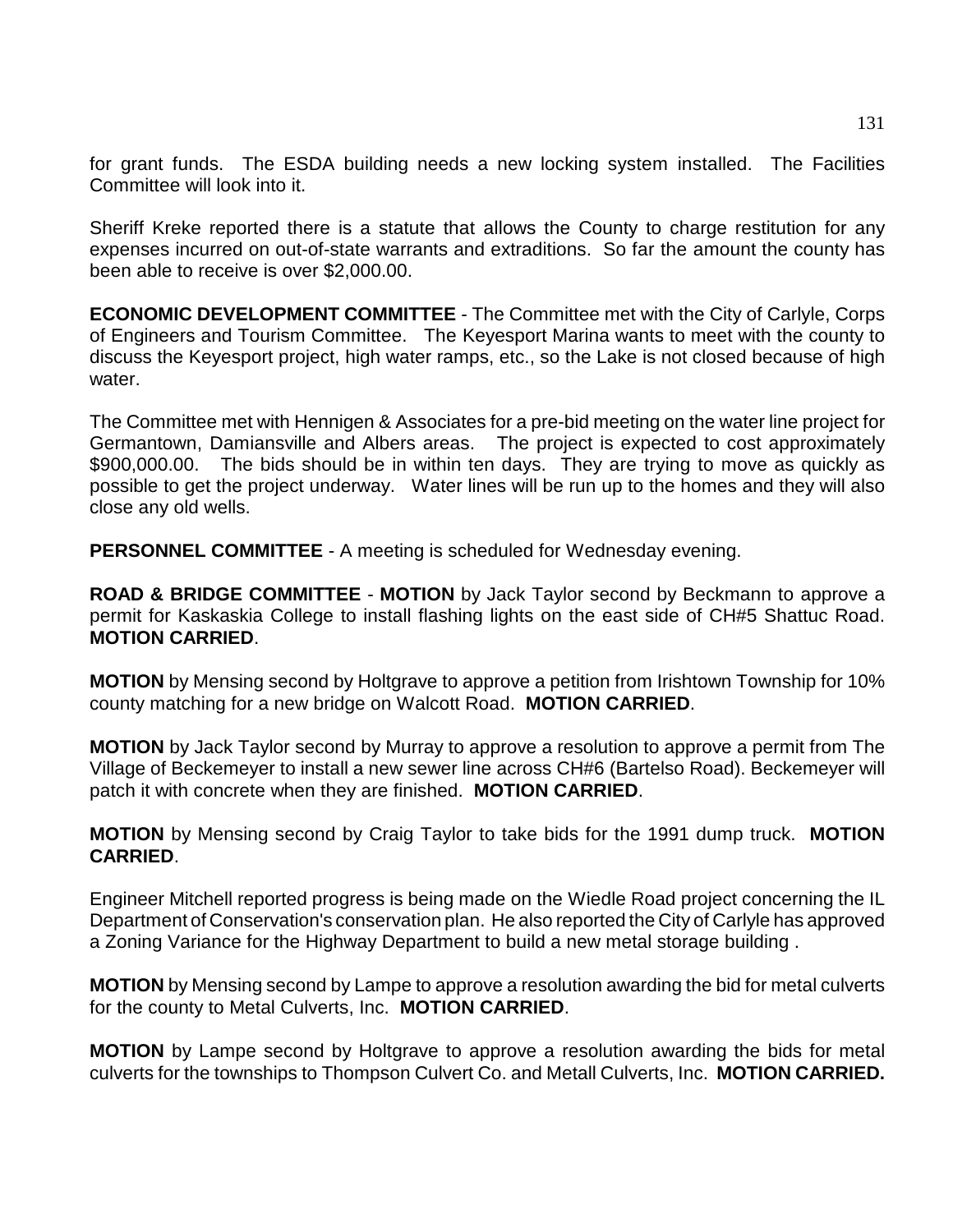# 132

**MOTION** by Mensing second by Beckmann to approve a resolution awarding the bid for resurfacing and widening CH#6 (Bartelso Road) to Howell Paving, Inc of Matoon and General Contractors, Inc. of Centralia in the amount of \$904,393.74. **MOTION CARRIED**.

**MOTION** by Jack Taylor second by Hitpas to approve a resolution to construct a bridge over Crooked Creek on CH#6 (Hoffman Road) in joint participation with Washington County. The project is estimated to cost \$1,500,000.00. Funding for this structure has been obtained from the IL Major Bridge Program. Also approval for the Board Chairman to sign the agreement with Washington County. **MOTION CARRIED.**

**MOTION** by Jack Taylor second by Pingsterhaus to approve a resolution authorizing the Board Chairman to sign the necessary paperwork for the railroad crossing on County Line Road at New Baden. **MOTION CARRIED**.

**FINANCE/HEALTH SERVICES COMMITTEE** - **MOTION** by Craig Taylor second by Mensing to approve payment of invoices totaling \$1,120.00 for record search expenses incurred regarding the installation of the water distribution system andthe Pearl Sand Aquifer Project. **MOTION CARRIED**.

**MOTION** by Mensing second by Robbins to approve the Monthly Budget and Financial Reports of the County Treasurer. **MOTION CARRIED**.

Treasurer Mueller reported he has received on oil check for \$5,509.30.

**MOTION** by Craig Taylor second by Lampe to approve the Animal Control Administrator's Annual Report. There were no claims filed last year. **MOTION CARRIED.**

Treasurer Mueller reported he sold 30 properties at the Real Estate Surplus Sale on March 6, 2003.

Markus Cabinet has paid the remaining balance on the Revolving Loan Fund money they had borrowed. **MOTION** by Robbins second by Holtgrave to approve the Chairman to sign the release of lien. **MOTION CARRIED**.

**FACILITIES COMMITTEE** - The Committee met with the Law Enforcement Committee in regard to the intercom and surveillance cameras at the court house. The intercom system needs to be replaced with a more advanced system that will indicate which office the message is coming from. The Security guards are not able to monitor the cameras in the holding cells. **MOTION** by Fix second by Holtgrave to accept a bid of \$7,625.00 for a new intercom and surveillance camera system in the Court House. **MOTION CARRIED**. Treasurer Mueller will check with Judge Hitpas about paying for this with Court Security funds.

Committee Chairman Craig Taylor reported Joe Rodriguez of Control Technology and Solutions has been checking into the heating and cooling system in the court house. The Committee will meet on March 25 to go over the recommendations that Mr. Rodriguez will have. Different firms have looked at the system but will not commit themselves with a recommendation until they get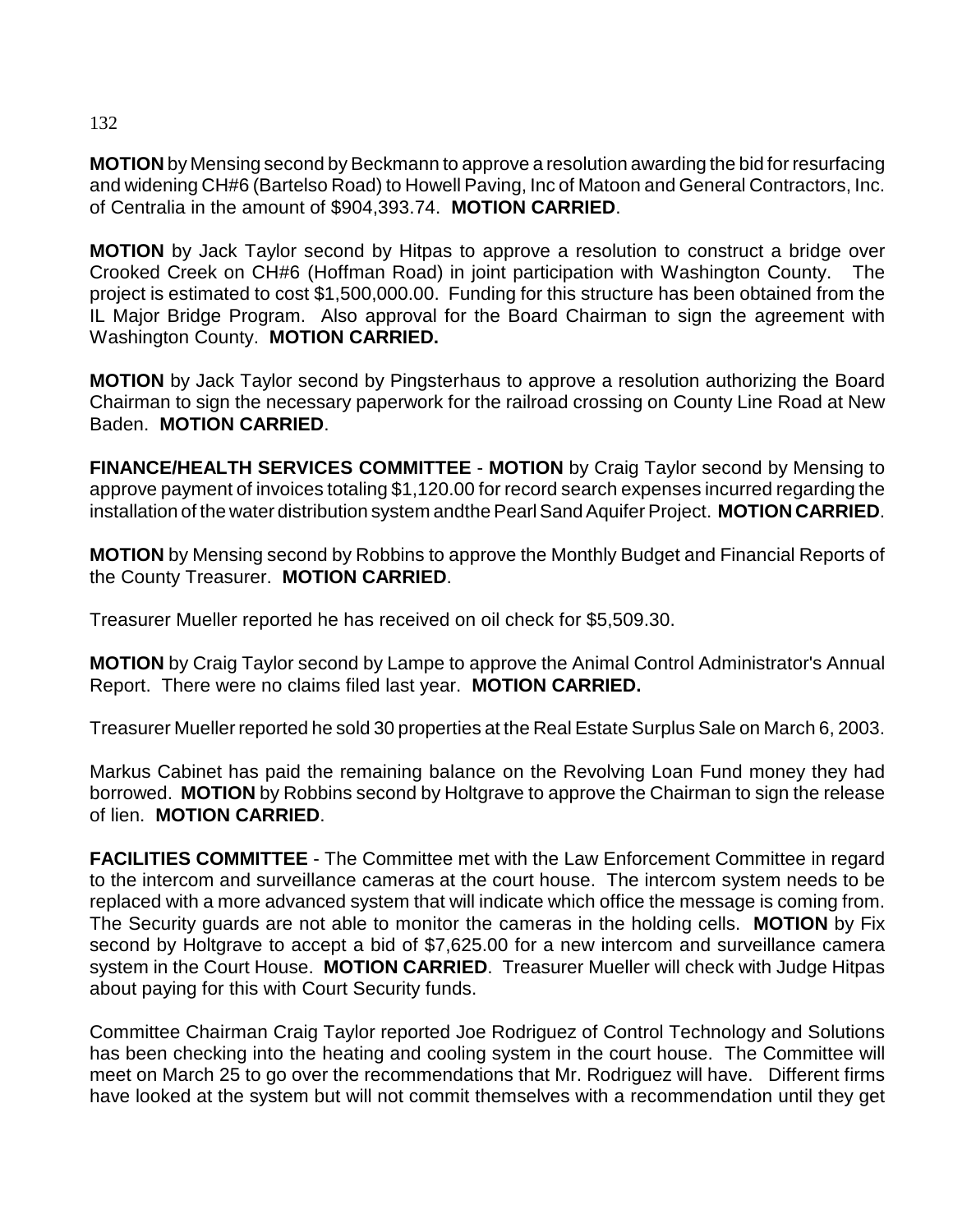paid. Taylor would like authorization to get the system fixed properly. The Public Building Commission has not turned over any funds to the county so Taylor will talk with them about payment of the repairs. He reported the Public Building Commission has released the Architects and Engineers of any liability on the heating and cooling system. **MOTION** by Holtgrave to give the committee authority to set a dollar limit on getting the system fixed. After discussion on how much it would cost, how it would be paid for, etc., Holtgrave withdrew his motion. Taylor will report the findings of his committee to the full board at next month's meeting.

**GENERAL SERVICES COMMITTEE** - The Committee thinks the board should look at other companies that provide the type of service that Manatron, Inc. provides the county. Board Member Foppe said he has been a township assessor for five years and has been promised an upgraded appraisal system for the last four years and has not received it yet. Lake Township assessor indicated he thought the appraisal system is not yet compatible with the tax system. County Clerk LaCaze reported he had attended a seminar at which Manatron reported they are very close to releasing the new system. Chairman Kloeckner suggested the committee contact Bob Schrage with Manatron.

The Committee recommends that Clinton County patronize establishments within the county instead of going outside the county for purchases. **MOTION** by Hitpas second by Robbins to adopt a resolution that monies used by this county for purchasing supplies, etc. should be used to purchase items within the county. **MOTION CARRIED**.

**MOTION** by Criag Taylor second by Mensing to approve payment of the General Claims. **MOTION CARRIED.**

**MOTION** by Jack Taylor second by Robbins to approve payment of the General Services Claims. **MOTION CARRIED.**

**MOTION** by Hitpas second by Beckmann to approve payment of the Regular Finance Claims. **MOTION CARRIED**.

**MOTION** by Lampe second by Pingsterhaus to approve payment of the Jail Finance Claims. **MOTION CARRIED**.

**MOTION** by Lampe second by Craig Taylor to approve payment of the 708 Mental Health Board Claims. **MOTION CARRIED**.

**MOTION** by Craig Taylor second by Jack Taylor to approve payment of the Health Department/WIC Claims. **MOTION CARRIED**.

**MOTION** by Jack Taylor second by Hitpas to approve payment of the Highway Department Claims. **MOTION CARRIED**.

**MOTION** by HItpas second by Mensing to approve payment of the County Board Member Claims.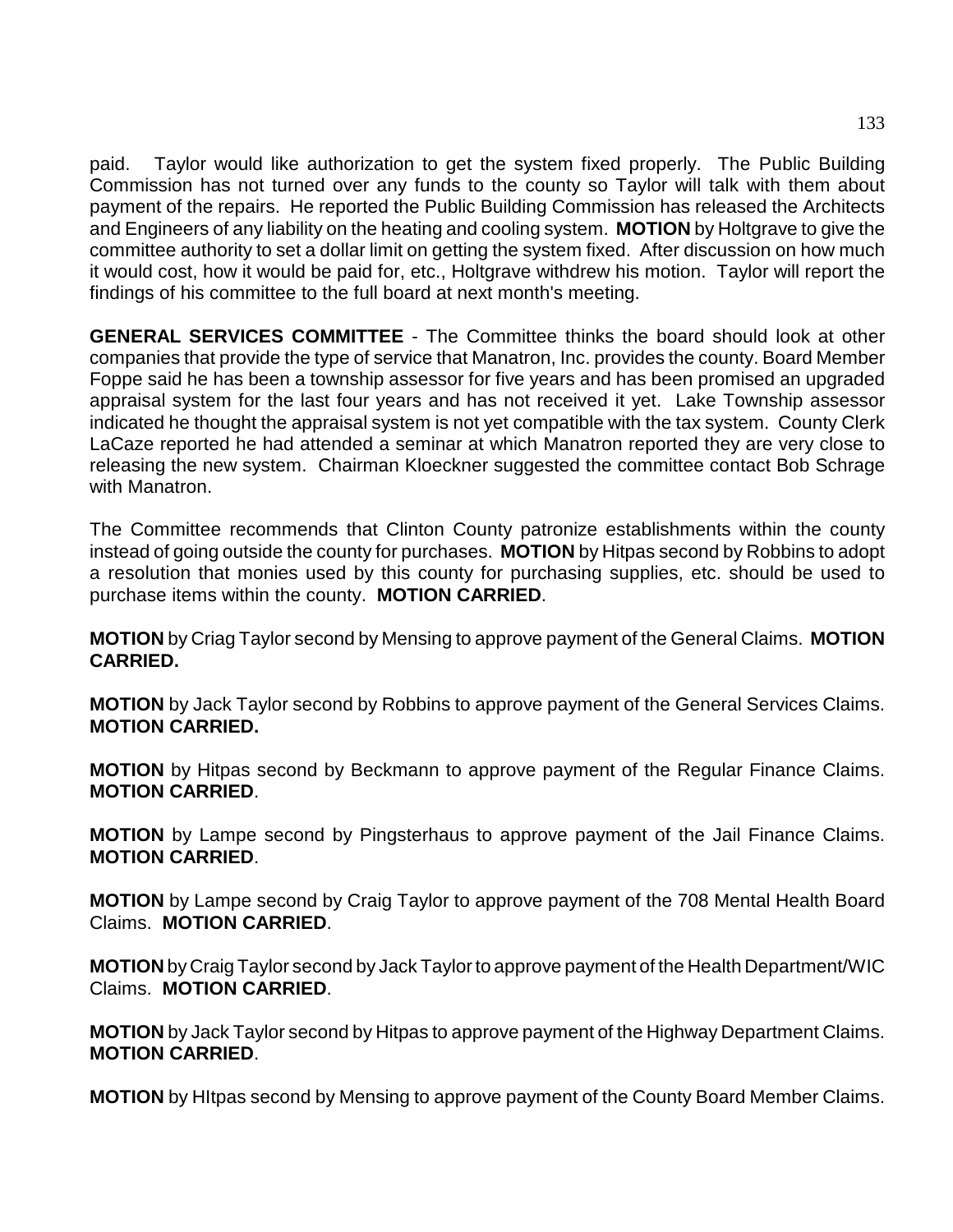

County Clerk

**#03-03-02**

S/ Ray Kloeckner

Ray Kloeckner

১০

## **PARTICIPATION IN STATE OF IL FEDERAL SURPLUS PROPERTY PROGRAM**

**WHEREAS,** the County of Clinton has limited fiscal resources available for the procurement of heavy-duty construction equipment, vehicles, commodities, and other property; and

**WHEREAS**, the State of Illinois Federal Surplus Property Program offers a variety of surplus property at approximately 5-25 percent of the acquisition value, effectively reducing program costs by acquiring items that have been used to their expectancy or property that must be replaced for safety or economic reasons; and

**WHEREAS**, the County of Clinton agrees to the following terms and conditions: to use thesurplus property only in the official program which it represents; and upon receipt, agrees to place the surplus property into use within one year; and it agrees the property shall be used for a period of one year (certain items, eighteen months); that it agrees it will not sell, loan, trade or tear down the property without written consent from the State of Illinois; and

**WHEREAS,** the County of Clinton understands that surplus property must be used in an authorized program and that personal use or non-use of surplus property is not allowed;

**THEREFORE, WE, THE ELECTED OFFICIALS** of Clinton County do hereby consent and decree that the County of Clinton is authorized to participate in the State of Illinois Federal Surplus Property Program.

**PASSED AND APPROVED** at Carlyle, Illinois, by the Clinton County Board at the March 17, 2003, board meeting.

Attest: S/ Thomas LaCaze County Board Chairman

S/ Ray Kloeckner

County Clerk

**#03-03-03**

**WHEREAS**, quotes were received at a letting held on March 17, 2003 at 10:00 a.m. for the purchase of metal culverts required in the maintenance of county roads, and in accordance with Section 605 ILCS 5/5-501 of the IL Highway Code, and

**WHEREAS,** quotes were received and considered by the County Engineer and the Highway Committee,

**NOW, THEREFORE, BE IT RESOLVED,** that from quotes submitted the County Engineer is hereby authorized to purchase metal culverts from:

METAL CULVERTS, INC.

P. O. Box 330 JEFFERSON CITY, MO 65102

AMOUNT: \$7,803.50

**BE IT FURTHER RESOLVED** that the County Clerk be and is hereby authorized and instructed to furnish the County Engineer with two (2) certified copies of this resolution. State of Illinois)

County of Clinton)

I, Thomas LaCaze, County Clerk of Clinton County, do hereby certify that this is a true and correct copy of a Resolution approved and adopted at the regular meeting of the Clinton County Board held on March 17<sup>th</sup> day of March, 2003.<br>SEAL

S/ Thomas LaCaze County Clerk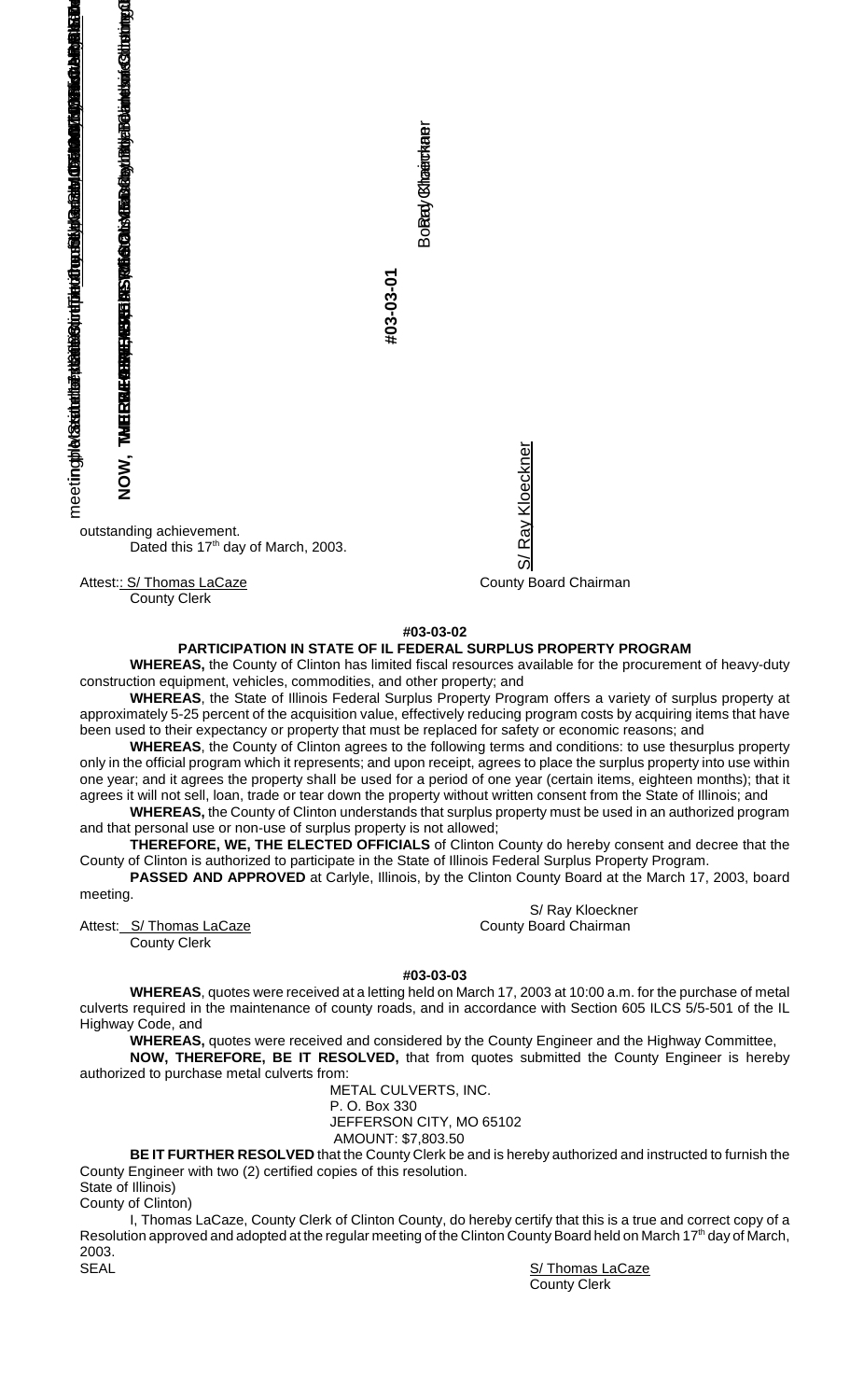### **#03-03-04**

**WHEREAS,** quotes were received at a letting held on March 17, 2003 at 10:00 a.m. for the purchase of metal culverts required in the maintenance of township roads, and

**WHEREAS**, quotes were received and considered by the County Engineer and the Highway Committee for the various townships,

**NOW, THEREFORE, BE IT RESOLVED**, that from quotes submitted the metal culverts for Brookside, East Fork, Lake, Meridian, Santa Fe, Breese, Carlyle, Wade, Clement, St. Rose and Wheatfield Townships are awarded to:

METAL CULVERTS, INC. P. O. Box 330 JEFFERSON CITY, MO 65102 Amount: \$22,964.76 For Germantown, Lookingglass and SugarCreek Townships; THOMPSON CULVERT CO. P. O. Box 158 HAZELWOOD, MO Amount: \$10,368.95

**BE IT FURTHER RESOLVED** that the County Clerk be and is hereby authorized and instructed to furnish the County Engineer with two (2) certified copies of this resolution.

State of Illinois)

County of Clinton)

I, Thomas LaCaze, County Clerk of Clinton County, do hereby certify that this is a true and correct copy of a Resolution approved and adopted at the regular meeting of the Clinton County Board held on March 17, 2003 at Carlyle, IL.

Given under my hand and seal this  $17<sup>th</sup>$  day of March, 2003. SEAL S/ Thomas LaCaze

County Clerk

**#03-03-05**

**WHEREAS**, the Clinton County Board has authorized the Clinton County Highway Department to take bids on Section 02-00080-00-RS for resurfacing County Highway 6 (Bartelso Road) from Old US Route 50 at Beckemeyer south to Illinois Route 161 at Bartelso; and

**WHEREAS,** the low bid was by Howell Paving, Inc. and General Contractors, Inc. J/V for \$904,393.74,

**NOW, THEREFORE, BE IT RESOLVED,** that the Clinton County Board does hereby award Section 02-00080- RS to:

HOWELL PAVING, INC. AND GENERAL CONTRACTORS, INC.

1020 North 13th Street P. O. Box 1009

Matton, IL 61938

**BE IT FURTHER RESOLVED** that the County Clerk be and is hereby authorized and instructed to furnish the County Engineer with two (2) certified copies of this resolution.

State of Illinois)

County of Clinton)

I, Thomas LaCaze, County Clerk of Clinton County, do hereby certify that this is a true and correct copy of a Resolution approved and adopted at the regular meeting of the Clinton County Board held on March 17<sup>th</sup> day of March, 2003. SEAL S/ Thomas LaCaze

County Clerk

**#03-03-06**

## **RESOLUTION FOR PROJECT TO BE CONSTRUCTED IN JOINT PARTICIPATION WITH CLINTON COUNTY AND WASHINGTON COUNTY**

**WHEREAS,** the County of Clinton and the County of Washington, jointly propose to upgrade Structure Number 095-3000 on the Washington/Clinton County Line, County Highways 16 and 24 over Crooked Creek, in the NW corner of Section 25, T1N, R2W of the 3<sup>rd</sup> P.M. by constructing a new structure, modifying the approach roadway and by performing all other work necessary to complete the bridge replacement in accordance with the approved plans and specifications; the said improvement designated as Washington County Section 03-00075-00-BR/Clinton County Section 03-00082-00-BR; and

**WHEREAS**, an Agreement has been prepared to be entered into between the County of Clinton and the County of Washington, which provides for division of costs, maintenance responsibilities and other conditions, a copy of said Agreement is attached hereto.

**NOW, THEREFORE, BE IT RESOLVED** that the terms and conditions of the Agreement are satisfactory and meet with the approval of this County Board; and

**BE IT FURTHER RESOLVED**, that the Chairman of this Board is hereby authorized and directed to execute the above said Agreement in behalf of the County.

State of Illinois) County of Clinton)

I, Thomas LaCaze, County Clerk in and for said County, in the State of aforesaid, and keeper of the records and files thereof, as provided by Statute, do hereby certify that the foregoing is a true, perfect and complete copy of a Resolution adopted by the County Board of Clinton County at its regular meeting held at Carlyle on March 17, 2003.

In Testimony Whereof, I have hereunto set my hand and affixed the seal of said County at my office in Carlyle, Illinois in said County this  $17<sup>th</sup>$  day of March, 2003.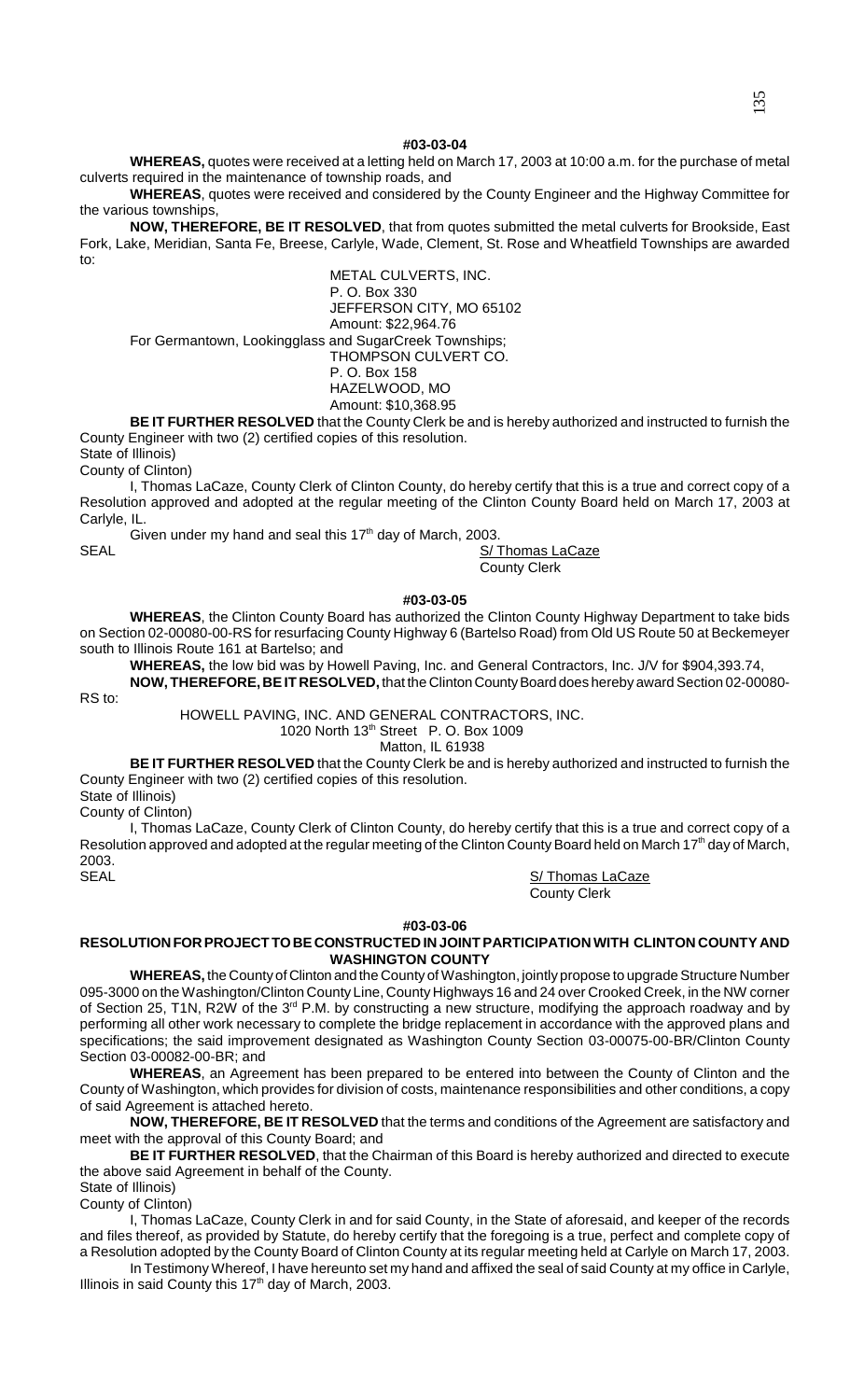SEAL S/ Thomas LaCaze County Clerk & Recorder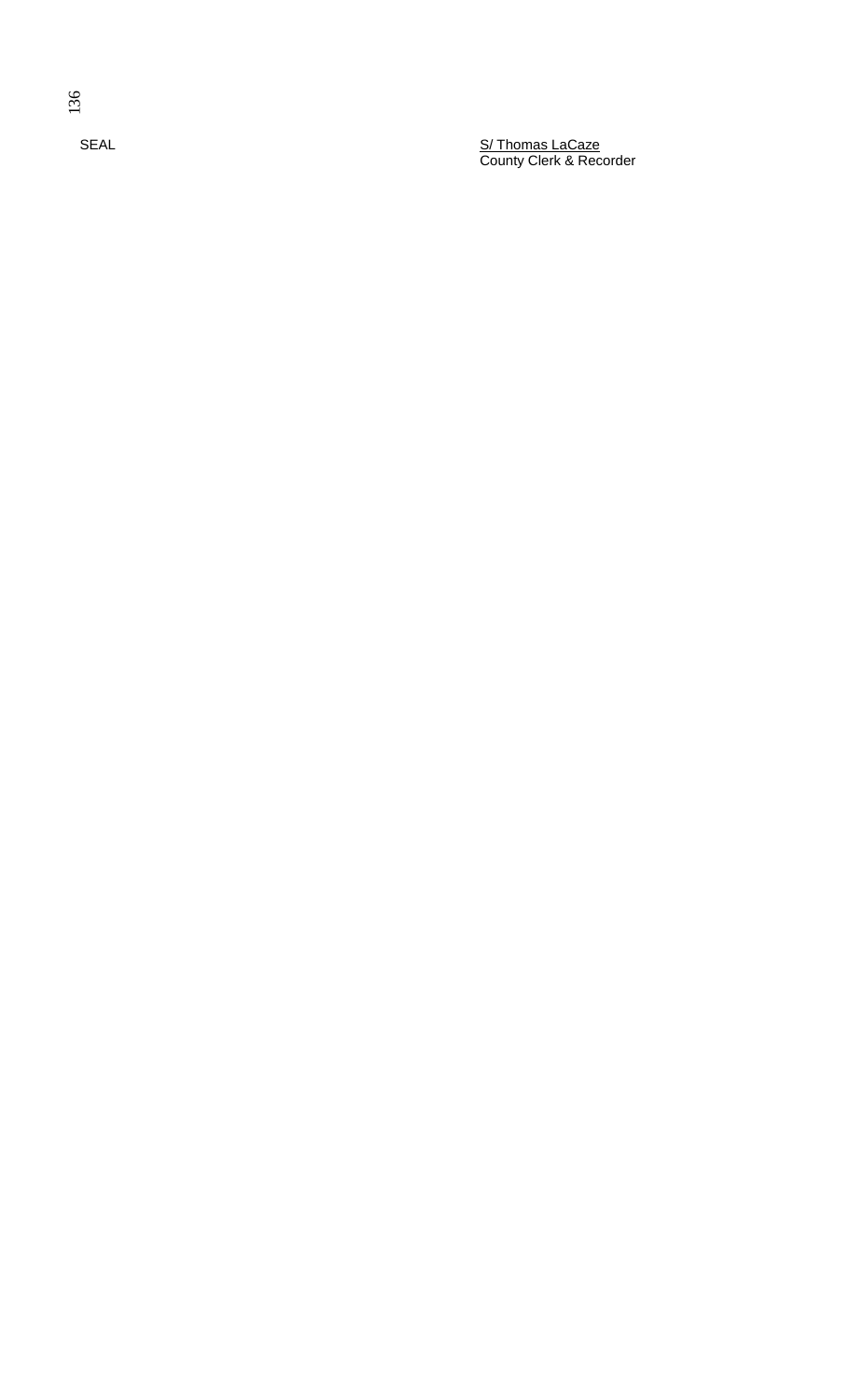# **CLINTON COUNTY BOARD MARCH 4, 2003**

A special meeting of the Clinton County Board was called to order on Tuesday, March 4, 2003, at 7:00 p.m.

Roll call: Present - Beckmann, Fix, Foppe, Guthrie, Hitpas, Holtgrave, Kloeckner, Lampe, Murray, Pingsterhaus, Robbins, Sullivan, Craig Taylor and Jack Taylor.

The Pledge of Allegiance was recited.

The purpose of the meeting concerns pending litigation.

**MOTION** by Foppe second by Sullivan to go into executive session. Roll call: Yes - Beckmann, Fix, Foppe, Guthrie, Hitpas, Holtgrave, Lampe, Murray, Pingsterhaus, Robbins, Sullivan, Craig Taylor and Jack Taylor. **MOTION CARRIED.**

The Board came back into regular session.

No action was taken.

**MOTION** by Robbins second by Lampe to adjourn the meeting. **MOTION CARRIED**.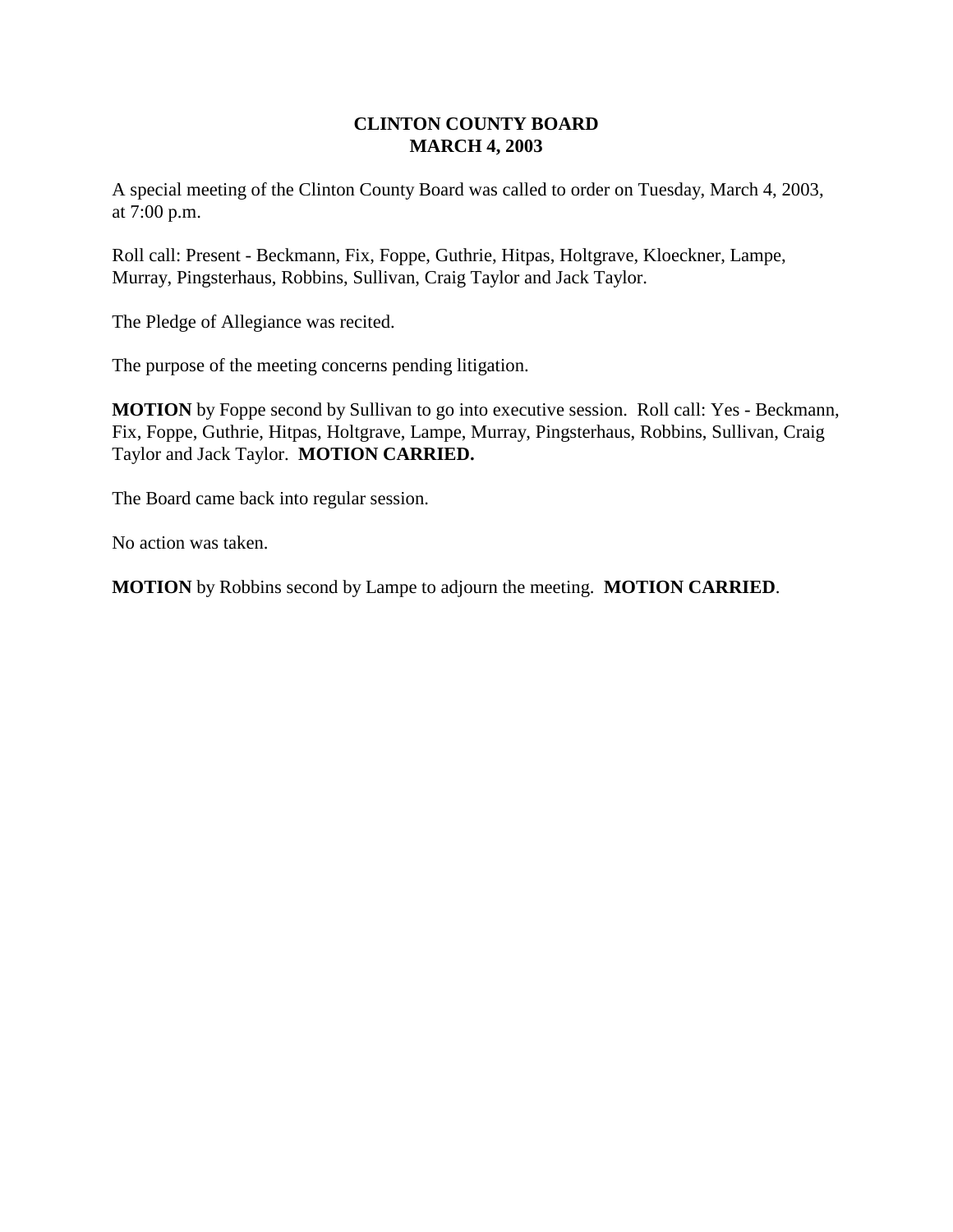# Clinton County Board **April 21, 2003**

The April meeting of the Clinton County Board was called to order by Sheriff Mike Kreke on Monday, April 21, 2003, at 7:00 p.m.

**Roll call:** Present - Beckman, Fix, Foppe, Guthrie, Hitpas, Holtgrave, Kloeckner, Lampe, Mensing, Murray, Pingsterhaus, Robbins, Craig Taylor and Jack Taylor.

The Pledge of Allegiance was recited. After the Pledge of Allegiance, States Attorney Stan Brandmeyer led the members in a prayer for the safe return of our soldiers in Iraq. All visitors and guests introduced themselves.

**MOTION** by Lampe second by Craig Taylor to approve the minutes of the March meeting. **MOTION CARRIED.**

First readings of appointments: Herb Pingsterhaus - Carlyle Fire Protection District; James Lampe - Aviston Fire Protection District; Bob Newkirk - Carlyle Fire Protection District; Donald Timmermann - Santa Fe Fire Protection District; Maurice Buehne - St. Rose Fire Protection District; Tom Padfield - Sugar Creek Township Fire Protection District; Ernest Fruend - Shattuc Lighting District; Jeanne White - New Memphis Sanitary District; Robert Oestringer - New Memphis Sanitary District; Mike Schumacher - St. Rose Sanitary District. The Board received notification that Daniel Ketterer was appointed as Trustee of Wheatfield Township Fire Protection District and James Fleege was appointed Trustee of the Wade Township Fire Protection District.

**MOTION** by Holtgrave second by Sullivan to approve the appointment of Steve Horstmann as Trustee of the Clin-Clair Fire Protection District for a thee year term. **MOTION CARRIED**.

**MOTION** by Lampe second by Beckmann to approve the appointment of Duane Kampwerth as Trustee of the Germantown Fire Protection District for a three year term. **MOTION CARRIED**.

**MOTION** by Mensing second by Pingsterhaus to approve the appointment of Edmund Thole as Trustee of the Clin-Clair Fire Protection District for a five year term. **MOTION CARRIED.**

**MOTION** by Mensing second by Sullivan to approve the appointments of Robert E. Kehrer, Robert C. Kehrer and Steve Kehrer as Trustees of the New Memphis Public Water District for five year terms. **MOTION CARRIED**.

**MOTION** by Mensing second by Craig Taylor to approve the appointment of David Vandeloo and Ben Varel as Trustees of the Carlyle Southwest Public Water District for five year terms. **MOTION CARRIED.**

**MOTION** by Sullivan second by Foppe to approve the appointment of Larry Goebel as Trustee of the St. Rose Public Water District for a five year term. **MOTION CARRIED**.

**MOTION** by Sullivan second by Holtgrave to approve the appointment of Jane Kehrer as Trustee of the New Memphis Lighting District for a three year term. **MOTION CARRIED.**

**MOTION** by Mensing second by Fix to approve a resolution recognizing the Breese/Beckemeyer Grade School Girls Basketball Team on winning first place in state competition in Southern IL Junior High School Athletic Association. **MOTION CARRIED**.

**MOTION** by Mensing second by Holtgrave to approve a resolution recognizing the Central High School District #71 Basketball Team on participating in the "Elite Eight" competition of the Illinois High School Association. **MOTION CARRIED.**

Ike Leeper of the University of IL Cooperative Extension Service gave a report on different programs the Extension Service provides for county residents. He introduced Steve Kasten who gave a report of the Agricultural and Natural Resources program that he is in charge of. Ike Leeper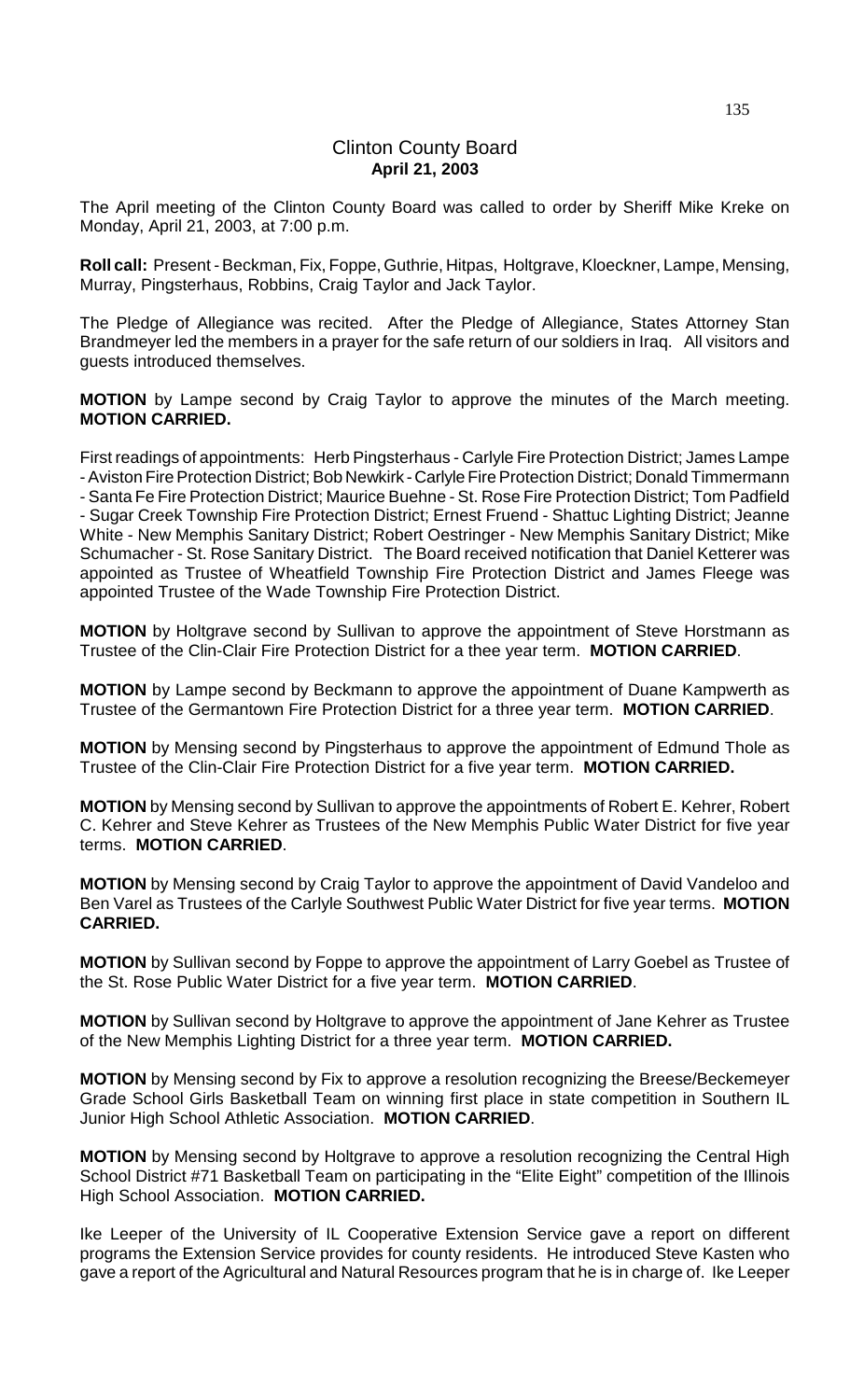is retiring this month and he introduced Lynn Wise from the Bond County Extension Office who has been temporarily appointed to fill his position for the next three to six months. Leeper thanked the Board for the excellent cooperation he has always received.

County Clerk Tom LaCaze read a letter he received from Dan Imming concerning solicitation he receives from different companies requesting he place advertisements in their printings of county maps and wants to know if there is a committee that monitors this type of request. Board Member Jack Taylor said companies do send out these type of solicitation requests but they are not connected with the county.

**MOTION** by Hitpas second by Mensing to refer a resolution entitled "Resolution to include compensation directed into a Retirement Health Savings Plan as IMRF earnings" (IMRF form 6.73) to the Negotiation Committee for their recommendation. **MOTION CARRIED**.

Chairman Ray Kloeckner reported he received a letter from the IL Department of Agriculture regarding the proposed Mueller Hog Facility south of Bartelso. They are needing additional information from Mueller before they can make a determination of the site.

**911 COMMITTEE** - There is still a problem with numbers not appearing on houses or mail boxes. The Committee would like the county to send a letter to the municipalities to encourage them to have their residents display their numbers in a prominent location.

**INSURANCE TRUST** - The county has received a copy of the Trust's audit for fiscal year ending August 31, 2002. The audit reveals that we've had a bad investment experience due to stock market conditions. The new Trust which was started in September 2003 is slated to run about 13 years. The Trust's investments are now showing signs of improvement. Health Insurance - The County had agreed to set aside \$250,000.00 in funds to pay for health care claims that would be reported under the old Trust that was dissolved January 31,2003. At that time \$261,000 in claims had been paid from the old Trust of which our share was \$159,000.00. Next week the County will be receiving a bill for \$98,658.00 which represents the county's 37.8% share of claims that had not been submitted as of January 31, 2003. This amount will exceed the \$250,000.00 that had been set aside initially and there are still some bills that have not yet been received for payment. Foppe is requesting the county add transfer \$25,000.00 to the fund to cover these claims. **MOTION** by Foppe second by Jack Taylor to add another \$25,000.00 to the \$250,000.00 the county had approved previously for payment. **MOTION CARRIED**.

The following committees had no report: Lake Task Force, Negotiation, Economic Development, Personnel, Agriculture, and Economic Development.

**UNINCORPORATED AREA IMPROVEMENT COMMITTEE** - There is a meeting scheduled for Thursday, April 24th at 7:00 p.m.

**SAFETY COMMITTEE** - The next meeting is scheduled for April 28th at 9:00 a.m. Carlyle Fire Protection District Trustee Jim Loepker was present to talk about the Fire District's role in the ambulance service. Carlyle Fire Protection District currently levies taxes to provide ambulance service to five special service areas. The cost of providing service has been running about \$258,000.00 annually. Medstar Ambulance Service, who provides the service through the Fire District is having problems collecting fees for their service. The District is very seriously looking at getting out of the "ambulance business". He would like to see the county appoint someone to look into getting all the special service areas to work together, possibly through a mutual aid agreement. Board member Lampe did not think the Board can make a recommendation at this time. Chairman Kloeckner asked the committee look into the ambulance situation. Board Member Jack Taylor asked Loepker if the Fire District considered going from a three member board to a five member board. It would require a resolution from the Fire District to the County Board that they be allowed to do so.

**EDUCATION COMMITTEE** - The next meeting is scheduled for Thursday, May 1st at 4:30 p.m.

**708 MENTAL HEALTH BOARD COMMITTEE** - The meeting is scheduled for Tuesday, April 22nd at 7:00 p.m.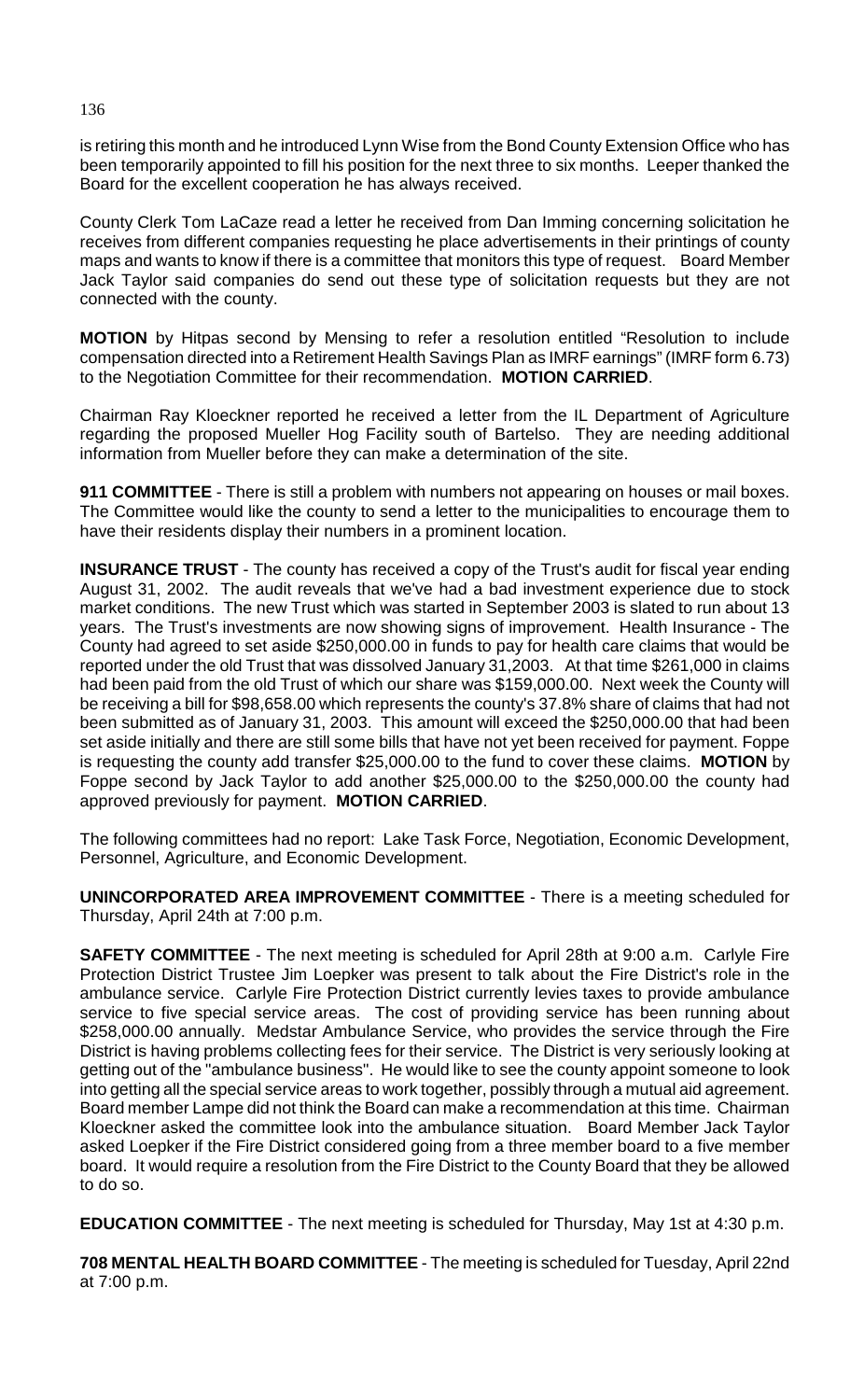**RC&D COUNCIL** - The annual meeting was held last month at Trenton with the election of officers. The next meeting will be May 20, 2003 at Mascoutah. Funding for playground equipment is on the agenda for that meeting.

**SOLID WASTE COMMITTEE** - The next meeting is scheduled for Monday, April 28th at 7:00 p.m.

**TOURISM COMMITTEE** - The Committee met with Southeast Tourism on the scenic byway on Route 50. Will have another meeting next month.

**GIS COMMITTEE** - The committee met with the 911 Committee concerning different proposals of achieving the base line and numbering system that will meet the requirements of the county offices involved with the GIS system. There was a proposal that would meet the county requirements that was approximately \$100,000.00, but the Committee felt the project needed to be put out on bids and approved by the county board. The fly-over photography cannot be done now until December when the trees loose their leaves. Committee Chairman Foppe respectfully asks the Chairman to accept his resignation from this committee because of time constraints. Chairman Kloeckner thanked Foppe for the good work he did on the committee and asked that Robert Fix be appointed to replace Foppe on the Committee. He also appointed Mark Beckmann to serve as Chairman of the Committee. **MOTION** by Jack Taylor second by Jim Sullivan to accept Foppe's resignation and approve the appointment of Fix to the Committee. **MOTION CARRIED.**

**ZONING/SUBDIVISION COMMITTEE** - **MOTION** by Jack Taylor second by Don Murray to approve a request from John Henss for a Map Change from A to AR for a 10 acre tract located in Section 31 of Sugar Creek Township. **MOTION CARRIED.**

**MOTION** by Hitpas second by Robbins to approve a request from Randy Owens for a Map Change from R2 to Commercial for 9.2 acres located in Section 13 of Brookside Township. **MOTION CARRIED.**

**MOTION** by Beckmann second by Murray to approve the following Amendment Text Change: Article 4 - R2, Subsection 4-3.1 Permitted Uses: remove duplexes from this section. Subsection 4-3.2 Special Uses: add duplexes to this section. **MOTION CARRIED**.

**MOTION** by Craig Taylor second by Mensing to approve the second and final reading of Sugarcreek Estates Subdivision located in Sugar Creek Township. **MOTION CARRIED**. There are still issues that need to be resolved with the County Engineer and Zoning.

**MOTION** by Craig Taylor second by Mensing to approve the second and final reading of Rose Hill Terrace Subdivision located in St. Rose Township. **MOTION CARRIED**. There are still issues that need to be resolved with the County Engineer and Zoning.

**MOTION** by Mensing second by Pingsterhaus to waive the first reading of Leonard Cox's Subdivision. **MOTION CARRIED**.

**MOTION** by Craig Taylor second by Fix to approve the second and final reading of Leonard Cox's Subdivision located in Wheatfield Township. **MOTION CARRIED**.

**LAW ENFORCEMENT/ESDA/WELFARE COMMITTEE** - The Welfare Committee has been incorporated into the Law Enforcement/ESDA Committee.

**MOTION** by Pingsterhaus second by Holtgrave to approve a resolution increasing the number of persons eligible to be included in the SLEP (Sheriff's Law Enforcement Personnel) Program to a total of Thirty-Three (33) participants. **MOTION CARRIED**.

Sheriff Kreke reported Clinton County participates in the SARA (St. Louis Area Regional Abduction) Alert Program because KMOX of St. Louis is our emergency alert system radio station and they service our area. Kreke also reported he is working with the States Attorney on an ordinance concerning adult entertainment in the County.

**ROAD AND BRIDGE COMMITTEE** - **MOTION** by Mensing second by Sullivan to approve a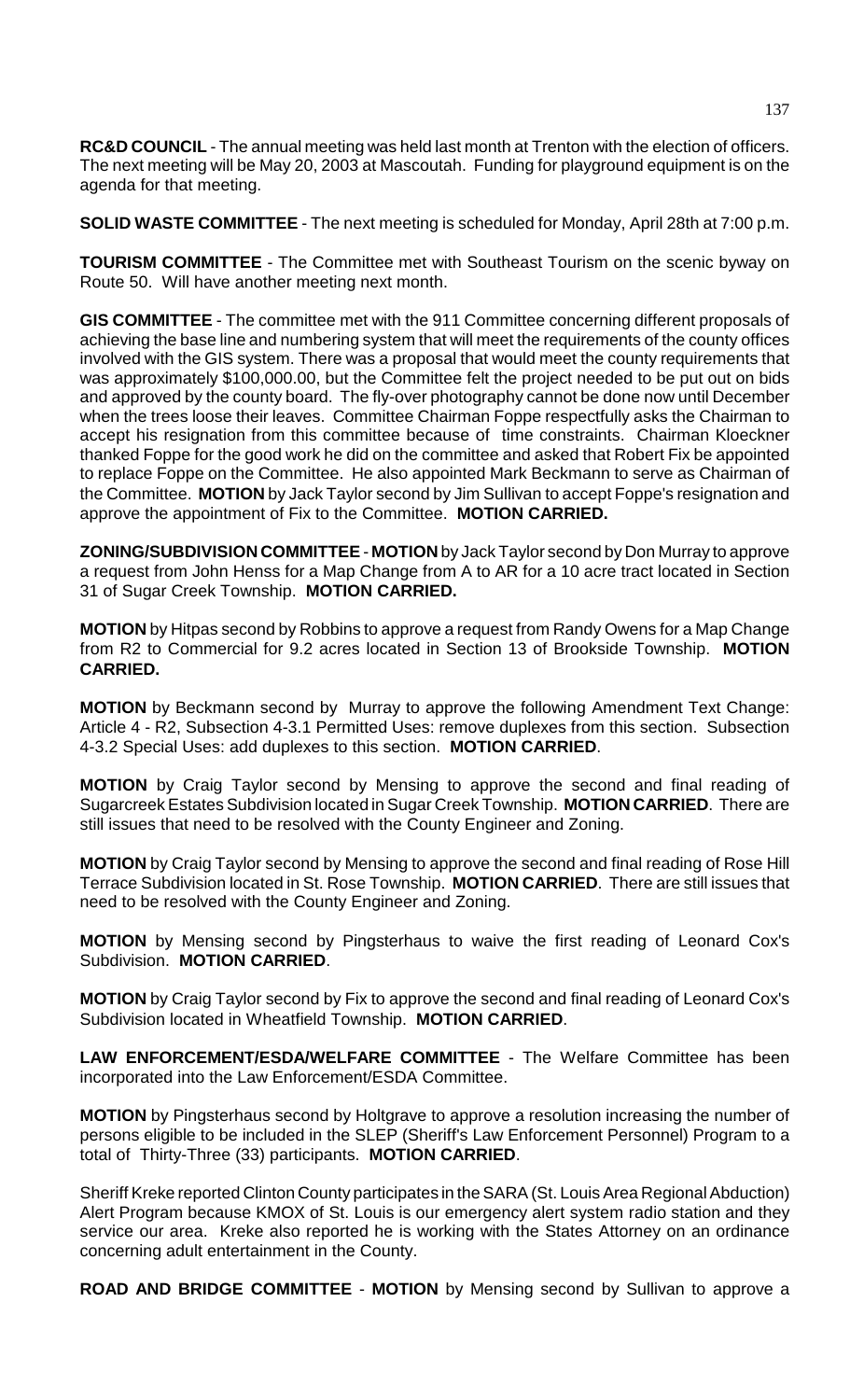resolution awarding the bid for Township MFT road oil to Don Anderson Co. of Hoffman. **MOTION CARRIED.**

**MOTION** by Hitpas second by Jack Taylor to approve a resolution awarding the bid for County MFT road oil to Don Anderson Co. of Hoffman. **MOTION CARRIED**.

**MOTION** by Craig Taylor second by Jack Taylor to approve a resolution awarding the bid for MFT HFE-300 asphalt to mix with rock for the townships to Marathon Ashland Petroleum. **MOTION CARRIED.**

**MOTION** by Pingsterhaus second by Guthrie to approve a resolution awarding the bid for MFT HFE-300 asphalt to mix with rock for the County to Marathon Ashland Petroleum. **MOTION CARRIED.**

**MOTION** by Holtgrave second by Hitpas to approve a resolution awarding the bid for MFT bituminous concrete mixtures to Keyesport Asphalt. **MOTION CARRIED**.

**MOTION** by Sullivan second by Craig Taylor to approve a resolution awarding the bid for materials from County funds for road oil to Don Anderson Co. of Hoffman. **MOTION CARRIED.**

**MOTION** by Mensing second by Guthrie to approve a resolution awarding the bid for materials from County funds for bituminous concrete mixtures to Keyesport Asphalt. **MOTION CARRIED**.

**MOTION** by Jack Taylor second by Sullivan to approve a resolution to take the salary of the County Engineer from Motor Fuel Tax funds. **MOTION CARRIED**.

**MOTION** by Beckmann second by Lampe to approve a resolution to approve a permit for the Corps of Enineers to bore across CH#20 (Lake Road) for a sewer line. **MOTION CARRIED**.

**MOTION** by Sullivan second by Holtgrave to approve a resolution to approve a permit for the Village of Aviston to cross CH#8 with a water line. **MOTION CARRIED**.

**MOTION** by Foppe second by Beckmann to approve a resolution to approve an intergovernmental agreement with the IL Department of Transportation for the GIS Project and Chairman Kloeckner sign the grant. Funding of the grant will be \$80,000 State and \$20,000 County. **MOTION CARRIED.**

Engineer Mitchell reported the conservation plan for the Wiedle Road Project has been submitted. The letting for the Aviston box culvert on Russland Road will be April 25th in Springfield. IDOT will open bids for CH#8 over Sugar Creek west of Damiansville in Springfield on June 13th.

**MOTION** by Jack Taylor second by Sullivan to approve a resolution appropriating \$115,000.00 from the County Bridge Fund for Section 88-00046-00-BR. **MOTION CARRIED**.

**MOTION** by Jack Taylor second by Mensing to approve a resolution appropriating \$\$30,000.00 from County Matching Funds for Section 88-00047-00-BR. **MOTION CARRIED**.

**MOTION** by Jack Taylor second by Holtgrave to approve a resolution authorizing the Board Chairman and Engineer to sign necessary paperwork for Section 88-00047-00-BR. **MOTION CARRIED.**

Engineer Mitchell reported the Highway Department has begun work on the CH#6 (Bartelso Road) Resurfacing Project.

**FINANCE/HEALTH SERVICES COMMITTEE** - The Clinton County Farm Bureau Ag Foundation is request \$3,500.00 donation from the County to assist them in promoting education of the Agriculture for Pre-K through 4th grade students. **MOTION** by Jack Taylor second by Hitpas to approve payment of \$3,500.00 to the Farm Bureau. **MOTION CARRIED**.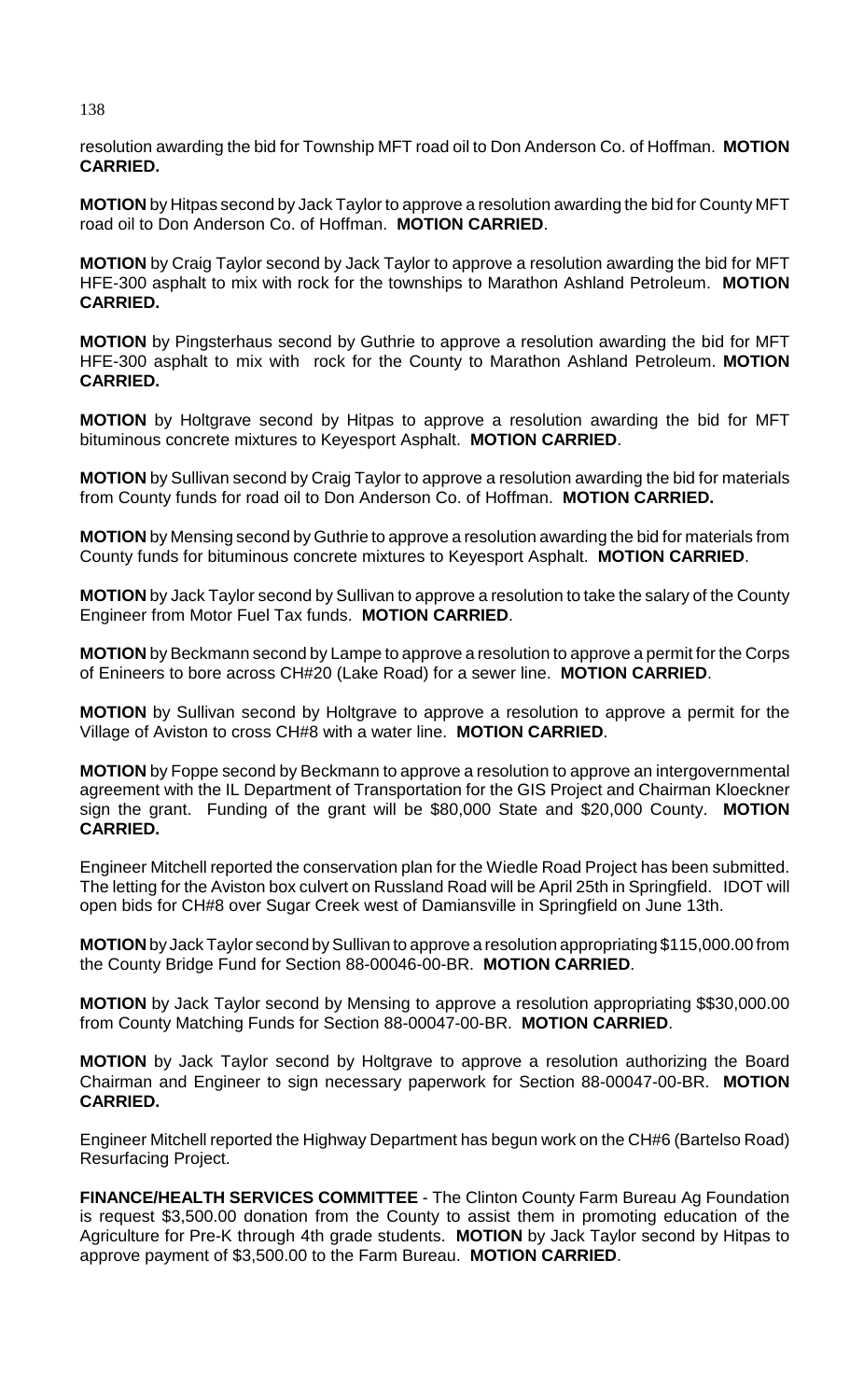**MOTION** by Jack Taylor second by Mensing to approve the monthly budget and financial reports of the Treasurer's Office. **MOTION CARRIED**.

Treasurer Mueller reported the oil check received this month was for \$6,253.33.

**MOTION** by Jack Taylor second by Lampe to approve the City of New Baden's request for their Special Service Areas surplus funds in the amount of \$9,358.00. **MOTION CARRIED**.

Treasurer Mueller reported Exxon and Monterey Coal Company have requested an audit of the Pearl Sand Account. The guidelines are changing on the Revolving Loan Fund Account.

**MOTION** by Mensing second by Craig Taylor to send the billing from Glass and Shuffet for the audit work for the PBC to the Public Building Commission. **MOTION CARRIED**.

**MOTION** by Jack Taylor second by Fix to approve payment to Glass and Shuffet for the following: Annual audit report - \$8,250.00, Circuit Clerk's Office audit - \$1,625.00 and additional work for offices - \$1,380.00. **MOTION CARRIED**.

**MOTION** by Holtgrave second by Fix to approve payment of \$1,992.50 to Dan Jansen for new telephones and labor which was a result of the water damage. **MOTION CARRIED**.

**MOTION** by Mensing second by Robbins to approve payment of \$4,190.00 to the Tourism Bureau of Southwestern Illinois from the Hotel/Motel Tax Fund. **MOTION CARRIED**.

**MOTION** by Jack Taylor second by Foppe to approve payment of \$33,427.61 to Hennigen & Associates from the Pearl Sand Account for the Germantown project. **MOTION CARRIED**.

**MOTION** by Jack Taylor second by Beckmann to approve payment of \$12,817.87 to Holthaus and DeMoss from the Pearl Sand Account for the Germantown project. **MOTION CARRIED**.

**MOTION** by Jack Taylor second by Murray to approve payment of \$32,135.50 to Hennigen & Associates from the Pearl Sand Account for the Germantown project. MOTION CARRIED.

**MOTION** by Jack Tayalor second by Sullivan to approve payment of \$159.00 - Breese Journal, \$198.00 - Village of Albers, and \$1,180 - Mark Stedelin, Attorney from the Pearl Sand Account for the Albers project. **MOTION CARRIED**.

The annual report of the Clinton County Health Department was presented.

**MOTION** by Craig Taylor second by Sullivan to approve a donation of \$1,500.00 to the Trenton Senior Citizens Center and \$1,500.00 to the Carlyle Senior Citizens Center. **MOTION CARRIED**.

**FACILITIES COMMITTEE -** The Committee has been looking into the ongoing problems of the heating and cooling system in the Court House. The Committee wants to know if the Board wants to turn the matter over to the Public Building Commission to take care of. The Commission has funds that could be used to fix the problems. Control Technology has looked at the system and they would do a survey of it and give options for repairs. **MOTION** by Craig Taylor second by Sullivan to let the Public Building Commission handle the heating and cooling system problem. **MOTION CARRIED**.

**GENERAL SERVICES COMMITTEE** - The Committee had met with Mike Meyer of Manatron concerning the computer system for township assessors. At this time a new system is not feasible, but there will be grants available in the future. The Committee reported Supervisor of Assessments Linda Mensing will continue to work with Manatron and when the grants become available she will report back to the Board.

**LIQUOR COMMITTEE** - The County has received an application for a liquor license for the old Fin & Feather Supper Club and interest in re-opening Owl's Bend Tavern. **MOTION** by Holtgrave second by Robbins to waive the 30 day waiting period for Frank Mead's application for the Supper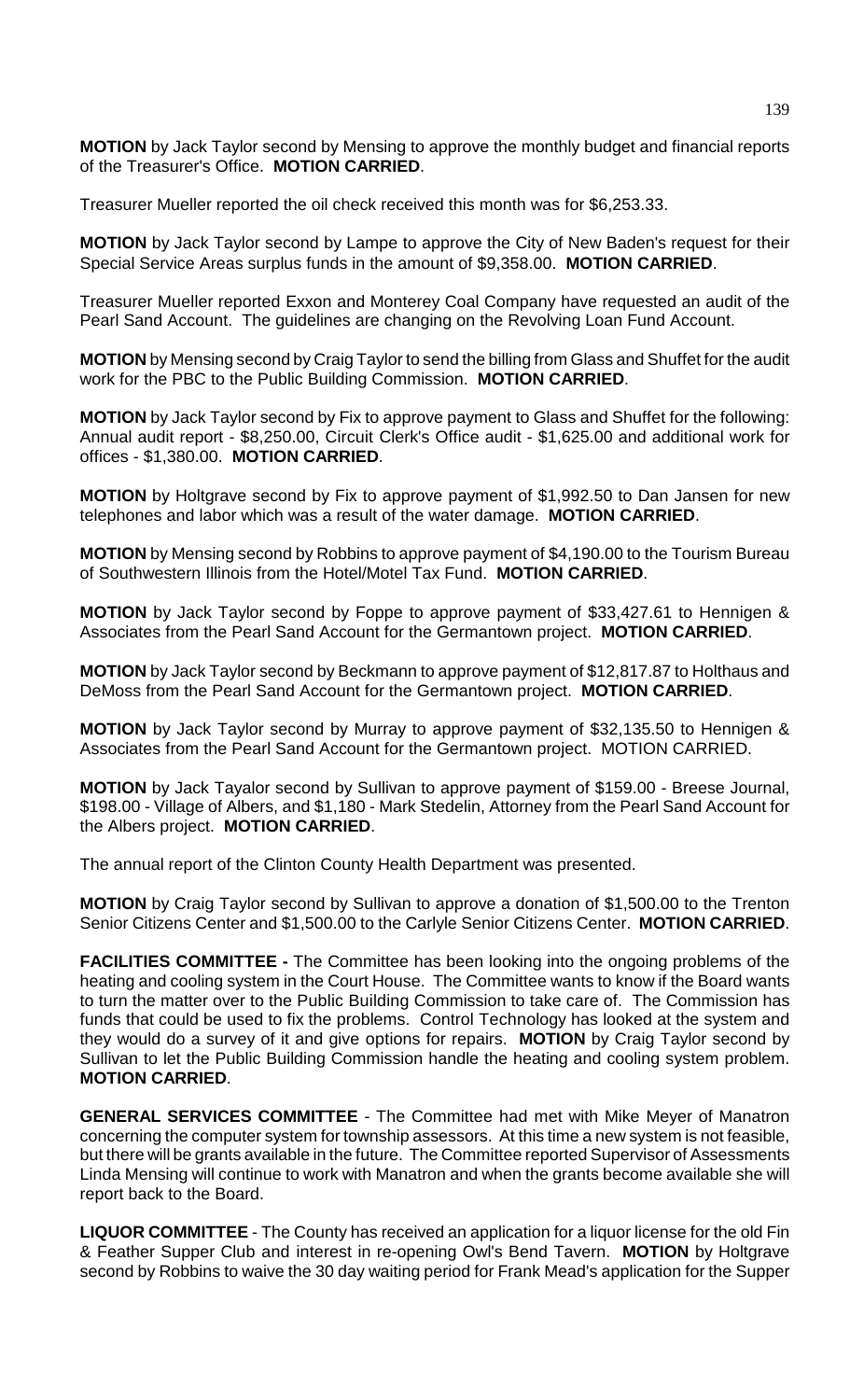140

Club location. **MOTION CARRIED**.

**MOTION** by Mensing second by Hitpas to approve payment of the General Claims. **MOTION CARRIED.**

**MOTION** by Jack Taylor second by Craig Taylor to approve payment of the General Services Claims. **MOTION CARRIED**.

**MOTION** by Holtgrave second by Mensing to approve payment of the Regular Finance Claims. **MOTION CARRIED.**

**MOTION** by Sullivan second by Pingsterhaus to approve payment of the Jail Finance Claims. **MOTION CARRIED**.

**MOTION** by Foppe second by Jack Taylor to approve payment of the Mental Health Board Claims. **MOTION CARRIED**.

**MOTION** by Guthrie second by Jack Taylor to approve payment of the Health Department Claims. **MOTION CARRIED.**

**MOTION** by Hitpas second by Holtgrave to approve payment of the WIC Board Claims. **MOTION CARRIED.**

**MOTION** by Murray second by Craig Taylor to approve payment of the Highway Department Claims. **MOTION CARRIED**.

**MOTION** by Robbins second by Sullivan to go into executive session to discuss a personnel matter. Roll call: Yes - Beckmann, Fix, Foppe, Guthrie, Hitpas, Holtgrave, Lampe, Mensing, Murray, Pinsterhaus, Robbins, Sullivan, Craig Taylor and Jack Taylor. **MOTION CARRIED**.

The Board went into executive session.

**MOTION** by Robbins second by Mensing to go back into regular session. **MOTION CARRIED**.

No action was taken on the personnel matter.

**MOTION** by Robbins second by Mensing to adjourn the meeting. **MOTION CARRIED.**

Ray Kloeckner Board Chairman

 $S/$ 

County Clerk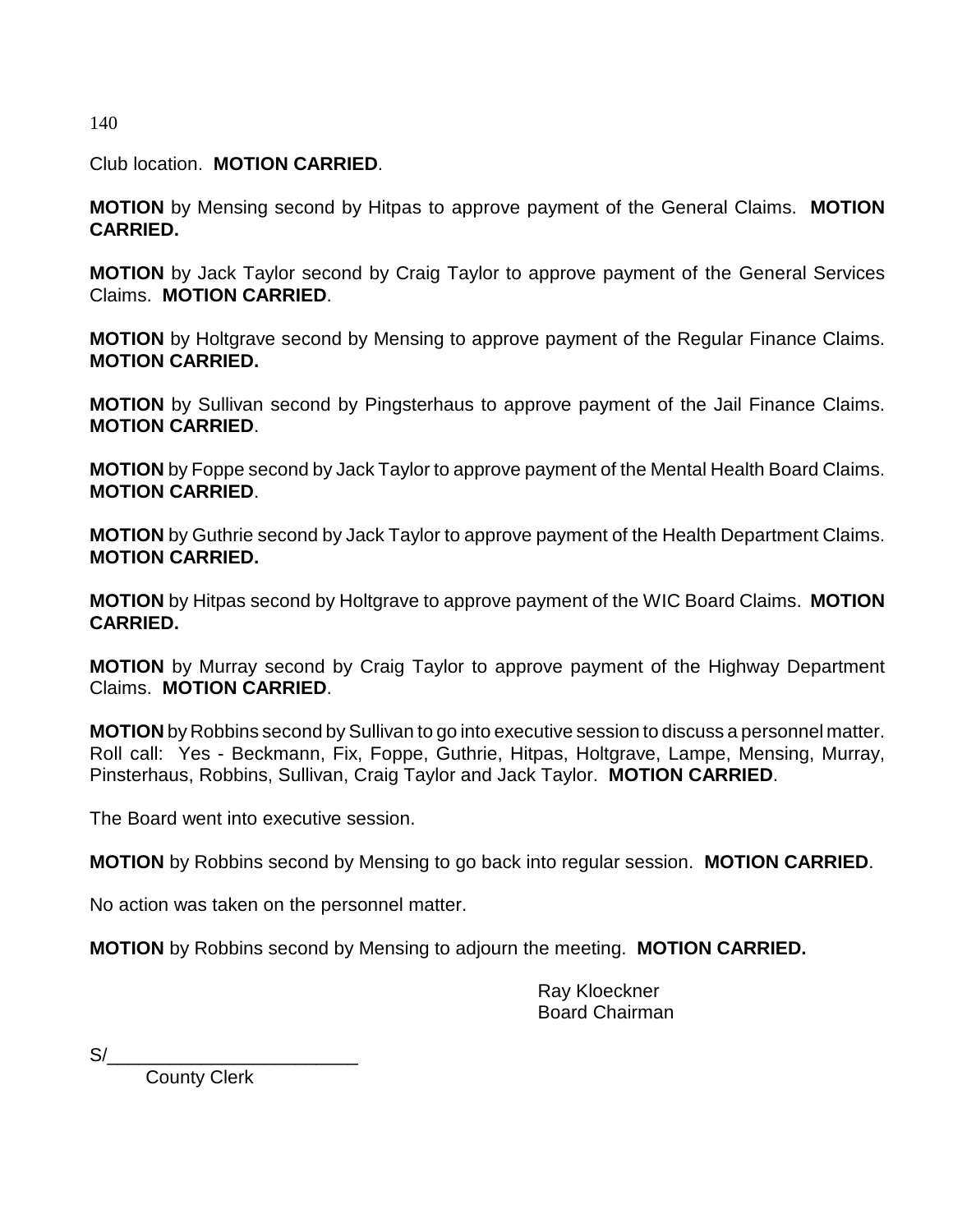**04-03-01** (See May 2003 for resolution for Albers S/D #62 Volleyball Team)

### **04-03-02**

**WHEREAS**, the Clinton County Board of Clinton County, Illinois, has a policy of recognizing excellence in any field of endeavor by Clinton County residents; and

**WHEREAS**, the Clinton County Board desires to recognize the athletic achievement of students in Clinton County; and

**WHEREAS**, Breese/Beckemeyer School District #12 "Lady Bobcats" Basketball Team has distinguished itself by winning first place in the state competition of the Southern Illinois Junior High School Athletic Association, Class "S", in the State of Illinois;

**NOW, THEREFORE, BE IT RESOLVED** by the Clinton County Board at their regular meeting, April 21, 2003, that the Breese/Beckemeyer Lady Bobcats Basketball Team be recognized for its outstanding achievement. Dated this 21<sup>st</sup> day of April, 2003.

Attest: S/ Thomas LaCaze, County Clerk State State State State State State State State State State State State S

### **#04-03-03**

**WHEREAS**, the Clinton County Board of Clinton County, Illinois, has a policy of recognizing excellence in any field of endeavor by Clinton County residents; and

**WHEREAS**, the Clinton County Board desires to recognize the athletic achievement of students in Clinton County; and

**WHEREAS**, Central Community High School District #71 "Cougars" Basketball Team has distinguished itself by participating in the Elite Eight competition of the IL High School Association, Class A, in the State of Illinois;

**NOW, THEREFORE, BE IT RESOLVED** by the Clinton County Board at their regular meeting, April 21, 2003, that the Central Cougars Basketball Team be recognized for its outstanding achievement.

**Dated** this 21st day of April, 2003.

Attest: S/ Thomas LaCaze, County Clerk State State States S/ Ray Kloeckner, Chairman

## **#04-03-04**

## **(SLEP) SHERIFF'S LAW ENFORCEMENT PERSONNEL**

**WHEREAS**, the Clinton County Sheriff's Office has requested that the number of employees eligible for the Sheriff's Law Enforcement Personnel (SLEP) Program under the IL Municipal Fund be increased; and

**WHEREAS**, Clinton County agrees that an additional 4 persons may be included under SLEP for a total of Thirty-three (33);

**NOW, THEREFORE, IT IS HEREBY RESOLVED** that the number of employees in Sheriff's Law Enforcement Personnel (SLEP) be increased to a total of thirty-three.

**DATED** at Carlyle this 21<sup>st</sup> day of April, 2003.

**SEAL** S/ Thomas LaCaze, County Clerk

## **#04-03-05**

### **ZONING ORDINANCE AMENDMENT TEXT CHANGE**

**MOTION** by Beckmann second by Murray to approve the following Amendment Text Change: Article4-3.1 Permitted Uses: remove duplexes from this section. Subsection 4-3.2 Special Uses: add duplexes to this section. **MOTION CARRIED**.

### **#04-03-06**

**WHEREAS**, bids were received at a letting held on April 21, 2003 at 10:00 a.m. at the Clinton County Highway Department for the purchase of bituminous materials required in the maintenance of the Various Road District Sections, Breese 03-01000-00-GM; Brookside 03-02000-00-GM; Carlyle 03-03000-00-GM; Clement 03-04000-00-GM; East Fork 03-05000-00-GM; Germantown 03-06000-00-GM; Irishtown 03-07000-00-GM; Lake 03-08000-00-GM; Lookingglass 03-09000-00-GM; Meridian 03-10000-00-GM; Santa Fe 03-11000-00-GM; St. Rose 03-12000-00-GM; Sugar Creek 03-13000-00-GM, Wade 03-14000-00-GM; and Wheatfield 03-15000-00-GM.

**NOW, THERERFORE, BE IT RESOLVED**, that the County Board at the regular meeting held on the 21<sup>st</sup> day of April 2003, does hereby make the following awards subject to the approval of the IL Department of Transportation: **TO: Don Anderson Co., P.O. Box 227, Hoffman, IL 62250**

Breese Road District - 40,000 gals HFE-150 @ \$0.833 per gallon. 5,000 gals E-2, E-3 or E-4 Road oil @ \$1.01 per gallon.

Brookside Road District - 11,000 HFE-150 @ \$0.833 per gallon. 5,000 gals. MC-800 Liquid Asphalt @ \$1.095 per gallon. 4,600 gals SC-800-or SC-3000 Liquid Asphalt @ \$1.01 per gallon

Carlyle Road District - 9,825 gals HFW-150 @ \$0.833 per gallon. 4,800 gals MC-800 @ \$1.095 per gallon.

Clement Road District - 25,000 gals. HFE-150 @ \$0.833 per gallon. 4,800 SC-3000 or SC-800 @ \$1.01 per gallon.

East Fork Road District - 5,000 gals SC-3000 or SC-800 @ \$1.01 per gallon. 11,000 gals MC-800 @ \$1.095. 10,000 gals HFE-150 @ \$0.833 per gallon. 500 gals MC-250 @ \$1.115 per gallon.

Germantown Road District - 22,500 gals HFE @ \$0.833 per gallon. 10,000 gals MC-800 @ \$1.095 per gallon.

Irishtown Road District - 25,200 gals SC-3000 or SC-800 @ \$1.04 per gallon. Lake Road District - 5,100 gals SC-3000 or SC-800 @ \$1.01 per gallon. 23,000 gals HFE @ \$0.833

per gallon

Lookingglass Road District - 41,000 gals HFE-150 @ \$0.833 per gallon. 5,000 gals MC-800 @ \$1.095 per gallon. 2,000 gals MC-30 @ \$1.103 per gallon.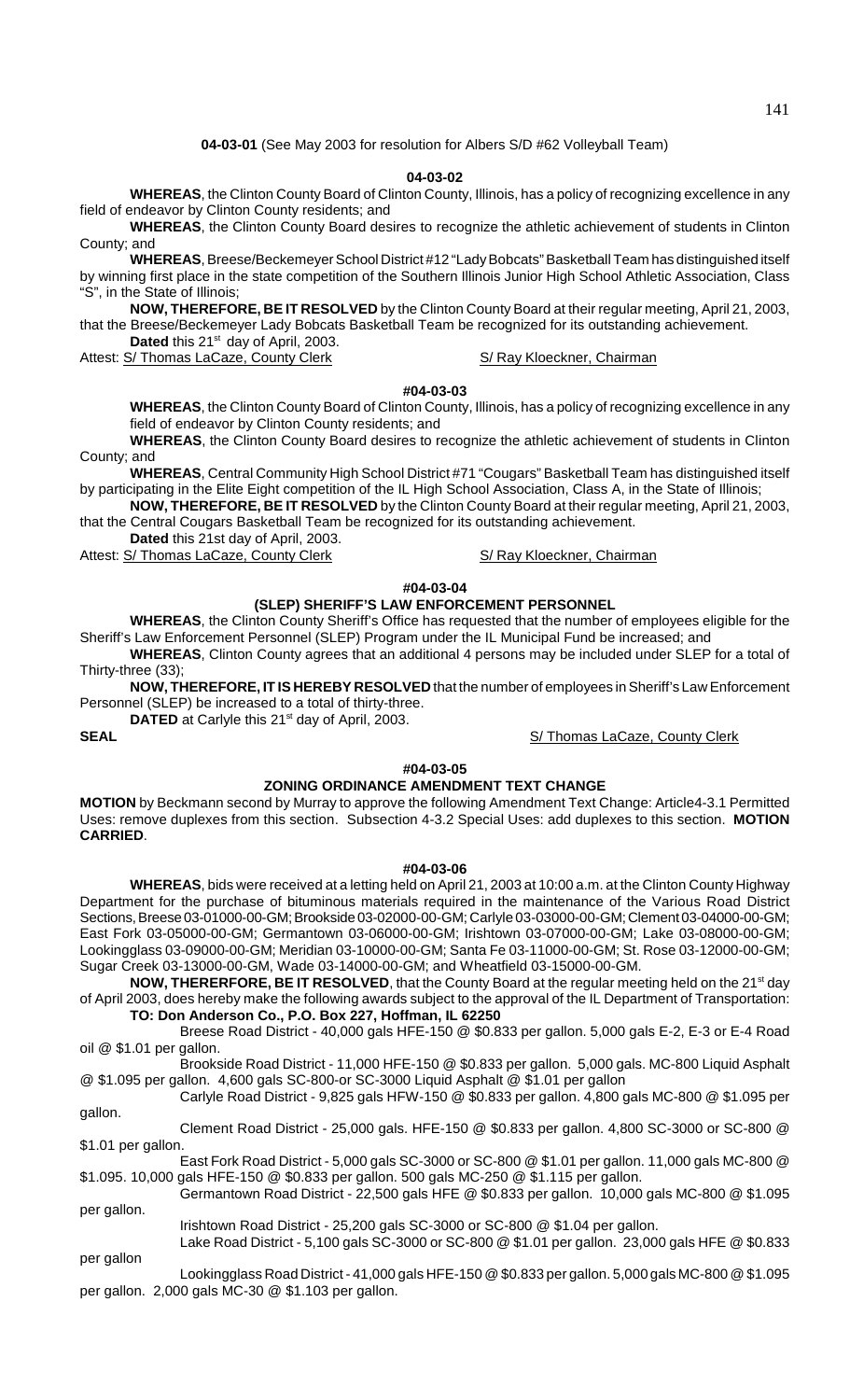142

Meridian Road District - 30,000 gals HFE-150 @ \$0.833 per gallon.4,800 gals SC-3000 or SC-800 @ \$1.01 per gallon. 5,000 gals MC-800 @ \$1.095 per gallon.

Santa Fe Road District - 35,500 gals HFE @ \$0.833. 5,000 gals MC-800 @ \$1.095 per gallon. 1,500 gals MC-30 @ \$1.103 per gallon.

St. Rose Road District - 17,500 gals HFE @ \$0.833. 5,000 gals E-2, E-3 or E-4 @ \$1.01 per gallon. 4,900 gals SC-3000 or SC-800 @ \$1.01 per gallon. 5,000 gallons MC-800 @ \$1.095 per gallon.

Sugar Creek Road District - 22,000 gals HFE-150 @ \$0.833 per gallon. 5,000 gals MC-800 @ \$1.095 per gallon. 5,000 gallons MC-30 @ \$1.103 per gallon.

Wade Road District - 29,850 gals HFE-150 @ \$0.833. 9,000 gallons MC-800 @ \$1.095 per gallon. Wheatfield Road District - 11,800 gals E-2, E-3 or E-4 @ \$1.01 per gallon. 25,000 gals HFE-150 @

\$0.833 per gallon. 5,000 gals MC-800 @ \$1.095 per gallon. 4,000 gals MC-30 @ \$1.103 per gallon. **TO: Marathon Ashland Petroleum, P.O. Box 35, St. Elmo, IL 62458**

Breese Road District - 4,800 gals HFE-300 @ \$0.9515 per gallon.

Brookside Road District - 5,000 gals HFE-300 @ \$0.9515 per gallon.

East Fork Road District - 4,700 gals HFE-300 @ \$0.9515 per gallon.

Meridian Road District - 5,000 HFE-300 @ \$0.9515 per gallon.

St. Rose Road District - 5,000 HFE-300 @ \$0.9515 per gallon.

Sugar Creek Road District - 5,150 gals HFE-300 @ \$0.9515 per gallon.

**BE IT FURTHER RESOLVED** that the County Clerk is hereby instructed to furnish the County Engineer with three (3) certified copies of this resolution.

Given under my hand and seal this 21<sup>st</sup> day of April, 2003.

**SEAL** S/ Thomas LaCaze, County Clerk

### **#04-03-07**

**WHEREAS**, bids were taken at a letting held on April 21, 2003 at 10:00 a.m. at the Clinton County Highway Department for the purchase of material;

**NOW, THEREFORE, BE IT RESOLVED,** that the County Board at the regular meeting held this 21<sup>st</sup> day of April, 2003 does hereby make the following awards;

### **TO: Don Anderson Co., P. O. Box 227, Hoffman, IL 62250**

20,000 gals RS-2, CRS-2 or HFE-150 @ \$0.835 per gallon.

1,500 gals MC-30 @ \$1.11 per gallon.

**TO: Keyesport Sand & Gravel, R. R. #1 Box 27, Keyesport, IL 62253**

500 tons Bituminous Concrete Surface Course, Superpave Mixture C @ \$32.27 per ton.

500 tons Bituminous Concete Binder Course, Superpave IL-9.5 @ \$32.27 per ton.

500 tons Bituminous Concrete Surface, Type 3, Mixture CL @ \$27.50 per ton.

Given under my hand and seal this  $21<sup>st</sup>$  day of April, 2003.

**SEAL** SIZE SEAL SEAL SEAL SIZE AND RESERVE A SIZE AND SIZE A SIZE AND SIZE A SIZE AND SIZE A SIZE AND SIZE A SIZE A SIZE AND SIZE A SIZE A SIZE AND SIZE A SIZE A SIZE AND SIZE A SIZE AND SIZE A SIZE AND SIZE A SIZE AND SI

# **#04-03-08**

**WHEREAS**, bids were taken at a letting held on April 21, 2003 at 10:00 a.m. at the Clinton County Highway Department for the purchase of bituminous materials required in the maintenance of County MFT Section 03-00000- 00-GM Patrol #1:

NOW, THEREFORE, BE IT RESOLVED, that the County Board at the regular meeting held this 21<sup>st</sup> day of April. 2003, does hereby make the following awards in accordance with Illinois Department of Transportation policy:

# **TO: Don Anderson Co., Inc., P. O. Box 227, Hoffman, IL 62250**

50,000 gals CRS-2 or HFE-150 @ \$0.833 per gallon.

6,000 gals MC-800 @ \$1.095 per gallon.

**TO: Marathon Ashland Petrolum, P. O. Box 35, St. Elmo, IL**

50,000 gals HFE-300 @ \$0.9015

**TO: Keyesport Sand and Gravel, R. R. #1, Box 27, Keyesport, IL** 

500 tons Bituminous Concrete Surface Course, Superpave, Mixture C @ \$32.27 per ton. 500 tons Bituminous Concrete Binder Course, Superpave IL-9.5 @ \$ 32.27 per ton.

Given under my hand and seal this 21<sup>st</sup> day of April, 2003.

# **SEAL** S/ Thomas LaCaze, County Clerk

### **#04-03-09**

**WHEREAS,** the salary of the County Engineer may be paid from the County's portion of Motor Fuel Tax Funds, and

**WHEREAS**, it is the desire of the Clinton County Board to pay the majority of the salary of the County Engineer from the Motor Fuel Tax Allotment;

**NOW, THEREFORE, BE IT RESOLVED** that the sum of \$80,700 be hereby appropriated from the County's share of Motor Fuel Tax Funds for the payment of the salary of the County Engineer from January 1, 2003 to December 31, 2003.

**BE IT FURTHER RESOLVED** that the County Clerk is hreby requested to submit two certified copies of this resolution to the Department of Transportation through its District Engineer at Collinsville, IL.

Given under my hand and seal this  $21<sup>st</sup>$  day of April, 2003.

**SEAL** S/ Thomas LaCaze, County Clerk

**#04-03-10 GENERAL PERMIT FROM CLINTON COUNTY, ILLINOIS to: U.S. ARMY CORPS OF ENGINEERS, CARLYLE LAKE PROJECT OFFICE**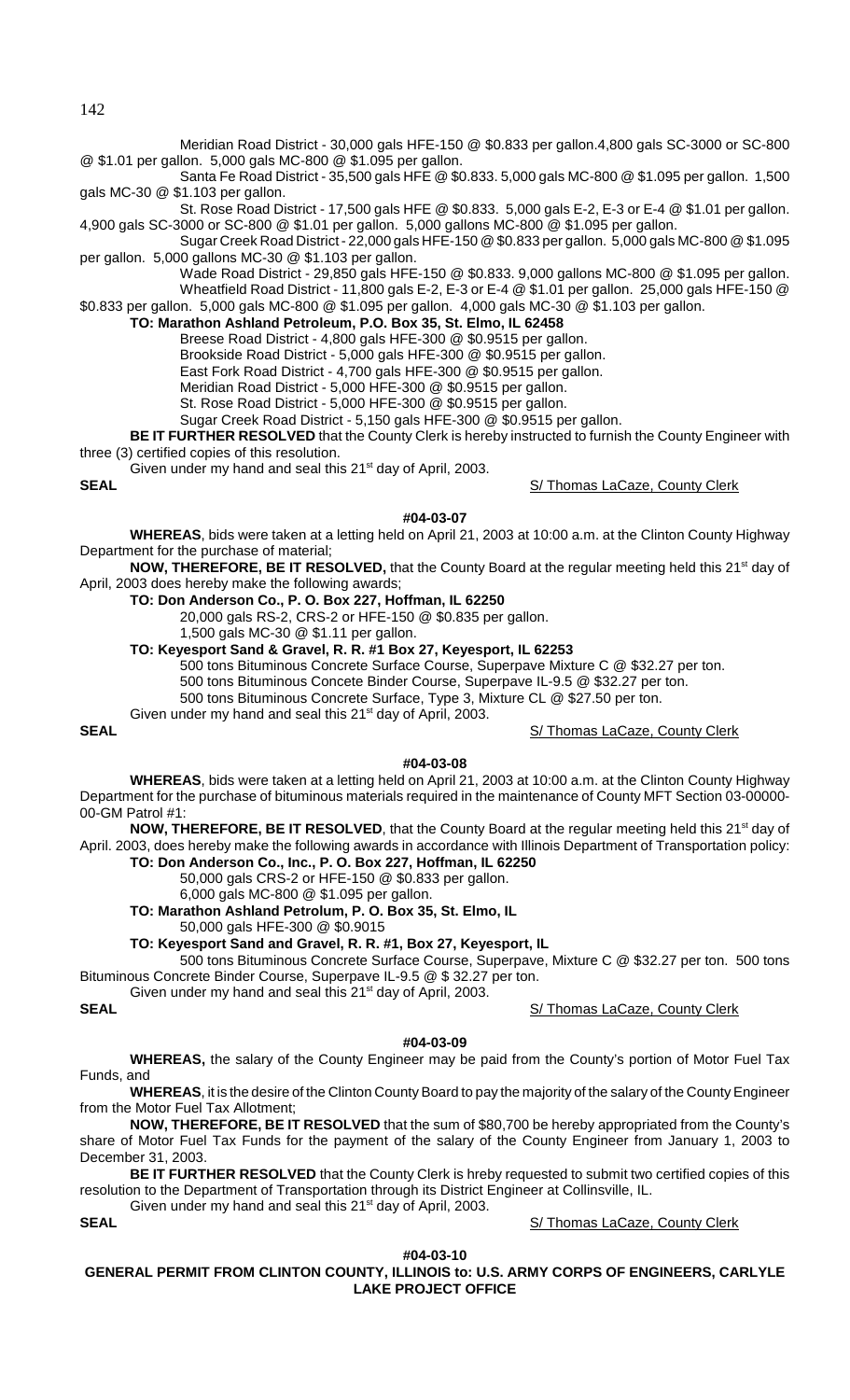This agreement made this 21<sup>st</sup> day of April, 2003, between Clinton County Board, State of Illinois, (herein designated "County") and Corps of Engineers (herein designated "Applicant").

## **WITNESSETH:**

**THAT WHEREAS,** Applicant intends to construct an underground pressure sewer line consisting of three inch pressure line within a steel sleeve (herein referred to as "sewer line") generally within the limits of Clinton County, Illinois, and more particularly along and/or under a portion of County Highway 15, to serve the Federal Government and customers at Carlyle Lake in said County and to thereafter operate, maintain, repair, renew, extend, and remove said sewer system; and

**WHEREAS**, the sewer system shall be constructed, operated, and maintained in accordance with the rules and regulations promulgated by the IL EPA and in accordance with the laws, resolutions, ordinances, and regulations of the State of Illinois or any branch thereof, including the County of Clinton; and

**WHEREAS,** it is reasonably necessary that certain segments of said sewer system be constructed below the surface and within the limits of certain public roads under the jurisdiction of the County engineer of said County of Clinton (hereinafter referred to as "roadways") in order to efficiently and economically serve the Federal Government at Carlyle Lake and to thereby obtain the greatest welfare and benefit to the public; and

**WHEREAS**, those portions of such roadways to be used are not subject to a highway or street dedication so that the County may require the relocation of any portion of said sewer system should it interfere with the use of said roadway by the public at the sole expense of the Applicant; and

**WHEREAS**, County is willing to grant permission to Applicant to construct said sewer system insofar as it is legally able to do so, within said roadways under its supervision and jurisdiction.

**NOW, THEREFORE,** in consideration of the benefits to be derived by the Federal Government, from the construction and operation of a sewer line, the County hereby grants to Applicant, its successors and assigns, the right and privilege to construct an underground sewer transmission system consisting of a main, and thereafter to operate, maintain, repair, renew, extend and remove said sewer system, subject to the following terms and conditions:

## **SECTION 1: ADMINISTRATION**

The County hereby designates and constitutes the County Engineer as its agent to perform all duties and enforce all provisions on behalf of the County under the terms of this General Permit.

### **SECTION 2: LIABILITY**

Applicant shall assume all risks and liabilities of any kind or nature accruing from, either during construction or maintenance of said sewer system or resulting therefrom, and shall indemnify, protect, and save harmless County from all claims of every kind and character which arise out of or based upon, or claimed to have arisen out of the construction or maintenance done by Applicant or any of its agents, employees, contractors, or subcontractors pursuant to this permit. The Clinton County Highway Department assumes no responsibility for any damage to the sewer line or above ground appurtenances located on County highway right-of-way. Reasonable care will be taken to avoid damaging the line and all appurtenances.

Applicant shall take all necessary precautions by use of signs, signals, flagmen, or watchmen in accordance with the manual on Uniform Traffic Control Devices to protect the general public and all reasonable measures to cause the least interference with traffic movement along the roadway where construction or maintenance operations are in progress. No equipment may be parked or left unattended on County highway right-of-way.

Applicant shall furnish all material, do all work and pay all costs involved in said construction or maintenance, including those costs specified in Section 3 hereof.

Applicant shall assume all liability for interference in any manner with utilities in, along, under, or upon said roadways during the work pursuant to this permit.

## **SECTION 3: RESTORATION OF OR REIMBURSEMENT FOR CONSTRUCTION OR MAINTENANCE DAMAGES**

Upon completion of construction, Applicant shall restore said roadways, as closely as practical, to their present condition. Such restoration shall include the resurfacing of any portion of the improved surface of any roadway disturbed by the construction in accordance with Section 4 hereof. Such restoration shall include the repair of replacement of sidewalks, driveways, guard posts, guard rails, highway reseeding or replanting on the unimproved portion of the roadway disturbed by the construction or maintenance operations in accordance with Section 5 hereof. Such restoration shall include the repair, replacement, or cleaning of any culverts, corrugated metal conduits, or tiles, disturbed by the construction, in accordance with Section 6 hereof.

The County Engineer shall have a period of six (6) months following completion of the construction in which to accept or reject such restoration. In event of rejection, Applicant shall be given written notice thereof, and shall have a reasonable time in which to remedy any deficiency, Applicant may remedy any deficiency, Applicant may remedy any deficiency with its employees, agent, or subcontractors, or it may employ the County Engineer to remedy any deficiency and shall pay reasonable price thereof. In the event restoration is not satisfactorily made, said County Engineer, may remedy any deficiency and forward an itemized statement thereof, which shall be paid by Applicant withing thirty (30) days after its receipt thereof.

Applicant shall post a performance guarantee in the amount of \_\_\_\_\_\_\_ for a period of one (1) year after completion of construction to the benefit of Clinton County to insure proper maintenance of ditches. This permit is not intended to and grants no authority to Applicant to enter upon lands of other persons or corporations adjacent to the County right-of-way or otherwise.

## **SECTION 4: CROSSINGS**

All installation under any County highway shall be made by boring or pushing the casing pipe so the surface, extending from the outer edge of one ditch to the outer edge of the other ditch, shall not be disturbed. The trenches for the borings shall be as far as possible from the edge of the pavement, in the roadway ditches or beyond. All casings shall be approved by the County Engineer.

## **SECTION 5: PARALLEL ENCROACHMENTS**

Any mains paralleling a roadway shall be located as far from the improved surface of aid roadway as conditions permit, and, insofar as practical, shall be located at the toe of the backslope of the ditch. Backfilling of parallel trenches shall be with the dame material removed from said trenches. All open trenches and ditches shall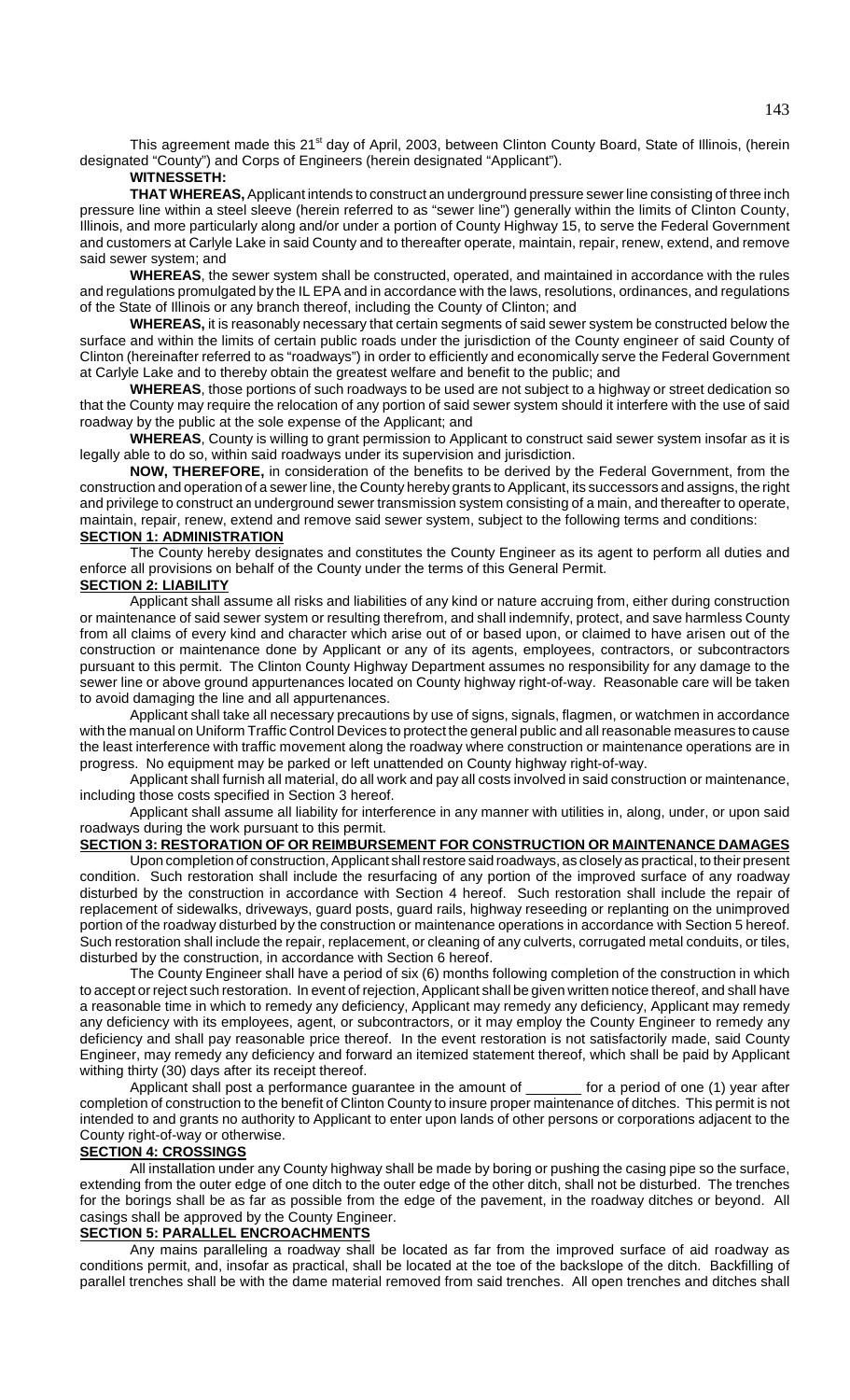be backfilled as soon as possible. Any surplus material from excavations shall be removed from the County right-ofway as soon as possible. All open trenches, ditches, and mounds of earth shall be protected with the proper signs and barricades.

Applicants may remove obstacles and obstructions along said roadways provided that any improvements shall be repaired, replaced, and/or restored to their present condition. Open cuts across driveways shall be refilled with the same materials removed, which shall be compacted and shall be covered with eight (8) inches of the same kind of surfacing material as disturbed. The unimproved portion of any roadways disturbed by the construction shall be reseeded and any trees and bushes within lawn, garden, or landscaped areas removed or damaged during construction shall be replanted unless permission for such removal shall have been first obtained from the adjoining landowner or the County Engineer.

## **SECTION 6: DRAINAGE**

All sewer lines shall be laid at a minimum depth of forty-two (42) inches, and if a sewer line is along or across any road ditch, the top of the sewer line shall not be less than thirty-six (36) inches below the bottom level of such ditch. If any drain tile is encountered, the County Engineer shall be notified thereof in writing, and such drain tile shall be restored or replaced at its original elevation.

Upon completion of construction or maintenance operation, the grade of any roadway ditch shall be restored, as closely as practical, to their present condition.

## **SECTION 7: EXTENSIONS, ALTERATIONS, AND VARIANCES**

Applicant shall provide the County Engineer with a set of plans before bids are taken for the installation of the sewer line, and the Applicant shall provide the County Engineer with a set of "As Built" plans after all work has been completed.

In the event any sewer lines are extended, or if the location of said lines be altered, or if a variance from the provisions of the permit be made, written permission therefore shall be first obtained from the County Engineer. Upon completion of construction, Applicant shall secure written permission for any additional tap which would require any work on County right-of-way. Permission shall not be unreasonably withheld.

## **SECTION 8: NOTICES**

Applicant shall give twenty-four (24) hours notice to Clinton County Highway Department before any excavation on County highway right-of-way. For emergency work, the County Highway Department shall be notified as soon as possible between the hours of 7:30 am and 4:00 pm Monday through Friday.

Notices hereinabove provided shall be deemed properly made if deposited in United States Mail, addressed as follows to:

County Engineer, Clinton County, Carlyle, IL 62231 and Carlyle/Kaskaskia Navigation Project Office, Robert S. Wilkins, Project Manager, 801 Lake Road, Carlyle, IL 62231-9703.

In Witness Whereof, the parties have executed this Agreement on the day and year first above written.

County Board of Clinton County **Applicant** 

By: S/Ray Kloeckner Same S/ Robert S. Wilkins Attest: S/ Thomas LaCaze Attest: James R. Crone

### **#04-03-12**

### **INTERGOVERNMENTAL AGREEMENT W/IL DEPARTMENT OF TRANSPORTATION**

This agreement is by and between Clinton hereinafter called the Governmental Body, and the State of Illinois, acting by and through its Department of Transportation, hereinafter called the Department.

# PART 1

# SCOPE/COMPENSATION/TERM

A. Scope of Services and Responsibilities. The Department and the Governmental Body agree as specified in Part 5.

B. Compensation. Compensation (if any) shall be as specified in Part 6.

C. Term of Agreement. The term of this Agreement shall be from execution to December 31, 2005.

D. Amendments. All changes to this Agreement must be mutually agreed upon by Department and Governmental Body and be incorporated by written amendment, signed by the parties.

E. Renewal. This agreement may be renewed upon written agreement by the parties.

### PART<sub>2</sub>

### GENERAL PROVISIONS

- A. Changes. If any circumstances or condition in this Agreement changes, GOVERNMENTAL BODY must notify the DEPARTMENT in writing within seven days.
- B. Compliance/Governing Law. The terms of this Agreement shall be construed in accordance with the laws of the State of Illinois. Any obligations and services performed under this Agreement shall be performed in compliance with all applicable state and federal laws.
- C. Non-Appropriation. This Agreement is subject to termination and cancellation in any year for which the General Assembly or the United States Congress fails to make an appropriation to make payments under the terms of this Agreement.
- D. Records Inspection. The DEPARTMENT or a designated representative shall have access to GOVERNMENTAL BODY'S work and applicable records whenever it is in preparation or progress and the GOVERNMENTAL BODY shall provide for such access and inspection.
- E. Records Preservation. The GOVERNMENTAL BODY, shall maintain for a minimum of three years after the completion of the Agreement, adequate books, records and supporting documents to verify the amounts, recipients and uses of all disbursements of funds passing in conjunction with the Agreement.
- F. Subcontracting/Selection Procedure/Employment of Department Personnel. Subcontracting, assignment or transfer of all or part of the interests of the GOVERNMENTAL BODY concerning any of the obligations covered by this Agreement is prohibited without prior written consent of the DEPARTMENT.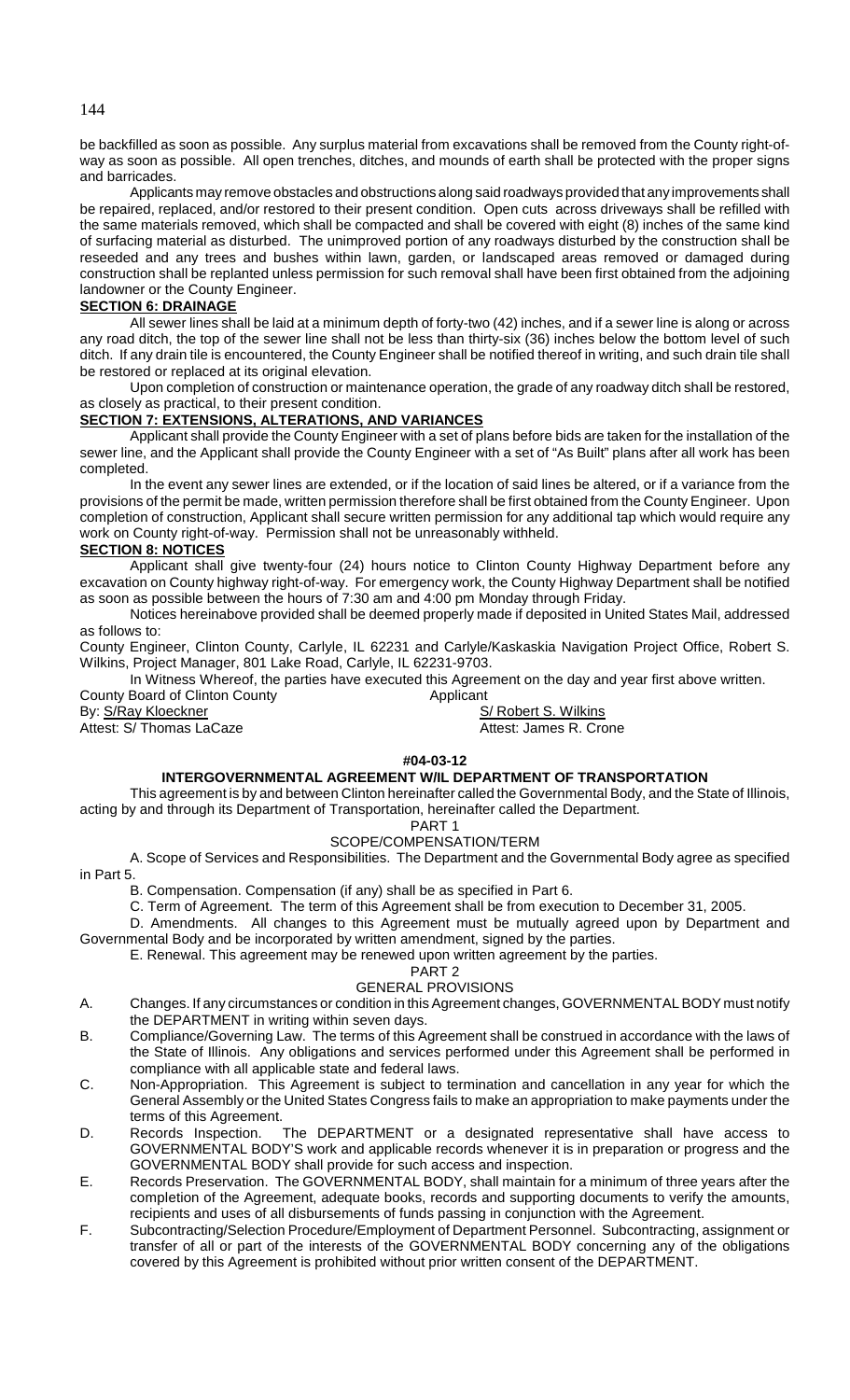Competitive selection procedures shall be used to procure services or materials from any private or non-governmental entity having a total value of more than \$10,000. The Request for Proposal shall be publicized, proposals shall be solicited from an adequate number of qualified sources, negotiations are normally conducted with more than one source, and a cost of reimbursement contract shall be awarded based on a technical evaluation of the proposals received. Award may be made to the responsible offeror whose proposal will be most advantageous to the procuring party, price and other factors considered. Unsuccessful offerors should be notified promptly. The GOVERNMENTAL BODY shall include a requirement in all contracts with third parties that the contractor or consultant will comply with the requirements of this Agreement in performing such contractor or consultant will comply with the requirements of this Agreement in performing such contract, and that the contract is subject to the terms and conditions of this Agreement.

GOVERNMENTAL BODY will not employ any person or persons currently employed by the DEPARTMENT for any work required by the terms of this Agreement.

## PART 3

## FEDERALLY FUNDED AGREEMENTS

This Part shall be applicable only to federally funded Agreements.

A.. Certification Regarding Lobbying. GOVERNMENTAL BODY certifies compliance with Section 319 of Public Law 101-102 covering government wide restrictions on lobbying, which provides that no federal appropriated funds have been paid or will be paid, by or on behalf of the GOVERNMENTAL BODY, to any person for influence or attempting to influence an officer or employee of any federal agency, a Member of Congress, an officer or employee of Congress or an employee of a Member of Congress in connection with the awarding of any federal contract, the making of any federal grant, the making of any federal grant, the making of any federal loan, the entering into of any cooperative agreement and the extension, continuation, renewal, amendment, or modification of any federal contract, grant, loan or cooperative agreement.

GOVERNMENTAL BODY further certifies that if any funds other than federal appropriated funds have been paid or will be paid to any person for influencing or attempting to influence an officer or employee of any federal agency, a Member of Congress, an officer or employee of Congress or an employee of a Member of Congress in connection with this contract, grant, loan or cooperative agreement, the GOVERNMENTAL BODY shall complete and submit Standard Form-LLL, "Disclosure Form to Report Lobbying," in accordance with its instructions.

This certification is a material representation of fact upon which reliance was placed when this transaction was made or entered into. Submission of this certification is a prerequisite to making or entering into this transaction imposed by Section 1352, Title 31, US Code, as amended. Any person who fails to file the required certification shall be subject to a civil penalty of not less than \$10,000 and not more than \$100,000 for each failure.

The GOVERNMENTAL BODY also agrees that GOVERNMENTAL BODY shall require that the language of this certification will be included in all lower tier subcontracts and that all subcontractors, will certify and disclose accordingly.

B. Civil Rights. As required by 49 USC 5332, as amended, (which prohibits discrimination on the basis of race, color, creed, national origin, sex or age, and prohibits discrimination in employment or business opportunity), Title VI of the Civil Rights Act of 1964, as amended, 42 USC 2000d, and US DOT regulations, "Nondiscrimination in Federally-Assisted Programs of the Department of Transportation - Effectuation of Title VI of the Civil Rights Act," 49 CFR part 21 at 21.7 the GOVERNMENTAL BODY assures that it will comply with all requirements of 49 CFR part 21, as amended; FTA Circular 4702.1, "Title VI Program Guidelines for Federal Transit Administration Recipients, " and other applicable directives, so that no person in the United States, on basis of race, color, national origin, creed, sex or age will be excluded from participation in, be denied the benefits of, or otherwise be subjected to discrimination in any program or activity )particularly in the level and quality of transportation services and transportation-related benefits) for which the GOVERNMENTAL BODY receives Federal assistance awarded by the US DOT or FTA as follows:

1. The GOVERNMENTAL BODY assures that each project will be conducted, property acquisitions will be undertaken, and project facilities will be operated in accordance with all applicable requirements of 49 USC 5332, as amended, and 49 CFR part 21, as amended, and understands that this assurance extends to its entire facility and to facilities operated in connection with the project.

2. The GOVERNMENTAL BODY assures that it will take appropriate action to ensure that any transferee receiving property financed with Federal assistance derived from FTA will comply with the applicable requirements of 49 USC 5332, as amended, and 49 CFR part 21, as amended.

3. The GOVERNMENTAL BODY assures that it will promptly take the necessary actions to effectuate this assurance, including notifying the public that complaints of discrimination in the provision of transportation-related services or benefits may be filed with the US DOT or FTA. Upon request by the US DOT, FTA or the DEPARTMENT, the GOVERNMENTAL BODY assures that it will submit the required information pertaining to its compliance with these requirements.

4. The GOVERNMENTAL BODY assures that it will make any changes in its 49 USC 5332, as amended, and Title VI implementing procedures as the US DOT, FTA, or the DEPARTMENT may request.

5. As required by 49 CFR 21.7(a)(2), as amended, the GOVERNMENTAL BODY will include in each third party contract or subagreement, provisions to invoke the requirements of 49 USC 5332, as amended , and include provisions to invoke those requirements in deeds and instruments recording the transfer of real property, structures, improvements.

C. Control of Property. GOVERNMENTAL BODY certifies that the control, utilization and disposition of property or equipment acquired using federal funds is maintained according to the provisions of A-102 Common Rule.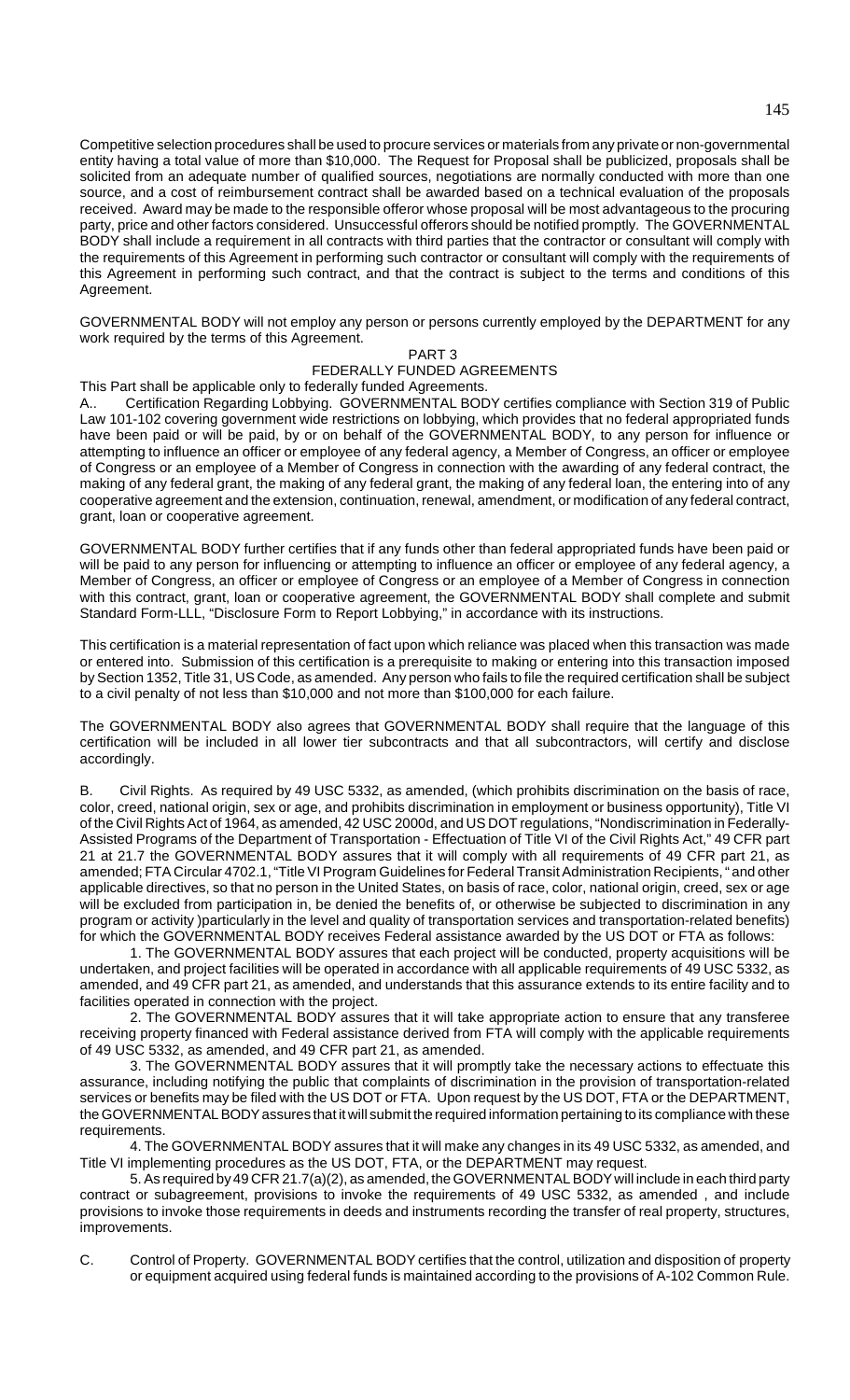D. Cost Principles. The cost principles of this Agreement are governed by the cost principles found in Title 48, Code of Federal Regulations, subpart 31, as amended ; and all costs included in this Agreement are allowable under Title 48, Code of Federal Regulations, part 31, as amended.

E. Debarment. GOVERNMENTAL BODY shall comply with Debarment provisions as contained in 49 Code of Federal Regulations, Part 29, including Appendices A and B as amended, GOVERNMENTAL BODY certifies that to the best of its knowledge and belief, GOVERNMENTAL BODY and GOVERNMENTAL Body's principals: a)are not presently debarred, suspended, proposed for debarment, declared ineligible or voluntary excluded from covered transactions by any federal department or agency; b) within a three-year period preceding this Agreement have not been convicted of or had a civil judgement rendered against it for commission of fraud or a criminal offense in connection with obtaining, attempting to obtain or performing a public (federal, state or local) transaction or contract under a public transaction, violation of federal or state anti-trust statutes or commission of embezzlement, theft, forgerty, bribery, falsification or destruction of records, making false statements or receiving stolen property; c) are not presently indicted for or otherwise criminally or civilly charged by a governmental entity (federal, state or local) with commission of any of the offenses enumerated in subsection (b), above; d) have not within a three-year period preceding this Agreement had one or more public transactions (federal, state or local) terminated for cause or default.

The inability of a prospective GOVERNMENTAL BODY to certify to the certification in this section will not necessarily result in denial of participation in this Agreement. The prospective GOVERNMENTAL BODY shall submit an explanation of why it cannot provide the certification in this section. This certification is a material representation of fact upon which reliance was placed when the DEPARTMENT determined whether to enter into this transaction. If it is later determined that GOVERNMENTAL BODY knowingly rendered an erroneous certification, in addition to other remedies available to the federal government, the DEPARTMENT may terminate this Agreement for cause. The GOVERNMENTAL BODY shall provide immediate written notice to the DEPARTMENT if at any time the GOVERNMENTAL BODY learns that its certification was erroneous when submitted or has become erroneous by reason of changed circumstances. The terms "covered transaction," debarred," suspended," "ineligible," "lower tier covered transaction," "participant," "person," primary covered transaction." "principal," "proposal," and "voluntary excluded," as used in this Part shall have the meaning set ut in the Definitions and Coverage sections of the rules implementing Executive Order 12549.

The GOVERNMENTAL BODY agrees that it shall not knowingly enter into any lower tier covered transaction with a person who is debarred, suspended, declared ineligible or voluntary excluded from participation in this covered transaction, unless authorized, in writing, by the DEPARTMENT. The GOVERNMENTAL BODY agrees that it will include the clause titled "Certification Regarding Debarment, Suspension, Ineligibility and Voluntary Exclusion-Lower Tier Covered Transaction,"provided by the DEPARTMENT, without modification, in all lower tier covered transactions and in all solicitations for lower tier covered transactions. The GOVERNMENTAL BODY may rely upon a certification of a prospective participant in a lower tier covered transaction that it is not debarred, suspended, ineligible or voluntary excluded from the covered transaction, unless GOVERNMENTAL BODY knows the certification is erroneous. GOVERNMENTAL BODY may decide the method and frequency by which it determines the eligibility of its principals. Each GOVERNMENTAL BODY may, but is not required to, check the Nonprocurement List. If a GOVERNMENTAL BODY knowingly enters into a lower tier covered transaction with a person who is suspended, debarred, ineligible or voluntarily excluded from participation, in addition to other remedies available to the federal government, the DEPARTMENT may terminate this Agreement for cause or default.

Nothing contained in this section shall be construed to require establishment of a system of records in order to render in good faith the certification required by this section. The knowledge and information of a GOVERNMENTAL BODY is not required to exceed that which is normally possessed by a prudent person in the ordinary course of business dealings.

F. Single Audit. The Single Audit Act of 1984 (Public Law 98-502) and the Single Audit Amendments of 1996 (P.L. 104-156) require the following:

1. State or local governments that receive \$300,000 or more a year in federal financial assistance shall have an audit made in accordance with the Office of Management and Budget (OMB) Circular No. A-133.

2. State or local governments that receive less than \$300,000 a year shall be exempt from compliance with the Act and other federal requirements.

3. Nothing in this paragraph exempts state or local governments from maintaining records of federal financial assistance or from PROVIDING ACCESS TO SUCH RECORDS TO FEDERAL Agencies, as sprovided for in federal law or in Circular A-133 "Audits of States, Local Governments and Non-Profit Organizations."

4. A copy of the audit report must be submitted to the DEPARTMENT within 30 days after completion of the audit, but no later than one year after the end of the GOVERNMENTAL BODY'S fiscal year.

G. Drug-Free Workplace. The GOVERNMENTAL BODY shall comply with the federal Drug-Free Workplace Act, as contained in 42 United States Code Section 702, as amended, and 49 Code of Federal Regulations, Part 29, Subpart F and Appendix C as amended.

H. Disadvantaged Business Enterprise Assurance. In accordance wit 49 CFR 26.13(a), as amended, the GOVERNMENTAL BODY assures that it shall not discriminate on the basis of race, color, national origin, or sex in the implementation of the project and in the award and performance of any third party contract, or sub-agreement supported with Federal assistance derived from the US DOT or in the administration of its Disadvantaged Business Enterprise (DBE) program or the requirements of 49 CFR part 26, as amended. The GOVERNMENTAL BODY assures that it shall take all necessary and reasonable steps set forth in 49 CFR part 26, as amended, to ensure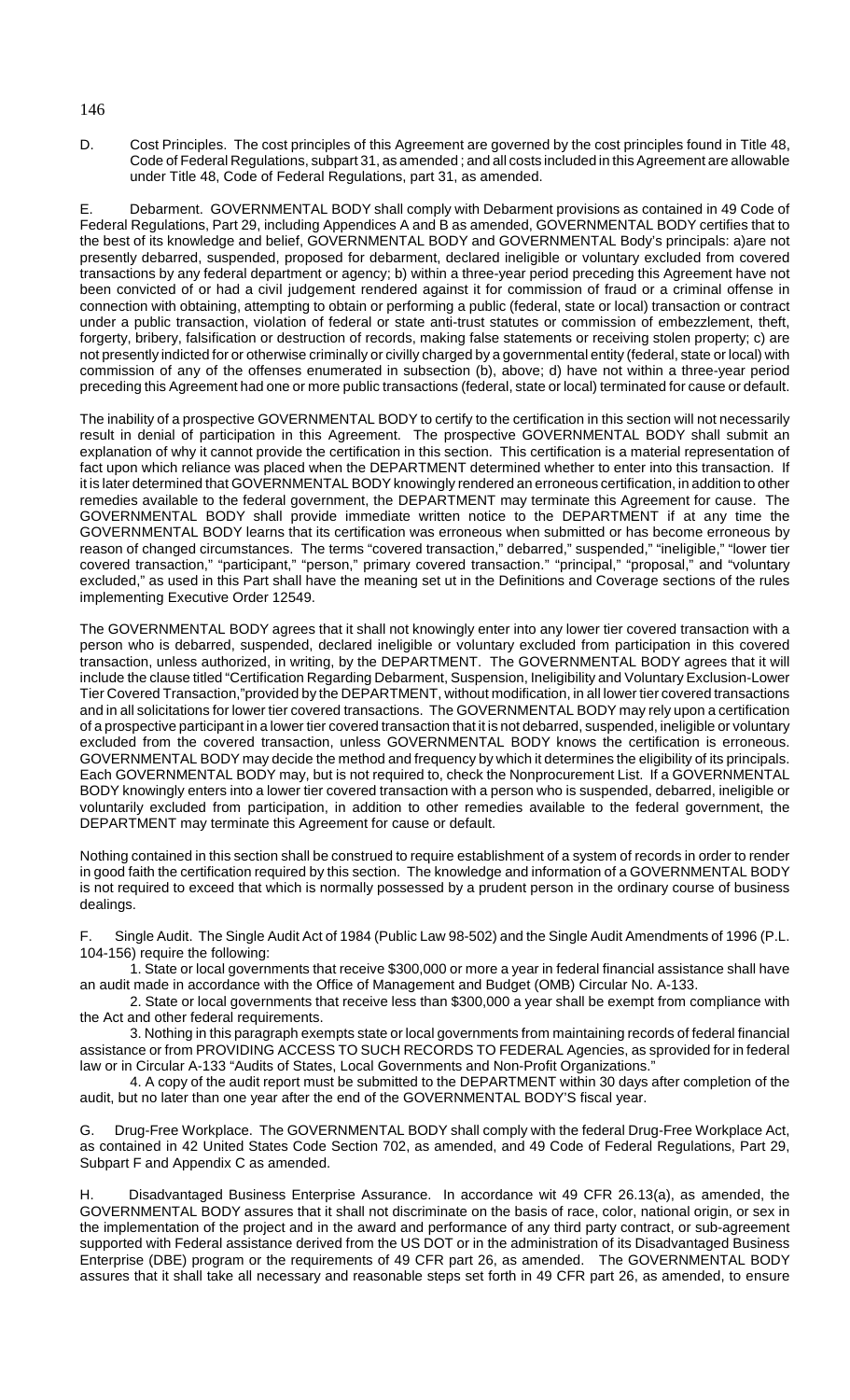nondiscrimination in the award and administration of all third party contracts and sub-agreements supported with Federal assistance derived from the US DOT. The GOVERNMENT BODY'S DBE program, as required by 49 CFR part 26, as amended, will be incorporated by reference and made a part of this Agreement for any Federal assistance awarded by FTA or US DOT. Implementation of this DBE program is a legal obligation of the GOVERNMENTAL BODY, and failure to carry out its terms shall be treated as a violation of the Agreement. Upon notification by the Federal Government or the DEPARTMENT to the GOVERNMENTAL BODY of its failure to implement its approved DBE program, the US DOT may impose sanctions as provided for under 49 CFR part 26, as amended, and may in appropriate cases, refer the matter for enforcement under 18 USC 1001, as amended, and/or the Program Fraud Remedies Act, 31 USC 3801 et seq., as amended.

I. Assurance of Nondiscrimination on the Basis of Disability. As required by US DOT regulations, "Nondiscrimination on the Basis of Handicap in Programs and Activities Receiving or Benetfiting from Federal Financial Assistance," at 49 CFR 27.0, as amended, the GOVERNMENTAL BODY assures that, as a condition to the approval or extension of any Federal assistance awarded by FTA to construct any facility, obtain any rolling stock or other equipment, undertake studies, conduct research, or to participate in or obtain any benefit from any program administered by FTA, no otherwise qualified person with a disability shall be, solely by reason of that disability, excluded from participation in, denied the benefits of, or otherwise subjected to discrimination in any program or activity receiving or benefiting from Federal assistance administered by the FTA or any entity within US DOT. The GOVERNMENTAL BODY assures that project implementation and operations so assisted will comply with all applicable requirements of US DOT regulations implementing the Rehabilitation Act of 1973, as amended, 29 USC 794 et seq, as amended, and the Americans with Disabilities Act of 1990, as amended, 42 USC 12101 et seq. as amended, and implementing US DOT regulations at 49 CFR parts 27, 37 and 38 as amended, and any applicable regulations and directives issued by other Federal departments or agencies.

J. Procurement Compliance Certification. The GOVERNMENTAL BODY certifies that its procurement system will comply with all applicable requirements imposed by Federal laws, executive orders, or regulations and the requirements imposed by Federal laws, executive orders, or regulations and the requirements of FTA Circular 420.1D, "Third Party Contracting Requirements,' as amended and revised, as well as other requirements FTA mayissue. The Governmental Body certifies that it will include in its contracts financed in whole or in part with FTA assistance all clauses required by Federal laws, executive orders, or regulations, and will ensure that each subrecipient and each contractor will also include in its subagreements and contracts financed in whole or in part with FTA assistance all applicable clauses required by Federal laws, executive orders, or regulations.

K. Intelligent Transportation Systems Program. In compliance with Section VII of FTA Notice, "FTA National ITS Architecture Policy on Transit Projects," at 66 Fed. Reg. 1459, January 8, 2001, in the course of implementing an ITS project, the GOVERNMENTAL BODY assures that it will comply, and require its third party contractors and subrecipients to comply with all applicable requirements imposed by Section V (Regional ITS Architecture) and Section VI (Project Implementation) of that Notice.

All of the requirements listed in Part 3, paragraphs A through K apply to the Project. The GOVERNMENTAL BODY agrees to include these requirements in each contract and subcontract financed in whole or in part with Federal assistance provided by the Federal Transit Administration (FTA) or other federal funding sources.

## **PART 4**

## SPECIFIC PROVISIONS

A. Invoices. The amount shown on each invoice shall be in accordance with the rates established in Part 6. All nonlabor costs, if allowable, shall be listed and itemized as provided in Part 6.

Any invoices/bills by the GOVERNMENTAL BODY to the DEPARTMENT pursuant to the Agreement shall be sent to the following address: IL Department of Transportation, Office of Planning and Programming, 2300 South Dirksen Parkway, Room 307, Springfield, IL 62764, Attention: Juanita S. Akers

All invoices shall be signed by an authorized representative of the GOVERNMENTAL BODY.

B. Billing and Payment. All invoices for services performed and expenses incurred by GOVERNMENTAL BODY prior to July 1<sup>st</sup> of each year must be presented to the DEPARTMENT no later than July 31 of that same year for payment under this Agreement. Notwithstanding any other provision of this Agreement, the DEPARTMENT shall not be obligated to make payment to GOVERNMENTAL Body on invoices presented after said date. Failure by GOVERNMENTAL BODY to present such invoices prior to said date may require GOVERNMENTAL BODY to seek payment of such invoices through the IL Court of Claims and the IL General Assembly. No payments will be made for services performed prior to the effective date of this Agreement. The DEPARTMENT will send all payments to the GOVERNMENTAL BODY's remittance address listed in this Agreement.

C. Termination. If the DEPARTMENT is dissatisfied with the GOVERNMENTAL BODY'S performance or believes that there has been a substantial decease in the GOVERNMENTAL BODY'S performance, the DEPARTMENT may give written notice that remedial action shall be taken by the GOVERNMENTAL BODY within seven (7) calendar days. If such action is not taken within the time afforded, the Department may terminate the Agreement by giving seven (7) days written notice to the GOVERNMENTAL BODY. Additionally, The Department may terminate the Agreement by giving thirty (30) days written notice. IN either instance, the GOVERNMENTAL BODY shall be paid for the value of all authorized and acceptable work performed prior to the date of termination, based upon the payment terms set forth in the Agreement.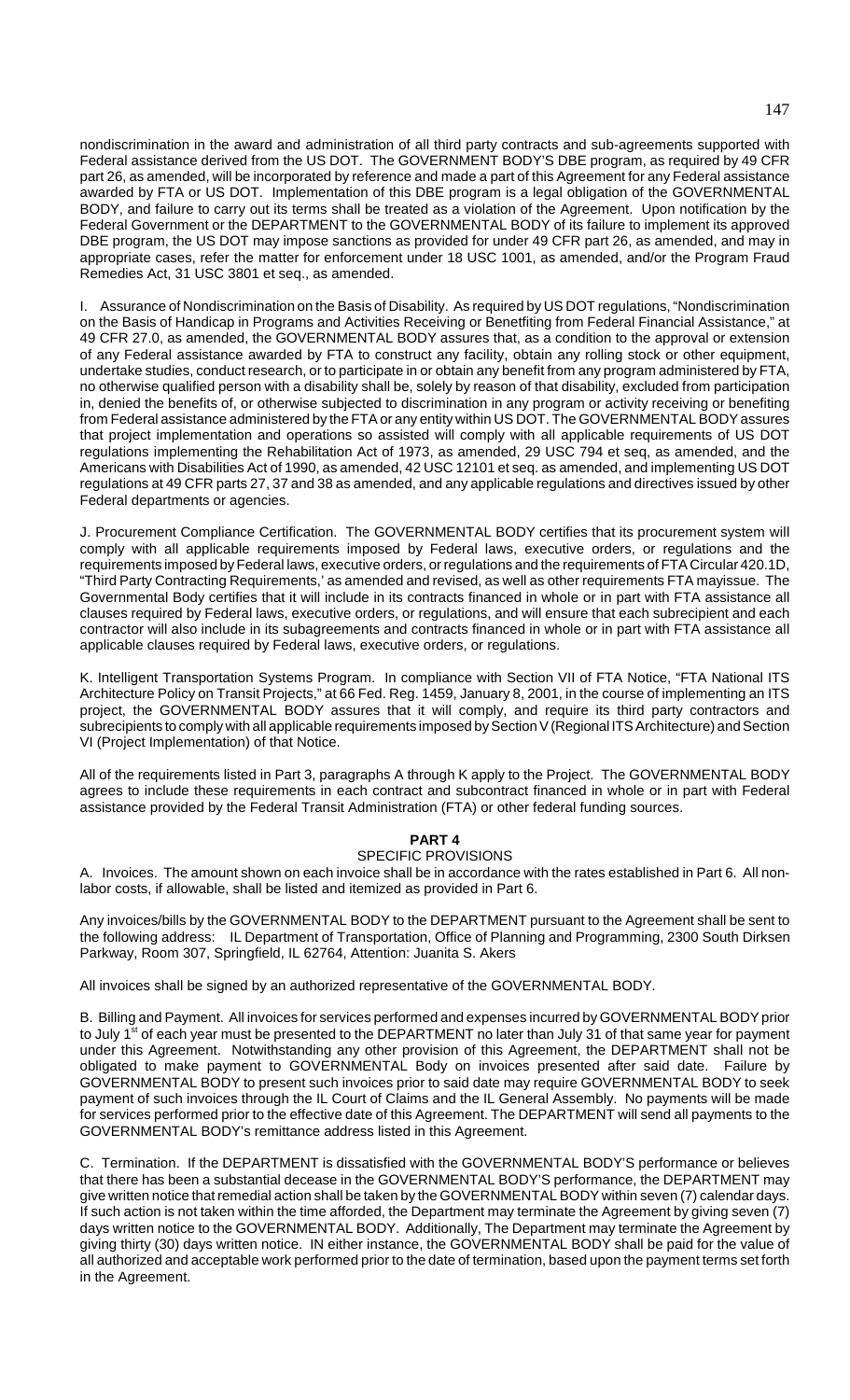D. Location of Service. Service to be performed by the Govermental BODY shall be performed as described in Part 5.

E. Ownership of Documents/Title to Work. All documents, data and records produced by GOVERNMENTAL BODY in carrying out GOVERNMENTAL BODY'S obligations and services hereunder, without limitation and whether preliminary or final, shall become and remain the property of the DEPARTMENT. The DEPARTMENT shall have the right to use all such documents, data and records without restriction or limitation and without additional compensation to GOVERNMENTAL BODY. All documents, data and records utilitzed in performing research shall be available for examination by the DEPARTMENT upon request. Upon completion of the services hereunder or at the termination of this Agreement, all such documents, data and records shall, at the option of the DEPARTMENT, be appropriately arranged, indexed and delivered to the DEPARTMENT by GOVERNMENTAL BODY.

F. Software. All software and related computer programs produced and developed by GOVERNMENTAL BODY (or authorized contractor or subcontractor thereof) in carrying out GOVERNMENTAL BODY's obligation hereunder, without limitation and whether preliminary or final, shall become and remain the property of both DEPARTMENT and GOVERNMENTAL BODY. The DEPARTMENT shall be free to sell, give, offer or otherwise provide said software and related computer programs to any other agency, department, commission or board of the State of Illinois, as well as any other agency, department, commission, board, or other governmental entity of any country, state, county, municipality or any other unit of local government, or to any entity consisting of representatives of any unit of government, for official use by said entity. Additionally, the DEPARTMENT shall be free to offer or otherwise provide said software and related computer programs to any current or future contractor.

The DEPARTMENT agrees that any entity to whom the software and related computer programs will be given, sold or otherwise offered shall be granted only a use license, limited to use for official or authorized purposes, and said entity shall otherwise be prohibited from selling, giving or otherwise offering said software and related computer programs without the written consent of both DEPARTMENT and GOVERNMENTAL BODY.

G. Confidentiality CLAUSE. Any documents, data, records, or other information given to or prepared by GOVERNMENTAL BODY pursuant to this AGREEMENT shall not be made available to any individual or organization without prior written approval by the DEPARTMENT. All information secured by GOVERNMENTAL BODY from the DEPARTMENT in connection with the performance of services pursuant to this Agreement shall be kept confidential unless disclosure of such information is approved in writing by the DEPARTMENT.

H. Reporting/Consultation. GOVERNMENTAL BODY shall consult with and keep the DEPARTMENT fully informed as to the progress of all matters covered by this Agreement.

I. Travel Expenses. No expenses for travel, lodging, or per diem shall be paid by the DEPARTMENT pursuant to this Agreement.

J. Indemnification. Unless prohibited by State law, the GOVERNMENTAL BODY agrees to hold harmless and indemnify the DEPARTMENT, and its officials, employees, and agents, from any and all losses, expenses, damages (including loss of use), suits demands and claims, and shall defend any suit or action, whether at law or in equity, based on any alleged injury or damage of any type arising from the actions or inactions of the GOVERNMENTAL BODY and/or the GOVERNMENTAL BODY'S employees, officials, agents, contractors, and subcontractors, and shall pay all damages, judgements, costs, expenses, and fees, including attorney's fees, incurred by the DEPARTMENT and its officials, employees and agents in connection therewith.

K. Equal Employment Opportunities, Affirmative Action, Sexual Harassment. The GOVERNMENTAL BODY will comply with the Illinois Human Rights Act with respect to public contracts, including equal employment opportunity, refraining from unlawful discrimination and having a written sexual harassment policy.

## **PART 5**

# **Scope of Service/Responsibilities**

Clinton County Geographic Information System

The Department will provide funding to the Governmental Body to develop a Geographic Information System (GIS) The GIS will assist the Governmental Body in planning for future transportation needs and projects. The Governmental Body will perform the following activities related to the development of the GIS through the services of a consultant, if necessary, who will provide to the Governmental Body:

## Items and Services to be Delivered

Conduct an inventory of existing resources Develop recommendations on course of action to develop a GIS Have orthophotography services performed for Clinton County Develop a base map for Clinton County GIS Project Deliverables

Digital deliveries will be delivered in the most recent versions of AutoCAD and/or Arcinfo coverages on CD-ROM, or other mutually agreed upon format. To procure deliveries in a reasonable and consistent time frame, files will be delivered in a manner that considers both time and cost efficiency. The Governmental Body will provide access to the Department of the following:

Digital ortho files for Clinton County.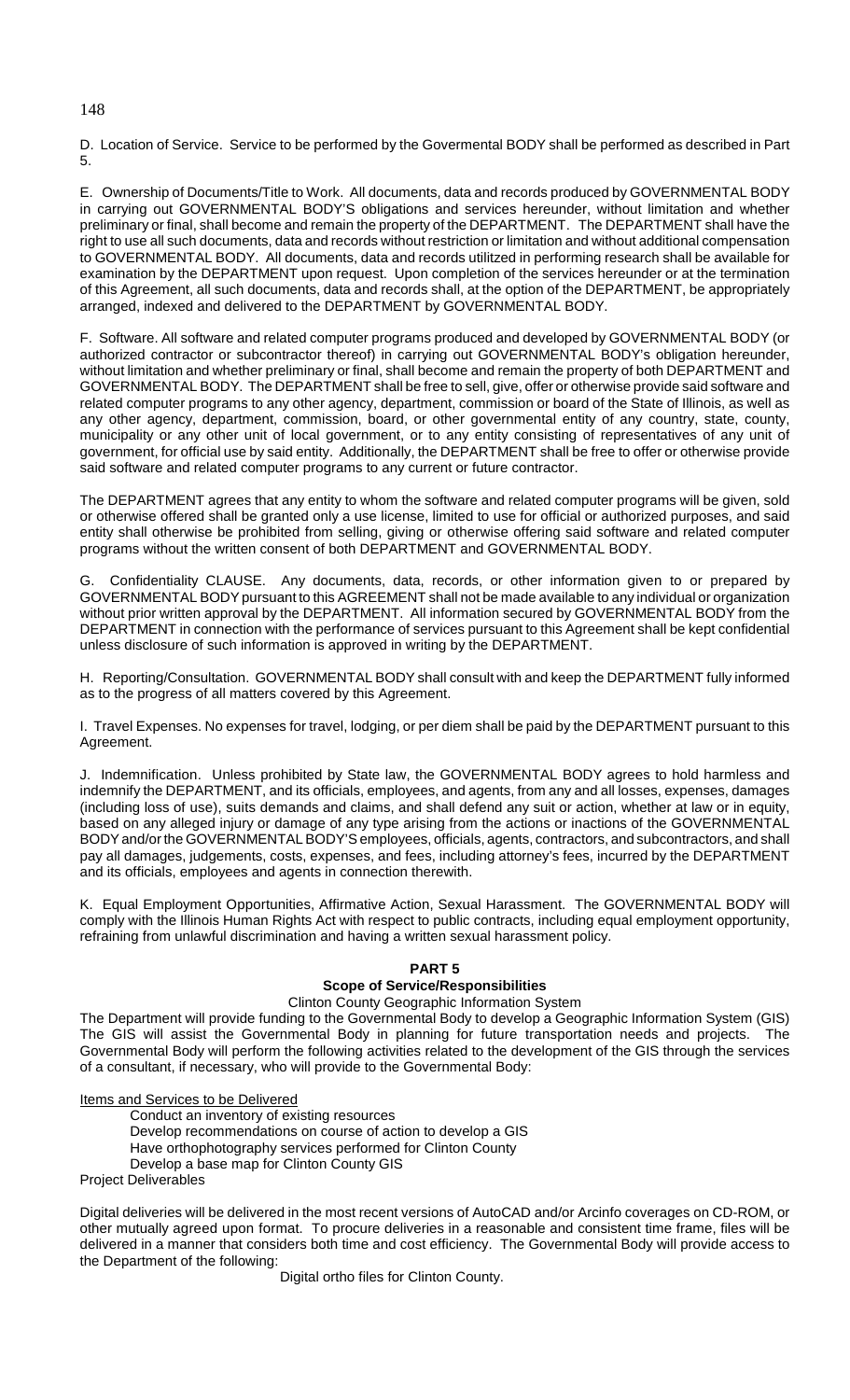The data developed through this agreement may be provided to other governmental bodies by either the Department or the Governmental Body without further consultation. Any other distribution shall require the consent of both the Department and the Governmental Body.

**PART 6**

|                                          |       | <b>Compensation for Services</b> |            |  |
|------------------------------------------|-------|----------------------------------|------------|--|
| Participation:                           |       |                                  |            |  |
| State Planning and Research (SPR) Funds  |       |                                  |            |  |
| Federal Funding through Department       |       | \$80,000                         | 80%        |  |
| <b>Funding through Governmental Body</b> |       | \$20,000                         | <b>20%</b> |  |
|                                          | Total | \$100,000                        | 100%       |  |

#### **#04–03-13**

\_\_\_\_\_\_\_\_\_\_\_\_\_\_\_\_\_\_\_\_\_\_\_\_\_\_\_\_\_\_

BE IT RESOLVED by the County Board of Clinton County, Illinois, that the following described County Highway be improved under the IL Highway Code:

County Highway #8 Damiansville Road, beginning at a point near the intersection with Sugar Creek Lane in the Village of Damiansville at Station 8 + 55 and extending along said route in a northwest direction to a point near Station 37 + 65.89, a distance of approximately 0.551 mile; and

BE IT FURTHER RESOLVED that the type of improvement shall be replace existing structure #014-3003 with a five span (301'-7" long) precast prestressed concrete deck beam bridge and 2.609 feet of roadway realignment consisting of a 22 foot wide bituminous surface on an aggregate base with 6 foot turf shoulders, and shall be designated as Section 88-00047-00-BR and,

BE IT FURTHER RESOLVED that there is hereby appropriated the sum of One Hundred and Fifteen Thousand dollars, (\$115,000.00) from the County's Bridge Fund for the construction of this improvement and,

BE IT FURTHER RESOLVED that the Clerk is hereby directed to transmit two certified copies of this resolution to the district office of the Department of Transportation.

S/ Thomas LaCaze, County Clerk

#### **#04-03-13A**

 BE IT RESOLVED by the County Board of Clinton County, Illinois, that the following described County Highway be improved under the IL Highway Code:

County Highway #8 Damiansville Road, beginning at a point near the intersection with Sugar Creek Lane in the Village of Damiansville at Station 8 + 55 and extending along said route in a northwest direction to a point near Station 37 + 65.89, a distance of approximately 0.551 mile; and

BE IT FURTHER RESOLVED that the type of improvement shall be replace existing structure #014-3003 with a five span (301'-7" long) precast prestressed concrete deck beam bridge and 2.609 feet of roadway realignment consisting of a 22 foot wide bituminous surface on an aggregate base with 6 foot turf shoulders, and shall be designated as Section 88-00047-00-BR and,

BE IT FURTHER RESOLVED that there is hereby appropriated the sum of Thirty Thousand Dollars \$30,000.00 dollars the County's Matching Fund for the construction of this improvement and,

BE IT FURTHER RESOLVED that the Clerk is hereby directed to transmit two certified copies of this resolution to the district office of the Department of Transportation.

S/ Thomas LaCaze, County Clerk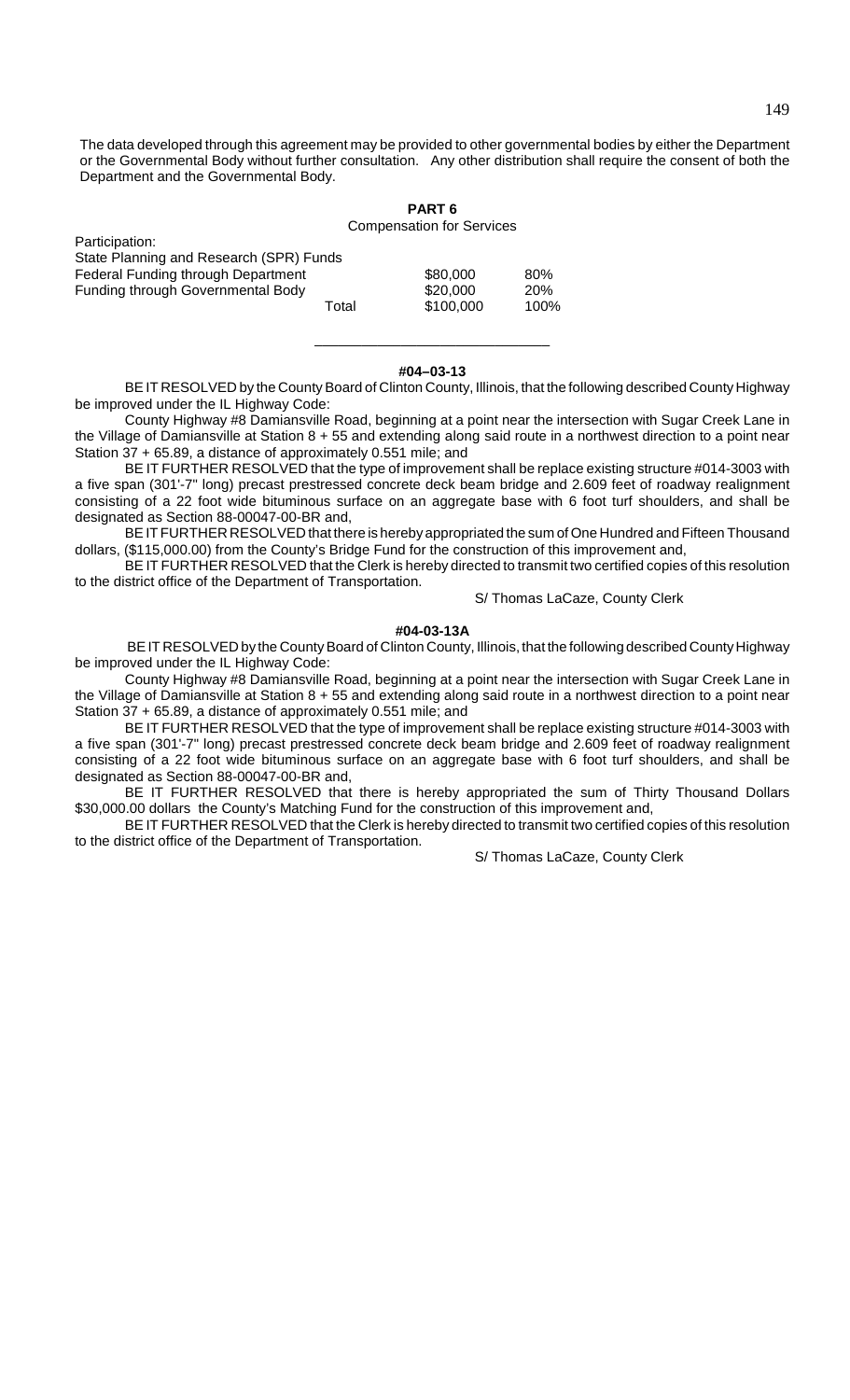# Clinton County Board **April 7, 2003**

The special meeting of the Clinton County Board was called to order on Monday, April 7, 2003, at 7:00 p.m.

**Roll call:** Present - Beckmann, Fix, Foppe, Guthrie, Hitpas, Holtgrave, Kloeckner, Lampe, Mensing, Murray, Pingsterhaus, Robbins, Sullivan, Craig Taylor and Jack Taylor.

This special board meeting was called by seven members of the county board to discuss a personnel matter.

**MOTION** by Mensing second by Holtgrave to go into executive session to discuss a personnel matter. Roll call: Yes - Beckmann, Fix, Foppe, Guthrie, Hitpas, Holtgrave, Kloeckner, Lampe, Mensing, Murray, Pingsterhaus, Robbins, Sullivan, Craig Taylor and Jack Taylor. **MOTION CARRIED**.

The Board went in executive session.

The Board returned to regular session.

**MOTION** by Sullivan second by Mensing to deny the proposal presented by attorney Heinz Rudolph, representing Becker, Paulsen, Hoerner and Thompson Law Firm concerning a personnel matter. Voting yes: all members. **MOTION CARRIED.**

**MOTION** by Robbins second by Lampe to adjourn the meeting. **MOTION CARRIED.**

Ray Kloeckner Board Chairman

Thomas LaCaze, County Clerk

\_\_\_\_\_\_\_\_\_\_\_\_\_\_\_\_\_\_\_\_\_\_\_\_\_\_\_\_\_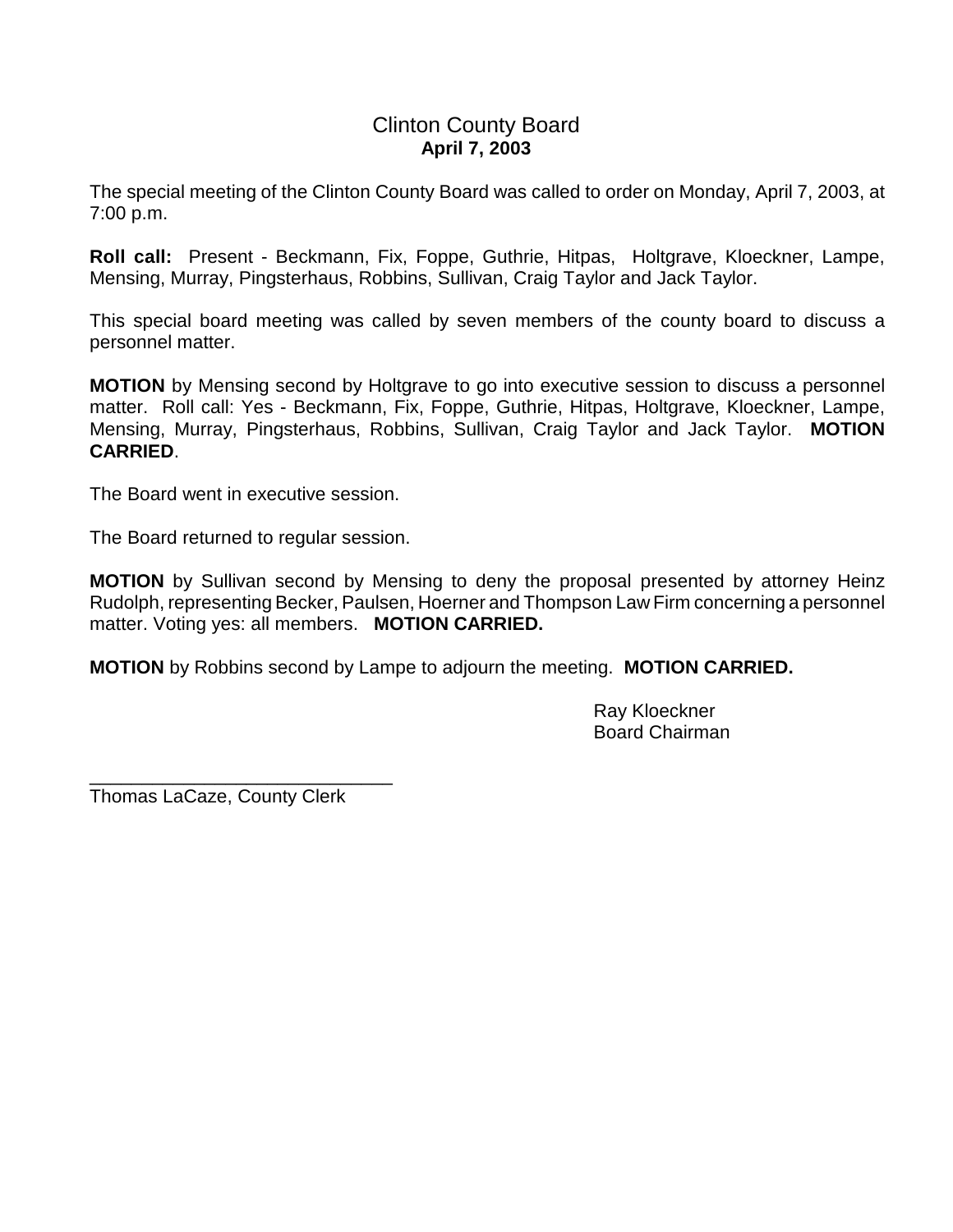# **CLINTON COUNTY BOARD May 19, 2003**

The May meeting of the Clinton County Board was called to order on Monday, May 19, 2003, at 7:00 p.m. in the County Board meeting room.

Roll call: Present - Beckmann, Fix, Foppe, Guthrie, Hitpas, Holtgrave, Kloeckner, Lampe, Murray, Pingsterhaus, Robbins, Sullivan, Craig Taylor, and Jack Taylor.

The Pledge of Allegiance was recited. All visitors and guests introduced themselves.

**MOTION** by Craig Taylor second by Hitpas to approve the minutes of the April meeting as written. **MOTION CARRIED**.

**MOTION** by Pingsterhaus second by Guthrie to waive the first reading of appointment for Ron Rolfingsmeyer as Trustee of Carlyle Fire Protection District. **MOTION CARRIED.**

**MOTION** by Guthrie second by Robbins to approve the appointment of Ron Rolfingsmeyer as Trustee of the Carlyle Fire Protection District to fill the vacancy created by the resignation of Jim Loepker. His term will be effective June 1, 2003 until April 30, 2004. **MOTION CARRIED**.

**MOTION** by Holtgrave second by Jack Taylor to waive the first reading of appointment of Harold Ray Gray as Trustee of Keyesport Fire Protection District. **MOTION CARRIED**.

**MOTION** by Jack Taylor second by Robbins to approve the appointment of Harold Ray Gray as Trustee of the Keyesport Fire Protection District for a three year term. **MOTION CARRIED**.

**MOTION** by Hitpas second by Robbins to waive the first reading of appointment of Roger Hanke as Trustee of the Huey, Ferrin, Boulder Fire Protection District. **MOTION CARRIED**.

**MOTION** by Hitpas second by Robbins to approve the appointment of Roger Hanke as Trustee of the Huey, Ferrin, Boulder Fire Protection District for a three year term. **MOTION CARRIED**.

**MOTION** by Craig Taylor second by Holtgrave to approve the appointment of James Lampe as Trustee of the Aviston Fire Protection District to for a three year. **MOTION CARRIED**.

**MOTION** by Pingsterhaus second by Guthrie to approve the appointment of Herb Pingsterhaus as Trustee of the Carlyle Fire Protection District replacing Sylvester Kauling who resigned. His term will expire April 30, 2005. **MOTION CARRIED**.

**MOTION** by Beckmann second by Hitpas to approve the appointment of Robert Newkirk as Trustee of the Carlyle Fire Protection District for a three year term. **MOTION CARRIED**.

**MOTION** by Craig Taylor second by Lampe to approve the appointment of Don Timmermann as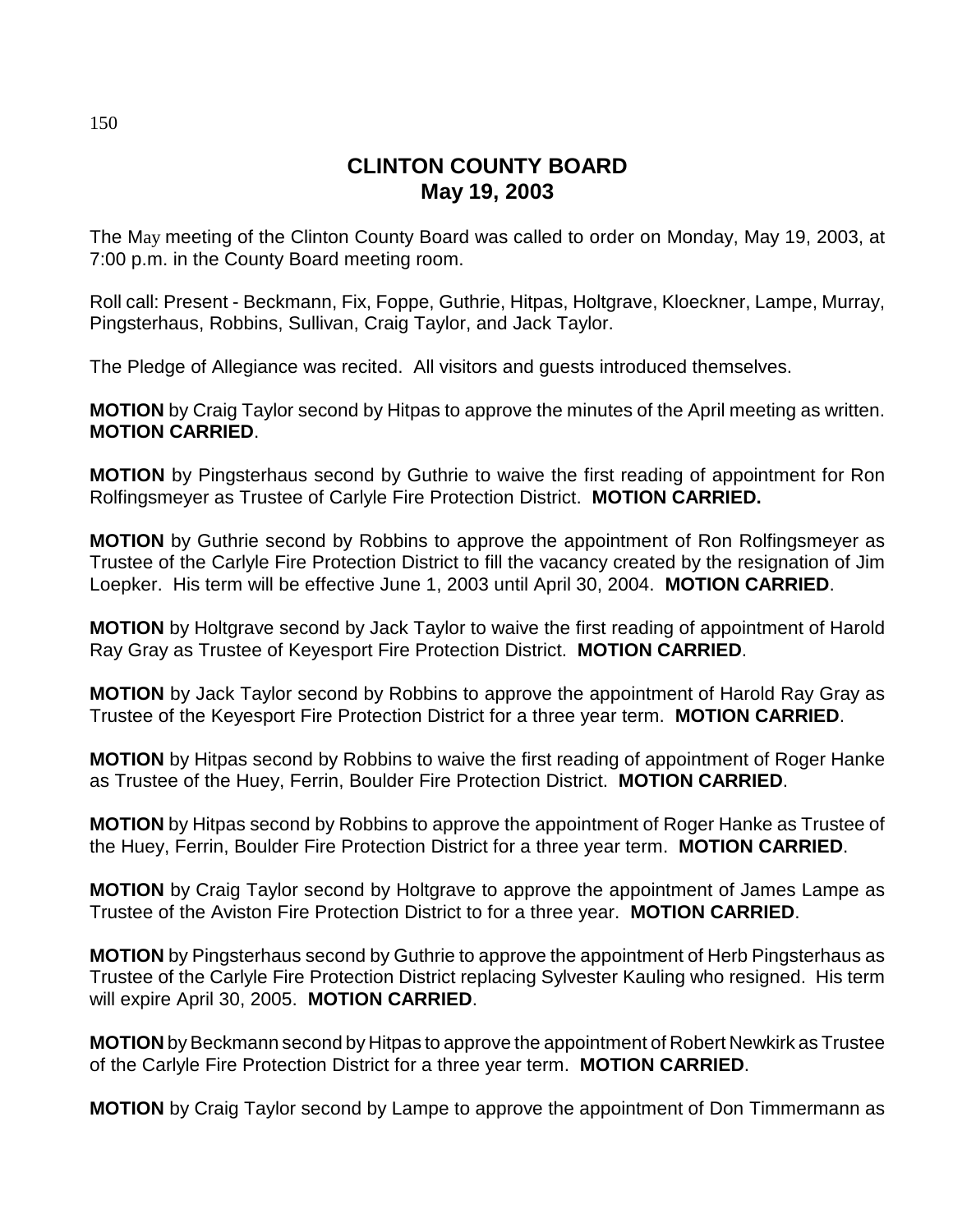Trustee of the Santa Fe Fire Protection District for a three year term. **MOTION CARRIED**.

**MOTION** by Sullivan second by Foppe to approve the appointment of Maurice Buehne as Trustee of the St. Rose Fire Protection District for a three year term. **MOTION CARRIED**.

**MOTION** by Craig Taylor second by Sullivan to approve the appointment of Tom Padfield as Trustee of the Sugar Creek Fire Protection District for a three year term. **MOTION CARRIED**.

**MOTION** by Hitpas second by Beckmann to approve the appointment of Ernest Fruend as Trustee of the Shattuc Lighting District for a three year term. **MOTION CARRIED**.

**MOTION** by Craig Taylor second by Guthrie to approve the appointment of Jeanne White as Trustee of the New Memphis Sanitary District for a three year term. **MOTION CARRIED**.

**MOTION** by Beckmann second by Lampe to approve the appointment of Robert Oestringer to replace Joseph Kehrer as Trustee of the New Memphis Sanitary District. **MOTION CARRIED**.

**MOTION** by Foppe second by Sullivan to approve the appointment of Mike Schumacher as Trustee of the St. Rose Sanitary District for a three year term. **MOTION CARRIED**.

**MOTION** by Sullivan second by Holtgrave to adopt a resolution recognizing the Albers Elementary School District #63 "Cougars" Volleyball Team for winning first place in state competition of the SIJHSAA Association. **MOTION CARRIED**. Chairman Kloeckner presented the resolution to the volleyball team and their coaches.

**MOTION** by Sullivan second by Pingsterhaus to adopt a resolution recommending the Governor and the General Assembly continue state funding of the Regional Offices of Education in the State of Illinois. Roll call: Yes - Beckmann, Fix, Foppe, Guthrie, Hitpas, Holtgrave, Lampe, Murray, Pingsterhaus, Robbins, Sullivan, Craig Taylor and Jack Taylor. **MOTION CARRIED**.

**MOTION** by Hitpas second by Sullivan to waive the first reading of appointment of Susan Kohlbrecher to the Board of Review. **MOTION CARRIED.**

**MOTION** by Hitpas second by Sullivan to approve the appointment of Susan Kohlbrecher as a member of the Board of Review for a two year term. **MOTION CARRIED**.

**MOTION** by Holtgrave second by Foppe to waive the first reading of appointment of Mary Haselhorst to the Board of Review. **MOTION CARRIED**.

**MOTION** by Holtgrave second by Foppe to approve the appointment of Mary Haselhorst as a member of the Board of Review for a two year term. **MOTION CARRIED**.

**MOTION** by Lampe second by Guthrie to approve the appointment of James Hummert as Public Administrator replacing Charles Rakers. **MOTION CARRIED**.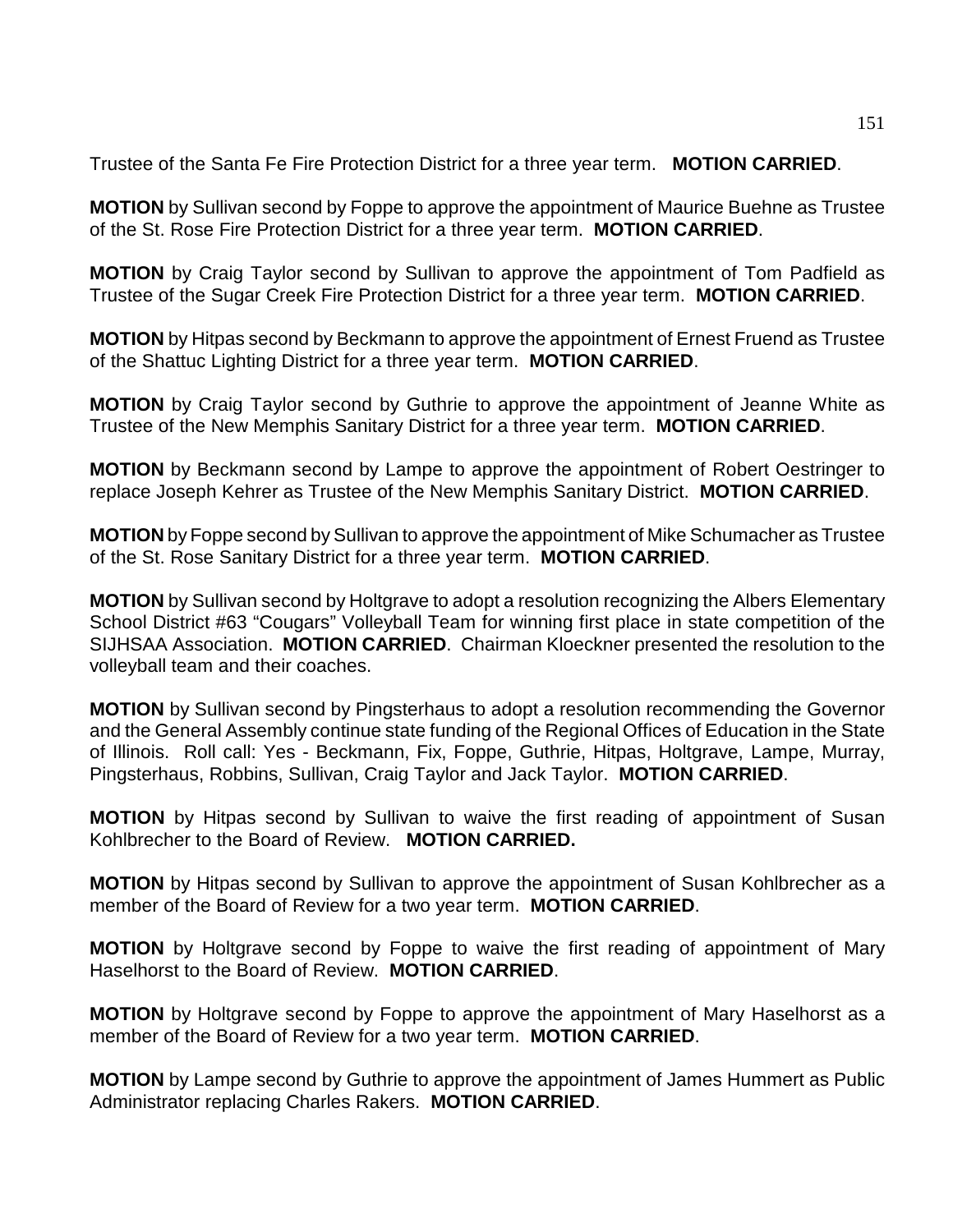# 152

County Clerk Tom LaCaze read a letter from the Clinton County Farm Bureau thanking the County for the contribution of \$3500.00 to be used towards the Foundation Ag Literacy Program.

He also read an e-mail from TSgt Bruce Garland thanking the county employees for the package received during his deployment overseas. The package was shared with members of the 126 Air Refueling Wing in the Azores.

LaCaze reported SBC/Ameritech had a T-1 line running into the court house that was changed last year when the county went to the wireless net. We were not aware the county had a contract with SBC to provide the T-1 line and had to continue to pay for that service. LaCaze met with a representative of SBC last month concerning this. As a result of that meeting, States Attorney Stan Brandmeyer wrote a letter to SBC explaining the situation, and SBC has agreed to waive the \$8,000 fee to get out of that contract.

**911 COMMITTEE** - G.I.S. and 911 Committees are meeting with different companies on the implementation of the G.I.S. System. After looking at their proposals, it appears the system will be less costly that what was initially anticipated.

**INSURANCE TRUST** - Foppe reported the last billing for health insurance claims prior to February 1, 2003, has been received from the IL County Insurance Trust. Last month the Board approved \$98,658.00 plus an additional \$25,000 to cover any claims that were still outstanding. The final billing actually totaled \$109,163.23. The new contract that has been in effect since February 1st is going very well. Foppe reported ICIT is presenting a loss control seminar on employment practices that all department heads are invited to attend.

A memo from IL Municipal Retirement Fund requested we check to see if our health insurance provides post employment coverage for eligible employees and Foppe informed the Board that our self-insurance does provide this coverage.

The following committees had nothing to report: Lake Task Force, Safety, Solid Waste, Tourism, Geographical Information Survey (report given earlier), Economic Development, Personnel, Liquor, Environmental Concerns,

**UNINCORPORATED AREA IMPROVEMENT COMMITTEE** - At last month's committee meeting there were some concerns about the Edgewater Beach area and notification was received that everything has been taken care of. A meeting is scheduled for June 3, 2003, at 6:30 p.m. at the New Memphis Community Center.

**EDUCATION COMMITTEE** - Beckmann asks everyone to contact our state senators and representatives concerning the continuation of funding of the Regional Offices of Education. These offices provide a vital service to our communities.

**708 MENTAL HEALTH BOARD** - The Committee has three meetings annually. The meetings in April and May are to review two grant applications at each meeting. At the June meeting the grants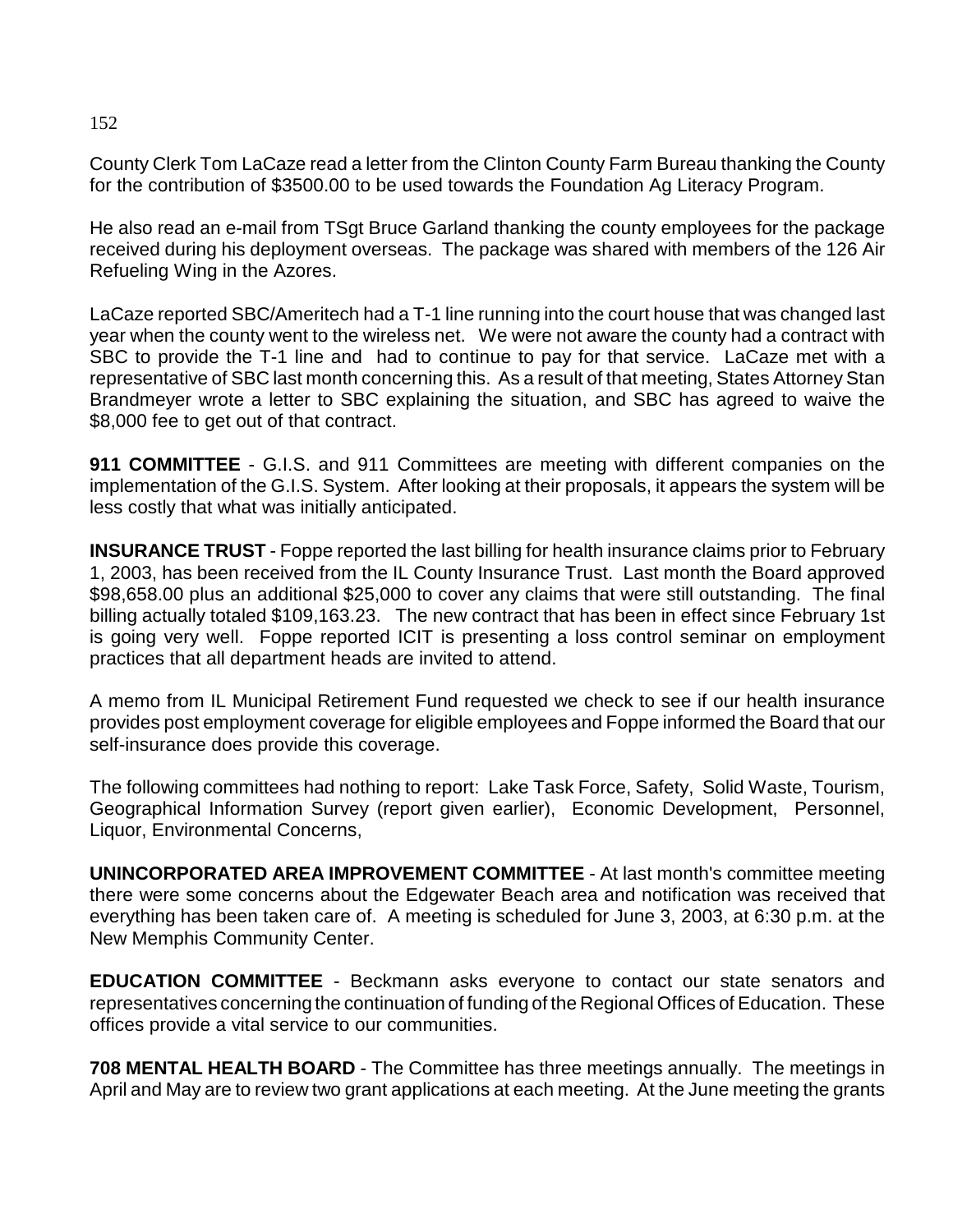will be awarded.

**RC&D COUNCIL** - A meeting is scheduled for tomorrow evening in Mascoutah and a report will be given at the next board meeting.

**NEGOTIATION COMMITTEE** - The Committee went over a proposal for a union contract from the Probation Officers and are waiting to hear back from the Judge.

**ZONING COMMITTEE** - The Finding of Facts report was acknowledged.

**LAW ENFORCEMENT/ESDA/WELFARE COMMITTEE** - Sheriff Kreke reported he is applying for a School Resource Officer grant that would employ a person in the schools in the unincorporated areas that do not have their own law enforcement officers. It is a three year grant that is 75% federally funded and 25% county funded. If awarded, the project would cost the county approximately \$40,000 over the three year period.

**ROAD & BRIDGE COMMITTEE** - 1) The bid for a new drainage structure on Russland Road in Aviston was awarded to Perry County Construction of Herrin for \$146,165.00. 2) The bids for CH#8 west of Damiansville over Sugar Creek will be opened on June 13, 2003 in Springfield. 3) Bids will be taken in July for the Irishtown Township bridge on Walcott Road. 4) The Wiedle Road Project was sent to the IL Department of Natural Resources. 5) Work has not begun on the CH#6 (Bartelso Road) resurfacing project. 6) Employee Terry Sanders is retiring in July and the position will be advertised in the local newspapers.

The reconstruction of CH#7 (Hanover Street) at Germantown has been completed and approved by the IL Department of Transportation. A property owner and the Village President of Germantown are wanting an 85 foot section of the sidewalk lowered 7 inches. IDOT has informed us that no federal funds can be used to lower this sidewalk. The Committee is opposed to using county funds to do this work and is concerned about potential liability of a non standard sidewalk on county right of way. The Committee proposes to transfer the liability for everything west of the curb to the Village of Germantown by written agreement and hope the Village will accept and approve the agreement. **MOTION** by Jack Taylor second by Murray to approve an agreement named as follows, subject to the approval of States Attorney and ICIT attorneys, "Agreement Between the Village of Germantown and Clinton County Regarding the transfer of Control and Liability for a Section of County Highway 7 (Hanover Street) within the Village of Germantown, Clinton County, Illinois" **MOTION CARRIED**.

**FINANCE/HEALTH SERVICES COMMITTEE -** City Officials from Breese met with the Finance Committee concerning the proposal of establishing a special service area for ambulance service in the City of Breese. Breese currently pays approximately \$40,000 from their general fund for this service. Norman Conrad, Breese City Attorney, and States Attorney Stan Brandmeyer will meet with board members and city officials in regard to the establishment of a special service area that would be SSA#18.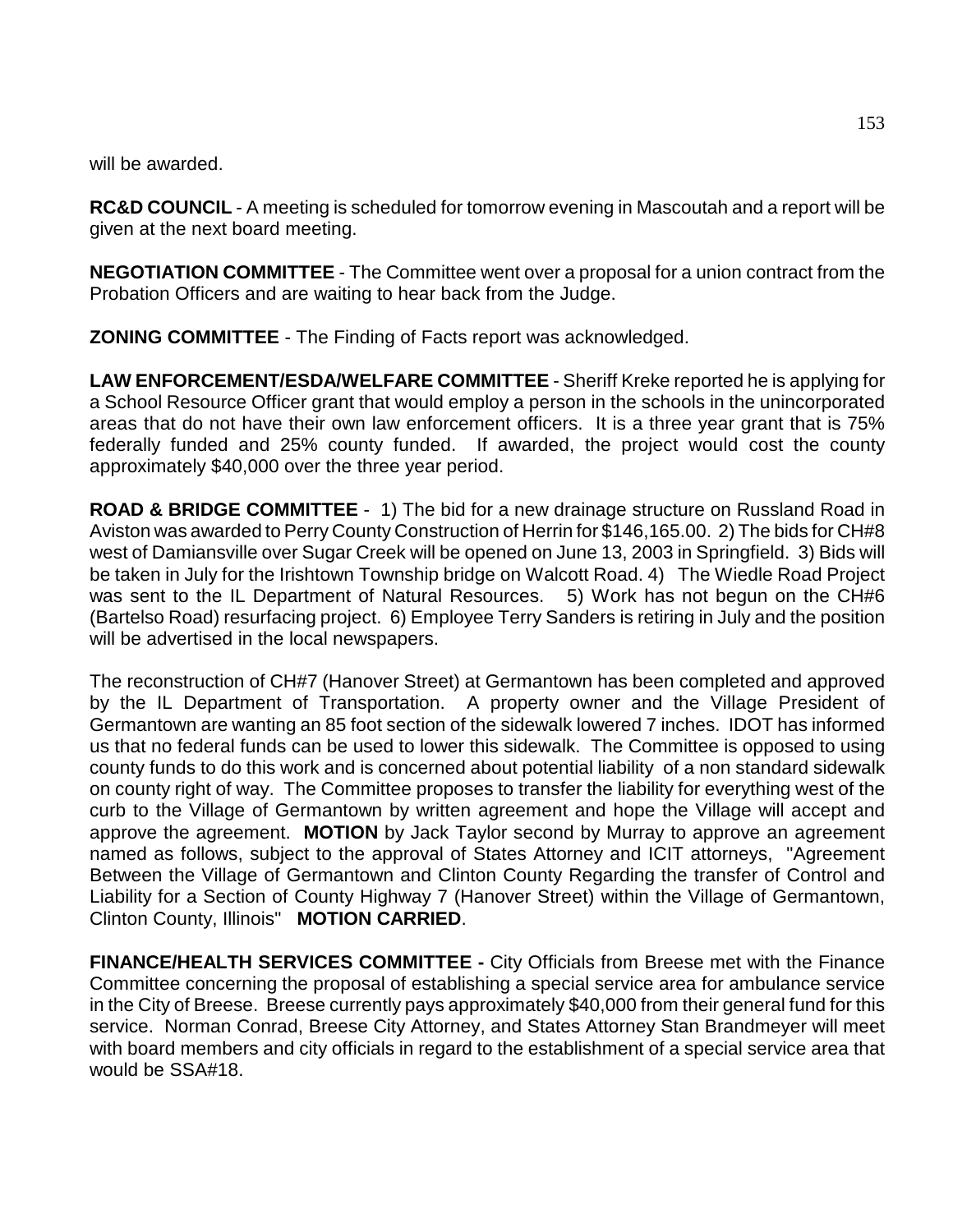**MOTION** by Jack Taylor second by Hitpas to approve two payments of \$70.00 each to Carlyle Abstract for record searches requested by Attorney Aaron Epplin of Nashville to be paid from the Pearl Sand Aquifer Account for the Germantown project. **MOTION CARRIED.**

**MOTION** by Craig Taylor second by Robbins to approve the Monthly and Six Month Budget and Financial Reports of the County Treasurer's Office. **MOTION CARRIED**.

The oil check received this month was for \$6,255.33. There were 1,273 Mobile Home tax bills for 2003 mailed this amount totaling \$94,132.62. The Treasurer's Office received a check from Exxon Coal in the amount of \$250,000.00 for the water project.

Sixteen individual resolutions authorizing the Board Chairman to execute deeds of conveyance of the county's interest in the following real estate were presented for approval. The parcel numbers of the real estate are described as follows: 03-03-10-251-026, 03-03-15-207-011, 03-03-15-209- 118, 07-07-35-451-010, 07-07-35-452-007, 07-07-35-453-001, 07-07-35-453-012, 07-07-35-456- 002, 07-07-35-459-014, 11-15-20-200-010, 13-12-01-102-006, 13-12-02-202-010, 13-12-02-203- 013, 13-12-02-204-015, 13-12-02-206-003 and 13-12-02-252-039. **MOTION** by Pingsterhaus second by Craig Taylor to adopt the resolutions as stated above. **MOTION CARRIED.**

**FACILITIES COMMITTEE** - **MOTION** by Craig Taylor second by Lampe to accept the bid of \$598.00 from C&D Carpet Cleaning to clean carpets in the court house. **MOTION CARRIED.**

The Committee is still working on the heating and cooling system in the court house.

**AGRICULTURE COMMITTEE** - The cage on the Animal Control truck has been repainted and lights have been repaired at the AC building.

**GENERAL SERVICES/JUDICIARY COMMITTEE** - **MOTION** by Hitpas second by Sullivan to approve a resolution for an intergovernmental agreement between nine counties to establish a juvenile justice council in the Fourth Judicial Circuit. MOTION CARRIED. The council would be comprised of 15 - 21 members who would share resources with each other. The counties in the council would be Clinton, Christian, Clay, Shelby, Jasper, Effingham, Marion, Montgomery and Fayette.

Jewel Jenne was presented board members with three different pens that had slogans pertaining to our democracy imprinted on them.

**MOTION** by Beckmann second by Jack Taylor to approve payment of the General Claims. **MOTION CARRIED.**

**MOTION** by Jack Taylor second by Guthrie to approve payment of the General Services Claims. **MOTION CARRIED**.

**MOTION** by Pingsterhaus second by Craig Taylor to approve payment of the Regular Finance

154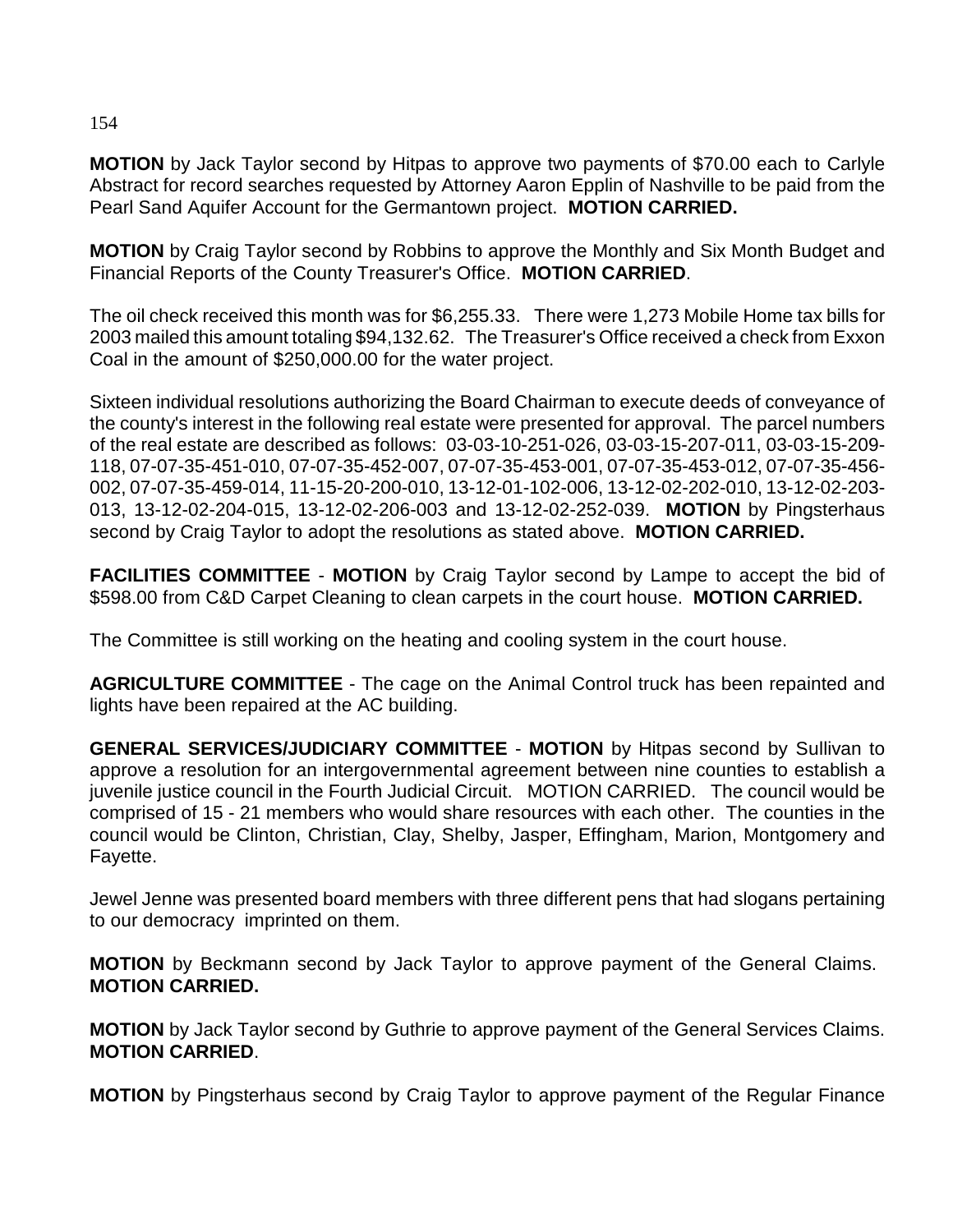Claims. **MOTION CARRIED**.

**MOTION** by Sullivan second by Pingsterhaus to approve payment of the Jail Finance Claims. **MOTION CARRIED.**

**MOTION** by Beckmann second by Jack Taylor to approve payment of the 708 Mental Health Claims. **MOTION CARRIED**.

**MOTION** by Lampe second by Craig Taylor to approve payment of the Health Department Claims. **MOTION CARRIED**.

**MOTION** by Hitpas second by Jack Taylor to approve payment of the Health Department/WIC Claims. **MOTION CARRIED**.

**MOTION** by Pingsterhaus second by Sullivan to approve payment of the Highway Department Claims. **MOTION CARRIED**.

**MOTION** by Lampe second by Craig to approve the adjournment of the Board of Review for the 2002 year. **MOTION CARRIED**.

**MOTION** by Sullivan second by Holtgrave to go into executive session. Roll call: Yes - Beckmann, Fix, Foppe, Guthrie, Hitpas, Holtgrave, Lampe, Murray, Pingsterhaus, Robbins, Sullivan, Craig Taylor and Jack Taylor. **MOTION CARRIED.** 

The Board went into executive session concerning a personnel matter.

**MOTION** by Sullivan second by Hitpas to go back into session. **MOTION CARRIED**. No action was taken on the executive session.

**MOTION** by Robbins second by Holtgrave to adjourn the meeting. **MOTION CARRIED**.

Ray Kloeckner Board Chairman

Thomas LaCaze, County Clerk

\_\_\_\_\_\_\_\_\_\_\_\_\_\_\_\_\_\_\_\_\_\_\_\_\_\_\_\_\_\_\_\_\_\_\_\_\_\_\_

**#05-03-01**

**WHEREAS**, the Clinton County Board of Clinton County, Illinois, has a policy of recognizing excellence in any field of endeavor by Clinton County Residents; and

**WHEREAS,** the Clinton County Board desires to recognize the athletic achievement of students in Clinton County; and

**WHEREAS**, Albers Elementary School District #63 "Cougars" Volleyball Team has distinguished itself by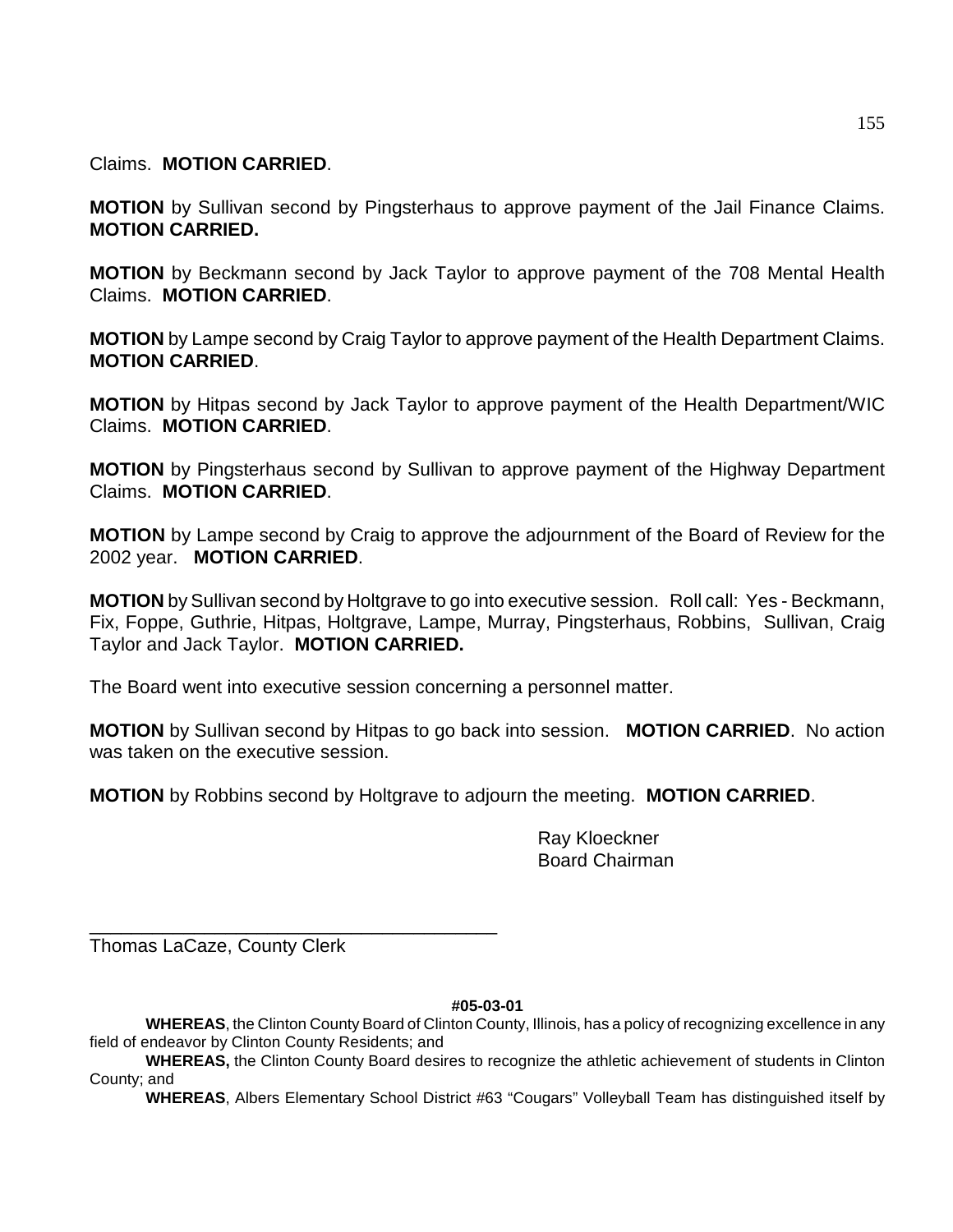winning first place in the state competition of the Southern IL Junior High School Athletic Association, Class "S" in the State of Illinois;

**NOW, THEREFORE, BE IT RESOLVED** by the Clinton County Board at their regular meeting, May 19, 2003, that the Albers S/D #63 "Cougars" Team be recognized for its outstanding achievement.

**DATED** this 19<sup>th</sup> day of May, 2003.

S/ Ray Kloeckner Clinton County Board Chairman

Attest:

S/ Thomas LaCaze, County Clerk

## **#05-03-02**

**WHEREAS**, the Governor of the State of Illinois has recommended to the Illinois General Assembly that the state's financial standing is in peril requiring the implementation of strategic initiatives; and,

**WHEREAS**, among the strategic initiatives recommended by the Governor of the State of Illinois includes the elimination of funding for the state's Regional Offices of Education; and

**WHEREAS**, the Regional Office of Education has provided the education community with required professional development for improved learning for the children of Illinois; and,

**WHEREAS**, the Regional Office of Education has conducted comprehensive operational reviews of schools and school districts ensuring compliance with the Illinois School Code and attendant rules and regulations in a high quality manner; and,

**WHEREAS**, the Regional Office of Education has provided such valuable assistance in attaining grants and alternative sources of revenue to augment learning for the children of Illinois and ease the tax burden for the citizens of Illinois; and,

**WHEREAS**, the Regional Office of Education has taken the leadership for the dissemination and implementation of Illinois State Board of Education Policies, Rules and Regulations; and,

**WHEREAS**, the Regional Office of Education has remained at the forefront of the implementation of instruction aligned to the Illinois Learning Standards; and,

**WHEREAS**, the Regional Office of Education has provided outstanding service for teachers seeking to gain and renew certification for employment; and

**WHEREAS**, the Regional Office of Education has conducted high quality compliance reviews surrounding Home Schooling, Teacher Institutes, and Bus Driver Training; and

**WHEREAS**, the Regional Office of Education has operated positive educational programs including the Pre-Kindergarten Program, the Safe Schools Program and the Truant Alternative School Program.

**NOW, THEREFORE BE IT AND IT IS HEREBY RESOLVED** by the elected Clinton County Board that:

**Section 1:** The Regional Office of Education funding should not be eliminated.

**Section 2:** The Governor of the State of Illinois should not recommend elimination of said funding for Regional Offices of Education.

**Section 3:** The Illinois General Assembly should not approve the elimination of said funding for Regional Offices of Education.

**Section 4:** The Clinton County Board Chairman shall send a copy of this Resolution to the Governor of the State of Illinois, our elected State Representatives and State Senator and the State Superintendent of Education.

**Section 5:** The Resolution shall be in full force and effect immediately upon this passage.

Ayes: 13 Nays: 0

S/ Ray Kloeckner, Board Chairman

Attest:

S/ Thomas LaCaze, County Board Secretary

## **#05-03-04**

**WHEREAS**, pursuant to Section 21-90 of the Illinois Property Tax Code (35ILCS200/21-90), the County Board of Clinton County, Illinois, has undertaken a Delinquent Tax Program for the purposes of:

(1) bringing about the recovery of delinquent real estate taxes for the benefit of all taxing districts having an interest in the particular parcel of real estate, and,

(2) in the case of property to which the County of Clinton, as Trustee, ultimately takes a Tax Deed pursuant

156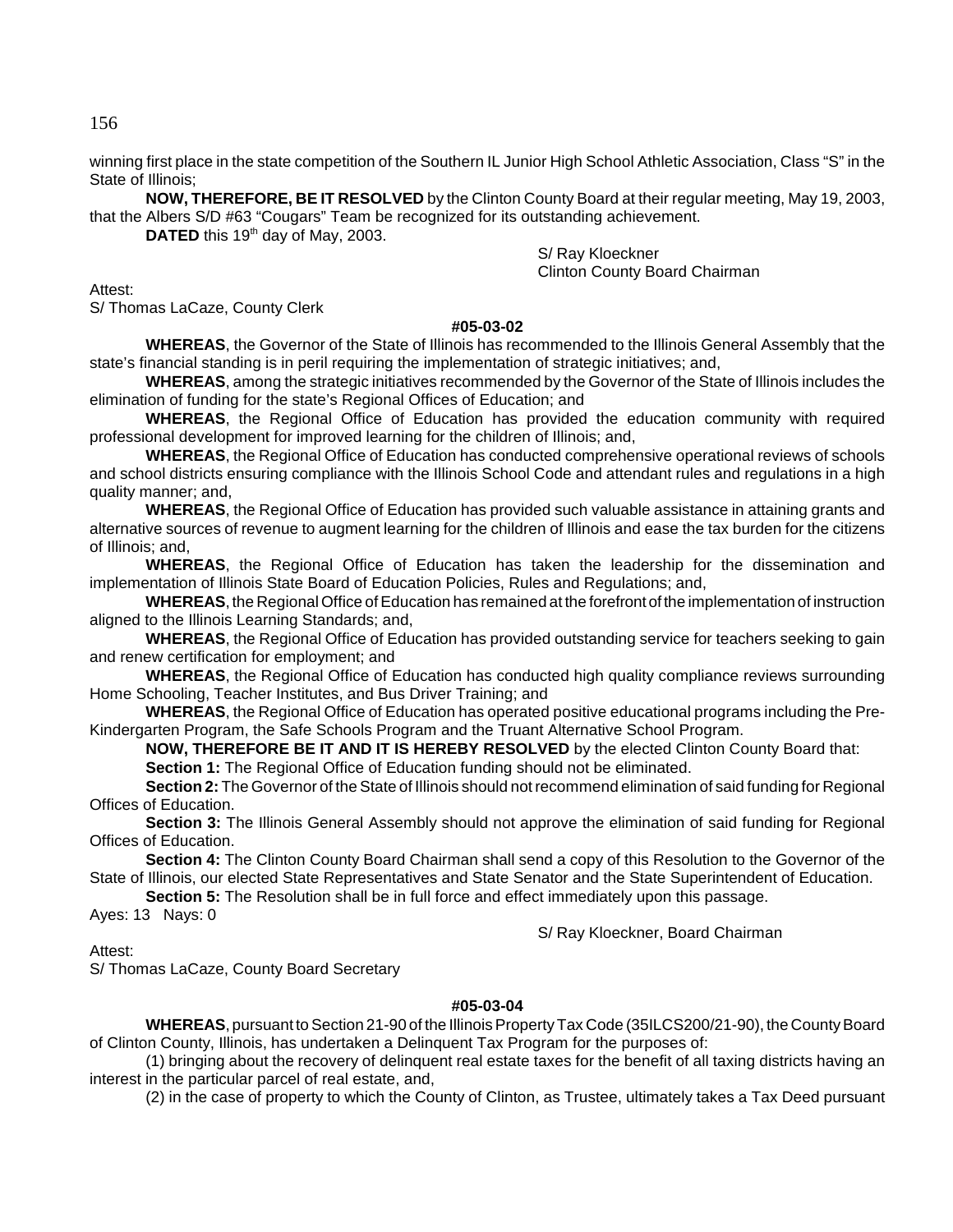to the Revenue Act, it will aid in the expeditious transfer of ownership and the return of that property to a tax paying status.

**WHEREAS**, pursuant to this program the County of Clinton has acquired an interest in the following described real estate:

Lot 461, Subject to a perpetual road easement for private or public purposes and a utility easement across the South 25 feet of said Lot in Harbor Light Bay #5, being platted on part of the Northeast Quarter of the Northeast Quarter of Section 15, Township 3 North, Range 2 West of the Third Principal Meridian, Clinton County, Illinois.

Parcel Index # 03-03-15-209-118 as described in Certificate #22 sold December 14, 1998.

**WHEREAS**, a public auction was held March 6, 2003, where the subject property was offered for sale. A bid price was offered of at least or in excess of the minimum bid set prior thereto.

**NOW, THEREFORE BE IT RESOLVED** by the County Board of Clinton County, Illinois, that the Chairman of the Board of Clinton County, Illinois, be authorized to execute a deed of conveyance of the County's interest of the above described real estate. Proceeds from sale shall be paid to the Treasurer of Clinton County, Illinois, and to be distributed according to law.

**APPROVED AND ADOPTED** at a regular meeting of the Clinton County Board, Clinton County, State of Illinois this  $19<sup>th</sup>$  day of May, 2003.

S/ Ray Kloeckner, Board Chairman

Attest: S/ Thomas LaCaze, County Clerk

The following resolutions are the same as #05-03-04 with the following Legal description, PIN number and certificate number inserted in place of the one given.

## **#05-03-05**

Lot Ninety-eight in North Harbor #2, being platted on part of the Northeast Quarter (NE 1/4) of the Northeast Quarter (NE 1/4) of Section Ten (10) T1N, R2W of the 3rd Principal Meridian, Clinton County, Illinois. Parcel Index # 03-03-10- 251-026 as described in Certificate No. 14 sold November 15, 1999.

## **#05-03-06**

Lot #392 and East 25 feet of Lot #391 in Harbor Light Bay #4, being platted on part of the West Half (W ½) of the Northwest Quarter (NW 1/4) of the Northeast Quarter (NE 1/4) of Section 5, T3N, R2W of the 3<sup>rd</sup> Principal Meridian, Clinton County, Illinois, EXCEPT one (1) acre in the form of square out of the Northwest corner previously conveyed for school purposes. Parcel Index # 03-03-15-207-011 as described in Certificate #21 sold December 14, 1998.

## **#05-03-07**

Lots Forty-three (43), Forty-four (44), and Forty-five (45) in Block One (1) in Royal Lake Resort Properties No. 2, being a subdivision of the Northwest Quarter of the Northeast Quarter of Section Two, in T1N, R3W of the 3rd Principal Meridian, in Clinton County, Illinois. Parcel Index # 07-07-35-451-010 as described in Certificate #59 sold December 14, 1998.

#### **#05-03-08**

Lots 25 and 26 in Block 2 in Royal Lake Resort Properties No. 2, being a subdivision of the northwest quarter of Section 2, containing 39 1/100 acres, and 99/100 acres off the east side of the northeast quarter of the northwest quarter of Section 2, all in T1N, R3W of the 3<sup>rd</sup> Principal Meridian containing 40 acres more or less in Clinton County, Illinois, Parcel Index #07-07-35-452-007 as described in Certificate #78 sold November 16, 1992.

#### **#05-03-09**

Lots 1, 2, 3, and 4 in Block 3 in Royal Lake Resort Properties 2, being a subdivision of the Northwest Quarter of the Northeast Quarter of Section 2, containing 39 and 1/100 acres, and 99/100 acres off the east side of the Northeast Quarter of the Northwest Quarter of Section 2 all in T1N, R3W of the 3<sup>rd</sup> Principal Meridian containing 40 acres, more or less in Clinton County, Illinois. Parcel Index #07-07-35-453-001 as described in Certificate 54 sold November 10, 1997.

## **#05-03-10**

Lots 28, 29, 30, 31, 32 in Block 3 Royal Lake Resort #2 being a subdivision of the Northwest Quarter of the Northeast Quarter of Section 2, containing 39 and 1/100 acres, and 99/100 acres off the east side of the Northeast Quarter of the Northwest Quarter of Section 2 all in T1N, R3W of the 3<sup>rd</sup> Principal Meridian containing 40 acres, more or less in Clinton County, Illinois. Parcel Index # 07-07-35-453-012 as described in Certificate #71 sold November 15, 1999.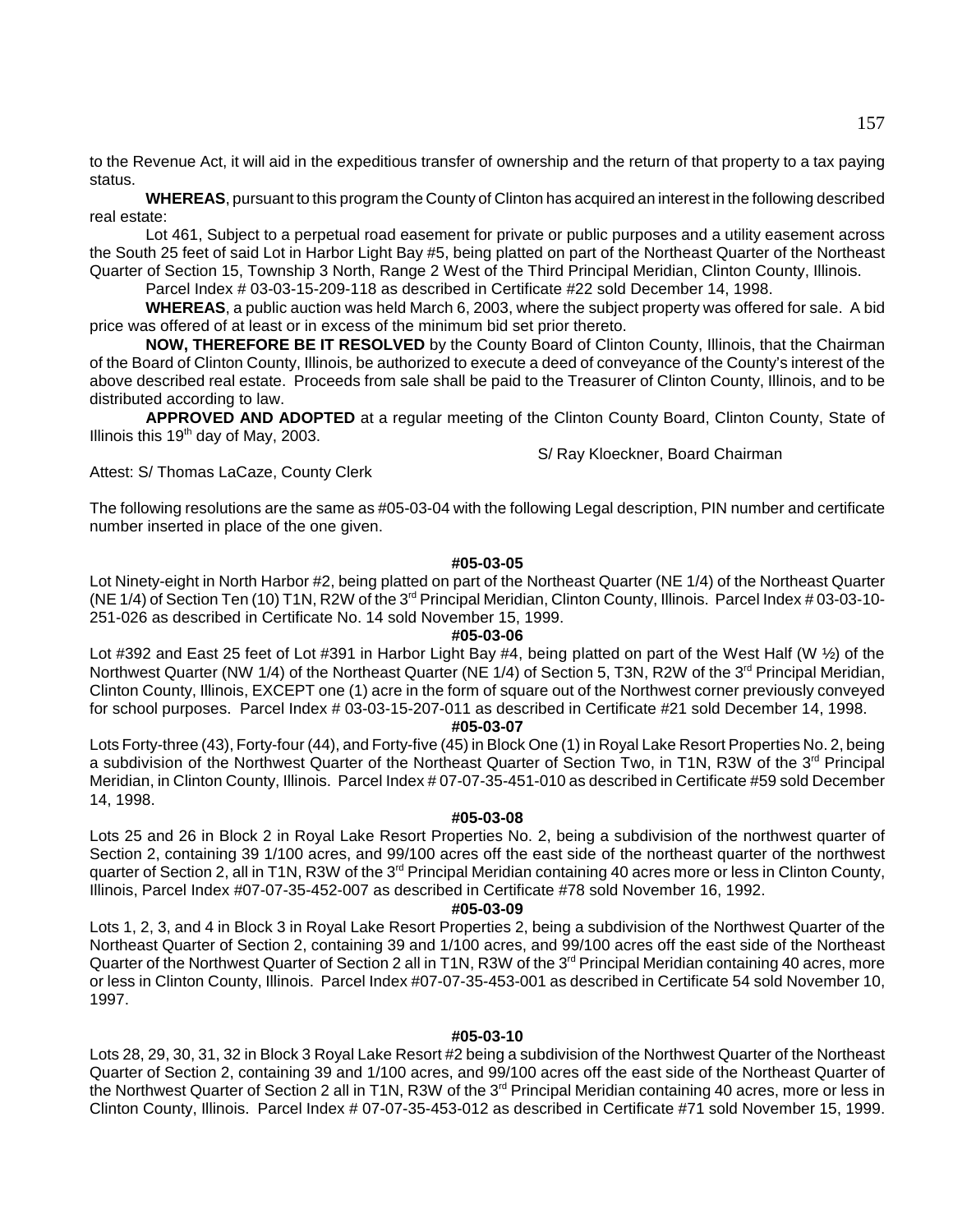## 158

#### **#05-03-11**

Lots 6, 7, 8 and 9 in Block 12 in Royal Lakes Resort Properties 2, being a subdivision of the Northwest Quarter of the Northeast Quarter of Section 2, containing 39 and 1/100 acres, and 99/100 acres off the east side of the Northeast Quarter of the Northwest Quarter of Section 2 all in T1N, R3W of the 3<sup>rd</sup> Principal Meridian containing 40 acres, more or less in Clinton County, Illinois. Parcel Index #07-07-35-456-002 as described in Certificate #56 sold November 10, 1997.

#### **#05-03-12**

Lots 30, 31, 32 and 33 in Block 17 of Royal Lakes Resort Properties 2, being a subdivision of the Northwest Quarter of the Northeast Quarter of Section 2, containing 39 and 1/100 acres, and 99/100 acres off the east side of the Northeast Quarter of the Northwest Quarter of Section 2 all in T1N, R3W of the 3<sup>rd</sup> Principal Meridian containing 40 acres, more or less in Clinton County, Illinois. Parcel Index # 07-07-35-459-014 as described in Certificate #64 sold December 14, 1998.

#### **#05-03-13**

One Acre more of less, more particularly described as follows: Commencing at a point Three Hundred Thirty (330) feet East of the Southwest Corner of the West side of that part of the Northeast Quarter (NE 1/4) of Section Number Twenty (20), T1S, R5W of the 3<sup>rd</sup> Principal Meridian, thence North Two Hundred Ninety and Two-fifths) (290 2/5) feet, thence East One Hundred Fifty (150) feet, thence South Two Hundred Ninety and Two-Fifths (290 2/5) feet, thence West One Hundred Fifty (150) feet to the point of beginning, in the County of Clinton and the State of Illinois. Parcel Index # 11-15-20-200-010 as described in Certificate # 102 sold November 10, 1997.

#### **#05-03-14**

Lots 15, 16, 17, 18 in Block 8 in Royal Lake Resort Properties #2 being a subdivision of the Northwest Quarter of the Northeast Quarter of Section 2, containing 39 and 1/100 acres, and 99/100 acres off the east side of the Northeast Quarter of the Northwest Quarter of Section 2 all in T1N, R3w of the 3<sup>rd</sup> Principal Meridian containing 40 acres, more or less in Clinton County, Illinois. Parcel Index # 13-12-01-102-006 as described in Certificate # 105 sold November 10, 1997.

#### **#05-03-15**

Lots 48, 49, 50 in Block 27 Royal Lake Properties #2, being a subdivision of the Northwest Quarter of the Northeast Quarter of Section 2, containing 39 and 1/100 acres, and 99/100 acres off the east side of the Northeast Quarter of the Northwest Quarter of Section 2 all in T1N, R3w of the  $3<sup>rd</sup>$  Principal Meridian containing 40 acres, more or less in Clinton County, Illinois. Parcel Index # 13-12-02-202-010, as described in Certificate #109 sold November 10, 1997.

#### **#05-03-16**

Lots 33, 34, 35, 36, 37, 38, 39 and 40 In Block 25 in Royal Lake Resort Properties #2, being a subdivision of the Northwest Quarter of the Northeast Quarter of Section 2, containing 39 and 1/100 acres, and 99/100 acres off the east side of the Northeast Quarter of the Northwest Quarter of Section 2 all in T1N, R3w of the 3<sup>rd</sup> Principal Meridian containing 40 acres, more or less in Clinton County, Illinois. Parcel Index #13-12-02-203-013 as described in Certificate #110 sold November 10, 1997.

#### **#05-03-17**

Lots 34, 35, 36, and 37 in Block 24 in Royal Lake Resort Properties 2, being a subdivision of the Northwest Quarter of the Northeast Quarter of Section 2, containing 39 and 1/100 acres, and 99/100 acres off the east side of the Northeast Quarter of the Northwest Quarter of Section 2 all in T1N, R3w of the 3<sup>rd</sup> Principal Meridian containing 40 acres, more or less in Clinton County, Illinois. Parcel Index # 13-12-02-204-015 as described in Certificate # 111 sold November 10, 1997.

#### **#05-03-18**

Lots 13 and 14 in Block 29, Royal Lakes Resort Properties #2, being a subdivision of the Northwest Quarter of the Northeast Quarter of Section 2, containing 39 and 1/100 acres, and 99/100 acres off the east side of the Northeast Quarter of the Northwest Quarter of Section 2 all in T1N, R3w of the 3<sup>rd</sup> Principal Meridian containing 40 acres, more or less in Clinton County, Illinois. Parcel Index # 13-12-02-206-003 as described in Certificate #113 sold November 10, 1997.

#### **#05-03-19**

Lots 98 and 99 in Block 20 in Royal Lakes Resort #2, being a subdivision of the Northwest Quarter of the Northeast Quarter of Section 2, containing 39 and 1/100 acres, and 99/100 acres off the east side of the Northeast Quarter of the Northwest Quarter of Section 2 all in T1N, R3w of the 3<sup>rd</sup> Principal Meridian containing 40 acres, more or less in Clinton County, Illinois. Parcel Index # 120 sold November 13, 1995.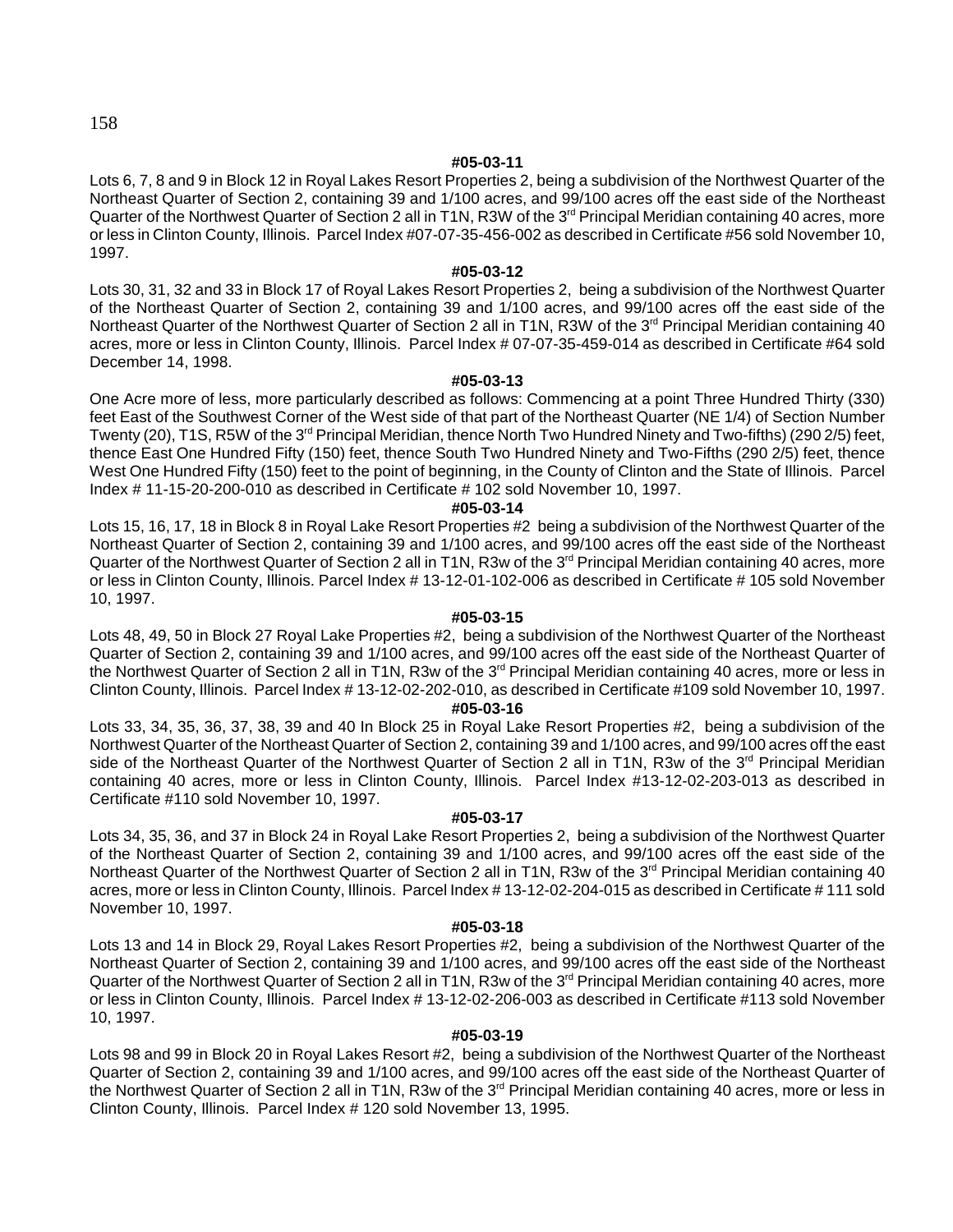## **#05-03-20**

RESOLUTION - It is hereby resolved that Clinton County shall enter into the Intergovernmental Agreement (which is attached hereto) with the other eight counties of the Fourth Judicial Circuit to form the Fourth Judicial Circuit Juvenile Justice Council.

Dated: Mary 19, 2003. S/ Ray Kloeckner, Chairman, Attest: S/ Thomas LaCaze, Clerk

## **INTERGOVERNMENTAL AGREEMENT**

This Agreement is made by and between the County Boards of the nine counties of the Fourth Judicial Circuit: Christian, Clay, Clinton, Effingham, Fayette, Jasper, Marion, Montgomery and Shelby Counties, on the date written below.

WHEREAS, pursuant to 705 ILCS 405/6-12 a group of counties may, by intergovernmental agreement, establish a juvenile justice council; and

WHEREAS, the nine counties of the Fourth Judicial Circuit desire to form a juvenile justice council that shall be known as the Fourth Judicial Circuit Juvenile Justice Council; and

WHEREAS, the Fourth Judicial Circuit Juvenile Justice Council shall have the following purposes:

1. To provide a forum for the development of a community-based interagency assessment of the local juvenile justice system.

2. To develop a county juvenile justice plan for the prevention of juvenile delinquency.

3. To make recommendations to the County Boards for effectively utilizing existing community resources in dealing with juveniles who are found to be involved in crime, or who are truant or have been suspended or expelled from school and for improvements to the juvenile justice system of the Fourth Judicial Circuit.

4. To mpromote and effectuate cooperation and coordination between the juvenile court and agencies and departments involved in the juvenile justice system; and

WHEREAS, the Fourth Judicial Circuit Jevenile Justice Council shall be governed by the bylaws that are attached hereto; and

WHEREAS, pursuant to resolution of each of the County Boards, each county desires to be a party to this agreement.

NOW, THEREFORE, it is agreed as follows:

1. Pursuant to 705 ILCS 405/6-12 and this Agreement, the nine counties of the  $4<sup>th</sup>$  Judicial Circuit hereby form a juvenile council known as the Fourth Judicial Circuit Juvenile Justice Council.

2. The purpose of the Fourth Judicial Juvenile Justice Council shall be:

A. To provide a forum for the development of a community-based interagency assessment of the local juvenile justice system.

B. To develop a county juvenile justice plan for the prevention of juvenile delinquency.

C. To make recommendations to the County Boards for more effectively utilizing existing community resources in dealing with juveniles who are found to be involved in crime, or who are truant or have been suspended or expelled from school and for improvements to the juvenile justice system of the Fourth Judicial Circuit.

D. To promote and effectuate cooperation and coordination between the juvenile court and agencies and departments involved in the juvenile justice system.

3. The Fourth Judicial Circuit Juvenile Justice Council shall be governed by the bylaws attached hereto.

4. There shall be no cost to the county unless said expenditure is duly approved and appropriated by the respective county board.

5. No partnership or other entity is created hereby. This agreement is entered merely for the purpose of creation of a circuit-wide Juvenile Justice Council, an interagency coolaborative advisory group, pursuant to Statute, and by entering into this agreement, the County does not incur any liability or obligation.

Pursuant to resolution of the Clinton County Board, Clinton County does enter into this Intergovernmental Agreement on the date written below.

DATED: May 19, 2003.

Clinton County, Illinois By: S/ Ray Kloeckner County Board Chairman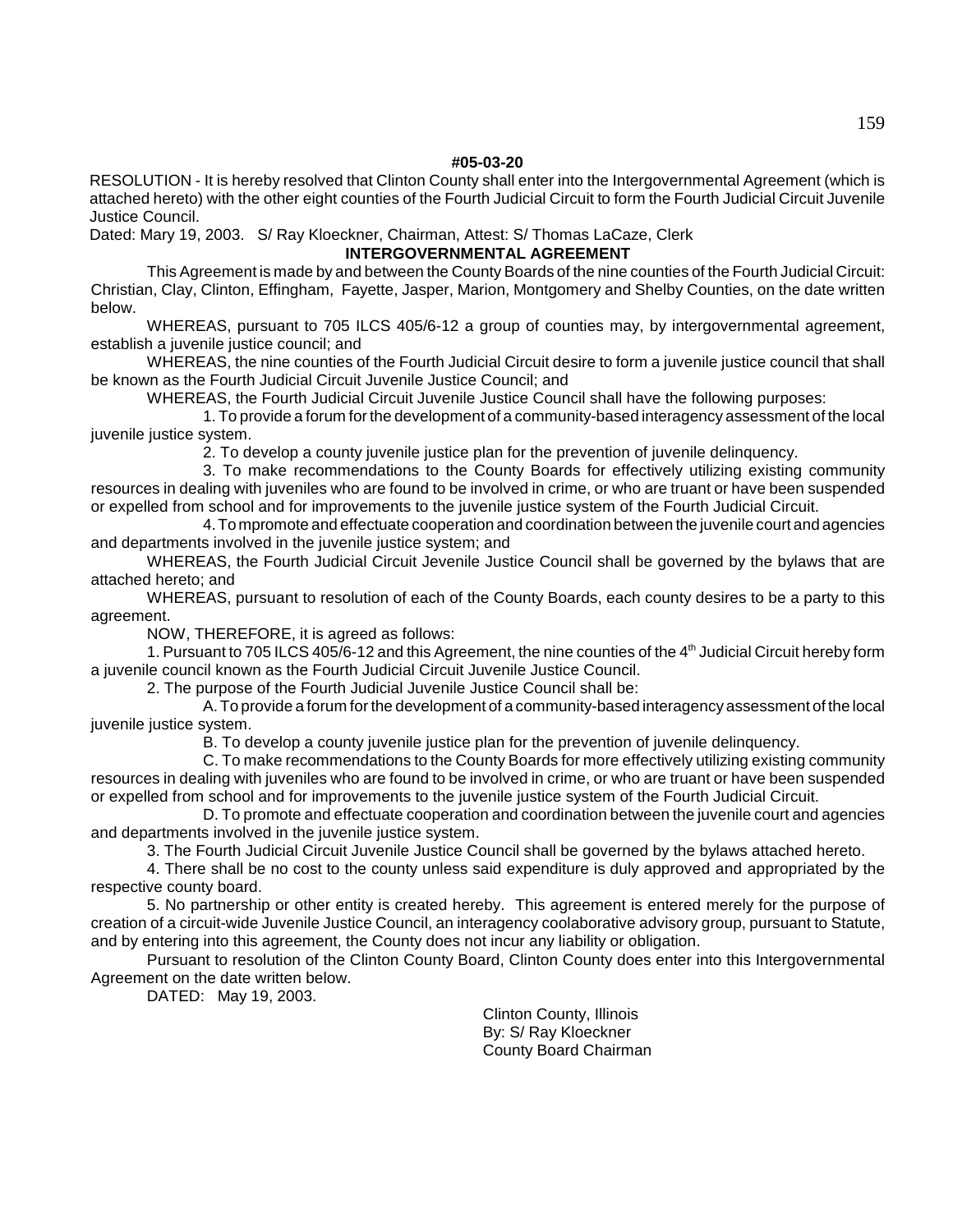# **CLINTON COUNTY BOARD June 16, 2003**

The June meeting of the County Board was called to order on Monday, June 16, 2003, at 7:00 p.m. in the County Board room.

**ROLL CALL**: Present - Beckmann, Fix, Foppe, Guthrie, Holtgrave, Kloeckner, Lampe, Mensing, Murray, Pingsterhaus, Robbins, Sullivan, Craig Taylor and Jack Taylor. Brian Hitpas came later.

**MOTION** by Craig Taylor second by Mark Robbins to approve the minutes of the previous meeting. **MOTION CARRIED**.

The Pledge of Allegiance was recited. All visitors and guests introduced themselves.

**FIRST READING OF APPOINTMENT:** Curt Strieker to replace Darryl Strieker - St. Rose Lighting District. The Breese Township Board advised us that Al Mourlam has been reappointed Trustee of the Breese Fire Protection District for a three year term.

Corey Jobe and Sherri Elliott from the IL State Treasurer's Office were present to discuss economic development programs available in southern Illinois. There will be a workshop held together with the Southwestern IL Tourism Bureau in Fairview Heights on August 5th & 6th on financial incentives (grants, low interest loans, etc.) that could be available for tourism development, agri-tourism, historic preservation, and lodging facilities. At this meeting There are low interest loan programs the state has available for businesses wanting to expand, create or retain jobs by discounting state public funds into a financial institution of the borrower's choice for a period of up to five years. The Step Program is for creating or retaining a minimum of five full time or ten part-time jobs with an amount of \$25,000 per full-time job or 2 part-time jobs being allowed. The Experience Illinois Program is geared toward economic development tourism, historic preservation, and community enhancement. The program has a tourism development cap of \$5,000,000, and a historic preservation cap of \$2,000,000, and community enhancement cap of \$2,500,000.

Joe Benken, Executive Director of Southwestern Illinois Development Authority (SWIDA) was present to inform the Board of benefit his organization can be to Clinton County. SWIDA is made up of two counties - St. Clair and Madison. Clinton County will become a member shortly. Madison and St. Clair each have two members on the SWIDA Board and Clinton will have one. SWIDA can issue public bonds that are exempt from federal and state taxes. SWIDA is a municipal corporation and can administer grants from DCCA. Chairman Kloeckner stated he Mr. Benken has agreed to attend a meeting for June 30, 2003 at 7:00 p.m. at which Mary Lamie, District Engineer of IDOT will be present to discuss FA 409 (new Route 50) expansion. The County's federal and state legislators, city mayors and village presidents and elected county officials will also be invited to attend.

County Clerk Thomas LaCaze informed the Board that last year the US Congress passed "Help America Vote Act" (HAVA). In order to comply with this act, the State of Illinois has adopted SB428 which makes sweeping changes to the election process in the state. The punch card voting system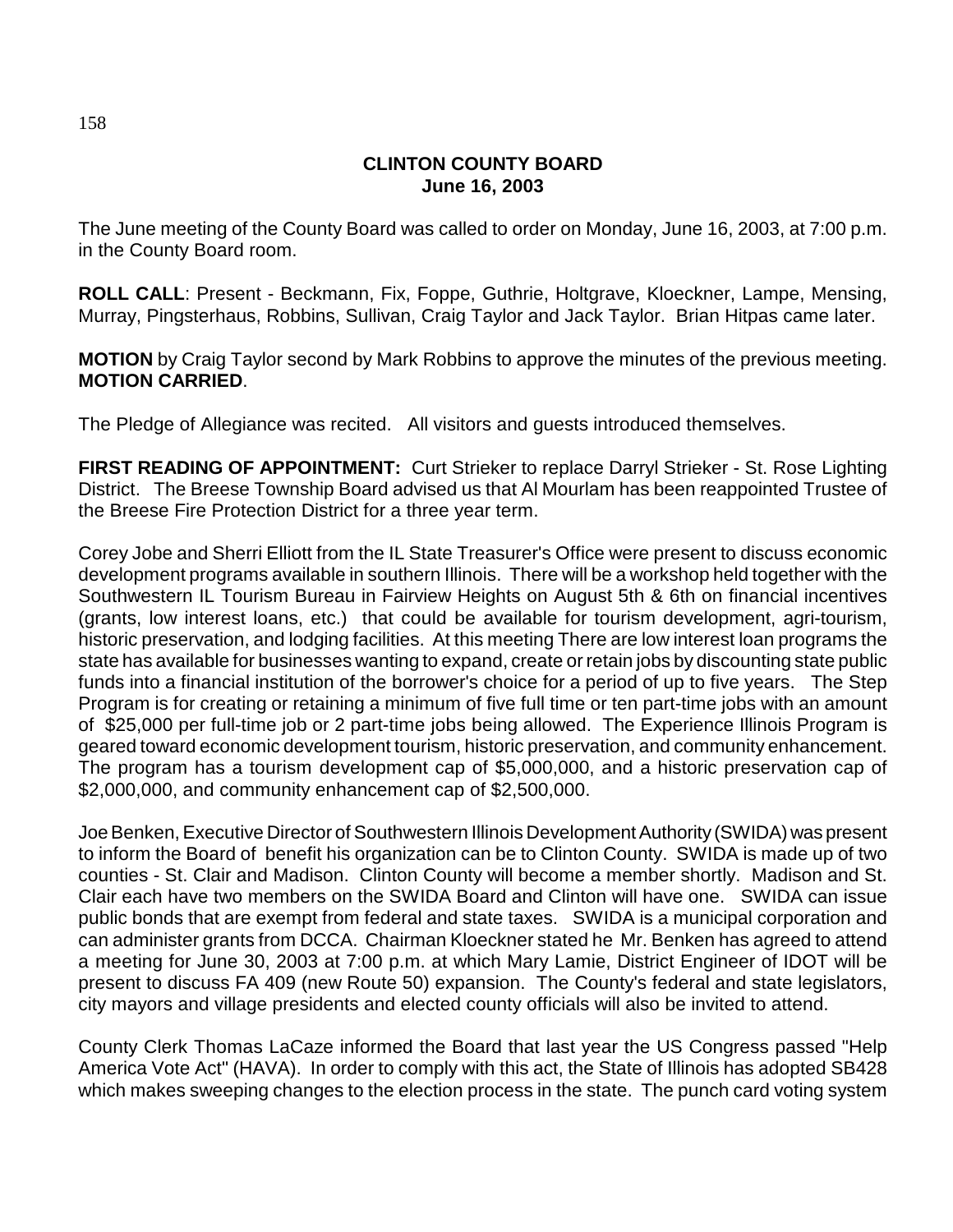will need to be replaced by the November 2004 election in order to qualify for federally funding that will be passed on the the state. The funding the county can probably expect to receive will be \$4,000 a precinct for a total of \$156,000. We will need at least one touch screen voting device with head phones and a key pad per precinct to comply with ADA requirements. We will need to replace the punch card machines with DRE or Optical Scan machines which will use a paper type ballot and cost approximately \$6,000 each. New printers, voter registration cards and software will need to purchased. Extensive training of election judges on the new equipment will need to be done. Total estimated cost of the machines is \$380,000 which does not include printers, etc. The County will receive \$156,000 from the state but will still need to pay \$224,000 for this mandated change. State Legislators are talking about reenacting the election line item or the county's levy for elections. If this happens, we will need a resolution from the Board to be able to do this. We could apply for a low interest loan from a local bank for this that could be paid for over a four year period. Clerk LaCaze stated he is looking at possibly leasing the equipment because we do not have the capability of storing the equipment. Leasing could be less expensive than purchasing. He is also looking at the possibility of combining smaller precincts to lower the cost.

County Clerk Thomas LaCaze reported the 2002 payable 2003 assessed valuation of Clinton County is \$366,604,106. Real Estate taxes were extended on 27,652 parcels for a total of \$25,475,176. Of that total \$3,893,304 will be used for county purposes, \$1,739,450 for townships, \$2,937,861for municipalities, \$15,810,642 for schools, and the balance of \$1,093,916 for Fire Districts, Sanitary Park, Library Lighting and Multi-township assessment districts.

An ordinance presented by Clinton County Emergency Services and Disaster Agency authorizing a Mutual Aid Box Alarm System Agreement was presented. **MOTION** by Jim Sullivan second by Mark Robbins to have the State's Attorney check this over and table it until next month's meeting. **MOTION CARRIED**.

**911 COMMITTEE** - The Committee and GIS has been meeting to take care of the mapping project. The joint venture seems to be working out very well and should be very beneficial to the county. The Committees are working on bid sheets and should be saving quite a bit of money for the county.

**INSURANCE TRUST** - IL County Insurance Trust held a loss seminar was held on employment practices last month and was well attended. The health insurance self funding is going well at this time.

The following committees had no report - Lake Task Force, Education, Solid Waste, Tourism, Personnel, Liquor, and Environmental Concerns.

**UNINCORPORATED AREA IMPROVEMENT COMMITTEE** - The Committee attended a meeting in New Memphis on their sewer and water district meeting. New Memphis will be asking for a letter of support from the county on the project in the near future.

**SAFETY COMMITTEE** - The Committee met with Carlyle Fire Department on the ambulance contract. After some issues were cleared up by the County Clerk and Treasurer's Office, the Fire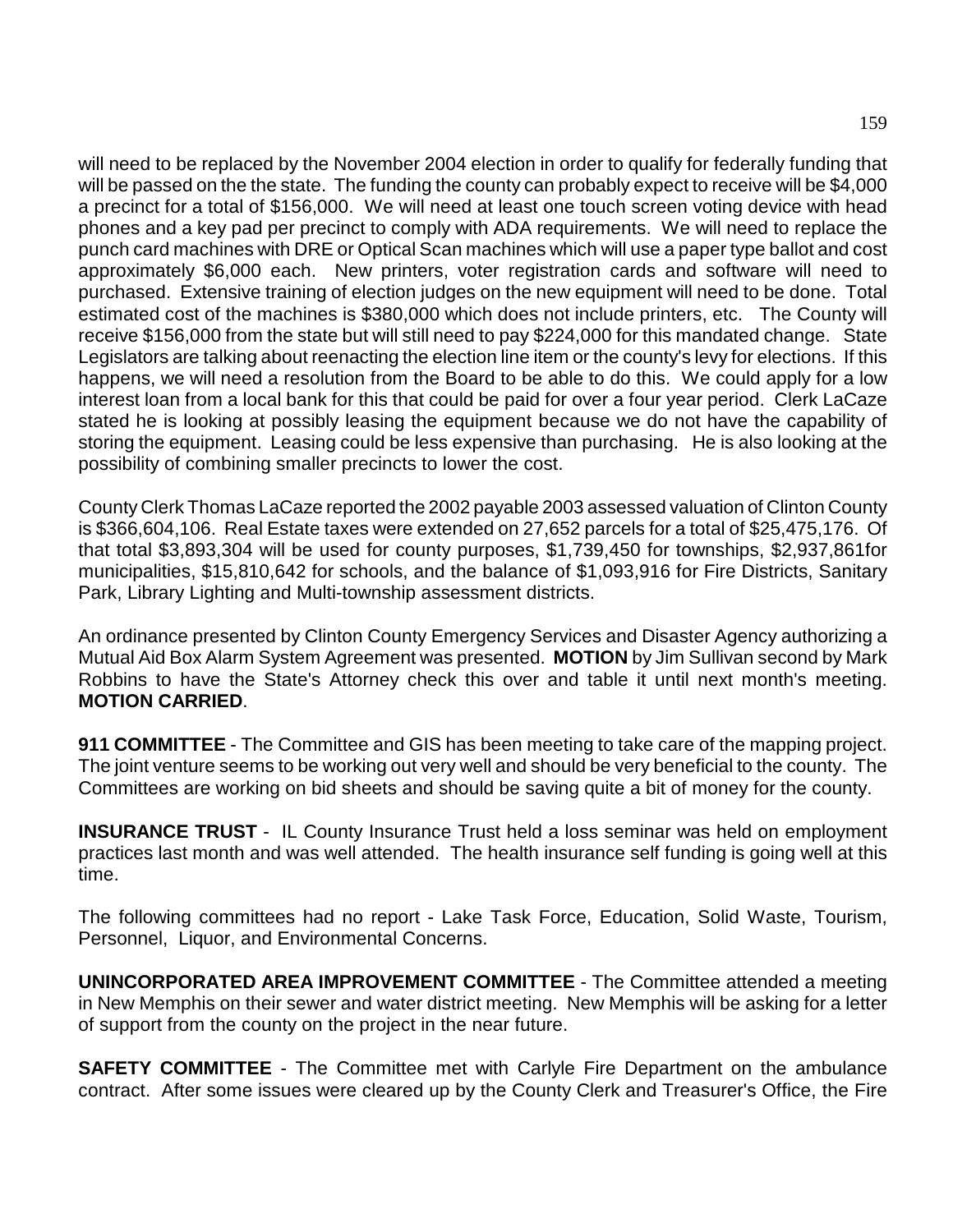# Department will be signing a new contract with Medstar Ambulance Service.

**708 MENTAL HEALTH BOARD** - The Board met and reviewed the grant requests of the IL Center for Autism, Community Resource of Fairview Heights, Community Resource Center of Centralia and Carlyle, Clinton County Advocates for Recreation and Community Link. The grants will be awarded at the June 30th meeting. The Board approved a request for emergency funding from the St. Louis Association of Alzheimer's for \$400 for safe return identification bracelets for 17 county residents.

**RC&D COUNCIL** - At the May meeting in Mascoutah the board was informed the council is trying to form a land trust project whereby landowners would commit themselves to certain acreage into the land trust be used for a particular purpose they are assigning it to. More details will be heard at the July 15, 2003, meeting.

**GIS COMMITTEE** - The Committee is working on the bid package together and hope to have bids back and awarded by the time the leaves are off of the trees.

**NEGOTIATION COMMITTEE** - The Committee met to look at the various contracts to see how they can be cleaned up for everybody involved.

**ZONING/SUBDIVISION COMMITTEE** - **MOTION** by Sullivan second by Craig Taylor to approve a Map Change request submitted by Clinton Acres for 33.28 acres from AR3 to R1 located in SugarCreek Township. **MOTION CARRIED**.

**MOTION** by Sullivan second by Murray to waive the first reading and approve the second and final reading of Henss 3rd Subdivision located in Sugar Creek Township. **MOTION CARRIED**.

**MOTION** by Sullivan second by Hitpas to waive the first reading and approve the second and final reading of Haake's Subdivision located in Brookside Township. **MOTION CARRIED**.

**LAW ENFORCEMENT/ESDA/WELFARE COMMITTEE** - All bills were in order and thanked the Sheriff for the excellent job he is doing in keeping all the committees informed as to what is going on.

**ECONOMIC DEVELOPMENT COMMITTEE** - The next meeting is scheduled for June 30, 2003, at 7:00 p.m. Chairman Kloeckner appointed Craig Taylor to serve as Clinton County's representative on the SWIDA Board.

**ROAD & BRIDGE COMMITTEE** - **MOTION** by Sullivan second by Jack Taylor to approve a permit for Home Nursery to cross CH#8 with a sewer line to connect to the Village of Damiansville. **MOTION CARRIED.**

**MOTION** by Guthrie second by Craig Taylor to approve a petition from East Fork Township for 50% county match to replace a drainage structure on Quick Road east of Boulder. **MOTION CARRIED**.

160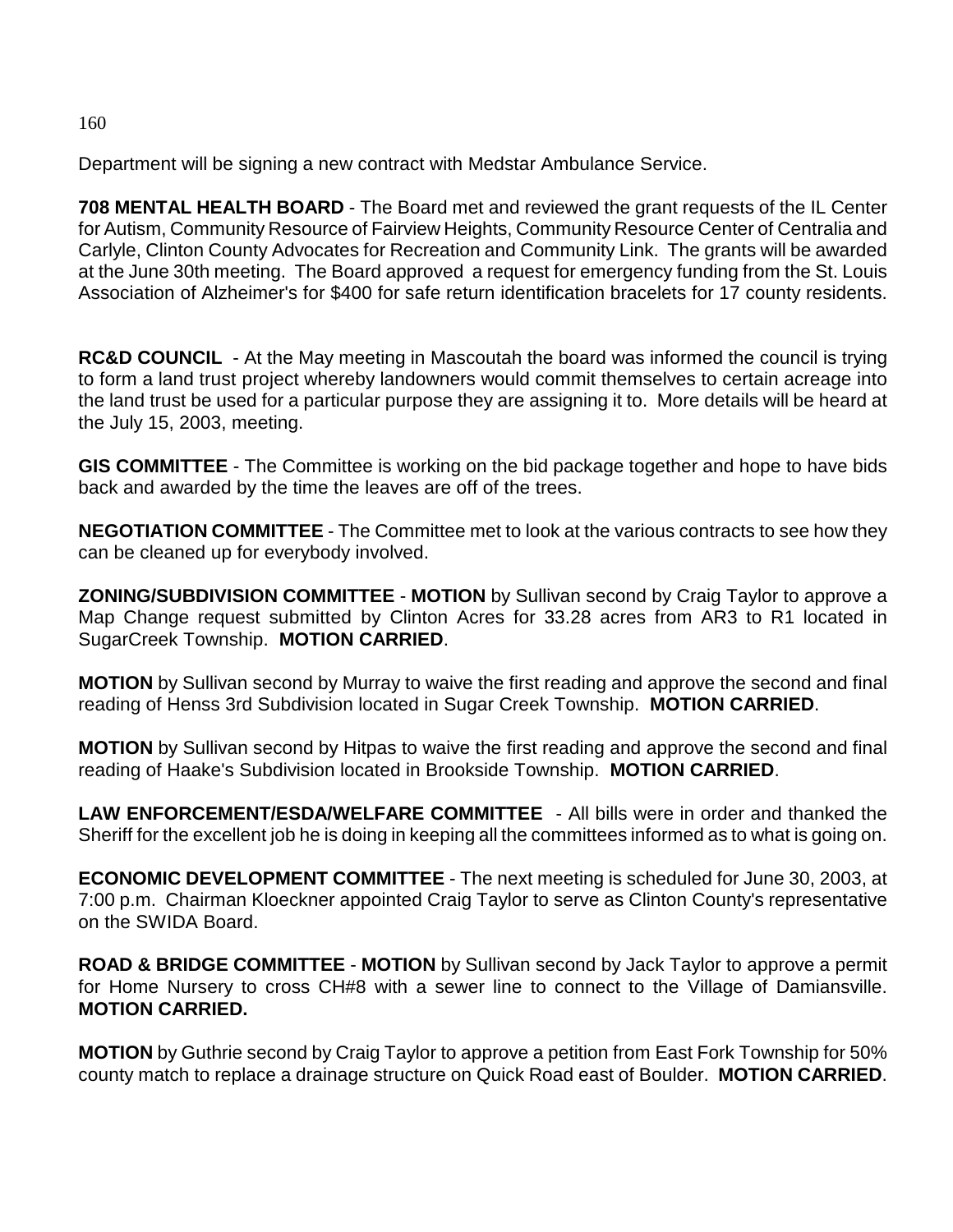**MOTION** by Holtgrave second by Jack Taylor to approve a resolution for an agreement with IL Department of Transportation and the Norfolk Railway Company for the installation of new flashing lights and gates on CH#6 at Bartelso. **MOTION CARRIED**.

County Engineer Mitchell reported the Wiedle Road project is still delayed by the snake plan. The notice for the snake plan has been published. Bids will be opened on July 8, 2003,on the Irishtown Township bridge project on Walcott Road. CH#7 from Germantown to Breese has been approved for funding for 80,000 pound trucks. The IL Department of Transportation awarded the bid for CH#8 project west of Damiansville to Depew & Owens of Centralia for \$922,498.15. Construction has begun on CH#6 Bartelso Road and on the Aviston box culvert project.

**FINANCE/HEALTH SERVICES COMMITTEE** - **MOTION** by Jack Taylor second by Sullivan to approve payment of Contractor's Pay Request #1 for the Village of Germantown's Water Main Extensions - Contract "G" for \$43,444.98. Approval is contingent on receiving the resolution approving payment from the Village of Germantown. **MOTION CARRIED**. This will be paid from Exxon funds.

**MOTION** by Guthrie second by Robbins to approve the monthly Budget and Financial Report of the Treasurer's Office. **MOTION CARRIED**.

**MOTION** by Craig Taylor second by Fix to approve payment of \$240.00 from War Memorial funds to Lager Monument for names added to the Memorial. **MOTION CARRIED**.

**MOTION** by Guthrie second by Mensing to approve payment of \$50.00 from the War Memorial fund to Flowers by Tess for the floral arrangement at the Memorial. **MOTION CARRIED.**

The oil check received this month was for \$6,571.87. Treasurer Mueller reported all taxing districts have published their 2001-2002 Financial Reports. The Finance Committee will begin working on the Special Service Area contracts. The City of Breese is looking at establishing another special service area for the City. Treasurer Mueller reported PFC Deynayer Mueller received her care package from the county employees and board members and expresses her appreciation. She is currently stationed in Iraq. Treasurer Mueller has sent Exxon all audit information they had requested. Mueller will continue working with Kevin Treveer of SWIMAPC on updating the Revolving Loan Fund Manual.

Mueller reported the Real Estate Tax bills will be mailed out later this year due to the flooding problems experienced in the Court House this past winter. He is tentatively looking at installment dates of July 28 and September 20, 2003. **MOTION** by Jack Taylor second by Holtgrave to authorize the Treasurer to set the collection dates for July, August or September. **MOTION CARRIED**.

**FACILITIES COMMITTEE** - The Committee is working on improved plans for the court house and they addressing storage problems.

**AGRICULTURE COMMITTEE** - Part-time Animal Control Warden Paul Kreke is hospitalized and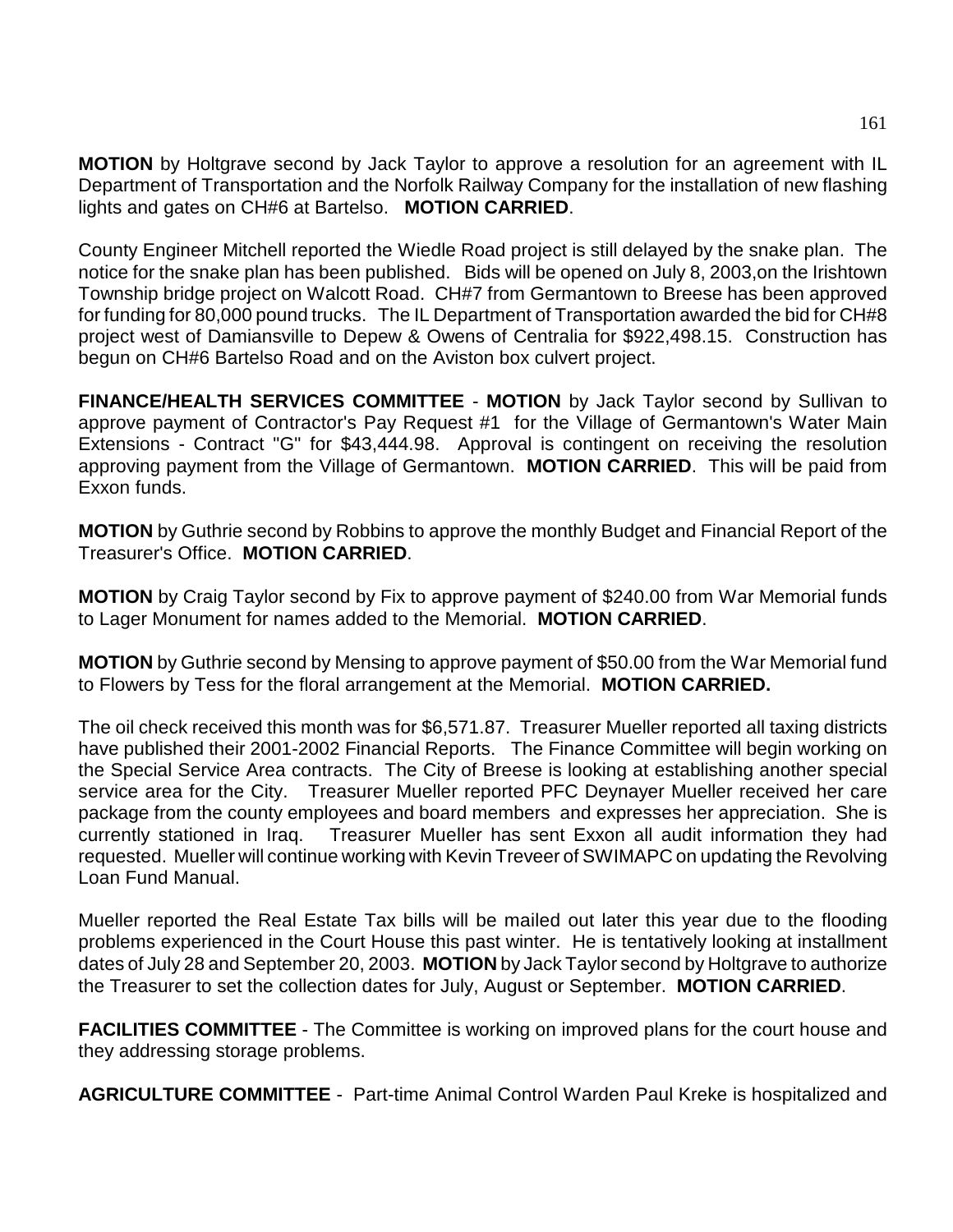162

Nelson Arrowsmith has been filling in for him.

**GENERAL SERVICES COMMITTEE** - The Committee will be meeting with Chief Probation Officer Randy Brandmeyer on June 20 at 10:00 a.m. on the proposed union contract for his office.

County Clerk LaCaze read the following thank you letters: Regional Office of Education for the Board's support for continued state funding for that office; Justin Kaufman, Kye L. Williams, and Rachele Menkhaus Smith for the care packages they received from the county employees and board members. County officials Joyce Lucas and Linda Mensing spearheaded the care package project.

**MOTION** by Craig Taylor second by Mensing to approve payment of the General Claims. **MOTION CARRIED.**

**MOTION** by Hitpas second by Robbins to approve payment of the General Services Claims. **MOTION CARRIED**.

**MOTION** by Jack Taylor second by Holtgrave to approve payment of the Regular Finance Claims. **MOTION CARRIED**.

**MOTION** by Sullivan second by Hitpas to approve payment of the Jail Finance Claims. **MOTION CARRIED**.

**MOTION** by Foppe second by Holtgrave to approve payment of the 708 Mental Health Board Claims. **MOTION CARRIED**.

**MOTION** by Craig Taylor scond by Jack Taylor to approve payment of the Health Department Claims. **MOTION CARRIED**.

**MOTION** by Hitpas second by Beckmann to approve payment of the Health Department/WIC Claims. **MOTION CARRIED**.

**MOTION** by Sullivan second by Jack Taylor to approve payment of the Highway Department Claims. **MOTION CARRIED**.

**MOTION** by Holtgrave second by Jack Taylor to approve payment of the County Board Member Claims. **MOTION CARRIED**.

**MOTION** by Lampe second by Beckmann to go into executive session to discuss a personnel matter. Roll call : Yes - Beckmann, Fix, Foppe, Guthrie, Hitpas, Holtgrave, Lampe, Mensing, Murray, Pingsterhaus, Robbins, Sullivan, Craig Taylor and Jack Taylor. **MOTION CARRIED**.

After the executive session, the Board went back into regular session.

No action was taken after the executive session.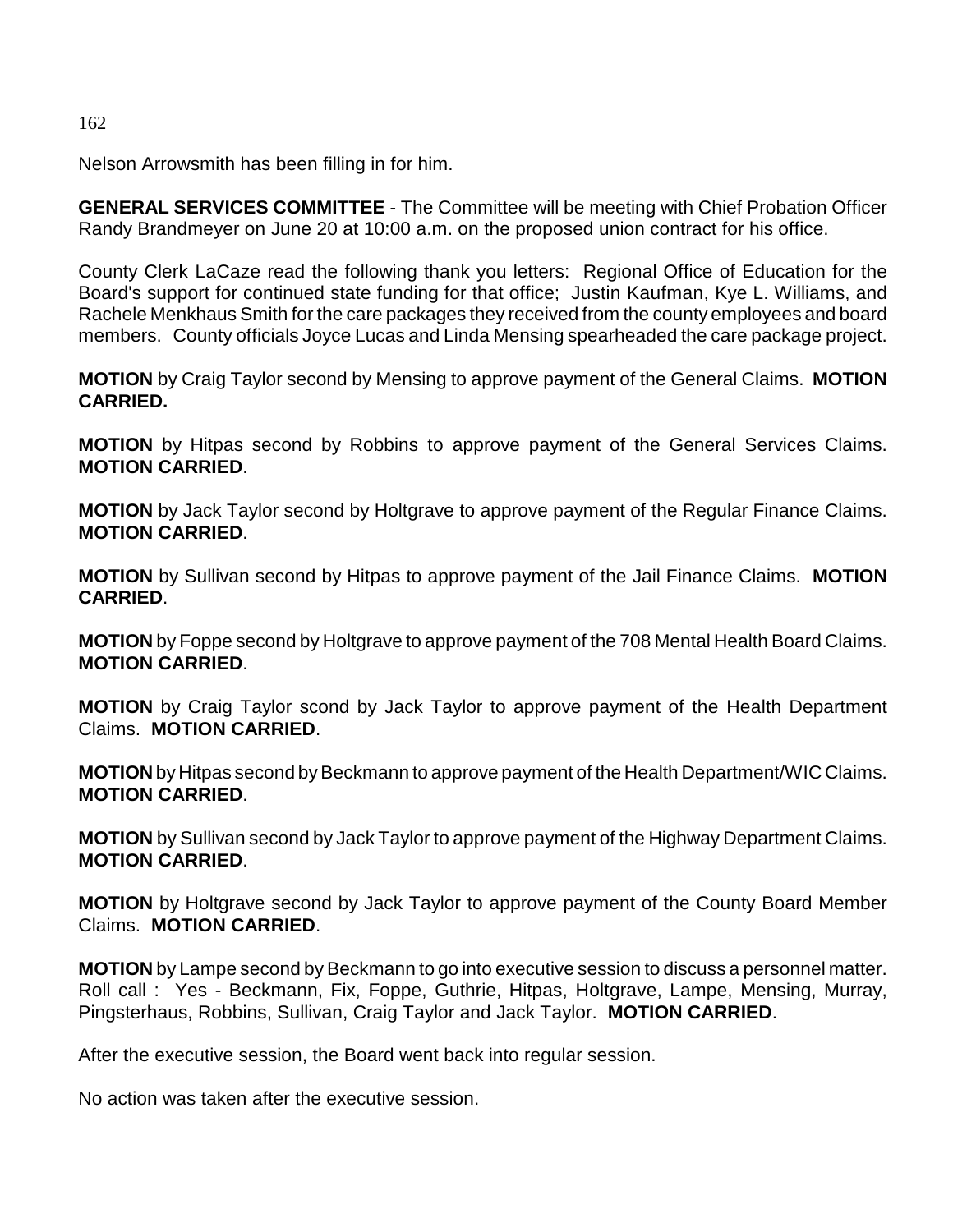**MOTION** by Robbins second by Lampe to adjourn the meeting. **MOTION CARRIED**.

Ray Kloeckner County Board Chairman

\_\_\_\_\_\_\_\_\_\_\_\_\_\_\_\_\_\_\_\_\_\_\_\_\_\_\_\_\_\_\_\_\_\_ Thomas LaCaze, County Clerk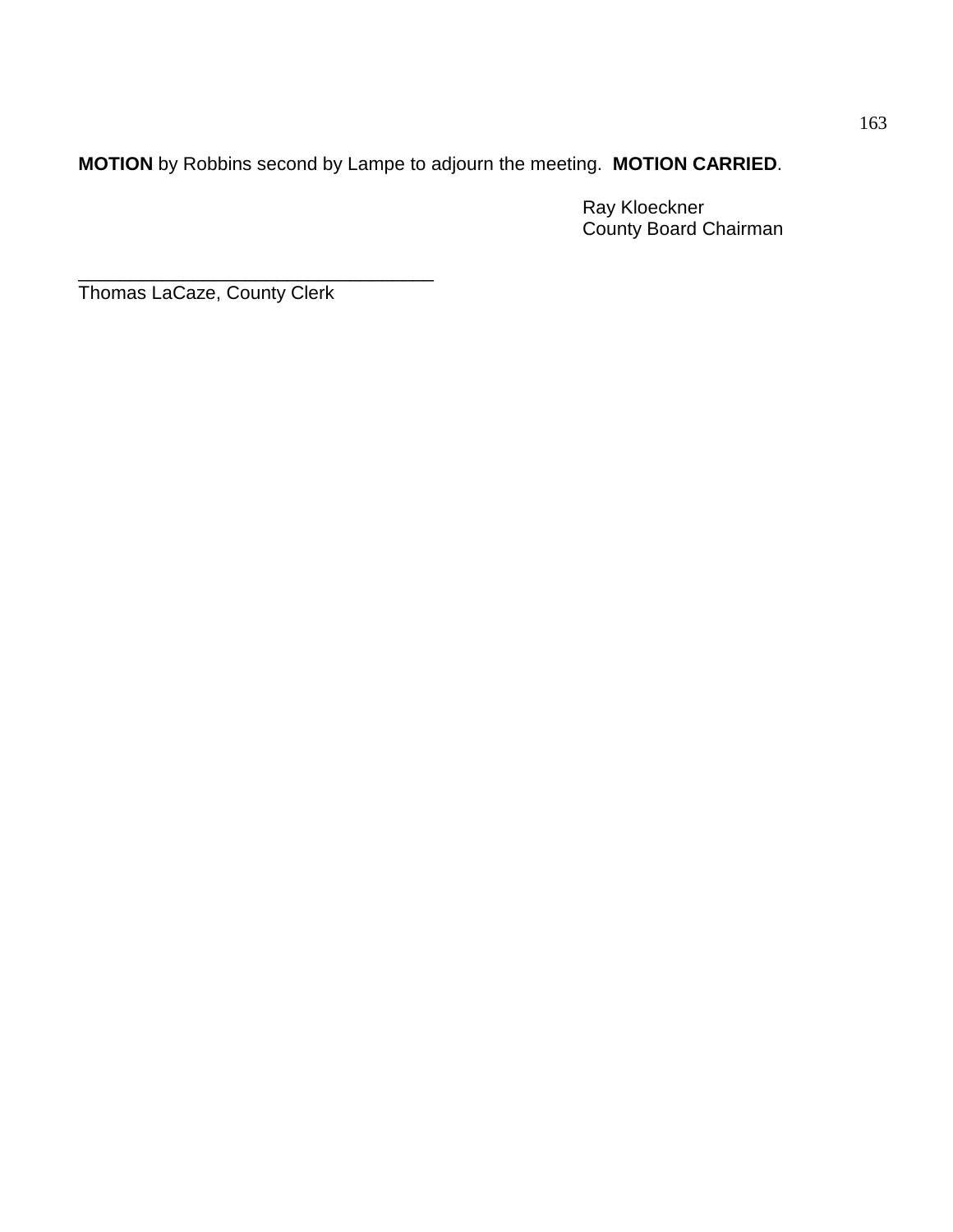# **Clinton County Board August 18, 2003**

The August meeting of the Clinton County Board was called to order by Sheriff Mike Kreke on Monday, August 18, 2003, at 7:00 p.m.

Roll call: Present - Fix, Foppe, Guthrie, Hitpas, Holtgrave, Kloeckner, Lampe, Murray, Pingsterhaus, Robbins, Sullivan, Craig Taylor and Jack Taylor.

The Pledge of Allegiance was recited. All visitors and guests introduced themselves.

**MOTION** by Lampe second by Hitpas to approve the minutes of the July meeting. **MOTION CARRIED.**

**MOTION** by Sullivan second by Holtgrave to approve the appointment of Ron Foppe to the board of the Southwestern Illinois Area on Aging. **MOTION CARRIED.**

**MOTION** by Sullivan second by Craig Taylor to approve the appointment of Paul Rehkemper to the St. Rose Lighting District Board for a three year term. **MOTION CARRIED**.

**MOTION** by Pingsterhaus second by Guthrie to wiave the first reading of appointment of Harry Jackson to the Carlyle Fire Protection District to fill the vacancy created by the resignation of Robert Newkirk. **MOTION CARRIED**.

**MOTION** by Guthrie second by Holtgrave to approve the appointment of Harry Jackson asTrustee of the Carlyle Fire Protection District replacing Robert Newkirk who resigned. **MOTION CARRIED**.

Chairman Kloeckner presented a plaque to retiree Joyce Wilken in appreciation for her twenty-nine years of service in the County Clerk and Recorder's Office.

The County has received a resolution from the City of Breese requesting the county establish a special service area in Breese for the purpose of providing ambulance service. **MOTION** by Lampe second by Jack Taylor to adopt an ordinance proposing the establishment of a special service area to be known as SSA#18 to provide ambulance service for the residents of the City of Breese. **MOTION CARRIED.**

**MOTION** by Robbins second by Sullivan to hold the public hearing for proposing the establishment of a special service area on August 28, at 7:00 p.m. in the county board room. **MOTION CARRIED**.

**MOTION** by Pingsterhaus second by Guthrie to allow Carlyle use of the court house grounds for the annual street fair. **MOTION CARRIED**. Clerk Tom LaCaze said he would contact the City of Carlye to get a certificate of insurance for this.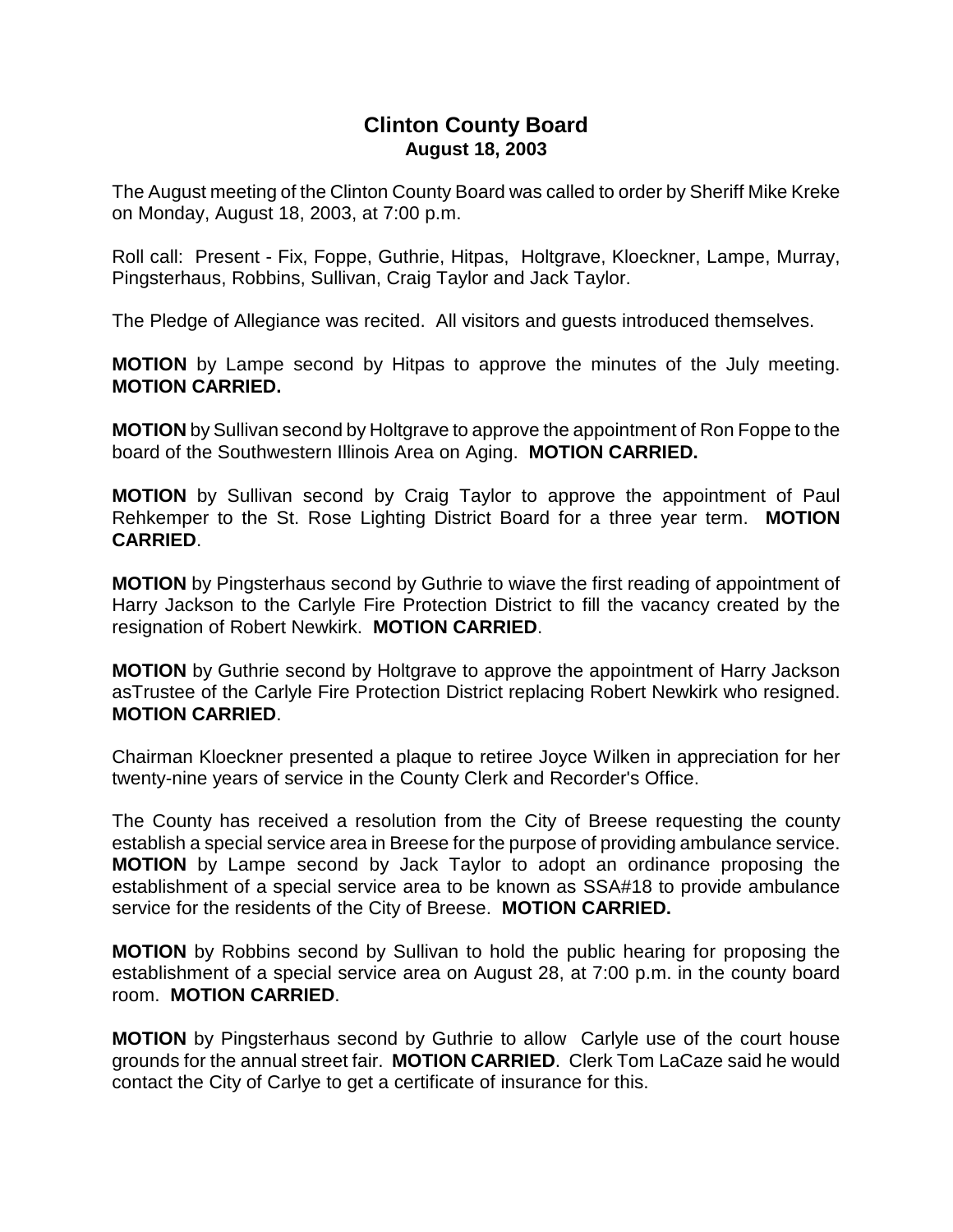County Clerk LaCaze addressed the Board concerning the changes that will necessary since the U.S.Congress passed the Help America Vote Act (HAVA). HAVA will be partially funded with monies the federal government will be alloting the State who will pass on a portion of those funds to the counties. LaCaze stated he will be clustering several voting precincts to keep the number of optical scan machines needed to a minimum. Optical scan machines will cost \$151,875.00. The American Disabilities Act (ADA) requires a touch screen voting machine w/printer in each polling place. It is estimated the county will need 24 touch screen machines at an approximate cost of \$84,000.00. Annual software maintenance charges for tracking I-Voter will be \$21,700.00. Additional software for tabulating ballots and a high capacity printer will also be needed. Terry Bartruff of Fidlar/GBS, along with Sharon Hoelscher of the County Clerk's Office gave a demonstration of an optical scan voting machine. Of the \$44,000,000.00 the Federal Government is giving the State for implementing HAVA, \$11,000,000.00 will be going to the State Board of Elections. Of the remaining amount, Clinton County should be receiving approximately \$3,200 per precinct for a total of \$124,800.00, leaving a balance of \$111,075.00 to come out of county funds. There will also be additional costs for training election judges and the public on the use of the equipment. LaCaze asked the Finance Committee to put \$250,000.00 into an Election Fund which would be seperate from his County Clerk's Fund. The Board discussed either purchasing or leasing the equipment. Chairman Kloeckner requested the Finance Committee to meet with Bartruff, LaCaze and Hoelscher and report back at the September meeting. States Attorney Brandmeyer said the county will need to solicit bids for the equipment needed.

**911 COMMITTEE** - The Committee had met with the G.I.S. Committee and are moving forward on the project.

**INSURANCE TRUST** - A meeting is scheduled for Wednesday, August 20, 2003.

**LAKE TASK FORCE COMMITTEE** - Huels Marathon is interested in purchasing some acreage at the Industrial Park. **MOTION** by Craig Taylor second by Hitpas to give Huels Marathon a 60 day option on eight (8) acres at \$4,200 an acre. **MOTION CARRIED**.

**UNINCORPORATED AREA IMPROVEMENT COMMITTEE** - **MOTION** by Robbins second by Foppe to sponsor the New Memphis Sanitary District construction grant application with the IL Department of Commerce and Economic Opportunity. **MOTION CARRIED.** A public hearing is scheduled for Monday, August 25, at the New Memphis Community Club at 7:00 p.m.

The Smith property in New Memphis has been cleaned up. Health Department Administrator Mike McMillan has indicated there are more properties in the county that need to be cleaned up and he will provide that information to the States Attorney.

Safety Committee, Personnel Committee, and Agriculture Committee - no reports.

**EDUCATION COMMITTEE** - **MOTION** by Robbins second by Lampe to approve the annual report of the Regional Office of Education. **MOTION CARRIED**.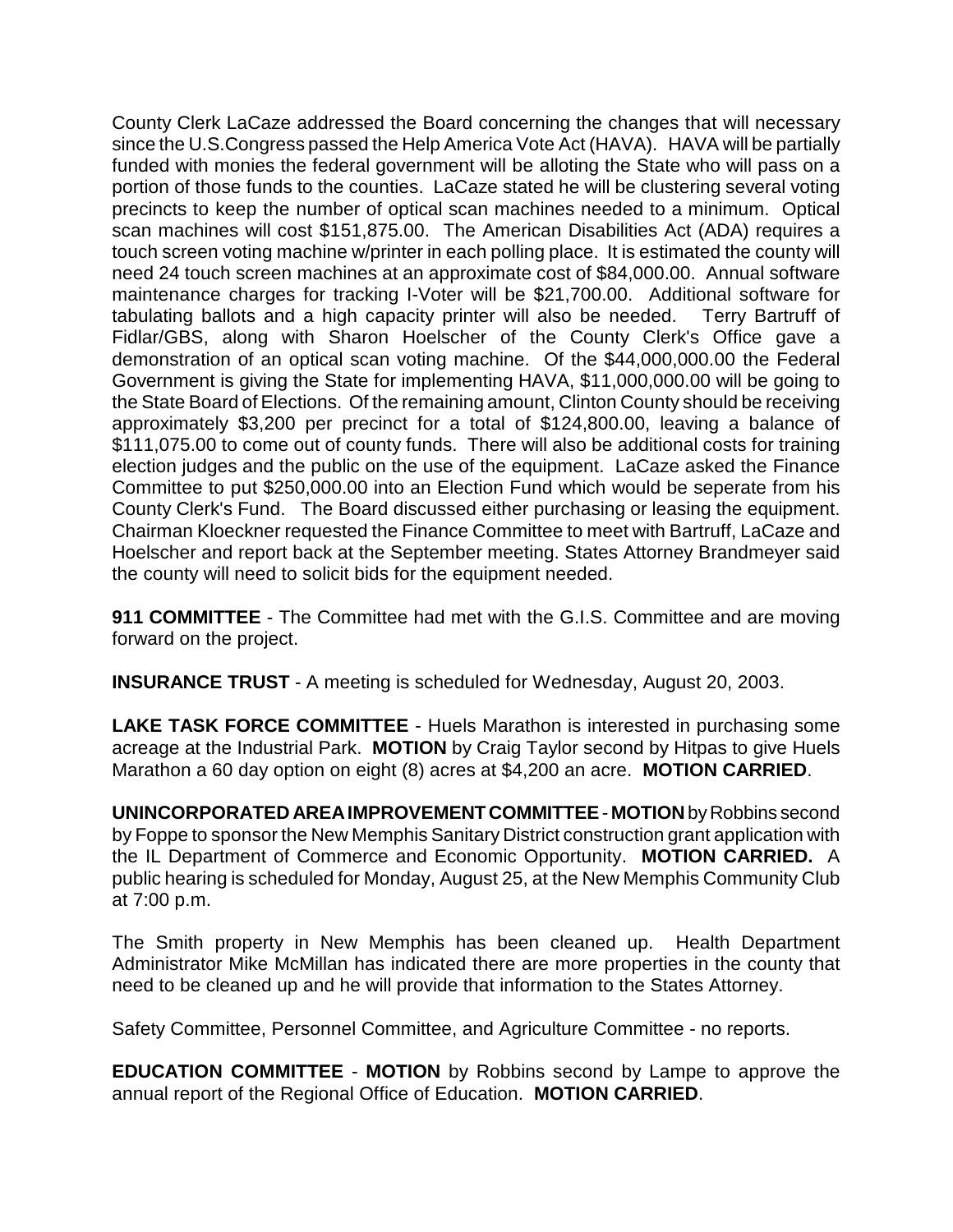**708 MENTAL HEALTH BOARD COMMITTEE** - The Committee has finished their work for the year. Foppe reported the Southwestern IL Area on Aging Committee will meet four times a year. Their annual meeting is scheduled for September 4, 2003.

**RC&D COUNCIL** - The next meeting is scheduled for September 16 at 7:00 p.m. in Mascoutah.

**SOLID WASTE COMMITTEE** - The Committee will be meeting August 25, at 7:00 p.m.

**GIS COMMITTEE** - The Committee met with the 911 Committee on August 8th and are in the process of drawing up specifications for the GIS system.

**NEGOTIATION COMMITTEE** - The next meeting will be held August 20th at 7:00 p.m.

**ZONING COMMITTEE** - **MOTION** by Craig Taylor second by Sullivan to waive the first reading of Dawn Acres Subdivision. **MOTION CARRIED**.

**MOTION** by Murray second by Sullivan to approve the plat of Dawn Acres Subdivision, a two lot subdivision located in Germantown Township. **MOTION CARRIED**.

The Zoning Committee has scheduled a meeting with Zoning Administrator Joyce Lucas at 10:00 a.m. on August 25th.

**LAW ENFORCEMENT/ESDA/WELFARE COMMITTEE** - An agreement has been prepared with Netemeyer & Associates to prepare plans, specifications, and construction supervision for the addition to the Clinton County Jail building at a cost of \$9,500.00. **MOTION** by Fix second by Foppe to accept the agreement and continue on with this project. **MOTION CARRIED**.

**ECONOMIC DEVELOPMENT COMMITTEE** - Sullivan reported the traffic count survey project conducted by the IDOT District Engineer should be completed this week. Sullivan should check with the Planning Commission on infrastructure out there.

**ROAD AND BRIDGE COMMITTEE** - Wiedle Road Project needs to be signed. No progress has been made on the storage building. Checking into purchasing a hydraulic excavator would like to get a demonstrator or slightly use machine. For the record Mitchell did not say it was bad engineering on new Route 50 west of Route 127, as had been previously reported. County Highway #6 (Bartelso Road) is completed. The box culvert on Russland Road at Aviston is finished. Work has begun on CH#8 (Damiansville) and work will be beginning on the bridge on Walcott Road at Irishtown Township.

**FINANCE/HEALTH SERVICES COMMITTEE** - **MOTION** by Jack Taylor second by Guthrie to approve payment of an engineering invoice on the New Memphis Sanitary District project and invoices related to the Village of Germantown water extension relating to the pearl sand aquifer project. **MOTION CARRIED**.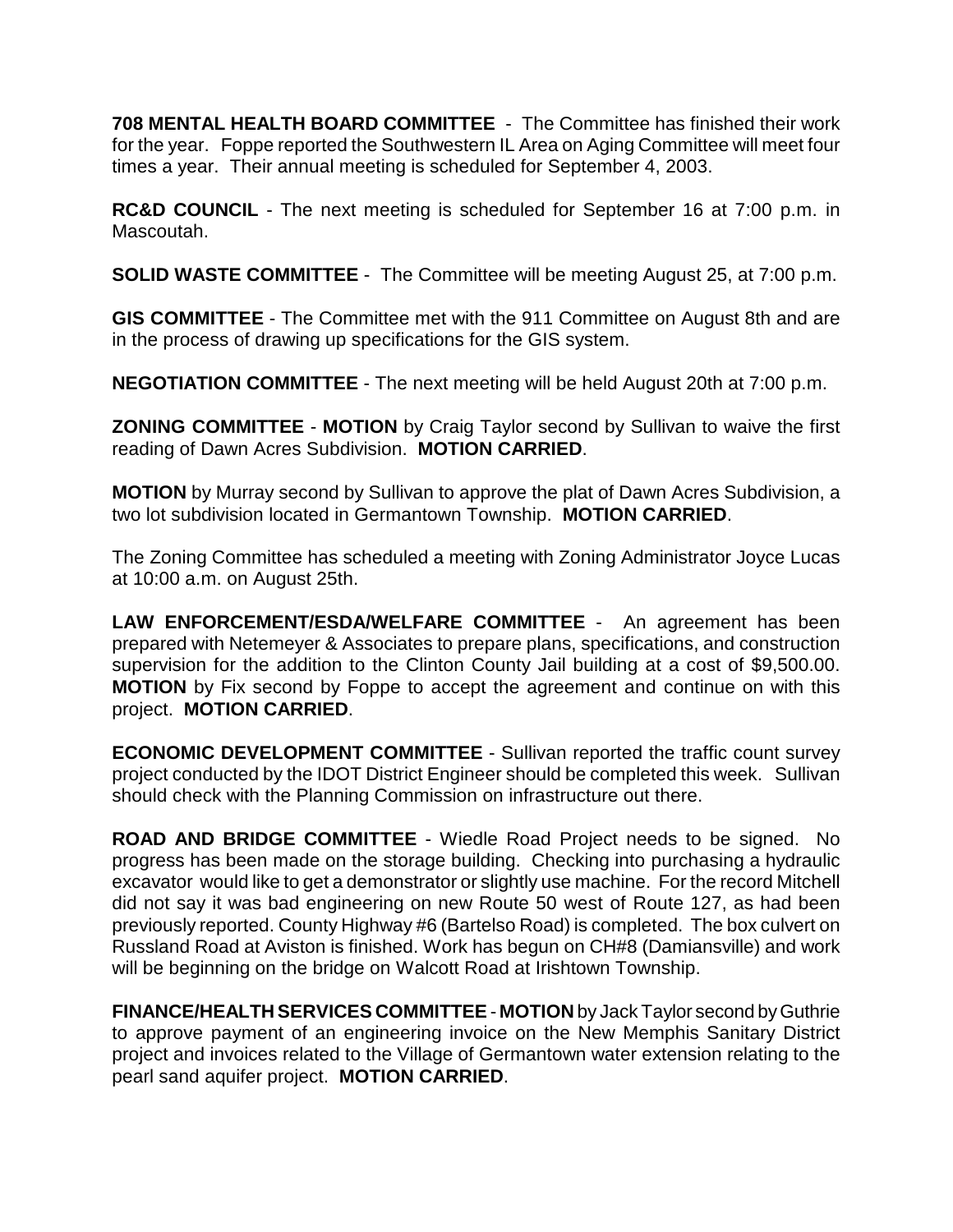**MOTION** by Lampe second by Craig Taylor to approve the Monthly Budget and Financial Reports of the County Treasurer. **MOTION CARRIED**.

**MOTION** by Lampe second by Craig Taylor to approve twelve resolutions authorizing the issuance of Tax Deeds for parcel #'s 15-14-24-202-012, 03-03-15-204-014, 03-03-15-209- 183, 07-07-35-451-014, 07-07-35-459-022, 13,12-02-205-007, 13-12-02-207-003, 13-12- 02-251-020, 13-12-02-252-019, 13-12-02-252-020, 15-14-12-454-002, 15-14-12-456-014. **MOTION CARRIED**.

**MOTION** by Lampe second by Robbins to authorize the Chairman to sign the above mentioned Tax Deeds. **MOTION CARRIED**.

MOTION by Craig Taylor second by Lampe to waive payment of real estate taxes on 42 parcels the county has acquired. MOTION CARRIED.

Treasurer Ferd Mueller reported the Revolving Loan Fund Manual has been completed and is awaiting approval from the State. He also reported the first distribution of the 2002 real estate taxes was in the amount of \$13,550,485.00. Kevin Treveer of Southwestern IL Planning Commission is waiting for Rakers Daycare of Aviston to submit six more items needed on the application for a loan from the Revolviing Loan Fund. Mueller reported the county is better off financially by \$50,000.00 more than last year at this time.

A contract with the City of Highland to provide ambulance service for SSA #5 (St. Rose Township) in the amount of \$16,885.00 was presented. Foppe suggested the county could contract with the City of Breese to provide this service. MOTION by Jack Taylro second by Holtgrave to approve the contract with the City of Highland for ambulance service for SSA#5. MOTION CARRIED. Foppe voted no.

MOTION by Robbins second by Holtgrave to approve a resolution increasing the filing fees in the Circuit Clerk's Office in accordance with ILCS Chapter 705, Act 105, Section 27.1a effective September 1, 2003. MOTION CARRIED.

MOTION by Fix second by Hitpas to approve a resolution increasing the Law Library fees that is paid at the time of filing a civil case to \$10.00 effective September 1, 2003. MOTION CARRIED.

**FACILITIES COMMITTEE** - Pearl acquifer at Germantown - engineer is looking at meeting shortly.

**GENERAL SERVICES COMMITTEE** - Hitpas questioned an invoice for purchases made at Sam's Club. He stated the board had previously passed a resolution to purchase supplies within the county. **MOTION** by Hitpas second by Robbins to amend the resolution to state each invoice be itemized as to what was purchased. **MOTION CARRIED UNANIMOUSLY.**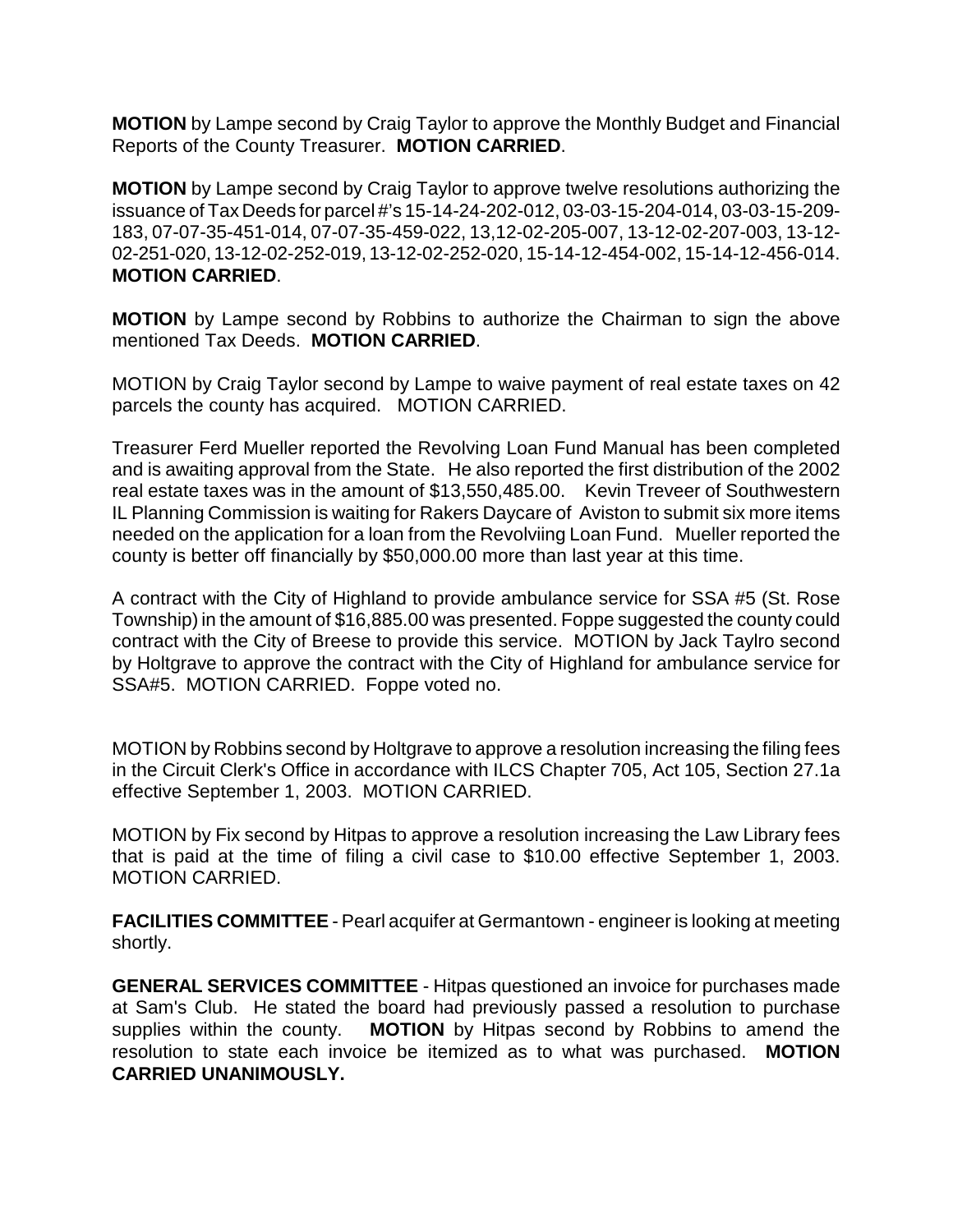**LIQUOR COMMITTEE** - The Committee will start meeting at different locations throughout the county.

**ENVIRONMENTAL CONCERNS COMMITTEE** - The public hearing with the IL Environmental Protection Agency scheduled for August 27 at 6:30 p.m. will be held at the American Legion Hall in Albers, not Germantown as previously posted.

**MOTION** by Craig Taylor second by Hitpas to approve payment of the General Claims. **MOTION CARRIED.**

**MOTION** by Holtgrave second by Pingsterhaus to approve payment of the General Services Claims. **MOTION CARRIED**.

**MOTION** by Sullivan second by Craig Taylor to approve payment of the Regular Finance Claims. **MOTION CARRIED**.

**MOTION** by Sullivan second by Pingsterhaus to approve payment of the Jail Finance Claims. **MOTION CARRIED**.

**MOTION** by Craig Taylor second by Murray to approve paymentof the 708 Mental Health Board Claims. **MOTION CARRIED**.

**MOTION** by Hitpas second by Jack Taylor to approve payment of the Health Department Claims. **MOTION CARRIED**.

**MOTION** by Holtgrave second by Jack Taylor to approve payment of the WIC Claims. **MOTION CARRIED**.

**MOTION** by Guthrie second by Sullivan to approve payment of the Highway Department Claims. **MOTION CARRIED**.

**MOTION** by Robbins second by Holtgrave to adjourn the meeting. **MOTION CARRIED.**

\_\_\_\_\_\_\_\_\_\_\_\_\_\_\_\_\_\_\_\_\_\_\_\_\_\_\_\_\_ Thomas LaCaze, County Clerk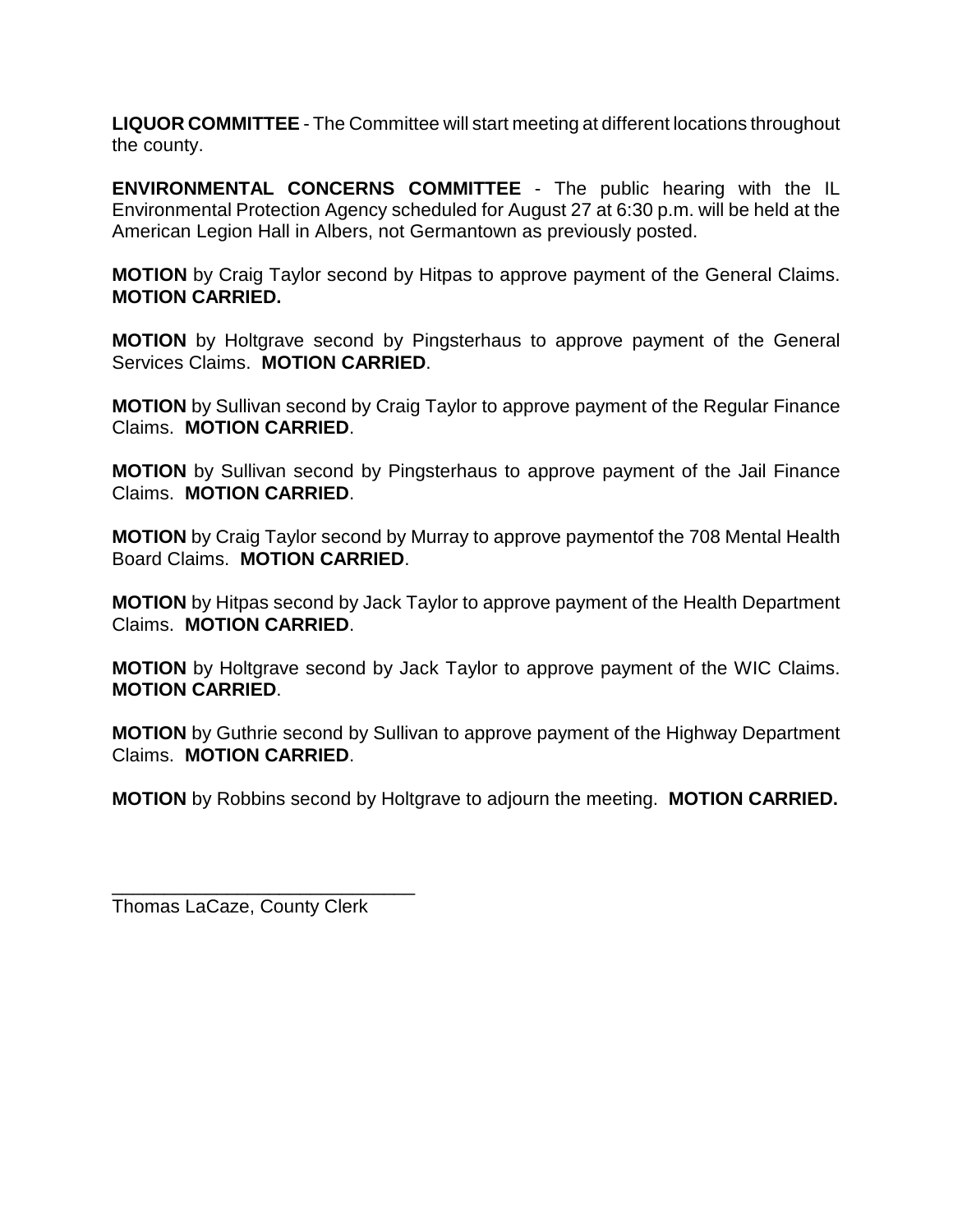# **CLINTON COUNTY BOARD October 20, 2003**

The October meeting of the Clinton County District Board was called to order Monday, October 20, 2003, at 7:00 p.m.

**Roll Call:** Present - Beckmann, Foppe, Guthrie, Hitpas, Holtgrave, Kloeckner, Lampe, Mensing, Murray, Pingsterhaus, Robbins, Sullivan, Craig Taylor and Jack Taylor.

The Pledge of Allegiance was recited. All visitors and guests introduced themselves.

**MOTION** by Jack Taylor second by Sullivan to approve the reappointment of Gene Renegarbe as Commissioner of the Santa Fe Drainage & Levee District for a three year term. **MOTION CARRIED.**

**MOTION** by Craig Taylor second by Sullivan to approve a joint resolution with St. Clair County petitioning the IL Dept of Transportation to extend new US Route 50 west to bypass the City of Lebanon and connect with Interstate 64. **MOTION CARRIED.**

**MOTION** by Pingsterhaus second by Jack Taylor to approve a resolution participating in the States Attorney Appellate Prosecutor Program for FY2004. The cost to the County is \$11,000.00. **MOTION CARRIED.**

**MOTION** by Holtgrave second by Mark Pingsterhaus to approve a resolution recognizing the Carlyle Indians Junior High School Baseball Team for winning first place in the SIJHSAA Class L Division. **MOTION CARRIED**. Chairman Kloeckner presented each member of the team a signed copy of the resolution.

Chairman Kloeckner reported there are representatives of two companies present who are interested in purchasing the mineral rights that Exxon had turned over to the county several years ago. Tim Garland of Delta Engineers & Associates for Winchester Land Company and Dan Anderson of BPI Industries both gave presentations. Winchester Land Company is interested in obtaining a 12 month option on the 26,800 acres the county has west of IL Route 127 for \$20,000.00. BPI Industries is interested in obtaining a 24 month lease on all 55,900 acres the county has for \$60,000.00. Winchester Land Company wants to mine the coal primarily, BPI Industries wants the methane gas and would assist the county in marketing the coal. A discussion period was held during which several members expressed their opinions on what the county should do. **MOTION** by Jack Taylor second by Holtgrave to go with BPI Industries on the county's mineral rights. BPI Industries will issue a contract with the County Board regarding the rights. States Attorney Brandmeyer and the County Board will get a copy of the contract to review. If the States Attorney agrees with it, then the Board will sign the contract. **MOTION CARRIED**.

AgriPride FS, Inc. has requested permission to park Anhydrous Ammonia (NH3) tanks at their elevator in Ferrin. **MOTION** by Sullivan second by Mensing to grant permission to AgriPride FS based on the agricultural purpose exceptions listed in the county's Zoning Ordinance. **MOTION CARRIED**.

**MOTION** by Jack Taylor second by Lampe to approve an ambulance service contract with the City of New Baden for Special Service Area #7 (Damiansville) next year in the amount of \$5,306.42. **MOTION CARRIED**.

**MOTION** by Lampe second by Jack Taylor to approve an ambulance service contract with the City of New Baden for Special Service Area #8 (Albers) in the amount of \$16,678.89. **MOTION CARRIED**.

**MOTION** by Craig Taylor second by Mensing to approve an ambulance service contract with the City of New Baden for Special Service Area #9 (New Baden) in the amount of \$36,184.25. **MOTION CARRIED**.

176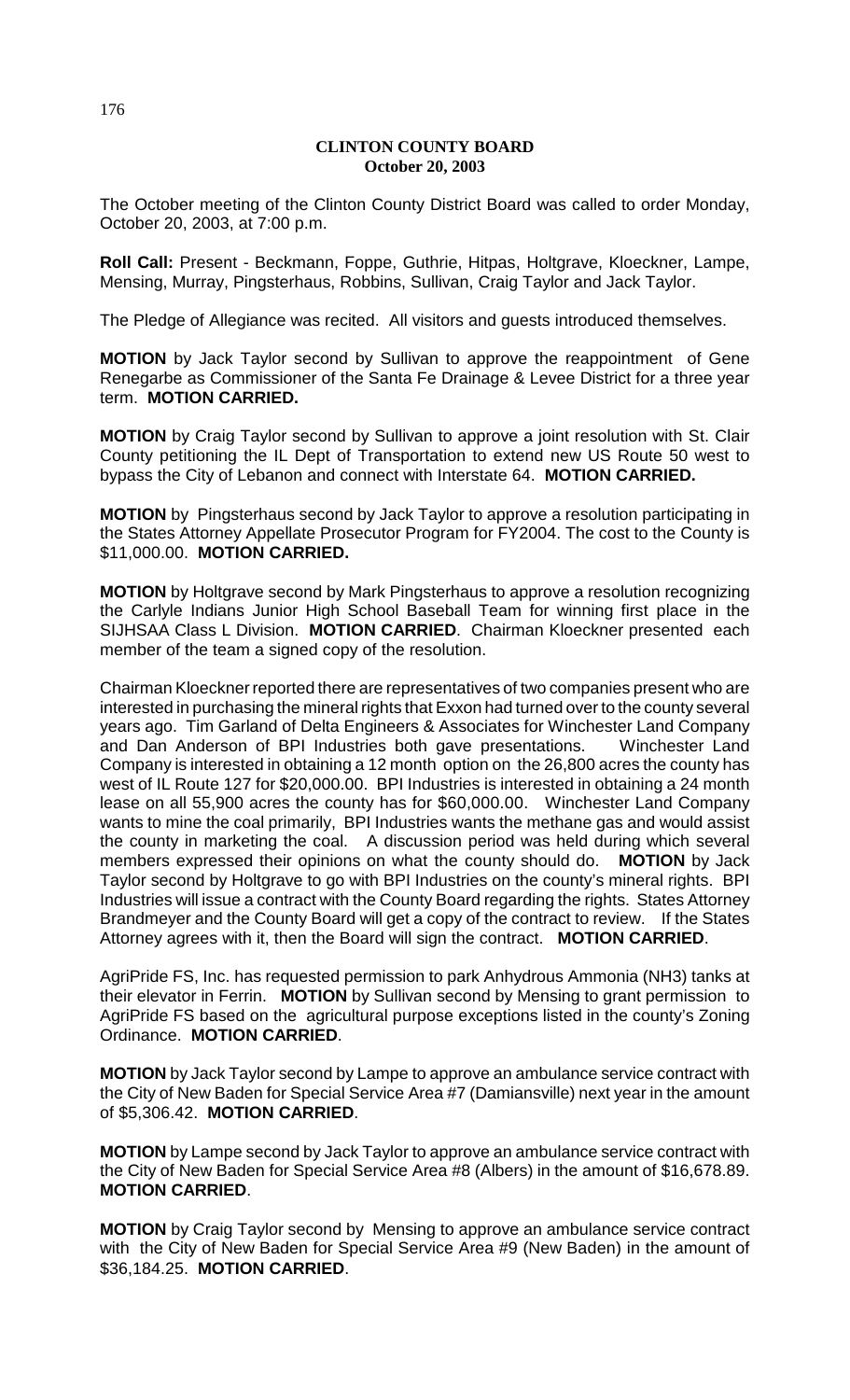**MOTION** by Sullivan second by Robbins to approve an ambulance service contract with the City of New Baden for Special Service Area #10 (Lookingglass Township) in the amount of \$31,901.76. **MOTION CARRIED**.

**MOTION** by Jack Taylor second by Sullivan to approve a 2003/04 budget request from Southwestern IL Planning Commission \$13,643,00 for the following services: \$2,843.00 - Local contribution, \$4,000.00 - Economic Development, \$1,800.00 - Revolving Loan Administration and \$5,000.00 - Technical Planning Assistance. **MOTION CARRIED**.

**911 COMMITTEE** - A combined meeting of the 911 Committee and the Unincorporated Area Improvement Committee is scheduled for November 4, at 7:00 p.m. at the New Memphis Community Center. Carol Santel and Gordon Kehrer of New Memphis are also requested to attend.

The following committees had no reports: Lake Task Force, Safety, Education, Tourism, Negotiation, Zoning, Law Enforcement, Economic Development, Personnel, Agriculture, and General Services.

**708 MENTAL HEALTH BOARD/SWIAAA** - Foppe reported the Regional Meeting of the Southwestern Illinois Area Agency on Aging will be held November 6 at the Carlyle Senior Center at 1:00 p.m.

**RC&D COUNCIL** - A meeting is scheduled for November 18 at 7:30 p.m. in Mascoutah.

**SOLID WASTE COMMITTEE** - The next meeting will be October 27 at 7:00 p.m. in the board room. Chairman Kloeckner informed the Board that he changed the Chairman of Solid Waste Committee to Thomas Mensing and Chairman of the Tourism Committee to Lavern Holtgrave.

**GIS COMMITTEE** - The RFP (Request For Proposal) for the GIS System was passed and will be posted on the internet this week.

**ROAD AND BRIDGE COMMITTEE** - **MOTION** by Craig Taylor second by Mensing to adopt a resolution approving a petition from Wheatfield Township Commissioner for 50% County Match to replace a culvert on Sawmill Road. **MOTION CARRIED**.

**MOTION** by Jack Taylor second by Foppe to approve a resolution awarding the contract for a new storage building for the Highway Department to Rehkemper Construction of St. Rose for \$72,661.00. **MOTION CARRIED**.

Engineer Mitchell reported the County Highway #8 bridge construction project west of Damiansville is going well.

**FINANCE COMMITTEE** - Fred Becker of Glass & Shuffet presented the proposed appropriation and budget for the 2003/04 year. He has not received all the figures necessary for finishing work on the budget. He also reported the County will need to have a hearing on budget amendments for this years budget due to increased costs in some line items.

**MOTION** by Beckmann second by Craig Taylor to approve the Monthly Budget and Financial Reports of the County Treasurer's Office. **MOTION CARRIED**.

The oil check received was for \$26,445.19.

**MOTION** by Holtgrave second by Jack Taylor to approve a Revolving Loan Fund loan of \$100,000.00 to All Smiles Day Care of Aviston. **MOTION CARRIED**.

**MOTION** by Craig Taylor second by Jack Taylor to approve the County to subordinate on D's Roller Rink in Breese. MOTION CARRIED.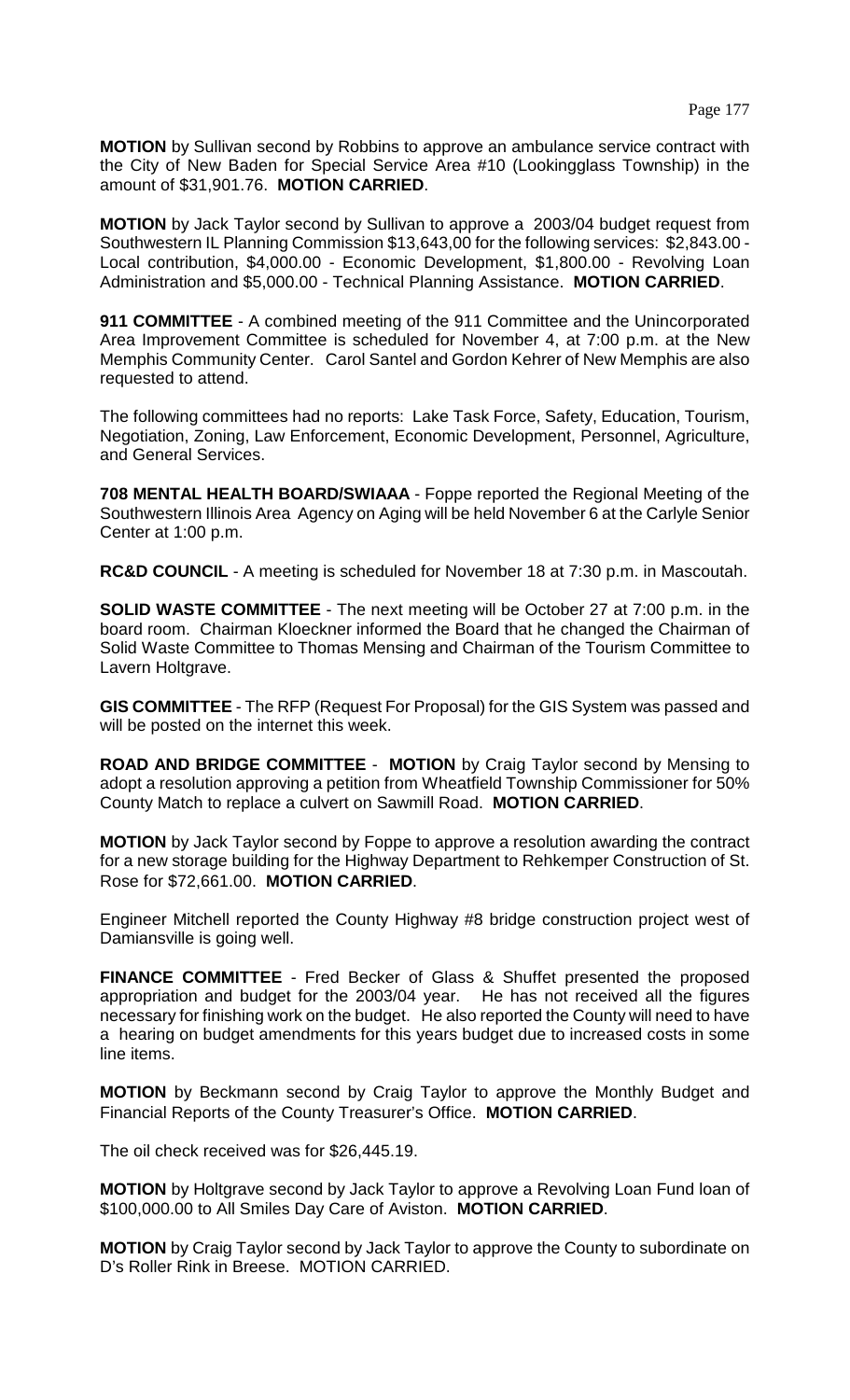Page 178

Treasurer Mueller reported the state inspection of the Revolving Loan Fund by the IL Department of Commerce and Economic Opportunity was completed.

**MOTION** by Beckmann second by Jack Taylor to approve payment of \$9,300.00 to Brown & Roberts for payment of invoice for the New Memphis Sanitary District relating to CDAP Grant #99-24272. **MOTION CARRIED**.

**MOTION** by Holtgrave second by Lampe to approve payment of \$6.16 to Brown & Roberts for interest to close out the account for CDAP Grant #99-24272. **MOTION CARRIED.**

**MOTION** by Mensing second by Lampe to add the CDAP grant number #99-24272 to previous payments made to Brown & Roberts in the amounts of \$2,000.00, \$700.00 and \$65,450.00 for the grant received by the New Memphis Sanitary District. **MOTION CARRIED.**

**MOTION** by Jack Taylor second by Lampe to approve the following payments for the Pearl Sand Aquifer Project, contingent upon receiving approval from the Village of Germantown: Pay request #4 - \$45,046.96 to J. K. Trotter; and Invoice #7 - \$4,966.25, Invoice #8 - \$1,927.50, Invoice #9 - \$823.75, all to Heneghan & Associates. Also payment of \$59,614.47 for L. Simmon's Pay request #5 for Carlyle Southwest Public Water District Water Main Extensions - Contract "C" from Monterey Coal Co Funds. **MOTION CARRIED**.

Treasurer Mueller reported the second distribution was made for the 2002/03 Real Estate Tax cycle. Clinton County's share was \$1,586,600.00.

**MOTION** by Jack Taylor second by Holtgrave to approve payment of the following mileage and expense invoices: Madelyn Hellige - \$235.21, Jean Becker - \$144.86, Virginia Biebel - \$222.40 and Tammy Booth - \$131.23. **MOTION CARRIED**.

**FACILITIES COMMITTEE** - The City of Carlyle has requested they be allowed to plant an evergreen tree on the court house lawn to be used for Christmas decorations. **MOTION** by Craig Taylor second by Mensing to give permission to the City to do this and all costs incurred for the planting and maintenance will be paid for by the City. **MOTION CARRIED**.

**LIQUOR CONTROL COMMITTEE** - There is a new applicant for the O'Zone Tavern.

**ENVIRONMENTAL CONCERNS COMMITTEE** - Lampe said there was an article in the St. Louis Post Dispatch stating the Clinton County Board supports the pipeline used for releasing treated waste water from the Monterey slag pile into the Kaskaskia River . The County Board has never voted on or approved this.

**MOTION** by Craig Taylor second by Holtgrave to approve payment of the Accounts Payable Claims. **MOTION CARRIED**.

**MOTION** by Mensing second by Robbins to adjourn the meeting. **MOTION CARRIED**.

Ray Kloeckner Board Chairman

\_\_\_\_\_\_\_\_\_\_\_\_\_\_\_\_\_\_\_\_\_\_\_\_\_\_\_\_\_\_\_\_ County Clerk & Recorder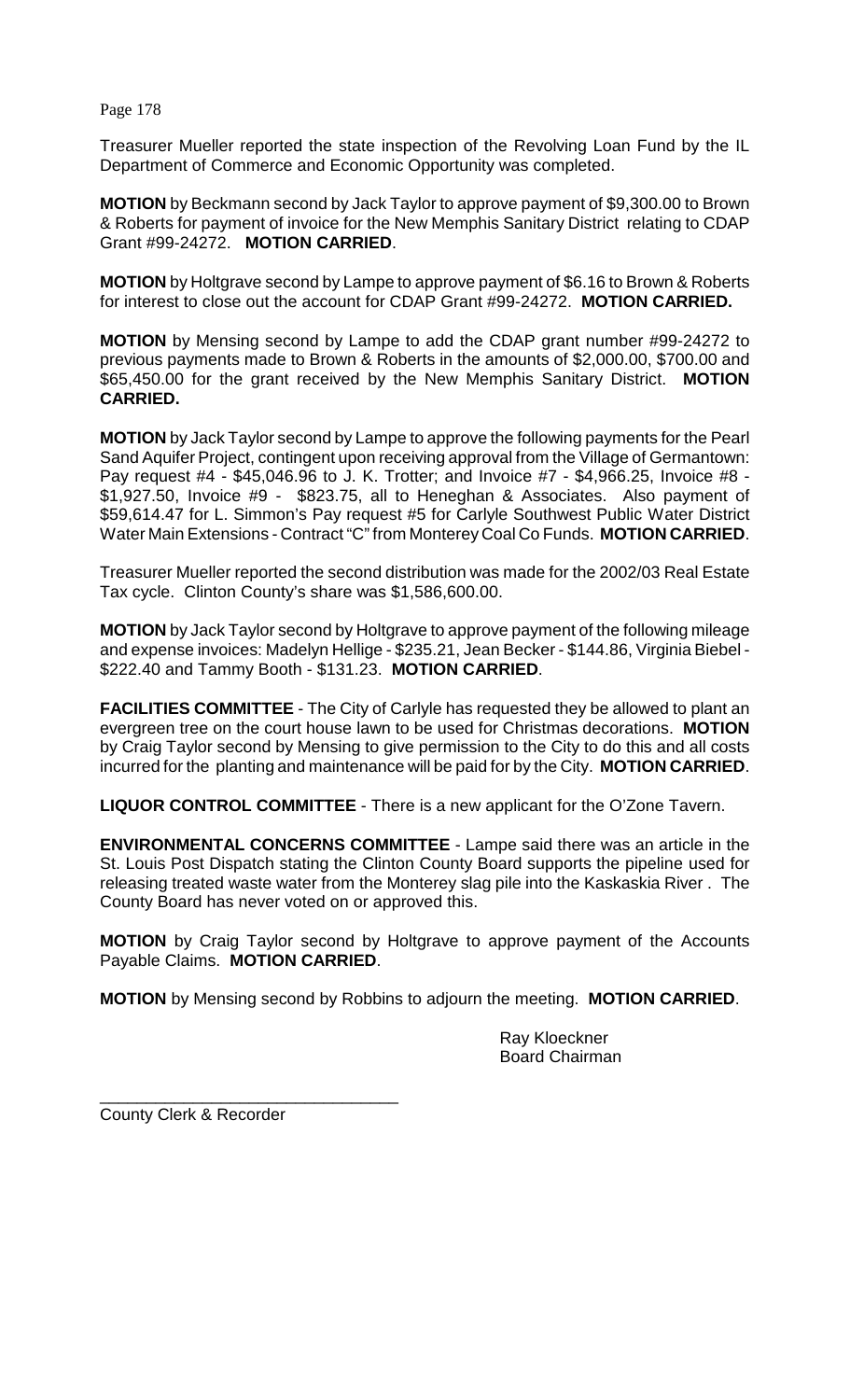Page 179

## **#10-03-01**

**WHEREAS**, the Clinton County Board of Clinton County, Illinois, has a policy of recognizing excellence in any field of endeavor by Clinton County residents; and

**WHEREAS**, the Clinton County Board desires to recognize the athletic achievement of students in Clinton County; and

**WHEREAS**, Carlyle Community Unit School District #1 "Indians" Baseball Team has distinguished itself by winning first place in the state competiton of the Southern IL Junior High School Athletic Association, Class "L", in the State of Illinois;

**NOW, THEREFORE, BE IT RESOLVED** by the Clinton County Board at their regular meeting, October 20, 2003, that the Carlyle Community Unit School District #1 "Indians" Team be recognized for its outstanding achievement.

Dated this 20<sup>th</sup> day of October, 2003.

Attest: S/ Thomas LaCaze, County Clerk S/ Ray Klockner, Board Chairman

## **#10-03-02**

**WHEREAS**, the Office of the State's Attorneys Appellate Prosecutor was created to provide services to State's Attorneys in Judicial Districts containing less than 3,000,000 inhabitants; and,

**WHEREAS**, the powers and duties of the Office of the State's Attorneys Appellate Prosecutor are defined an enumerated in the "State's Attorneys Appellate Prosecutor's Act", 725 ILCS 210/1 et. seq., as amended; and,

**WHEREAS**, The Illinois General Assembly appropriates monies for the ordinary and contingent expenses of the Office of the State's Attorneys Appellate Prosecutor, one-third from the State's Attorneys Appellate Prosecutors County Fund and two-thirds from the General Revenue Fund, provided that such funding receives county approval and support from within the respective Judicial Districts eligible to apply; and,

**WHEREAS,** the Office of the State's Attorneys Appellate Prosecutor shall administer the operation of the appellate offices so as to insure that all participating State's Attorneys continue to have final authority in preparation, filing, and arguing of all appellate briefs and any trial assistance; and

**WHEREAS**, the Office of the State's Attorneys Appellate Prosecutor and the Illinois General Assembly have reviewed and approved a budget for Fiscal Year 2004, which funds will provide for the continued operation of the Office of the State's Attorneys Appellate Prosecutor.

**NOW THEREFORE Be IT RESOLVED** that the Clinton County Board, in regular session, this 20<sup>th</sup> of October, 2003, does hereby support the continued operation of the Office of the State's Attorneys Appellate Prosecutor, and designates the Office of the State's Attorneys Appellate Prosecutor as its Agent to administer the operation of the appellate offices and process said appellate court cases for this County.

**BE IT FURTHER RESOLVED** that the attorneys employed by the Office of the State's Attorneys Appellate Prosecutor are hereby authorized to act as Assistant State's Attorneys on behalf of the State's Attorneys of this county n the appeal of all cases, when requested to do so by the State's Attorney, and with the advice and consent of the State's Attorney prepare, file, and argue appellate briefs for those cases; and also, as may be requested by the State's Attorney, to assist in the prosecution of cases under the Illinois Controlled Substances Act, the Cannabis Control Act, the Drug Asset Forfeiture Procedure Act and the Narcotics Profit Forfeiture Act. Such attorneys are further authorized to assist the State's Attorney in the State's Attorney's duties under the Illinois Public Labor Relations Act, including negotiations thereunder, as well as in the trial and appeal of tax objections.

**BE IT FURTHER RESOLVED** that the attorneys employed by the Office of the State's Attorneys Appellate Prosecutor may also assist State's Attorneys in the discharge of their duties in the prosecution and trial of other cases, and may act as Special Prosecutor if duly appointed to do so by a court having jurisdiction.

**BE IT FURTHER RESOLVED** that the Clinton County Board hereby agrees to participate in the service program of the Office of the State's Attorneys Appellate Prosecutor for Fiscal Year 2004 , commencing December 1, 2002 and ending November 30, 2003 by hereby appropriating the sum of \$11,000.00 for the express purpose of providing a portion of the funds required for financing the operation of the Office of the State's Attorneys Appellate Prosecutor and agrees to deliver the same to the Office of the State's Attorneys Appellate Prosecutor on request during the Fiscal Year 2004.

Passed and adopted by the County Board of Clinton County, Illinois this 20th day of October, 2004.

**\_\_\_\_\_\_\_\_\_\_\_\_\_\_\_\_\_\_\_\_\_\_\_\_\_\_\_\_\_\_\_\_\_\_** \_\_\_\_\_\_\_\_\_\_\_\_\_\_\_\_\_\_\_\_\_\_\_\_\_\_\_\_\_\_\_\_\_\_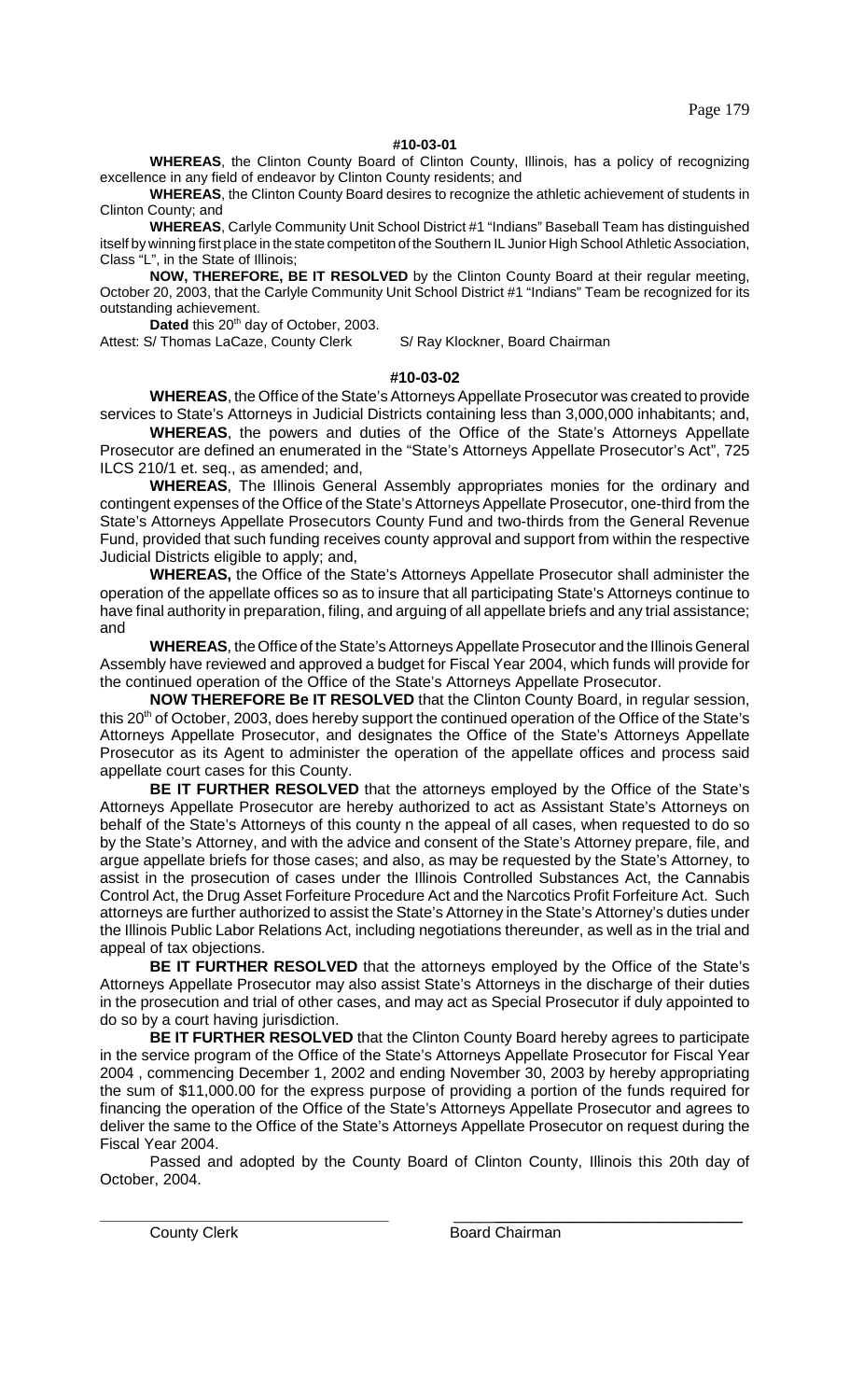Page 180

## **#10-03-03**

WHEREAS, the construction of New US Route 50 from Illinois Rte 127 at Carlyle across western Clinton County and into eastern St. Clair County to a point near Summerfield was completed several years ago; and

WHEREAS, the population of Clinton County is increasing and more residents are commuting to jobs in the Metro-East and St. Louis metropolitan areas; and

WHEREAS, recreation and tourism traffic to the Carlyle Lake area from the Netro-East, St. Louis, and other areas west of the Mississippi River is increasing; and

WHEREAS, the merging of US Route 50 and IL Rte 4 within the City of Lebanon results in increased travel time from traffic congestion and reduced speed limits; and

WHEREAS, a more direct route with less travel time and less traffic congestion is needed from Clinton County to the Metro-East, St. Louis, and western markets for economic development; and

WHEREAS, Clinton County and St. Clair County are desirous of the extension of US Route 50 that will bypass the City of Lebanon and connect with Interstate 64 in that the same will be of benefit to the residents of both counties by reducing travel time for commuters and tourists, reducing traffic congestion within the City of Lebanon, and providing a faster and more direct route to the Metro-East, St. Louis and western markets for economic development.

NOW, THEREFORE, BE IT RESOLVED that the County Board of Clinton County and the County Board of St. Clair County hereby petition the IL Dept of Transportation to extend New US Rte 50 west to bypass the City of Lebanon and connect with Interstate 64 as soon as possible.

CLINTON COUNTY ST. CLAIR COUNTY

Approved: S/ Ray Kloeckner, Chairman Approved: John Baricevic, Chairman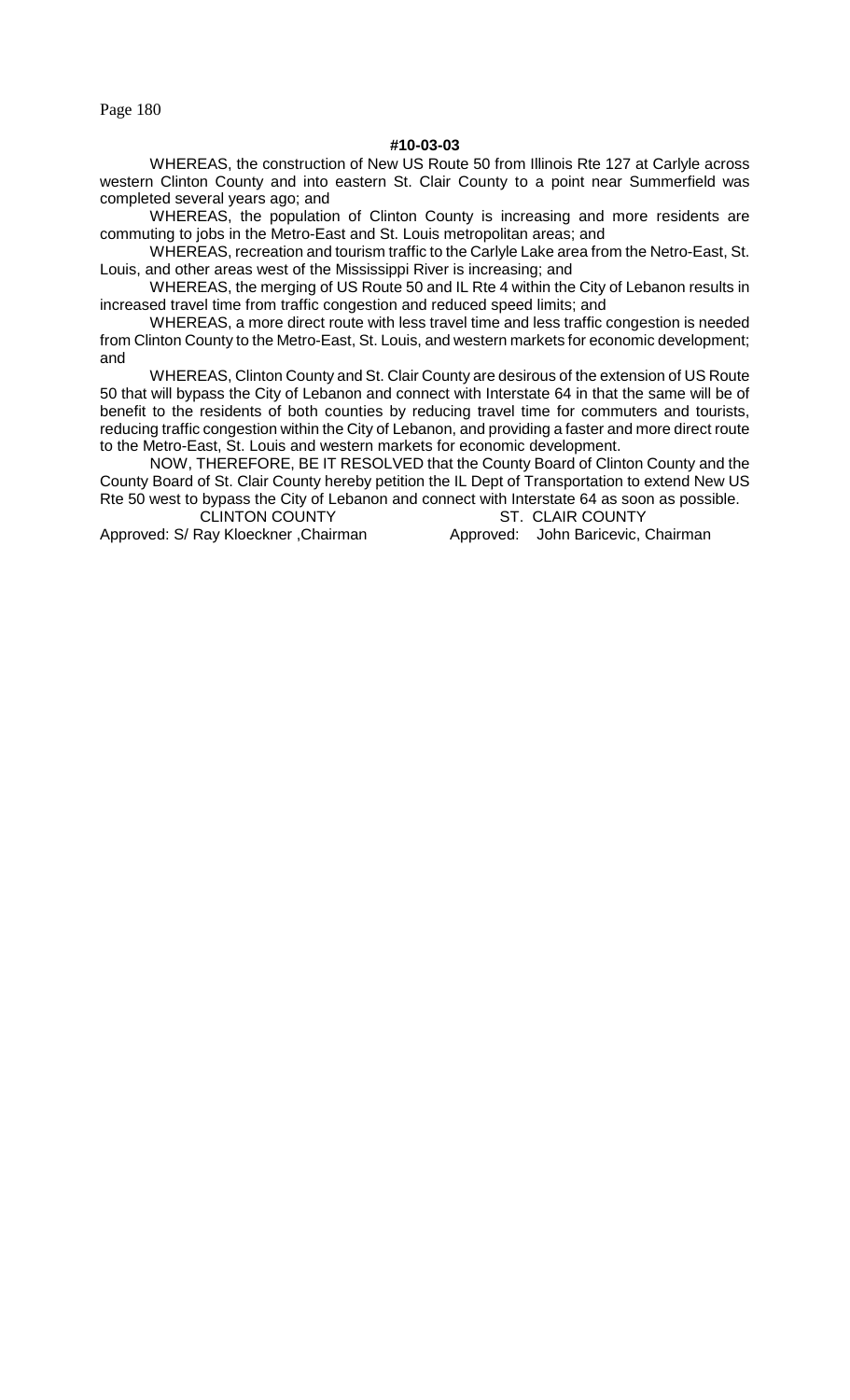# **SPECIAL COUNTY BOARD MEETING November 3, 2003**

County Board Chairman Ray Kloeckner called the meeting to order.

At the October  $20<sup>th</sup>$  meeting the County Board selected BPI Industries Inc to be the company to lease and represent the County for the mineral rights that the County owns.

States Attorney Stan Brandmeyer gave a report on the agreement with BPI. He said the agreement has gotten better since last months meeting. The County will be paid \$66,000 on the signing of the lease agreement.

The Coal marketing is secondary and the County shall have the right to veto any offer it so chooses.

Stan Brandmeyer recommended that County accept the contract as read.

**MOTION** for a roll call vote to accept the contract from BPI Industries Inc. by Holtgrave second by Hitpas. 12 members voting yes. 2 absent.

**MOTION** for a roll call vote for the HAVA Resolution Help America Vote Act by Foppe second by Fix. 12 members voting yes. 2 absent.

**MOTION** to adjourn by Robbins second by Craig Taylor. **MOTION CARRIED.**

#### **#11-03-02SM**

**RESOLVED** that the Clinton County Board hereby takes the following actions:

1. The "Board" Agrees to apply for and accept funds being held by the IL Sate Board of Elections, which funds were furnished by the US government under the provisions of the Help America Vote Act ("HAVA") for the purchase/reimbursement for new voting systems and equipment in compliance with HAVA requirements.

2. The "Board" agrees to take such action as may be necessary to comply with the requirements of the State Board of Elections for the release of such HAVA funds by supplying the State Board of Elections detailed descriptions of equipment to be purchased providing full information about payments amounts and other cost information for such equipment, and upon receipt of such HAVA funds, the Board agrees to forward payment to its vendor no later than 30 days following receipt of assistance payment from the State Board of Elections, as required by law.

3. The "Board" agrees to take such action as necessary to be certain that the new voting does not use punch card or lever machines, and it fully consistent and in compliance with the requirements of the laws described in Section 906 of the Help America Vot Act (Attachment A), will meet the voting system's standards adopted by the Federal Election Commission in May 2002, and will meet the requirements of Title III Section 301 (Attachment B) by January 1, 2006.

4. The "Board" understands and agrees that equipment purchased by the said jurisdiction from HAVA funds shall become the property of the jurisdiction, not the State of Illinois. It understands and agrees that all property control and custody responsibilities will be assumed by the Board.

5. The Board further agrees that future costs related to equipment and/or upgrades now being furnished with HAVA assistance (for example: maintenance, repairs, software, upgrades, etc.) Are and shall be the sole responsibility of the Board and understands that the State of Illinois assumes no liability for HAVA-mandated upgrades of the local jurisdictions.

6. The Board agrees to indemnify and hold the State Board of Elections harmless against claims brought against it by the Federal Election Commission, or other agency of the state or federal government, for reimbursement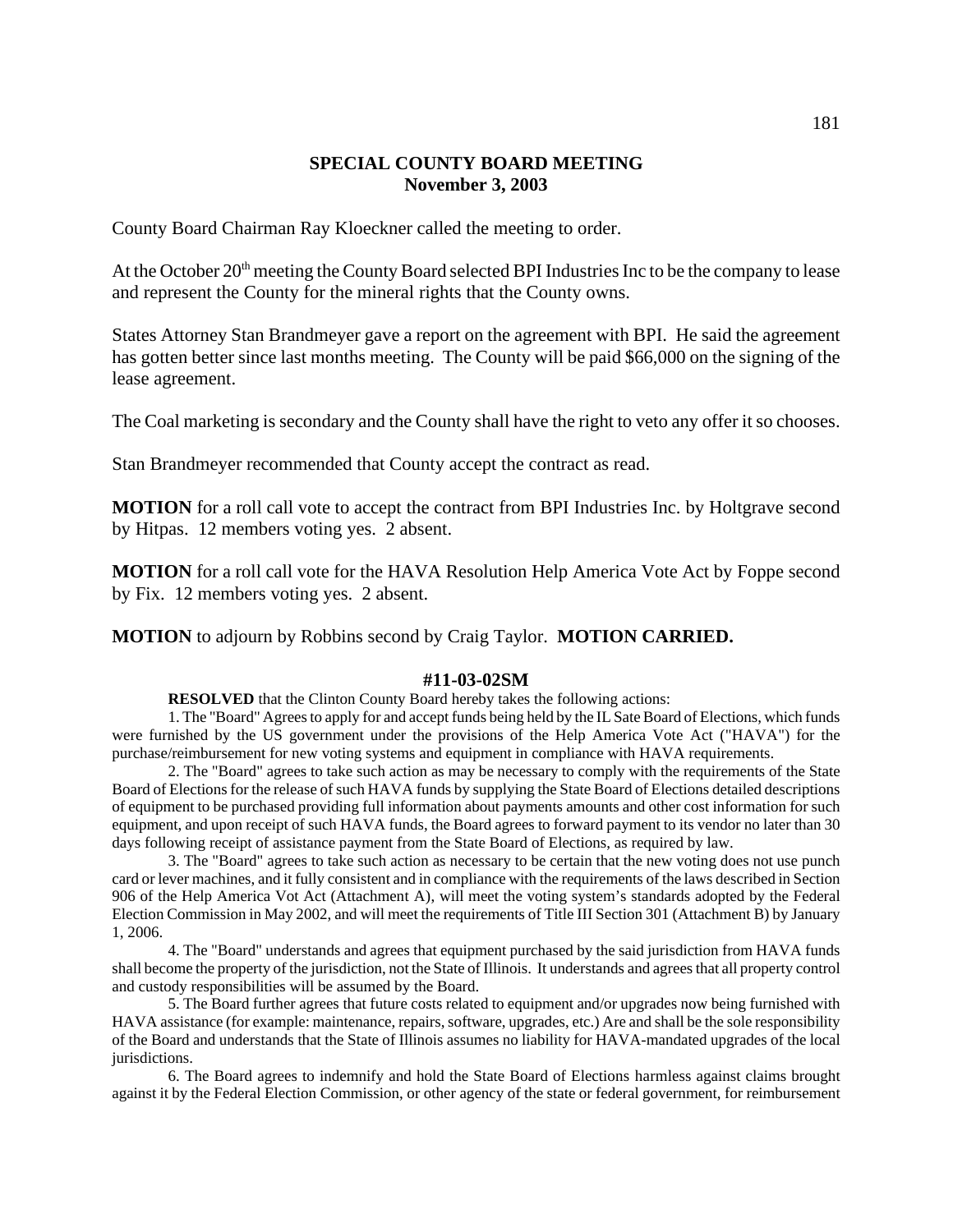#### 182

of any monies advanced under the HAVA to this Board in the event the Board is found guilty of misapplication, misuse or misappropriation of HAVA funds received from the State Board of Elections. The Board specifically agrees that in the event of any claim of misapplication, misuse or misappropriation of the funds and demand for reimbursement against this Board, this Board agrees that the State Board of Elections may conduct an audit of the application of funds received from the State Board of Elections in order to determine whether such funds have actually been misapplied or misappropriated.

7. The Board authorizes Thomas LaCaze, County Clerk or other designated official, to act as the agent for the Board in preparing and executing all applications and other documents required by the State Board of Elections for the purchase/reimbursement of HAVA approved voting systems, and the Board authorizes him to take such action as may be necessary or desirable as requested by the State Board of Elections to effectuate the full purposes of this Resolution, including but not limited to the indemnities provided in this Resolution. He is further authorized to provide a certified copy of this Resolution to any agency of government which may request it, certifying that this resolution was presented and approved according to law at a duly constituted meeting of this Board.

The vote was: Ayes-12, Nays - 0, Absent - 2.

Attested: S/ Thomas LaCaze, County Clerk Approved by: S. Ray Kloeckner, Board Chairman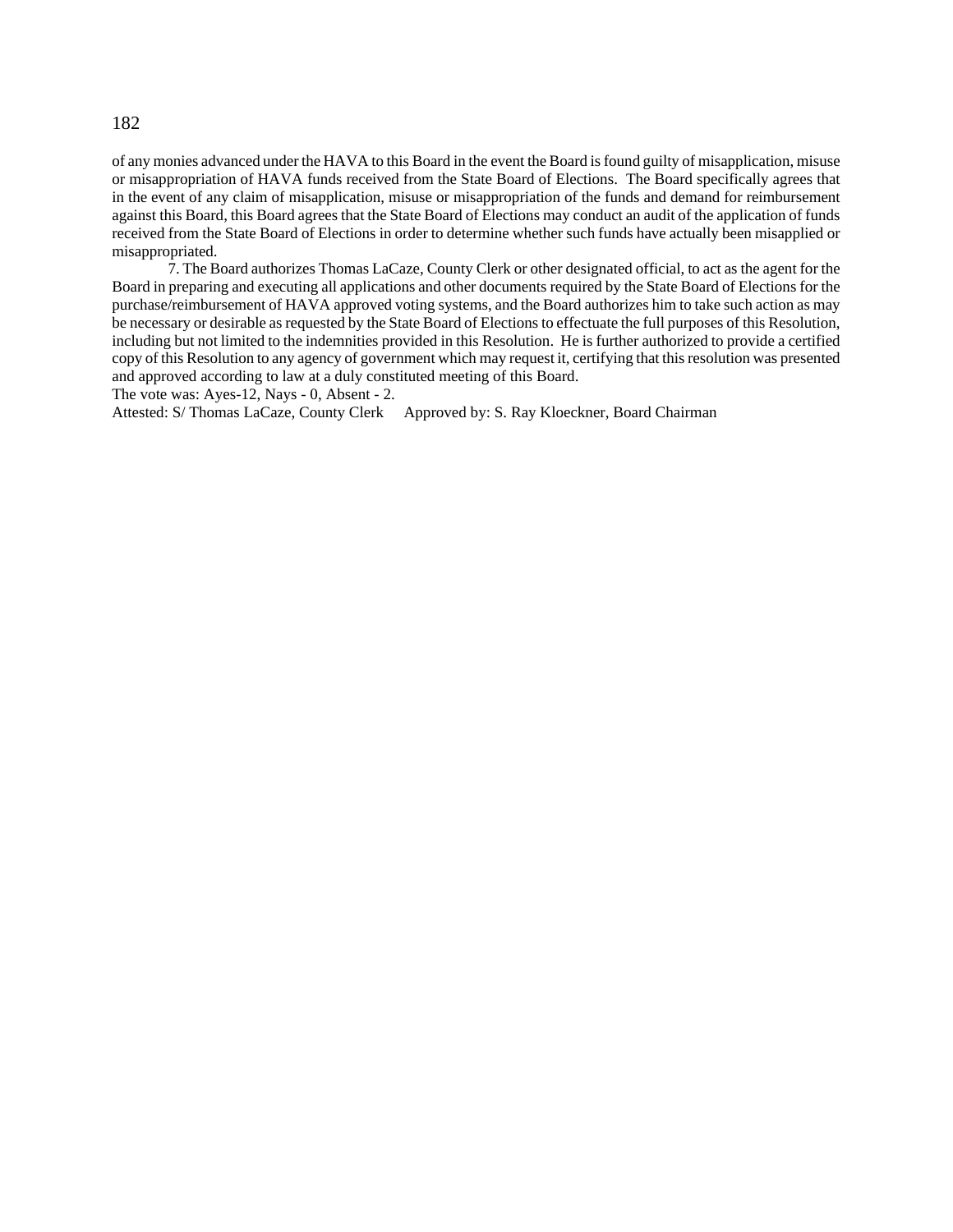# **CLINTON COUNTY BOARD DECEMBER 15, 2003**

The December meeting the of the Clinton County Board was called to order by Sheriff Mike Kreke on Monday, December 15, 2003, at 7:00 p.m.

**Roll call**: Present - Beckmann, Fix, Foppe, Guthrie, Hitpas, Holtgrave, Kloeckner, Lampe, Mensing, Murray, Pingsterhaus, Robbins, Sullivan, Craig Taylor and Jack Taylor.

The Pledge of Allegiance was recited. All visitors and guests introduced themselves.

**MOTION** by Lampe second by Craig Taylor to approve the minutes of the previous meetings. **MOTION CARRIED.**

**MOTION** by Hitpas second by Mensing to approve the contract with John Hudspeth as Public Defender for Clinton County in the amount of \$64,000.00 a year. **MOTION CARRIED.**

First reading of appointment: Anthony Jansen - Commissioner Santa Fe Drainage & Levee District.

**MOTION** by Craig Taylor second by Foppe to approve the reappointment of Jerome Middeke as Member of the Zoning Board of Appeals. **MOTION CARRIED.**

**MOTION** by Holtgrave second by Lampe to approve an Ordinance Establishing Special Service Area #18, City of Breese. **MOTION CARRIED**.

**MOTION** by Mensing second by Hitpas to approve a contract with the City of Breese to provide ambulance service for Special Service Area #18 in the amount of \$50,000.00. **MOTION CARRIED.**

**MOTION** by Mensing second by Craig Taylor to approve the Tax Levy for Special Service Area #18 in the amount of \$50,000.00. Roll call vote: Yes - Beckmann, Fix, Foppe, Guthrie, Hitpas, Holtgrave, Lampe, Mensing, Murray, Pingsterhaus, Robbins, Sullivan, Craig Taylor and Jack Taylor. **MOTION CARRIED.**

**MOTION** by Beckmann second by Mensing to approve an addendum to the contract the county has with Med-Star Ambulance Service. The amounts are as follows: SSA#1 - \$34,578.98, SSA#2 - \$5,601.12, SSA#3 - \$4,713.07, SSA#4 - \$8,072.79, and SSA#6 - \$3,789.25. **MOTION CARRIED**.

**MOTION** by Guthrie second by Robbins to approve the Semi-annual Report of the Circuit Clerk. **MOTION CARRIED**.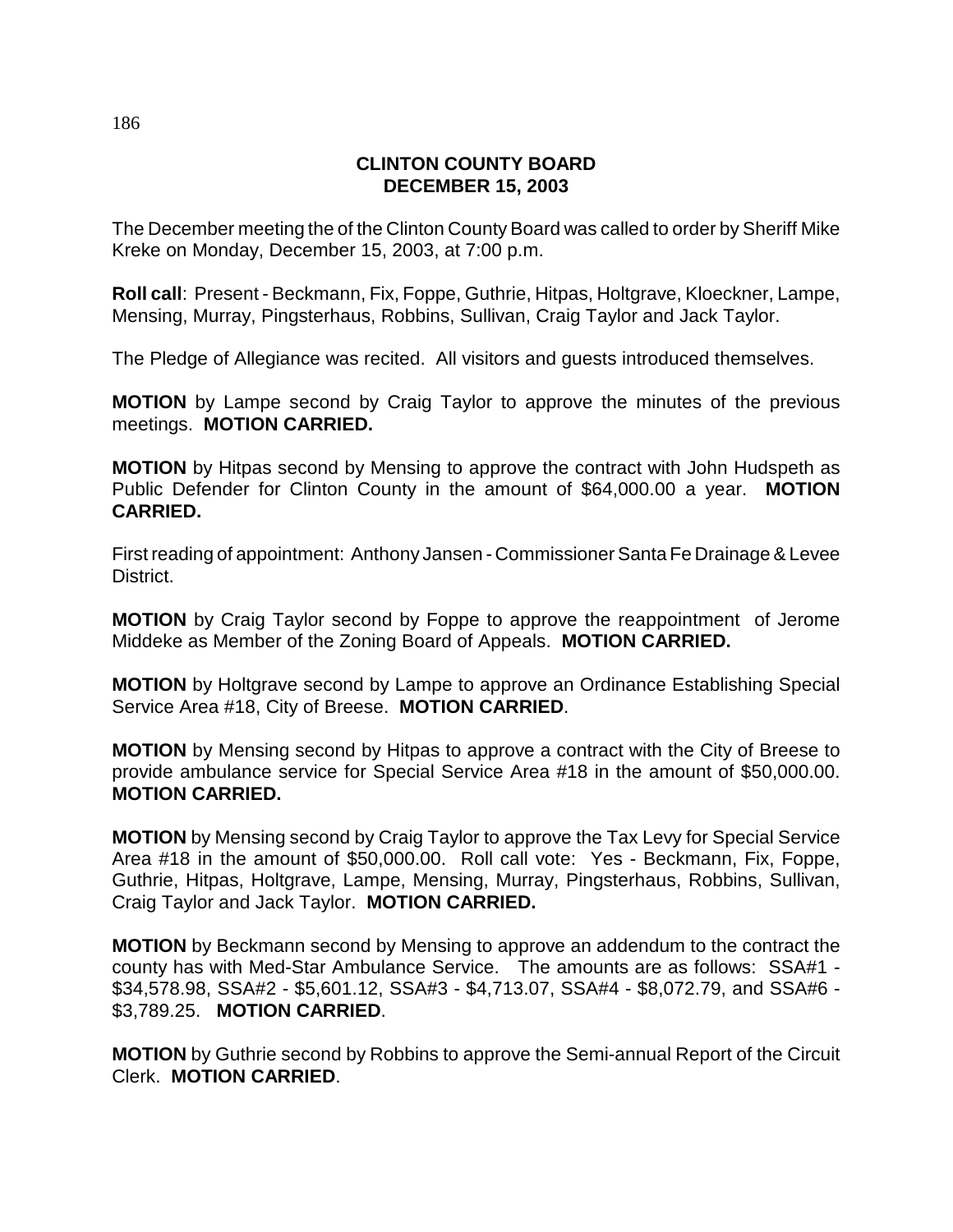**911 COMMITTEE** - The Committee met with the Unincorporated Area Improvement Committee and reported the biggest problem they have is that house numbers are not displayed. They would like the States Attorney draft an ordinance for passage at next month's meeting requiring the posting of numbers on houses in the county to protect the county's liability.

The following committees had no reports: IL County Insurance Trust, Lake Task Force/Industrial Park, Unincorporated Area Improvement, Safety, Law Enforcement/ESDA, General Services and Environmental Concerns.

**EDUCATION COMMITTEE** - the next meeting is scheduled for January 6, 2004.

**708 MENTAL HEALTH COMMITTEE** - SWIAAA is having a meeting with the Advisory Council on Thursday, December 18 at 9:00 a.m.

**RC&D COUNCIL** - The Council is working on the Ethanol Program in southern Illinois and it look like there will be plant opening in Carbondale.

**SOLID WASTE COMMITTEE** - the next meeting is scheduled for December 22, 2003, at 6:00 p.m.

**TOURISM COMMITTEE** - a meeting is scheduled for January 22, 2004.

**GIS COMMITTEE** - Fifteen proposals were received for the GIS Project. The Committee is in the process of reviewing the proposals and will meet Wednesday at 7:00 p.m. to narrow it down to 2 or 3 vendors who will give a presentation.

**NEGOTIATION COMMITTEE** - a meeting is scheduled for tomorrow at 7:00 p.m. The Committee is waiting for information for the people at the Jail from Teamsters Union representative Bill Bradley. We have extended the present contract to try to get some things resolved.

**ZONING COMMITTEE - MOTION** by Craig Taylor second by Murray to approve a variance from the Flood Plain Ordinance for Allan Becker to construct a hay storage building in Santa Fe Township. **MOTION CARRIED**.

**ECONOMIC DEVELOPMENT COMMITTEE** - We are officially in SWIDA now and will have a meeting in the next two weeks. We will also set up a meeting with Representative Granberg about the resort development. Chairman Kloeckner reported he received a letter from Senator Watson concerning the joint resolution passed by St. Clair and Clinton Counties regarding the widening of Route 50 and the bypass around Lebanon. Currently the traffic does not warrant the widening, however the volumes of traffic at IL Route 4 and US 50 are reaching the levels that will need to be addressed.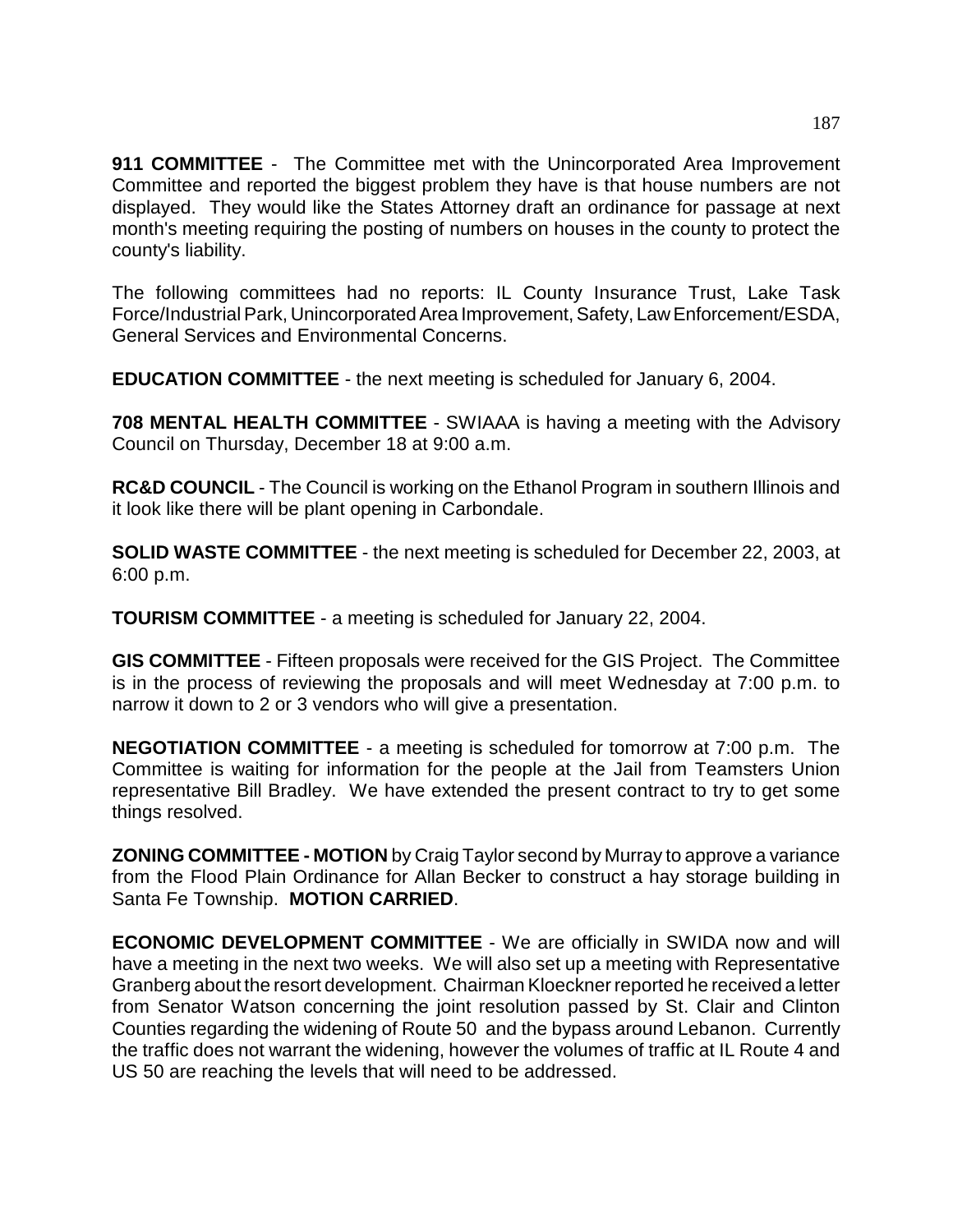# 188

**PERSONNEL COMMITTEE** - a meeting is scheduled for Wednesday, December 17, 2003.

**ROAD & BRIDGE COMMITTEE** - The Motor Fuel Tax rock letting is scheduled for January 14, 2004. The construction of the storage building should be completed by next week. The weather has been delaying the CH#8 project west of Damainsville.

**FINANCE COMMITTEE - MOTION** by Craig Taylor second by Beckmann to approve the Monthly Budget & Financial Report of the Treasurer's Office. **MOTION CARRIED**.

The oil check received this month was in the amount of \$10,668.63. The State has approved the audit of the Revolving Loan Fund.

**MOTION** by Jack Taylor second by Beckmann to approve the Revolving Loan Fund Subordination Mortgage with Germantown Egg Company pending approval by the Committee. **MOTION CARRIED**.

The closing on the \$100,000.00 loan from Revolving Loan Fund to All Smiles Day Care in Aviston was today subject to the county receiving the insurance policy.

**MOTION** by Lampe second by Guthrie to approve the final abstract of the 2002 payable in 2003 Real Estate Taxes. **MOTION CARRIED**.

**MOTION** by Lampe second Jack Taylor to approve a resolution authorizing the Board Chairman to sign the deed for PIN 13-12-03-250-017 Certificate #159. **MOTION CARRIED.**

**MOTION** by Lampe second by Jack Taylor to issue the deed for the above certificate. **MOTION CARRIED.**

**MOTION** by Hitpas second by Jack Taylor to approve a resolution authorizing the Board Chairman to sign the seed for PIN 03-03-15-204-015 Certificate #20. **MOTION CARRIED.**

**MOTION** by Jack Taylor second by Hitpas to issue the deed for the above certificate. **MOTION CARRIED.**

Treasurer Mueller reported he has been working on the Pearl Sand Acquifer Account audit for Exxon.

**MOTION** by Lampe second by Craig Taylor to approve Pay Request #6, Contract G, for \$7,971.55 to J. K. Trotter subject to approval of the Village of Germantown. **MOTION CARRIED.**

**MOTION** by Mensing second by Lampe to approve payment of \$2,228.38 on the Carlyle Southwest Public Water District Water Main Extension Contract C, to Richard Kuiken,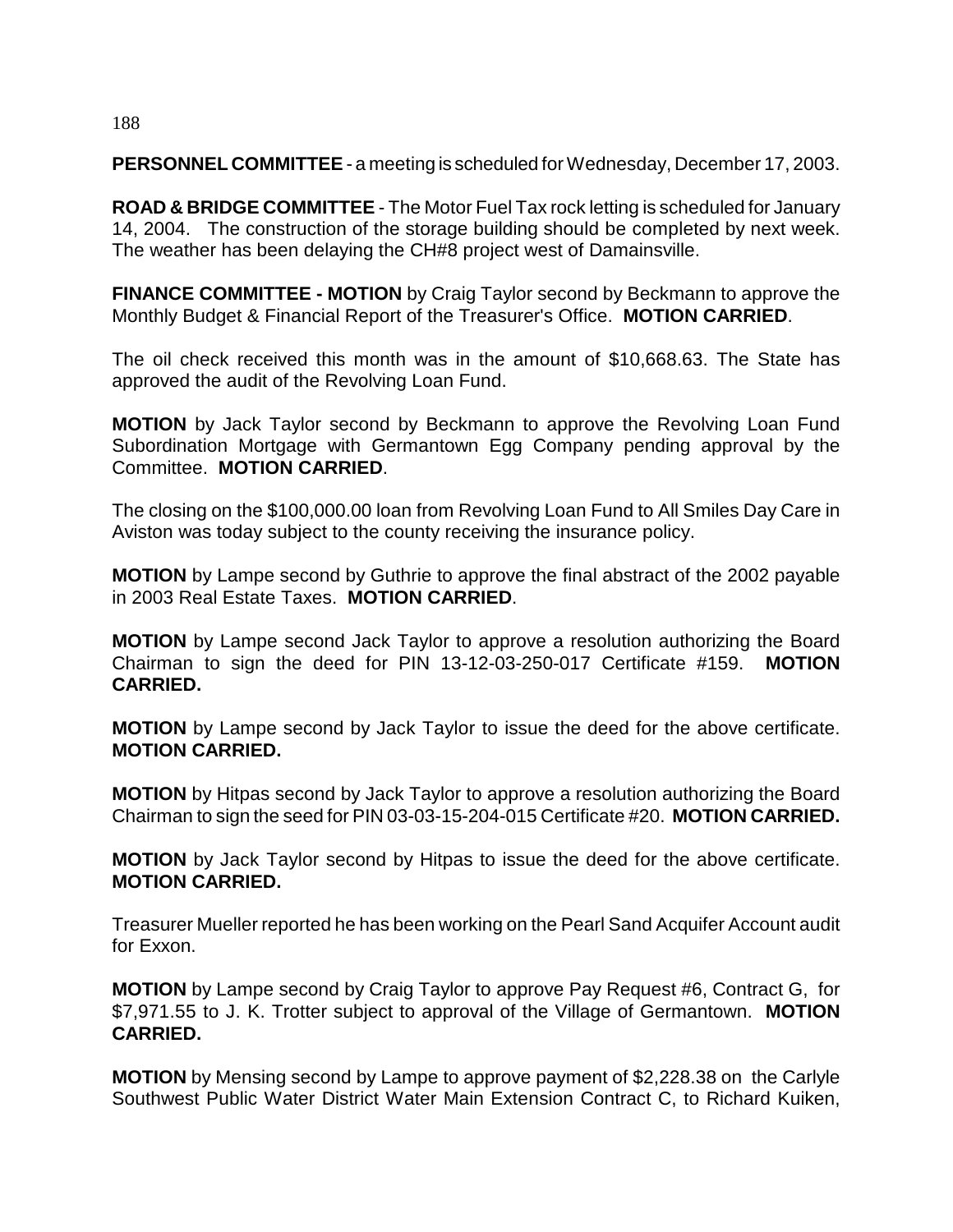# Attorney. **MOTION CARRIED.**

**MOTION** by Foppe second by Hitpas to approve payment to Carlyle Southwest Public Water District for reimbursement to farmers for crop damage in the amount of \$11,607.24. **MOTION CARRIED**.

Treasurer Mueller reported the county ended the fiscal year in good financial shape. The General Fund started out this year with a balance of \$3,114,867 compared to \$3,077,841 last year.

**MOTION** by Craig Taylor second by Beckmann to approve a contract with SBC Corporation for local and long distance service. **MOTION CARRIED**.

**MOTION** by Craig Taylor second by Guthrie to approve \$175.00 for trimming the trees at the Court House to Rensing Tree Service. **MOTION CARRIED**.

**MOTION** by Craig Taylor second by Sullivan to approve Rensing Tree Service cutting down two trees in front of the Jail for \$475.00. **MOTION CARRIED**.

**AGRICULTURE COMMITTEE - MOTION** by Sullivan second by Fix to accept the bid received from Joe Diekemper for \$110.45 an acre for renting the county farm for three years. **MOTION CARRIED**.

**LIQUOR COMMITTEE** - the committee will be visiting two establishments next month.

**MOTION** by Craig Taylor second by Mensing to approve Accounts Payable Claims. **MOTION CARRIED.**

**MOTION** by Robbins second by Mensing to adjourn the meeting. **MOTION CARRIED.**

Ray Kloeckner County Board Chairman

Thomas LaCaze, County Clerk

\_\_\_\_\_\_\_\_\_\_\_\_\_\_\_\_\_\_\_\_\_\_\_\_\_\_\_\_\_\_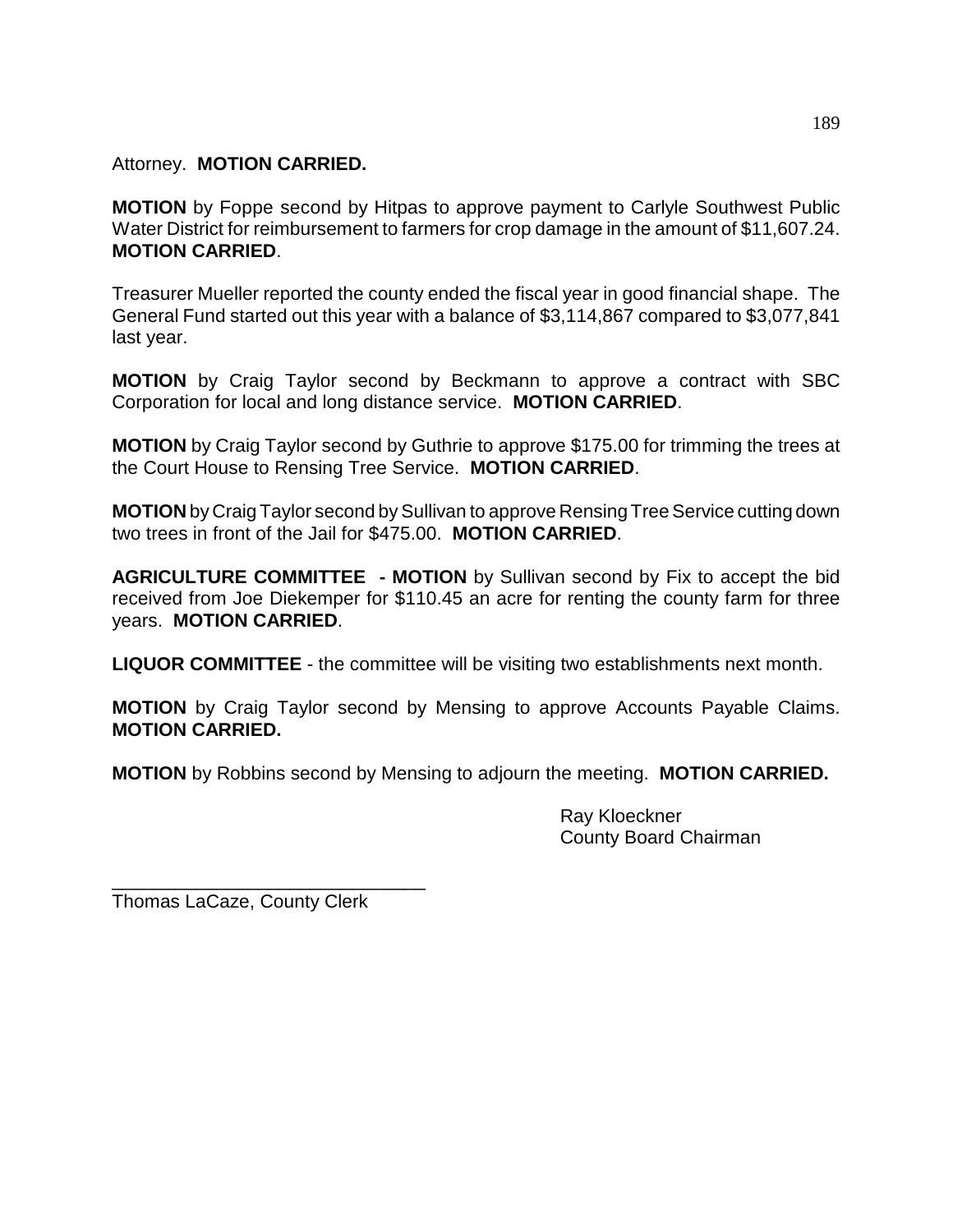# **#12-03-01**

**WHEREAS. PURSUANT TO** Section 21-90 of the IL Property Tax Code (35 ILCS 200/21-90), the County Board of Clinton County, Illinois, has undertaken a Delinquent Tax Program for the purposes of:

1) bringing about the recovery of delinquent real estate taxes for the benefit of all taxing districts having an interest in the particular parcel of real estate, and,

2) in the case of property to which the County of Clinton, as Trustee, ultimately takes a Tax Deed pursuant to the Revenue Act, it will aid in the expeditious transfer of ownership and the return of that property to a tax paying status.

**WHEREAS**, pursuant to this program the County of Clinton has acquired an interest in the following described real estate;

Lot 618 subject to a perpetual road easement for private or public purposes and a utility easement across the south 25 feet of said lot in Harbor Light Bay #5, being platted on part of the south half of the NE1/4 and part of the NE1/4 of the NE1/4 of Section 15, T3N, R2W of the 3<sup>rd</sup> PM, Clinton County, Illinois.

Parcel Index # 03-03-15-204-015 as described in Certificate #20 sold 12/14/98.

**WHEREAS**, a public auction was held March 6, 2003, where the subject property was offered for sale. A bid price was offered of a at least or in excess of the minimum bid set prior thereto.

**NOW, THEREFORE BE IT RESOLVED** by the County Board of Clinton County, IL that the Chairman of the Board of Clinton County, Illinois, be authorized to execute a deed of conveyance of the County's interest of the above described real estate. Proceeds from sale shall be paid to the Treasurer of Clinton County, Illinois, and to be distributed according to law.

**APPROVED and ADOPTED** at a regular meeting of the Clinton County Board, Clinton County, Illinois this 15 day of December, 2003.

Attest: S/ Thomas LaCaze, County Clerk S/ Ray Kloeckner, Board Chairman

# **#12-03-01**

**WHEREAS. PURSUANT TO** Section 21-90 of the IL Property Tax Code (35 ILCS 200/21-90), the County Board of Clinton County, Illinois, has undertaken a Delinquent Tax Program for the purposes of:

1) bringing about the recovery of delinquent real estate taxes for the benefit of all taxing districts having an interest in the particular parcel of real estate, and,

2) in the case of property to which the County of Clinton, as Trustee, ultimately takes a Tax Deed pursuant to the Revenue Act, it will aid in the expeditious transfer of ownership and the return of that property to a tax paying status.

**WHEREAS**, pursuant to this program the County of Clinton has acquired an interest in the following described real estate;

190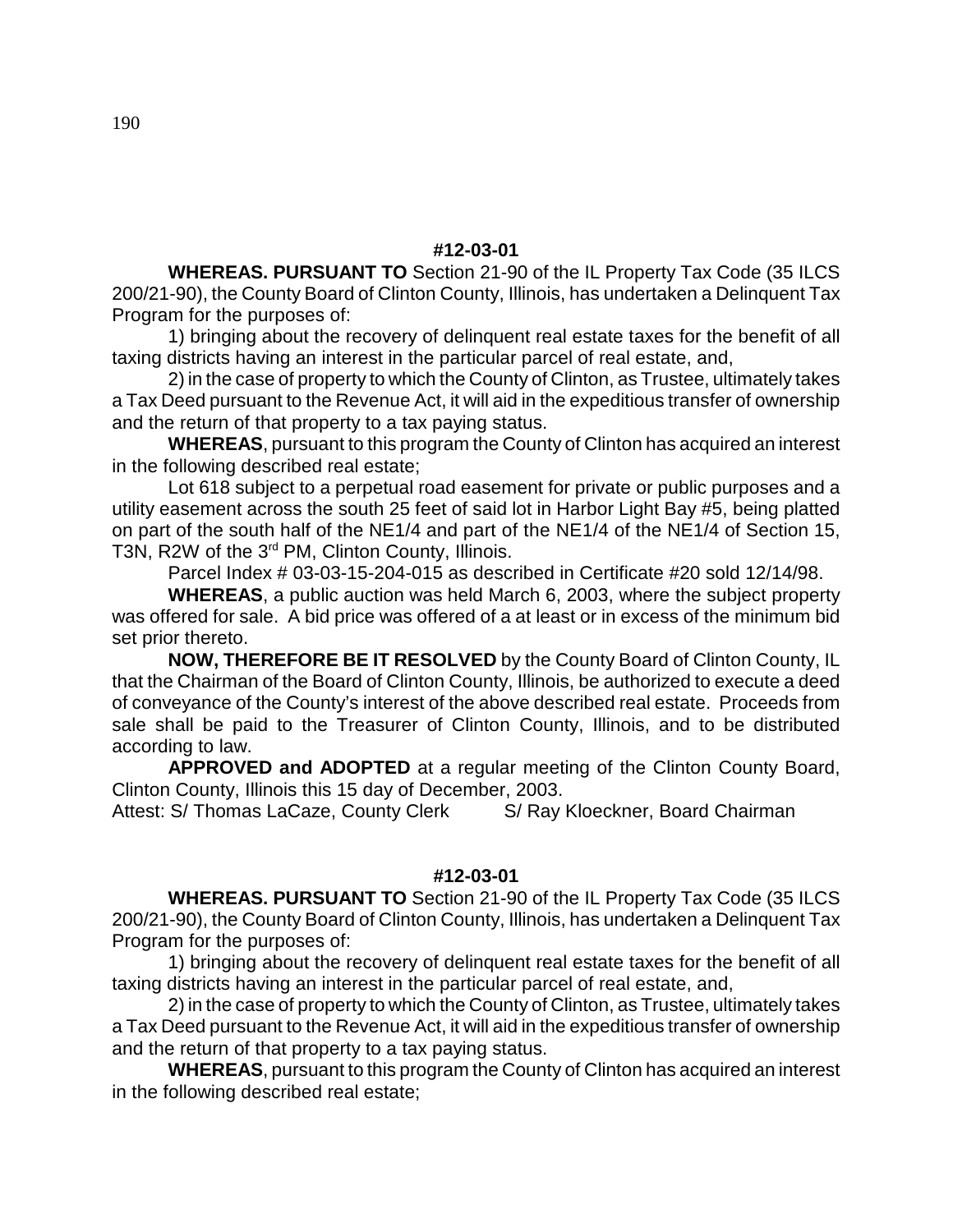Lots 47 and 48 in Block 18 in Royal Lake Resort Properties #2, being a subdivision of the NW 1/4 of the NE 1/4 of Section 2, containing 39 1/100 acres and 99/100 acres off the east side of the NE 1/4 of the NW 1/4 of Section 2, all in T1N,  $R3@$  of the  $3<sup>rd</sup>$  PM, containing 40 acres, more or less in Clinton County, Illinois.

Parcel Index # 13-12-02-250-017 as described in Certificate #159 sold 11/15/99.

**WHEREAS**, a public auction was held March 6, 2003, where the subject property was offered for sale. A bid price was offered of a at least or in excess of the minimum bid set prior thereto.

**NOW, THEREFORE BE IT RESOLVED** by the County Board of Clinton County, IL that the Chairman of the Board of Clinton County, Illinois, be authorized to execute a deed of conveyance of the County's interest of the above described real estate. Proceeds from sale shall be paid to the Treasurer of Clinton County, Illinois, and to be distributed according to law.

**APPROVED and ADOPTED** at a regular meeting of the Clinton County Board, Clinton County, Illinois this 15 day of December, 2003.

Attest: S/ Thomas LaCaze, County Clerk S/ Ray Kloeckner, Board Chairman

# **#12-03-03**

# **AN ORDINANCE ESTABLISHING CLINTON COUNTY SPECIAL SERVICE AREA #18**

**WHEREAS**, Section 7 (6) of Article VII of the 1970 Constitution of the State of Illinois and Chapter 120, Sections 1301, and following, of the IL Revised Statutes authorize the establishment of special service areas in order to provide governmental services to certain areas within the County and authorize the imposition of a tax to pay for the providing of such special services and the debt incurred therewith;

**NOW, THEREFORE, BE IT ORDAINED** by the County Board of Clinton County, Illinois, as follows:

1. The County Board of Clinton County, Illinois finds as fact as follows:

(a) The question of the establishment of the area hereinafter described as Clinton County Special Service Area #18 was considered by the County Board pursuant to an ordinance, adopted  $18<sup>th</sup>$  day of August, 2003, and was further the subject of a public hearing held on the 22<sup>nd</sup> day of September, 2003, by the County Board pursuant to notice duly published on the 28<sup>th</sup> day of August, 2003, in the Breese Journal newspaper of general circulation within the proposed area and County of Clinton, said date being at least 15 days prior to the hearing as indicated in the certificate of publication on file with the County Clerk; and pursuant to notice by mail addressed to the person whose name the general taxes of the last preceding year were paid on each lot, block, tract or parcel of land and all taxable property lying within the proposed special service area. Said notice was given by depositing said notice in the United States mails on the  $27<sup>th</sup>$  day of August, 2003, being not less than 10 days prior to the time set for the public hearing. In the event taxes for the last preceding year were not paid, said notice sent to the person last listed on the tax rolls prior to that year as the owner of said property. All as set forth in an affidavit of mailing on file with the County Clerk. Said notices conform in all respects to the requirements of IL Revised Statutes, Chapter 120, Section 1305 (1981).

(b) A public hearing on the question set forth in the notice was held on the